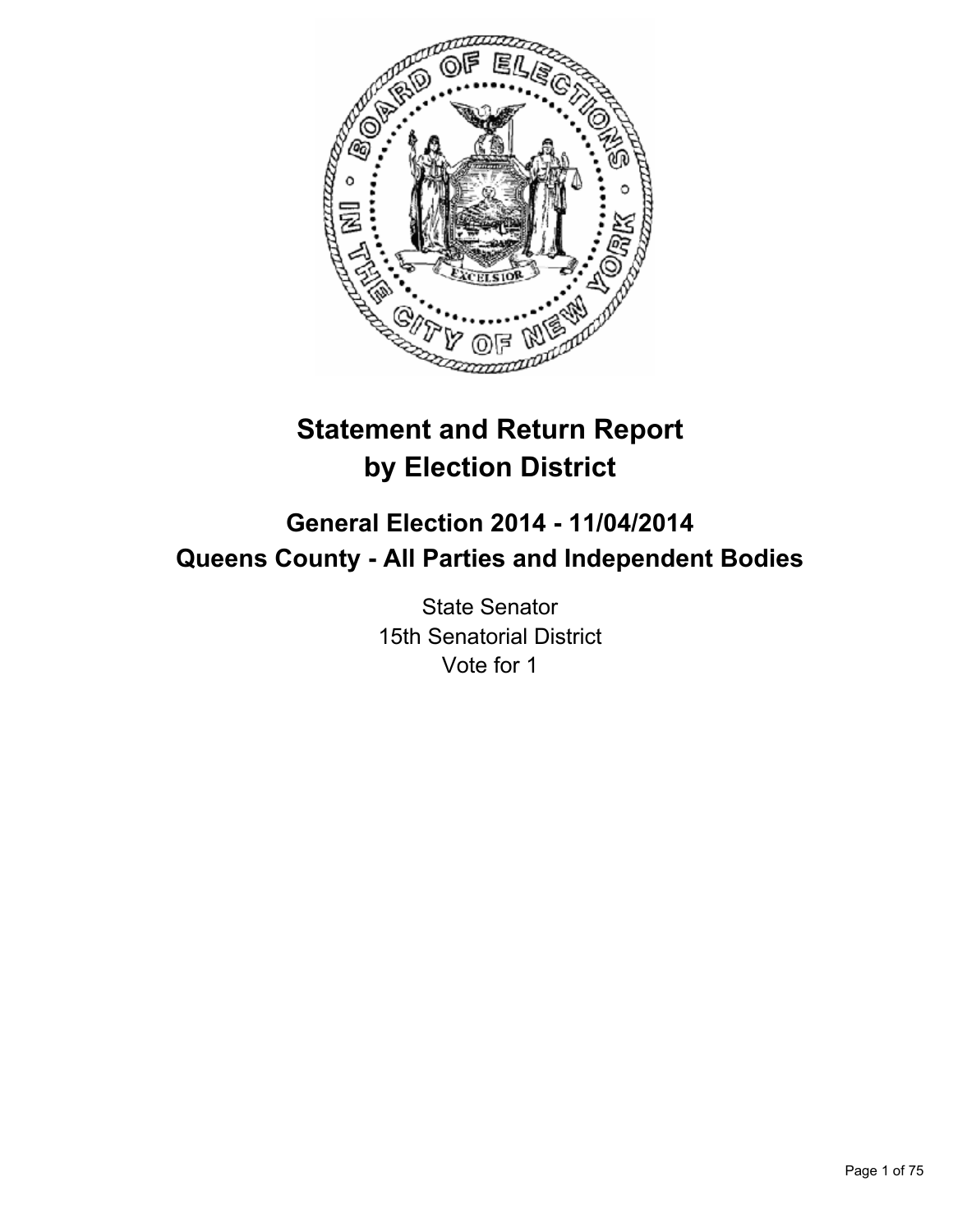

| <b>PUBLIC COUNTER</b>                                    | 415 |
|----------------------------------------------------------|-----|
| <b>EMERGENCY</b>                                         | 0   |
| ABSENTEE/MILITARY                                        | 22  |
| <b>FEDERAL</b>                                           | 0   |
| <b>SPECIAL PRESIDENTIAL</b>                              | 0   |
| AFFIDAVIT                                                | 5   |
| <b>Total Ballots</b>                                     | 442 |
| Less - Inapplicable Federal/Special Presidential Ballots | 0   |
| <b>Total Applicable Ballots</b>                          | 442 |
| JOSEPH P. ADDABBO JR. (DEMOCRATIC)                       | 107 |
| MICHAEL CONIGLIARO (REPUBLICAN)                          | 202 |
| MICHAEL CONIGLIARO (CONSERVATIVE)                        | 122 |
| <b>Total Votes</b>                                       | 431 |
| Unrecorded                                               | 11  |

## **002/23**

| <b>PUBLIC COUNTER</b>                                    | 407            |
|----------------------------------------------------------|----------------|
| <b>EMERGENCY</b>                                         | 0              |
| ABSENTEE/MILITARY                                        | $\overline{7}$ |
| <b>FEDERAL</b>                                           | 0              |
| <b>SPECIAL PRESIDENTIAL</b>                              | 0              |
| <b>AFFIDAVIT</b>                                         | 6              |
| <b>Total Ballots</b>                                     | 420            |
| Less - Inapplicable Federal/Special Presidential Ballots | 0              |
| <b>Total Applicable Ballots</b>                          | 420            |
| JOSEPH P. ADDABBO JR. (DEMOCRATIC)                       | 87             |
| MICHAEL CONIGLIARO (REPUBLICAN)                          | 217            |
| MICHAEL CONIGLIARO (CONSERVATIVE)                        | 96             |
| <b>Total Votes</b>                                       | 400            |
| Unrecorded                                               | 20             |

| <b>PUBLIC COUNTER</b>                                    | 365 |
|----------------------------------------------------------|-----|
| <b>EMERGENCY</b>                                         | 0   |
| ABSENTEE/MILITARY                                        | 6   |
| <b>FEDERAL</b>                                           |     |
| SPECIAL PRESIDENTIAL                                     | 0   |
| AFFIDAVIT                                                | 4   |
| <b>Total Ballots</b>                                     | 376 |
| Less - Inapplicable Federal/Special Presidential Ballots | (1) |
| <b>Total Applicable Ballots</b>                          | 375 |
| JOSEPH P. ADDABBO JR. (DEMOCRATIC)                       | 108 |
| MICHAEL CONIGLIARO (REPUBLICAN)                          | 182 |
| MICHAEL CONIGLIARO (CONSERVATIVE)                        | 74  |
| <b>Total Votes</b>                                       | 364 |
| Unrecorded                                               | 11  |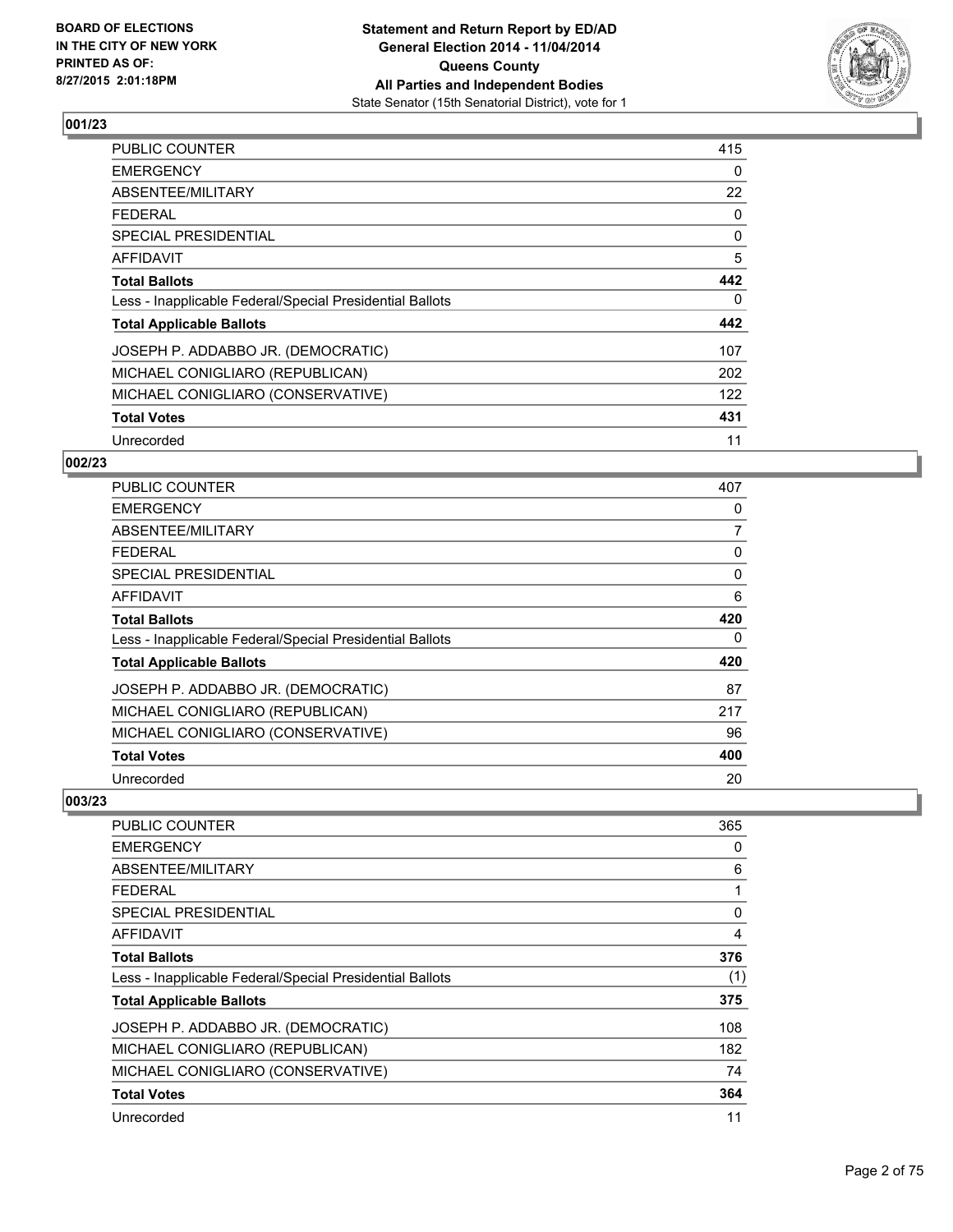

| <b>PUBLIC COUNTER</b>                                    | 68 |
|----------------------------------------------------------|----|
| <b>EMERGENCY</b>                                         | 0  |
| ABSENTEE/MILITARY                                        | 0  |
| <b>FEDERAL</b>                                           | 0  |
| <b>SPECIAL PRESIDENTIAL</b>                              | 0  |
| AFFIDAVIT                                                | 0  |
| <b>Total Ballots</b>                                     | 68 |
| Less - Inapplicable Federal/Special Presidential Ballots | 0  |
| <b>Total Applicable Ballots</b>                          | 68 |
| JOSEPH P. ADDABBO JR. (DEMOCRATIC)                       | 30 |
| MICHAEL CONIGLIARO (REPUBLICAN)                          | 26 |
| MICHAEL CONIGLIARO (CONSERVATIVE)                        | 7  |
| <b>Total Votes</b>                                       | 63 |
| Unrecorded                                               | 5  |

## **005/23**

| <b>PUBLIC COUNTER</b>                                    | 349 |
|----------------------------------------------------------|-----|
| <b>EMERGENCY</b>                                         | 0   |
| ABSENTEE/MILITARY                                        | 8   |
| <b>FEDERAL</b>                                           |     |
| SPECIAL PRESIDENTIAL                                     | 0   |
| <b>AFFIDAVIT</b>                                         | 8   |
| <b>Total Ballots</b>                                     | 366 |
| Less - Inapplicable Federal/Special Presidential Ballots | (1) |
| <b>Total Applicable Ballots</b>                          | 365 |
| JOSEPH P. ADDABBO JR. (DEMOCRATIC)                       | 139 |
| MICHAEL CONIGLIARO (REPUBLICAN)                          | 167 |
| MICHAEL CONIGLIARO (CONSERVATIVE)                        | 42  |
| <b>Total Votes</b>                                       | 348 |
| Unrecorded                                               | 17  |

| <b>PUBLIC COUNTER</b>                                    | 405 |
|----------------------------------------------------------|-----|
| <b>EMERGENCY</b>                                         | 0   |
| ABSENTEE/MILITARY                                        | 10  |
| FEDERAL                                                  | 5   |
| SPECIAL PRESIDENTIAL                                     | 0   |
| AFFIDAVIT                                                | 0   |
| <b>Total Ballots</b>                                     | 420 |
| Less - Inapplicable Federal/Special Presidential Ballots | (5) |
| <b>Total Applicable Ballots</b>                          | 415 |
| JOSEPH P. ADDABBO JR. (DEMOCRATIC)                       | 142 |
| MICHAEL CONIGLIARO (REPUBLICAN)                          | 209 |
| MICHAEL CONIGLIARO (CONSERVATIVE)                        | 38  |
| <b>Total Votes</b>                                       | 389 |
| Unrecorded                                               | 26  |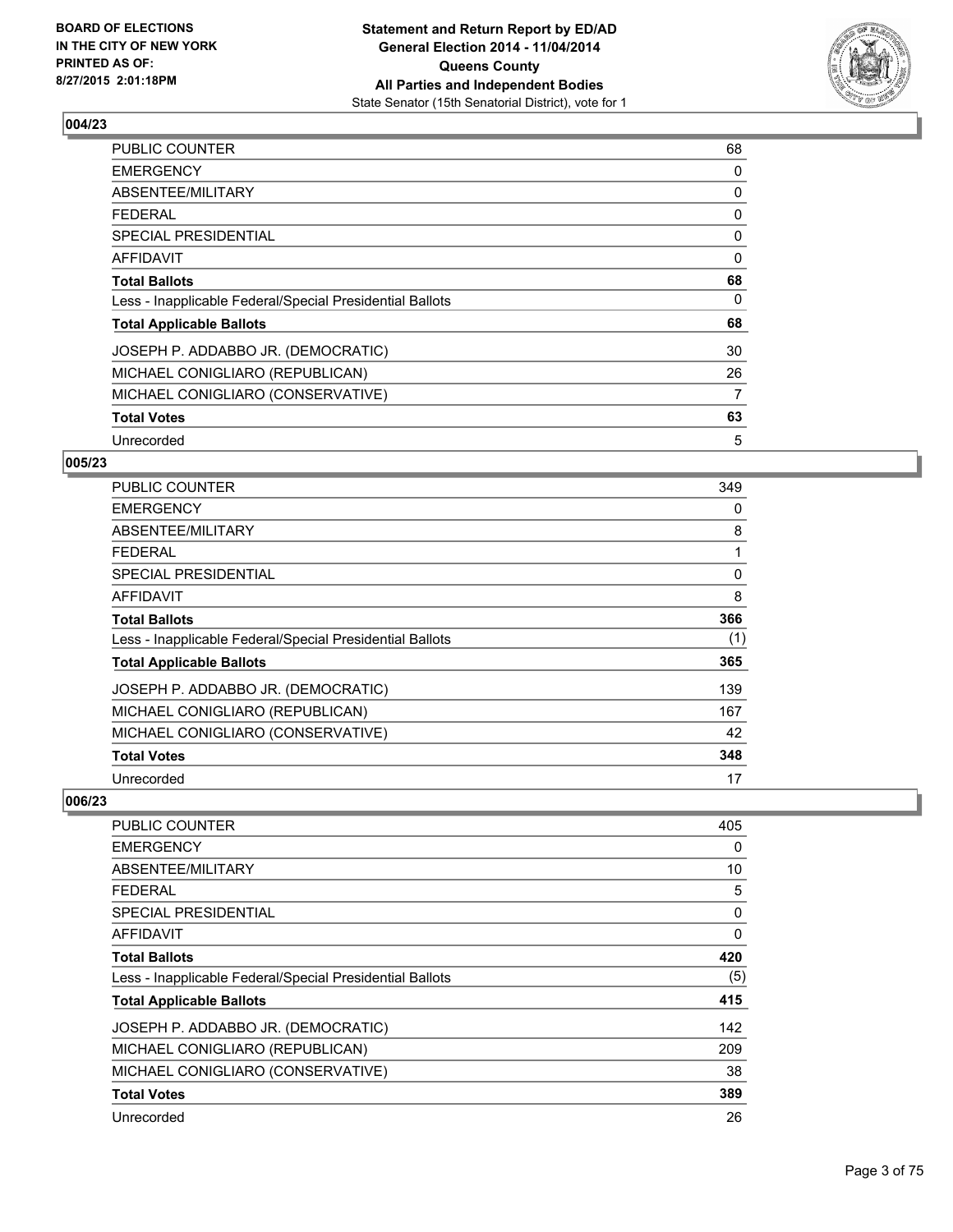

| <b>PUBLIC COUNTER</b>                                    | 425 |
|----------------------------------------------------------|-----|
| <b>EMERGENCY</b>                                         | 0   |
| ABSENTEE/MILITARY                                        | 14  |
| <b>FEDERAL</b>                                           | 1   |
| <b>SPECIAL PRESIDENTIAL</b>                              | 0   |
| AFFIDAVIT                                                | 2   |
| <b>Total Ballots</b>                                     | 442 |
| Less - Inapplicable Federal/Special Presidential Ballots | (1) |
| <b>Total Applicable Ballots</b>                          | 441 |
| JOSEPH P. ADDABBO JR. (DEMOCRATIC)                       | 137 |
| MICHAEL CONIGLIARO (REPUBLICAN)                          | 228 |
| MICHAEL CONIGLIARO (CONSERVATIVE)                        | 55  |
| <b>Total Votes</b>                                       | 420 |
| Unrecorded                                               | 21  |

| <b>PUBLIC COUNTER</b>                                    | 341 |
|----------------------------------------------------------|-----|
| <b>EMERGENCY</b>                                         | 0   |
| ABSENTEE/MILITARY                                        | 9   |
| <b>FEDERAL</b>                                           | 5   |
| <b>SPECIAL PRESIDENTIAL</b>                              | 0   |
| AFFIDAVIT                                                | 2   |
| <b>Total Ballots</b>                                     | 357 |
| Less - Inapplicable Federal/Special Presidential Ballots | (5) |
| <b>Total Applicable Ballots</b>                          | 352 |
| JOSEPH P. ADDABBO JR. (DEMOCRATIC)                       | 115 |
| MICHAEL CONIGLIARO (REPUBLICAN)                          | 174 |
| MICHAEL CONIGLIARO (CONSERVATIVE)                        | 46  |
| <b>Total Votes</b>                                       | 335 |
| Unrecorded                                               | 17  |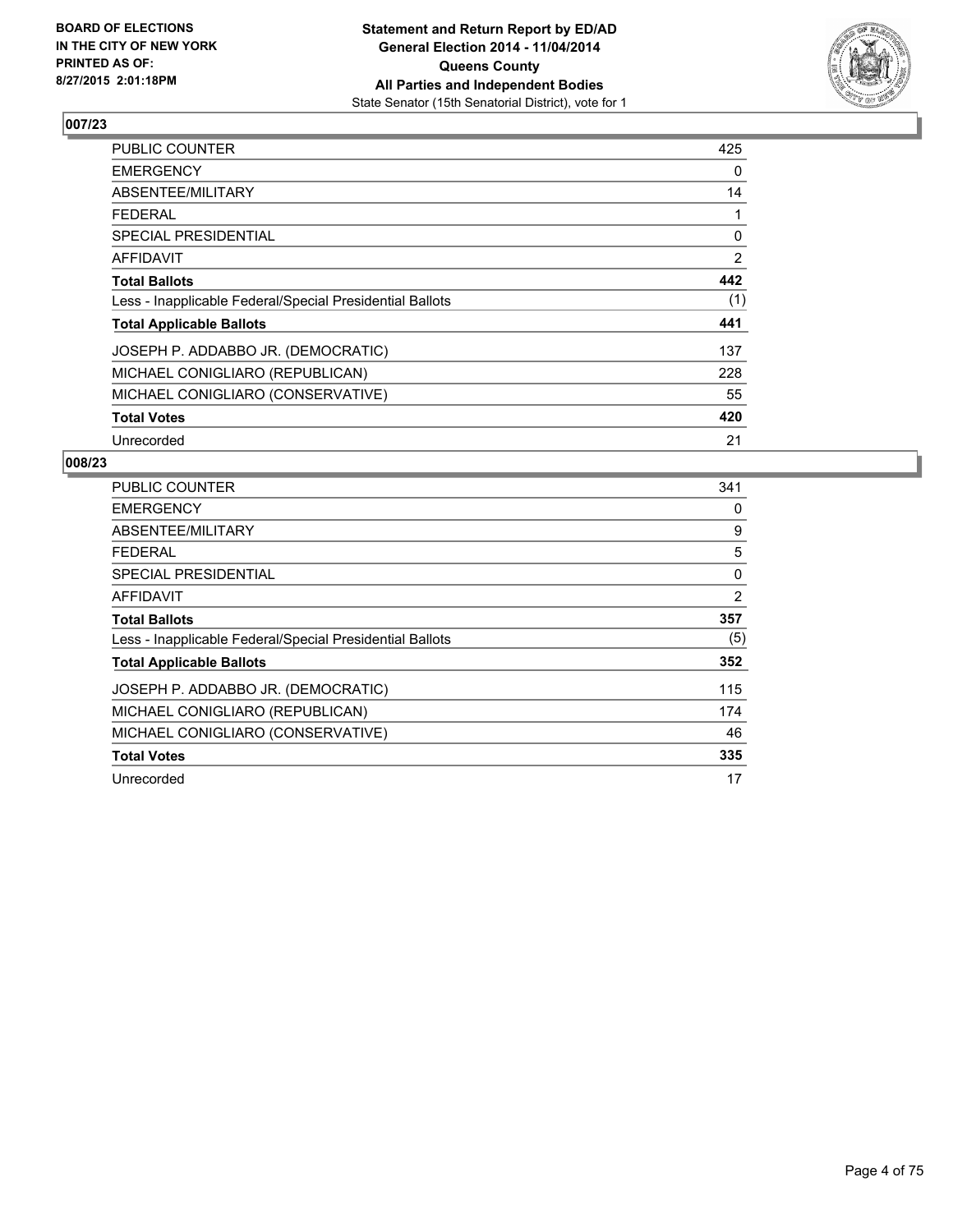

| <b>PUBLIC COUNTER</b>                                    | 337 |
|----------------------------------------------------------|-----|
| <b>EMERGENCY</b>                                         | 0   |
| ABSENTEE/MILITARY                                        | 31  |
| <b>FEDERAL</b>                                           | 2   |
| <b>SPECIAL PRESIDENTIAL</b>                              | 0   |
| AFFIDAVIT                                                | 4   |
| <b>Total Ballots</b>                                     | 374 |
| Less - Inapplicable Federal/Special Presidential Ballots | (2) |
| <b>Total Applicable Ballots</b>                          | 372 |
| JOSEPH P. ADDABBO JR. (DEMOCRATIC)                       | 146 |
| MICHAEL CONIGLIARO (REPUBLICAN)                          | 162 |
| MICHAEL CONIGLIARO (CONSERVATIVE)                        | 41  |
| LEW SIMON (WRITE-IN)                                     | 1   |
| NOAH CHOMSKY (WRITE-IN)                                  | 1   |
| <b>Total Votes</b>                                       | 351 |
| Unrecorded                                               | 21  |

| PUBLIC COUNTER                                           | 334 |
|----------------------------------------------------------|-----|
| <b>EMERGENCY</b>                                         | 0   |
| ABSENTEE/MILITARY                                        | 10  |
| <b>FEDERAL</b>                                           | 1   |
| <b>SPECIAL PRESIDENTIAL</b>                              | 0   |
| AFFIDAVIT                                                | 10  |
| <b>Total Ballots</b>                                     | 355 |
| Less - Inapplicable Federal/Special Presidential Ballots | (1) |
| <b>Total Applicable Ballots</b>                          | 354 |
| JOSEPH P. ADDABBO JR. (DEMOCRATIC)                       | 142 |
| MICHAEL CONIGLIARO (REPUBLICAN)                          | 157 |
| MICHAEL CONIGLIARO (CONSERVATIVE)                        | 41  |
| <b>Total Votes</b>                                       | 340 |
| Unrecorded                                               | 14  |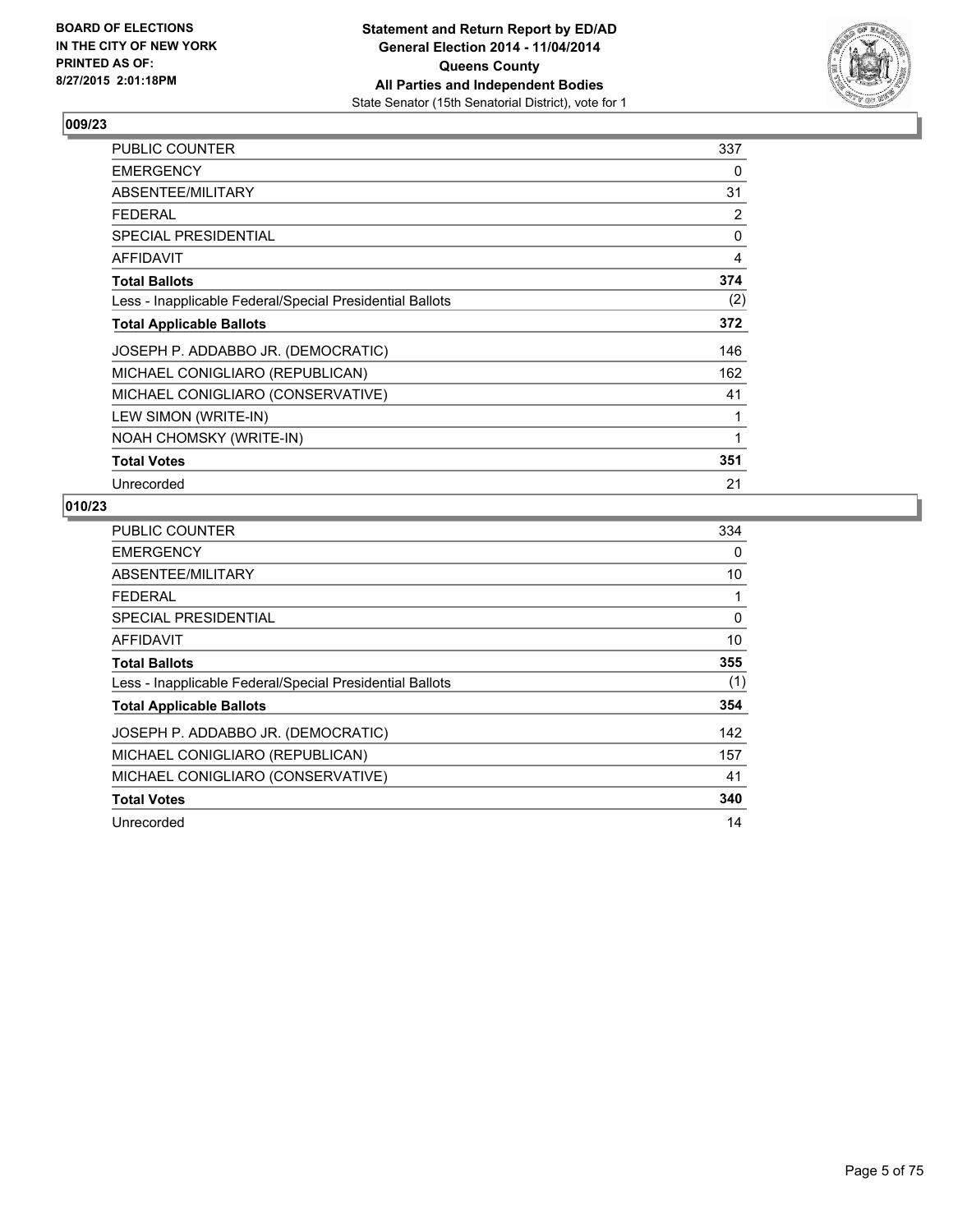

| PUBLIC COUNTER                                           | 300 |
|----------------------------------------------------------|-----|
| <b>EMERGENCY</b>                                         | 0   |
| ABSENTEE/MILITARY                                        | 30  |
| <b>FEDERAL</b>                                           | 2   |
| <b>SPECIAL PRESIDENTIAL</b>                              | 0   |
| AFFIDAVIT                                                | 3   |
| <b>Total Ballots</b>                                     | 335 |
| Less - Inapplicable Federal/Special Presidential Ballots | (2) |
| <b>Total Applicable Ballots</b>                          | 333 |
| JOSEPH P. ADDABBO JR. (DEMOCRATIC)                       | 147 |
| MICHAEL CONIGLIARO (REPUBLICAN)                          | 130 |
| MICHAEL CONIGLIARO (CONSERVATIVE)                        | 39  |
| <b>Total Votes</b>                                       | 316 |
| Unrecorded                                               | 17  |

# **012/23**

| <b>PUBLIC COUNTER</b>                                    | 141      |
|----------------------------------------------------------|----------|
| <b>EMERGENCY</b>                                         | 0        |
| ABSENTEE/MILITARY                                        | 76       |
| <b>FEDERAL</b>                                           | 0        |
| <b>SPECIAL PRESIDENTIAL</b>                              | $\Omega$ |
| <b>AFFIDAVIT</b>                                         | 3        |
| <b>Total Ballots</b>                                     | 220      |
| Less - Inapplicable Federal/Special Presidential Ballots | 0        |
| <b>Total Applicable Ballots</b>                          | 220      |
| JOSEPH P. ADDABBO JR. (DEMOCRATIC)                       | 145      |
| MICHAEL CONIGLIARO (REPUBLICAN)                          | 41       |
| MICHAEL CONIGLIARO (CONSERVATIVE)                        | 12       |
| UNATTRIBUTABLE WRITE-IN (WRITE-IN)                       | 1        |
| <b>Total Votes</b>                                       | 199      |
| Unrecorded                                               | 21       |

| PUBLIC COUNTER                                           | 247            |
|----------------------------------------------------------|----------------|
| <b>EMERGENCY</b>                                         | 0              |
| ABSENTEE/MILITARY                                        | 7              |
| <b>FEDERAL</b>                                           | 0              |
| <b>SPECIAL PRESIDENTIAL</b>                              | 0              |
| AFFIDAVIT                                                | $\overline{2}$ |
| <b>Total Ballots</b>                                     | 256            |
| Less - Inapplicable Federal/Special Presidential Ballots | 0              |
| <b>Total Applicable Ballots</b>                          | 256            |
| JOSEPH P. ADDABBO JR. (DEMOCRATIC)                       | 145            |
| MICHAEL CONIGLIARO (REPUBLICAN)                          | 78             |
| MICHAEL CONIGLIARO (CONSERVATIVE)                        | 25             |
| <b>Total Votes</b>                                       | 248            |
| Unrecorded                                               | 8              |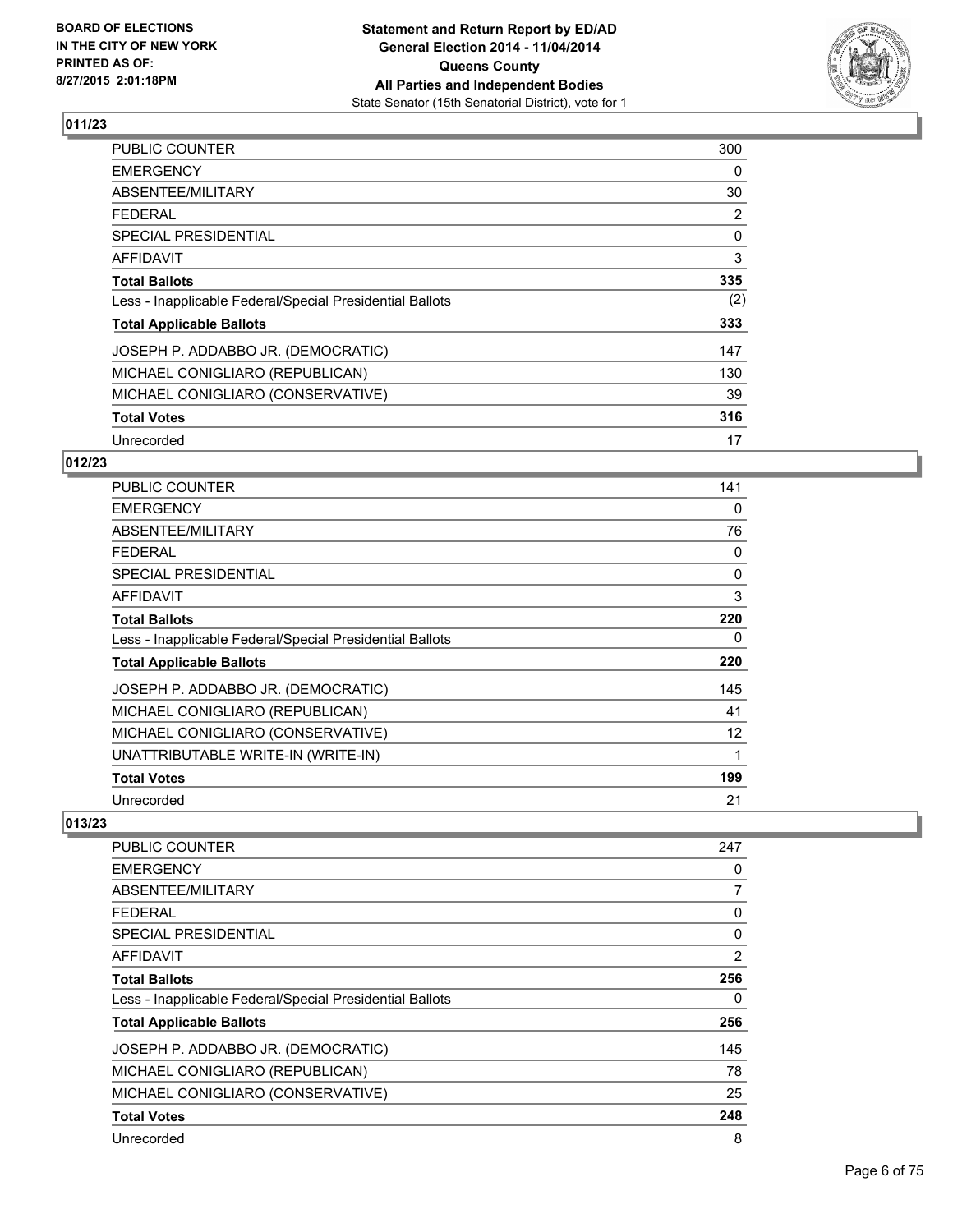

| PUBLIC COUNTER                                           | 388 |
|----------------------------------------------------------|-----|
| <b>EMERGENCY</b>                                         | 0   |
| ABSENTEE/MILITARY                                        | 1   |
| FEDERAL                                                  | 0   |
| <b>SPECIAL PRESIDENTIAL</b>                              | 0   |
| <b>AFFIDAVIT</b>                                         | 4   |
| <b>Total Ballots</b>                                     | 393 |
| Less - Inapplicable Federal/Special Presidential Ballots | 0   |
| <b>Total Applicable Ballots</b>                          | 393 |
| JOSEPH P. ADDABBO JR. (DEMOCRATIC)                       | 177 |
| MICHAEL CONIGLIARO (REPUBLICAN)                          | 156 |
| MICHAEL CONIGLIARO (CONSERVATIVE)                        | 31  |
| UNATTRIBUTABLE WRITE-IN (WRITE-IN)                       | 1   |
| <b>Total Votes</b>                                       | 365 |
| Unrecorded                                               | 28  |

| <b>PUBLIC COUNTER</b>                                    | 344            |
|----------------------------------------------------------|----------------|
| <b>EMERGENCY</b>                                         | 0              |
| ABSENTEE/MILITARY                                        | 5              |
| <b>FEDERAL</b>                                           | 0              |
| <b>SPECIAL PRESIDENTIAL</b>                              | 0              |
| <b>AFFIDAVIT</b>                                         | $\overline{2}$ |
| <b>Total Ballots</b>                                     | 351            |
| Less - Inapplicable Federal/Special Presidential Ballots | 0              |
| <b>Total Applicable Ballots</b>                          | 351            |
| JOSEPH P. ADDABBO JR. (DEMOCRATIC)                       | 236            |
| MICHAEL CONIGLIARO (REPUBLICAN)                          | 70             |
| MICHAEL CONIGLIARO (CONSERVATIVE)                        | 20             |
| <b>Total Votes</b>                                       | 326            |
| Unrecorded                                               | 25             |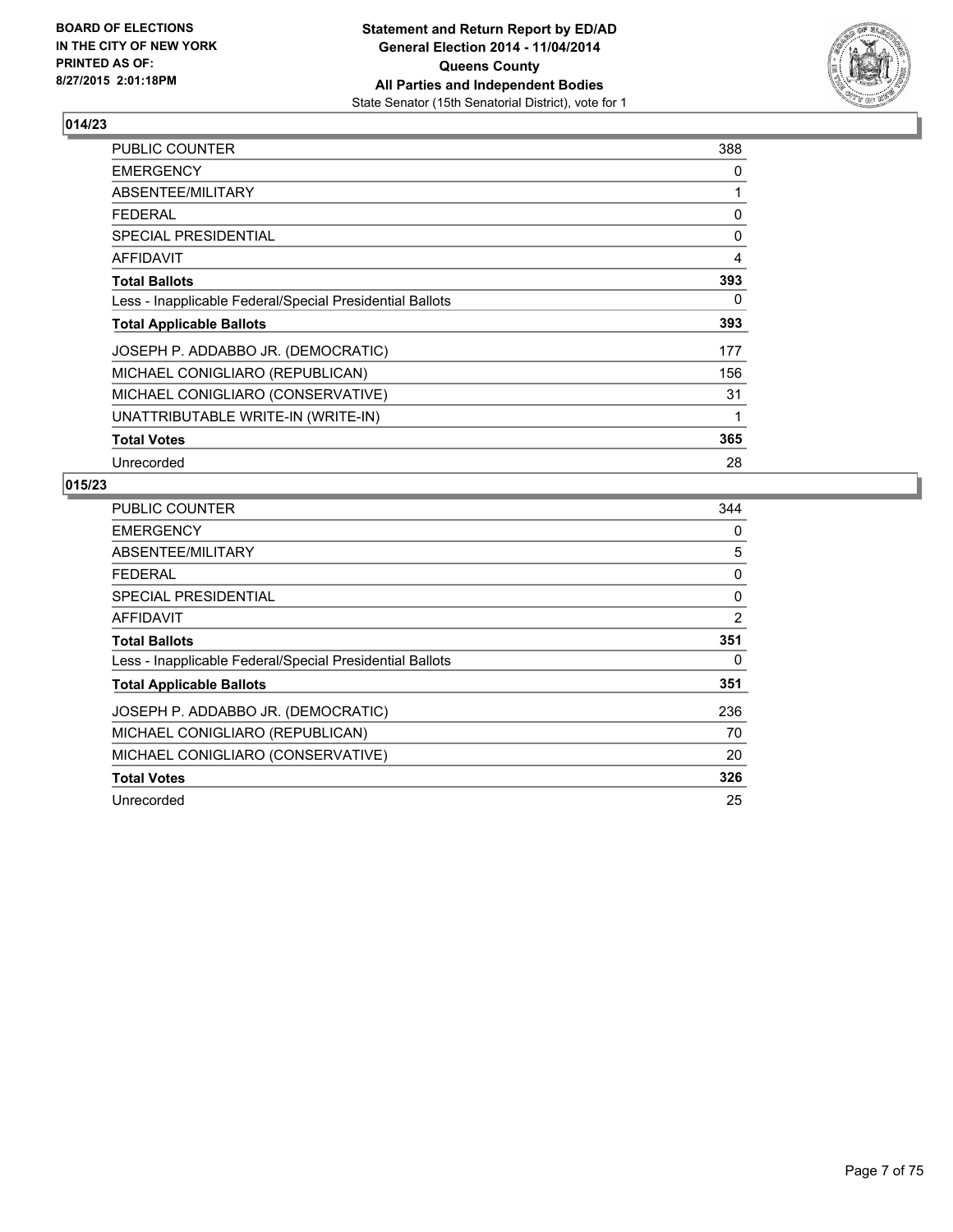

| PUBLIC COUNTER                                           | 355 |
|----------------------------------------------------------|-----|
| <b>EMERGENCY</b>                                         | 0   |
| ABSENTEE/MILITARY                                        | 4   |
| <b>FEDERAL</b>                                           | 0   |
| <b>SPECIAL PRESIDENTIAL</b>                              | 0   |
| <b>AFFIDAVIT</b>                                         | 5   |
| <b>Total Ballots</b>                                     | 364 |
| Less - Inapplicable Federal/Special Presidential Ballots | 0   |
| <b>Total Applicable Ballots</b>                          | 364 |
| JOSEPH P. ADDABBO JR. (DEMOCRATIC)                       | 245 |
| MICHAEL CONIGLIARO (REPUBLICAN)                          | 72  |
| MICHAEL CONIGLIARO (CONSERVATIVE)                        | 17  |
| <b>JMAES M. MCGOVERN (WRITE-IN)</b>                      | 1   |
| <b>Total Votes</b>                                       | 335 |
| Unrecorded                                               | 29  |

| <b>PUBLIC COUNTER</b>                                    | 185            |
|----------------------------------------------------------|----------------|
| <b>EMERGENCY</b>                                         | 0              |
| ABSENTEE/MILITARY                                        | $\overline{2}$ |
| <b>FEDERAL</b>                                           | 0              |
| SPECIAL PRESIDENTIAL                                     | $\Omega$       |
| <b>AFFIDAVIT</b>                                         | 3              |
| <b>Total Ballots</b>                                     | 190            |
| Less - Inapplicable Federal/Special Presidential Ballots | 0              |
| <b>Total Applicable Ballots</b>                          | 190            |
| JOSEPH P. ADDABBO JR. (DEMOCRATIC)                       | 150            |
| MICHAEL CONIGLIARO (REPUBLICAN)                          | 28             |
| MICHAEL CONIGLIARO (CONSERVATIVE)                        | 5              |
| ALLEN F. STEINHARDT (WRITE-IN)                           | 1              |
| <b>Total Votes</b>                                       | 184            |
| Unrecorded                                               | 6              |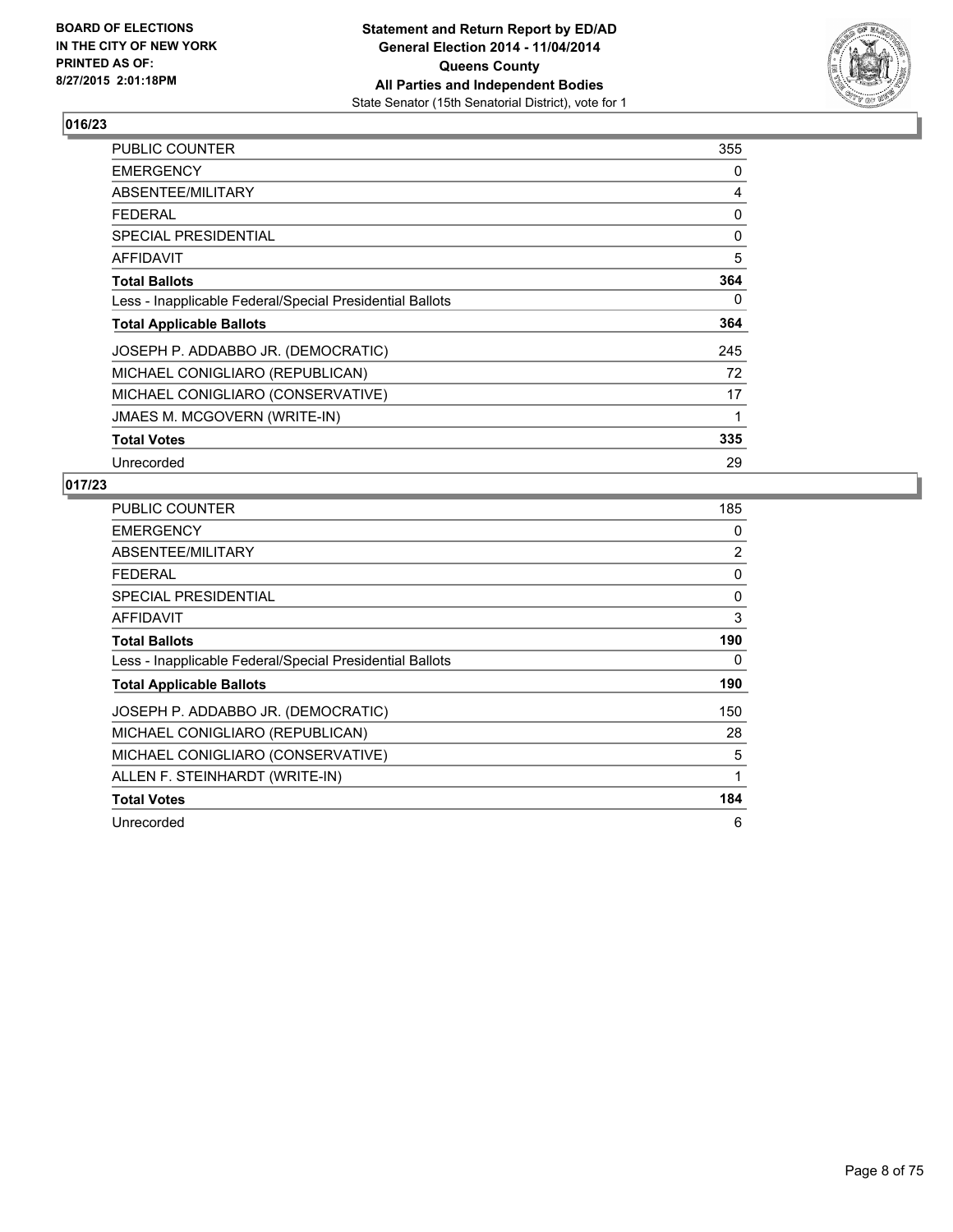

| <b>PUBLIC COUNTER</b>                                    | 112          |
|----------------------------------------------------------|--------------|
| <b>EMERGENCY</b>                                         | 0            |
| ABSENTEE/MILITARY                                        | 5            |
| <b>FEDERAL</b>                                           | 0            |
| <b>SPECIAL PRESIDENTIAL</b>                              | $\mathbf{0}$ |
| <b>AFFIDAVIT</b>                                         | 6            |
| <b>Total Ballots</b>                                     | 123          |
| Less - Inapplicable Federal/Special Presidential Ballots | 0            |
| <b>Total Applicable Ballots</b>                          | 123          |
| JOSEPH P. ADDABBO JR. (DEMOCRATIC)                       | 83           |
| MICHAEL CONIGLIARO (REPUBLICAN)                          | 33           |
| MICHAEL CONIGLIARO (CONSERVATIVE)                        | 3            |
| FELIX ORTIZ (WRITE-IN)                                   | 1            |
| UNATTRIBUTABLE WRITE-IN (WRITE-IN)                       | 1            |
| <b>Total Votes</b>                                       | 121          |
| Unrecorded                                               | 2            |

## **022/23**

| PUBLIC COUNTER                                           |   |
|----------------------------------------------------------|---|
| EMERGENCY                                                | 0 |
| ABSENTEE/MILITARY                                        | 0 |
| FEDERAL                                                  | 0 |
| SPECIAL PRESIDENTIAL                                     | 0 |
| AFFIDAVIT                                                | 0 |
| <b>Total Ballots</b>                                     |   |
| Less - Inapplicable Federal/Special Presidential Ballots | 0 |
| <b>Total Applicable Ballots</b>                          |   |
| JOSEPH P. ADDABBO JR. (DEMOCRATIC)                       |   |
| MICHAEL CONIGLIARO (REPUBLICAN)                          | 0 |
| MICHAEL CONIGLIARO (CONSERVATIVE)                        | 0 |
| <b>Total Votes</b>                                       |   |

| <b>PUBLIC COUNTER</b>                                    | 249 |
|----------------------------------------------------------|-----|
| <b>EMERGENCY</b>                                         | 0   |
| ABSENTEE/MILITARY                                        | 0   |
| <b>FEDERAL</b>                                           | 0   |
| <b>SPECIAL PRESIDENTIAL</b>                              | 0   |
| AFFIDAVIT                                                | 0   |
| <b>Total Ballots</b>                                     | 249 |
| Less - Inapplicable Federal/Special Presidential Ballots | 0   |
| <b>Total Applicable Ballots</b>                          | 249 |
| JOSEPH P. ADDABBO JR. (DEMOCRATIC)                       | 105 |
| MICHAEL CONIGLIARO (REPUBLICAN)                          | 109 |
| MICHAEL CONIGLIARO (CONSERVATIVE)                        | 4   |
| <b>Total Votes</b>                                       | 218 |
| Unrecorded                                               | 31  |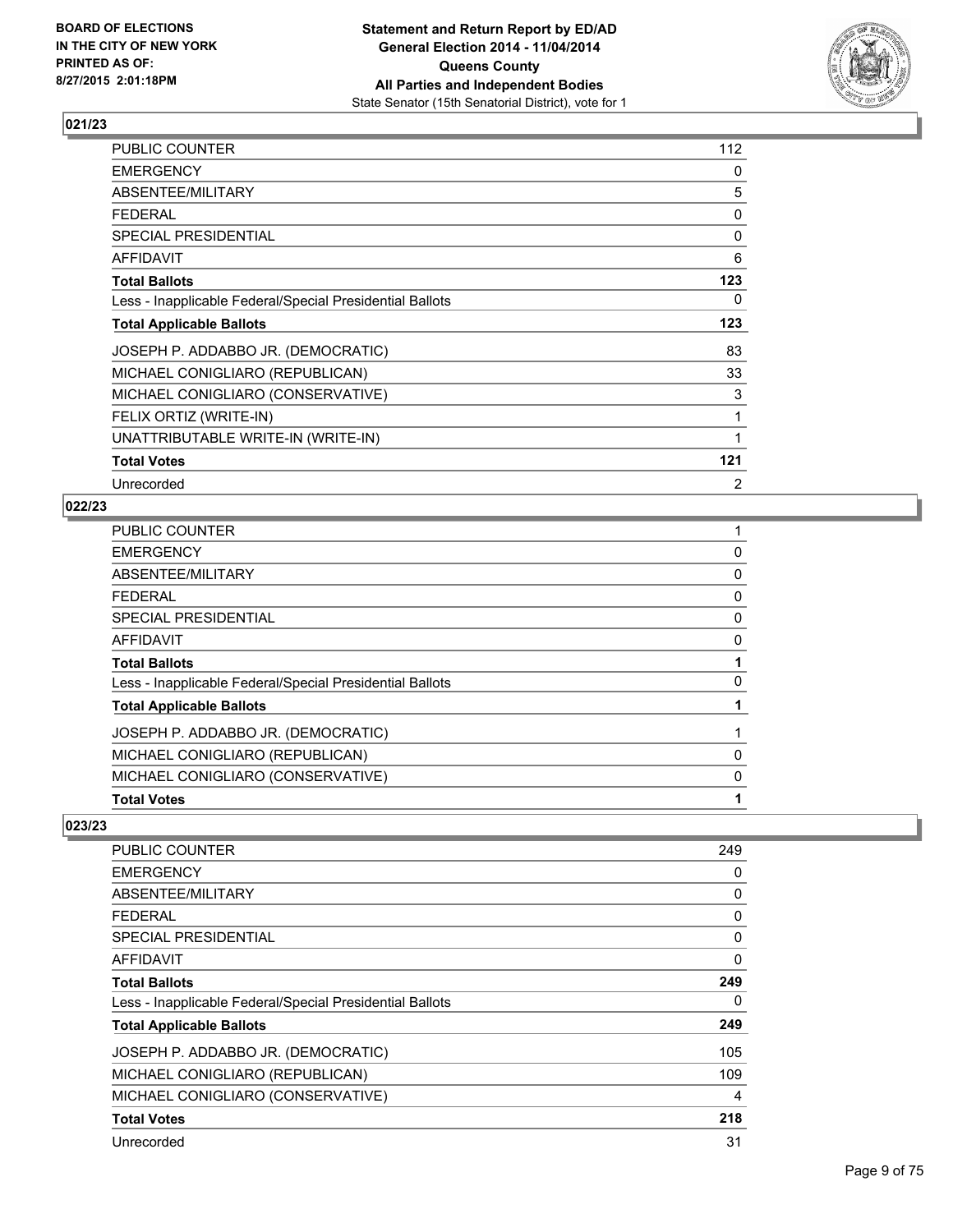

| <b>PUBLIC COUNTER</b>                                    | 228 |
|----------------------------------------------------------|-----|
| <b>EMERGENCY</b>                                         | 0   |
| ABSENTEE/MILITARY                                        | 15  |
| <b>FEDERAL</b>                                           | 0   |
| <b>SPECIAL PRESIDENTIAL</b>                              | 0   |
| <b>AFFIDAVIT</b>                                         | 6   |
| <b>Total Ballots</b>                                     | 249 |
| Less - Inapplicable Federal/Special Presidential Ballots | 0   |
| <b>Total Applicable Ballots</b>                          | 249 |
| JOSEPH P. ADDABBO JR. (DEMOCRATIC)                       | 196 |
| MICHAEL CONIGLIARO (REPUBLICAN)                          | 27  |
| MICHAEL CONIGLIARO (CONSERVATIVE)                        | 5   |
| <b>Total Votes</b>                                       | 228 |
| Unrecorded                                               | 21  |

## **025/23**

| <b>PUBLIC COUNTER</b>                                    | 221            |
|----------------------------------------------------------|----------------|
| <b>EMERGENCY</b>                                         | 0              |
| ABSENTEE/MILITARY                                        | 38             |
| <b>FEDERAL</b>                                           | $\overline{2}$ |
| SPECIAL PRESIDENTIAL                                     | 0              |
| AFFIDAVIT                                                | 7              |
| <b>Total Ballots</b>                                     | 268            |
| Less - Inapplicable Federal/Special Presidential Ballots | (2)            |
| <b>Total Applicable Ballots</b>                          | 266            |
| JOSEPH P. ADDABBO JR. (DEMOCRATIC)                       | 147            |
| MICHAEL CONIGLIARO (REPUBLICAN)                          | 55             |
| MICHAEL CONIGLIARO (CONSERVATIVE)                        | 38             |
| <b>Total Votes</b>                                       | 240            |
| Unrecorded                                               | 26             |

| <b>PUBLIC COUNTER</b>                                    | 299      |
|----------------------------------------------------------|----------|
| <b>EMERGENCY</b>                                         | 0        |
| ABSENTEE/MILITARY                                        | 6        |
| <b>FEDERAL</b>                                           | 0        |
| SPECIAL PRESIDENTIAL                                     | $\Omega$ |
| AFFIDAVIT                                                | 13       |
| <b>Total Ballots</b>                                     | 318      |
| Less - Inapplicable Federal/Special Presidential Ballots | 0        |
| <b>Total Applicable Ballots</b>                          | 318      |
| JOSEPH P. ADDABBO JR. (DEMOCRATIC)                       | 215      |
| MICHAEL CONIGLIARO (REPUBLICAN)                          | 65       |
| MICHAEL CONIGLIARO (CONSERVATIVE)                        | 4        |
| <b>Total Votes</b>                                       | 284      |
| Unrecorded                                               | 34       |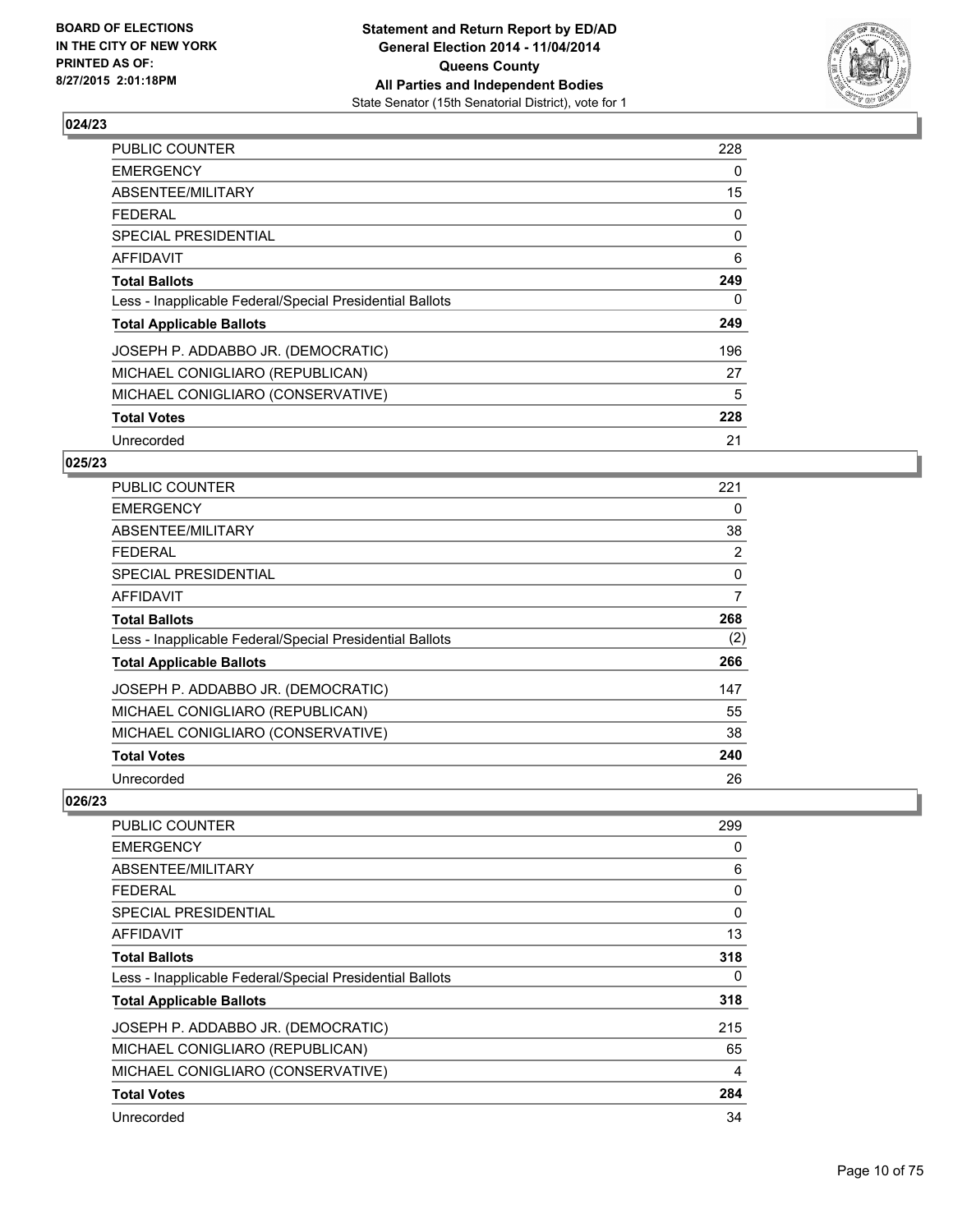

| PUBLIC COUNTER                                           | 308 |
|----------------------------------------------------------|-----|
| <b>EMERGENCY</b>                                         | 0   |
| ABSENTEE/MILITARY                                        | 1   |
| <b>FEDERAL</b>                                           | 0   |
| <b>SPECIAL PRESIDENTIAL</b>                              | 0   |
| <b>AFFIDAVIT</b>                                         | 5   |
| <b>Total Ballots</b>                                     | 314 |
| Less - Inapplicable Federal/Special Presidential Ballots | 0   |
| <b>Total Applicable Ballots</b>                          | 314 |
| JOSEPH P. ADDABBO JR. (DEMOCRATIC)                       | 95  |
| MICHAEL CONIGLIARO (REPUBLICAN)                          | 135 |
| MICHAEL CONIGLIARO (CONSERVATIVE)                        | 51  |
| LEW M. SIMON (WRITE-IN)                                  | 1   |
| RENA BRACHA (WRITE-IN)                                   | 1   |
| <b>Total Votes</b>                                       | 283 |
| Unrecorded                                               | 31  |

| <b>PUBLIC COUNTER</b>                                    | 306 |
|----------------------------------------------------------|-----|
| <b>EMERGENCY</b>                                         | 0   |
| ABSENTEE/MILITARY                                        | 35  |
| <b>FEDERAL</b>                                           | 5   |
| <b>SPECIAL PRESIDENTIAL</b>                              | 0   |
| <b>AFFIDAVIT</b>                                         | 2   |
| <b>Total Ballots</b>                                     | 348 |
| Less - Inapplicable Federal/Special Presidential Ballots | (5) |
| <b>Total Applicable Ballots</b>                          | 343 |
| JOSEPH P. ADDABBO JR. (DEMOCRATIC)                       | 128 |
| MICHAEL CONIGLIARO (REPUBLICAN)                          | 131 |
| MICHAEL CONIGLIARO (CONSERVATIVE)                        | 38  |
| <b>Total Votes</b>                                       | 297 |
| Unrecorded                                               | 46  |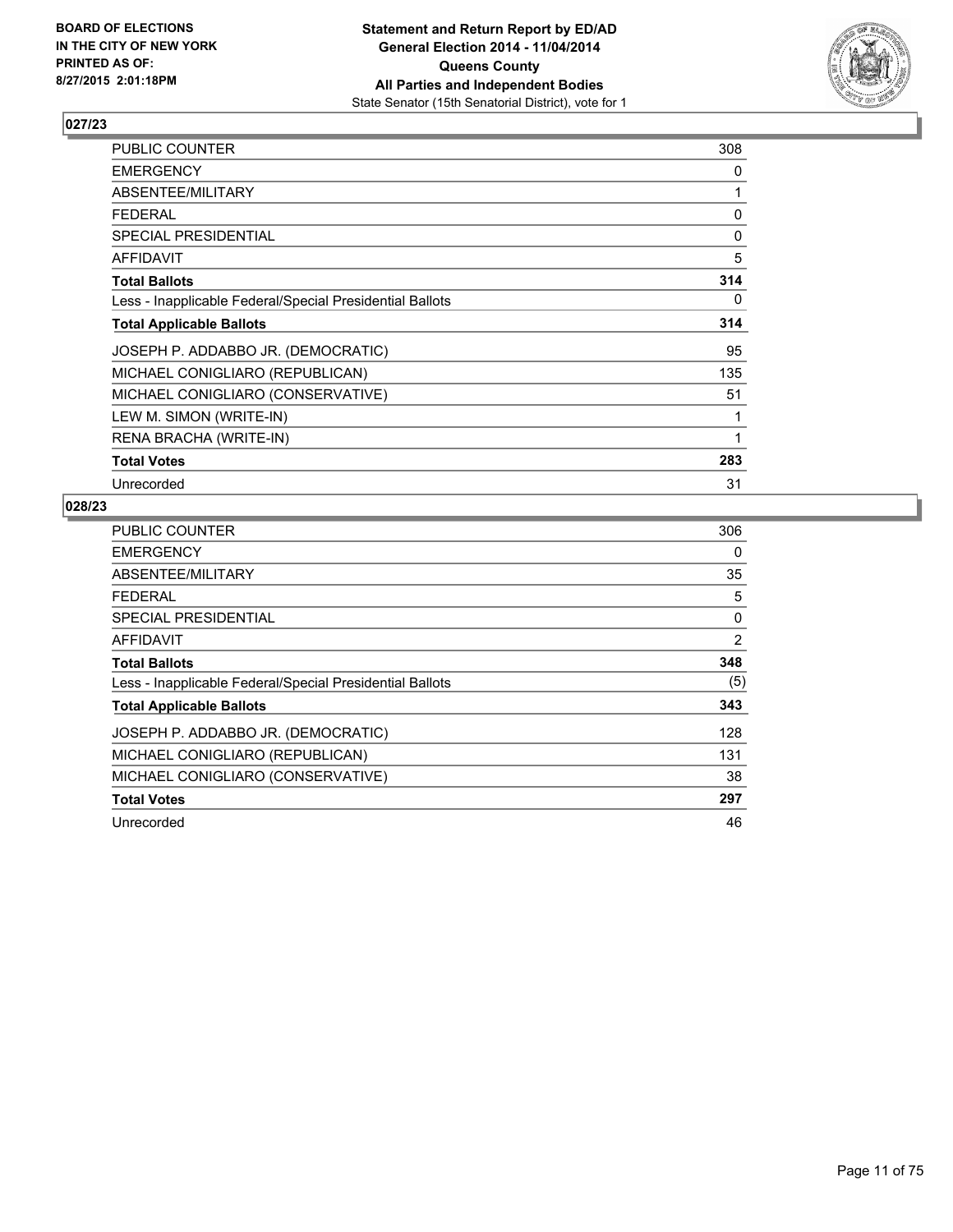

| PUBLIC COUNTER                                           | 276 |
|----------------------------------------------------------|-----|
| <b>EMERGENCY</b>                                         | 0   |
| <b>ABSENTEE/MILITARY</b>                                 | 2   |
| <b>FEDERAL</b>                                           | 3   |
| <b>SPECIAL PRESIDENTIAL</b>                              | 0   |
| <b>AFFIDAVIT</b>                                         | 7   |
| <b>Total Ballots</b>                                     | 288 |
| Less - Inapplicable Federal/Special Presidential Ballots | (3) |
| <b>Total Applicable Ballots</b>                          | 285 |
| JOSEPH P. ADDABBO JR. (DEMOCRATIC)                       | 127 |
| MICHAEL CONIGLIARO (REPUBLICAN)                          | 97  |
| MICHAEL CONIGLIARO (CONSERVATIVE)                        | 36  |
| PRESIDENT OBAMA (WRITE-IN)                               | 1   |
| <b>Total Votes</b>                                       | 261 |
| Unrecorded                                               | 24  |

## **040/23**

| PUBLIC COUNTER                                           | 280 |
|----------------------------------------------------------|-----|
| <b>EMERGENCY</b>                                         | 0   |
| ABSENTEE/MILITARY                                        | 5   |
| <b>FEDERAL</b>                                           | 1   |
| SPECIAL PRESIDENTIAL                                     | 0   |
| <b>AFFIDAVIT</b>                                         | 2   |
| <b>Total Ballots</b>                                     | 288 |
| Less - Inapplicable Federal/Special Presidential Ballots | (1) |
| <b>Total Applicable Ballots</b>                          | 287 |
| JOSEPH P. ADDABBO JR. (DEMOCRATIC)                       | 135 |
| MICHAEL CONIGLIARO (REPUBLICAN)                          | 111 |
| MICHAEL CONIGLIARO (CONSERVATIVE)                        | 32  |
| <b>Total Votes</b>                                       | 278 |
| Unrecorded                                               | 9   |

| PUBLIC COUNTER                                           | 224            |
|----------------------------------------------------------|----------------|
| <b>EMERGENCY</b>                                         | 0              |
| ABSENTEE/MILITARY                                        | $\overline{2}$ |
| <b>FEDERAL</b>                                           | 0              |
| <b>SPECIAL PRESIDENTIAL</b>                              | 0              |
| AFFIDAVIT                                                | 0              |
| <b>Total Ballots</b>                                     | 226            |
| Less - Inapplicable Federal/Special Presidential Ballots | 0              |
| <b>Total Applicable Ballots</b>                          | 226            |
| JOSEPH P. ADDABBO JR. (DEMOCRATIC)                       | 107            |
| MICHAEL CONIGLIARO (REPUBLICAN)                          | 82             |
| MICHAEL CONIGLIARO (CONSERVATIVE)                        | 24             |
| <b>Total Votes</b>                                       | 213            |
| Unrecorded                                               | 13             |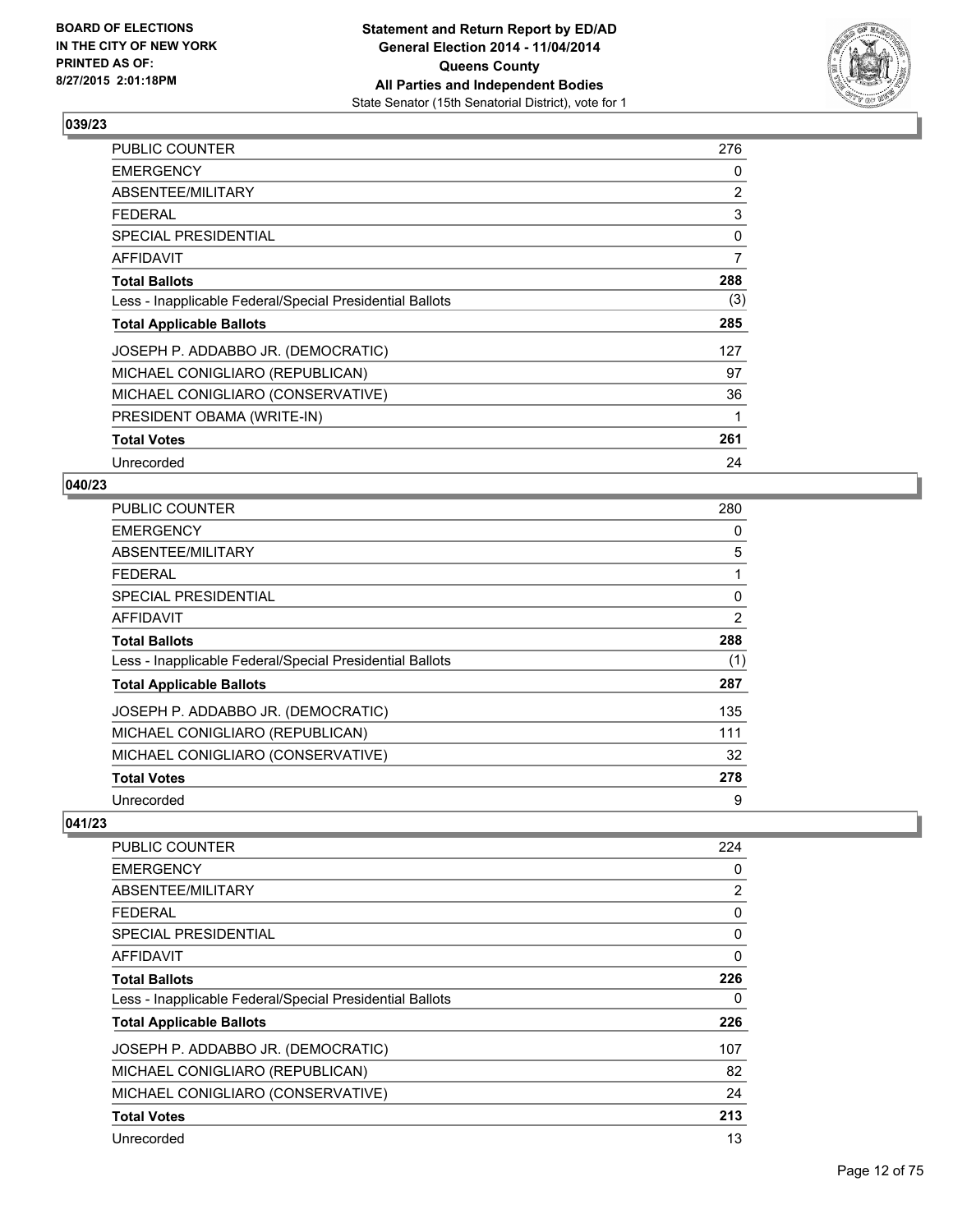

| <b>PUBLIC COUNTER</b>                                    | 83 |
|----------------------------------------------------------|----|
| <b>EMERGENCY</b>                                         | 0  |
| ABSENTEE/MILITARY                                        | 4  |
| <b>FEDERAL</b>                                           | 0  |
| <b>SPECIAL PRESIDENTIAL</b>                              | 0  |
| AFFIDAVIT                                                |    |
| <b>Total Ballots</b>                                     | 88 |
| Less - Inapplicable Federal/Special Presidential Ballots | 0  |
| <b>Total Applicable Ballots</b>                          | 88 |
| JOSEPH P. ADDABBO JR. (DEMOCRATIC)                       | 63 |
| MICHAEL CONIGLIARO (REPUBLICAN)                          | 18 |
| MICHAEL CONIGLIARO (CONSERVATIVE)                        | 2  |
| <b>Total Votes</b>                                       | 83 |
| Unrecorded                                               | 5  |

## **044/23**

| <b>PUBLIC COUNTER</b>                                    | 284            |
|----------------------------------------------------------|----------------|
| <b>EMERGENCY</b>                                         | 0              |
| ABSENTEE/MILITARY                                        | 17             |
| <b>FEDERAL</b>                                           | 0              |
| <b>SPECIAL PRESIDENTIAL</b>                              | 0              |
| AFFIDAVIT                                                | $\overline{2}$ |
| <b>Total Ballots</b>                                     | 303            |
| Less - Inapplicable Federal/Special Presidential Ballots | 0              |
| <b>Total Applicable Ballots</b>                          | 303            |
| JOSEPH P. ADDABBO JR. (DEMOCRATIC)                       | 145            |
| MICHAEL CONIGLIARO (REPUBLICAN)                          | 134            |
| MICHAEL CONIGLIARO (CONSERVATIVE)                        | 21             |
| <b>Total Votes</b>                                       | 300            |
| Unrecorded                                               | 3              |

| <b>PUBLIC COUNTER</b>                                    | 300 |
|----------------------------------------------------------|-----|
| <b>EMERGENCY</b>                                         | 0   |
| ABSENTEE/MILITARY                                        | 17  |
| <b>FEDERAL</b>                                           | 0   |
| SPECIAL PRESIDENTIAL                                     | 0   |
| AFFIDAVIT                                                |     |
| <b>Total Ballots</b>                                     | 318 |
| Less - Inapplicable Federal/Special Presidential Ballots | 0   |
| <b>Total Applicable Ballots</b>                          | 318 |
| JOSEPH P. ADDABBO JR. (DEMOCRATIC)                       | 151 |
| MICHAEL CONIGLIARO (REPUBLICAN)                          | 134 |
| MICHAEL CONIGLIARO (CONSERVATIVE)                        | 24  |
| <b>Total Votes</b>                                       | 309 |
| Unrecorded                                               | 9   |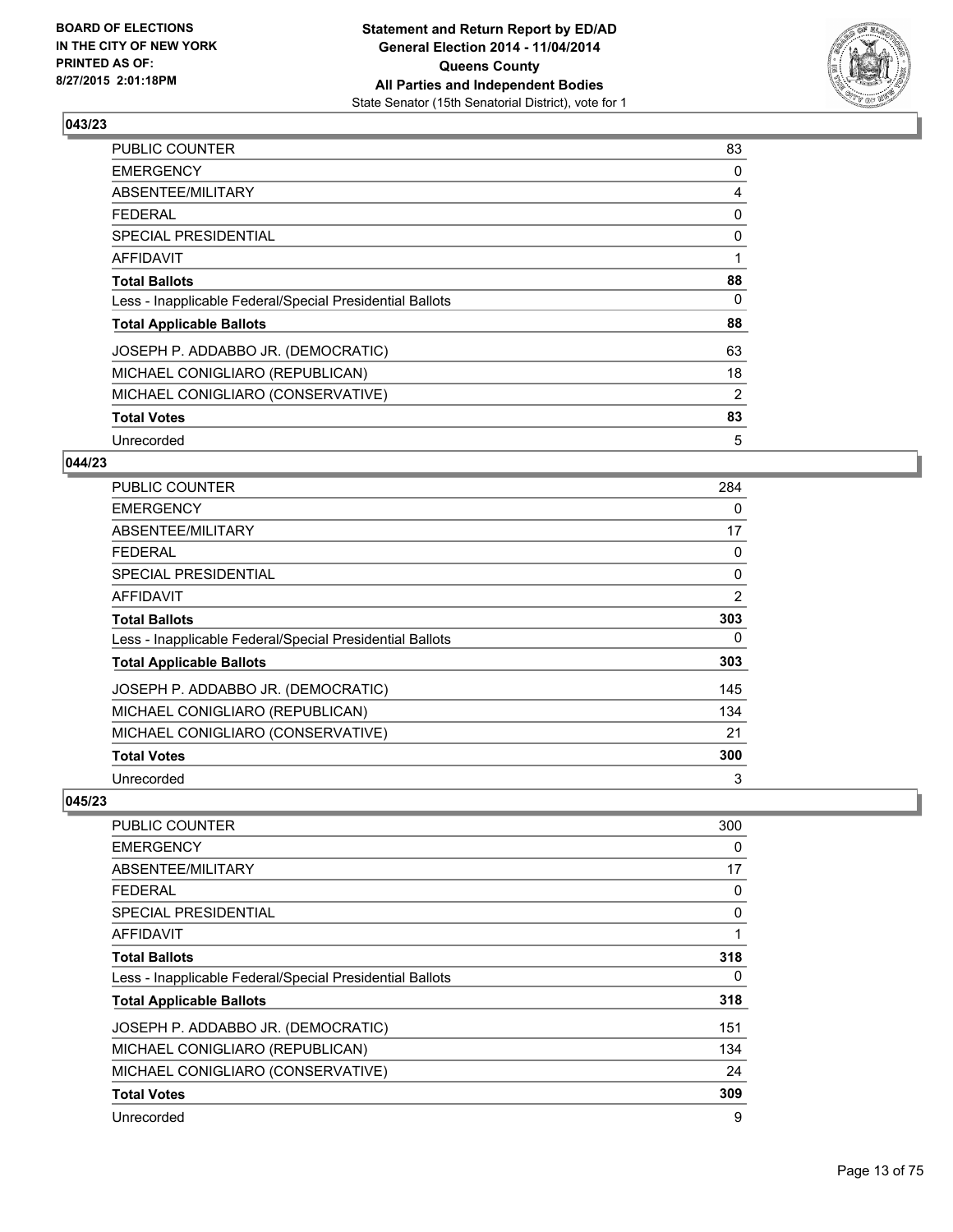

| <b>PUBLIC COUNTER</b>                                    | 309 |
|----------------------------------------------------------|-----|
| <b>EMERGENCY</b>                                         | 0   |
| ABSENTEE/MILITARY                                        | 12  |
| <b>FEDERAL</b>                                           | 3   |
| <b>SPECIAL PRESIDENTIAL</b>                              | 0   |
| <b>AFFIDAVIT</b>                                         | 2   |
| <b>Total Ballots</b>                                     | 326 |
| Less - Inapplicable Federal/Special Presidential Ballots | (3) |
| <b>Total Applicable Ballots</b>                          | 323 |
| JOSEPH P. ADDABBO JR. (DEMOCRATIC)                       | 136 |
| MICHAEL CONIGLIARO (REPUBLICAN)                          | 137 |
| MICHAEL CONIGLIARO (CONSERVATIVE)                        | 43  |
| <b>Total Votes</b>                                       | 316 |
| Unrecorded                                               | 7   |

#### **047/23**

| PUBLIC COUNTER                                           | 188      |
|----------------------------------------------------------|----------|
| <b>EMERGENCY</b>                                         | 0        |
| ABSENTEE/MILITARY                                        | 4        |
| <b>FEDERAL</b>                                           | 0        |
| <b>SPECIAL PRESIDENTIAL</b>                              | $\Omega$ |
| AFFIDAVIT                                                | 3        |
| <b>Total Ballots</b>                                     | 195      |
| Less - Inapplicable Federal/Special Presidential Ballots | 0        |
| <b>Total Applicable Ballots</b>                          | 195      |
| JOSEPH P. ADDABBO JR. (DEMOCRATIC)                       | 101      |
| MICHAEL CONIGLIARO (REPUBLICAN)                          | 78       |
| MICHAEL CONIGLIARO (CONSERVATIVE)                        | 13       |
| <b>Total Votes</b>                                       | 192      |
| Unrecorded                                               | 3        |

| <b>PUBLIC COUNTER</b>                                    | 181 |
|----------------------------------------------------------|-----|
| <b>EMERGENCY</b>                                         | 0   |
| ABSENTEE/MILITARY                                        | 2   |
| <b>FEDERAL</b>                                           |     |
| SPECIAL PRESIDENTIAL                                     | 0   |
| AFFIDAVIT                                                | 0   |
| <b>Total Ballots</b>                                     | 184 |
| Less - Inapplicable Federal/Special Presidential Ballots | (1) |
| <b>Total Applicable Ballots</b>                          | 183 |
| JOSEPH P. ADDABBO JR. (DEMOCRATIC)                       | 104 |
| MICHAEL CONIGLIARO (REPUBLICAN)                          | 62  |
| MICHAEL CONIGLIARO (CONSERVATIVE)                        | 14  |
| <b>Total Votes</b>                                       | 180 |
| Unrecorded                                               | 3   |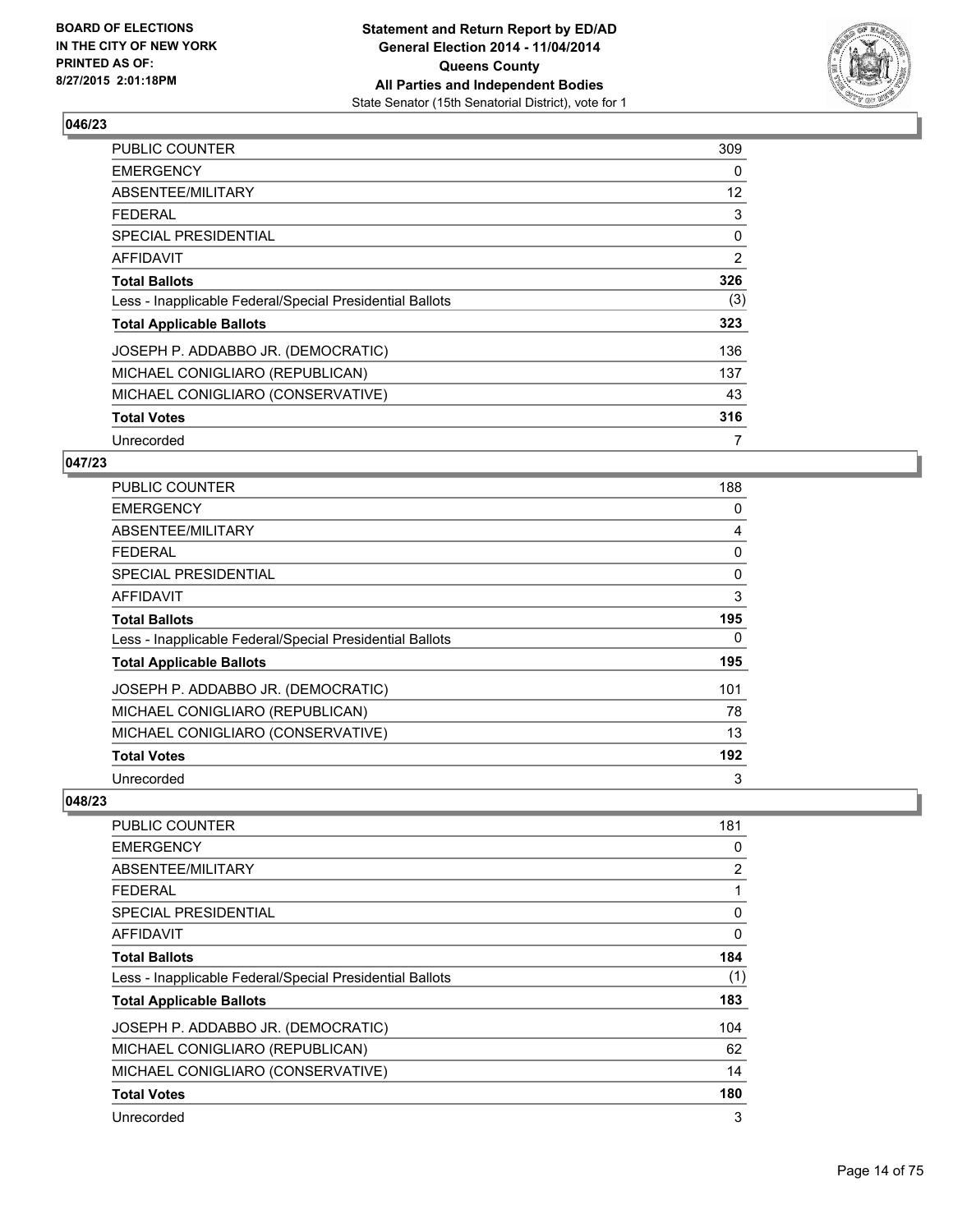

| PUBLIC COUNTER                                           | 314 |
|----------------------------------------------------------|-----|
| <b>EMERGENCY</b>                                         | 0   |
| ABSENTEE/MILITARY                                        | 19  |
| <b>FEDERAL</b>                                           | 1   |
| <b>SPECIAL PRESIDENTIAL</b>                              | 0   |
| <b>AFFIDAVIT</b>                                         | 2   |
| <b>Total Ballots</b>                                     | 336 |
| Less - Inapplicable Federal/Special Presidential Ballots | (1) |
| <b>Total Applicable Ballots</b>                          | 335 |
| JOSEPH P. ADDABBO JR. (DEMOCRATIC)                       | 182 |
| MICHAEL CONIGLIARO (REPUBLICAN)                          | 124 |
| MICHAEL CONIGLIARO (CONSERVATIVE)                        | 27  |
| <b>Total Votes</b>                                       | 333 |
| Unrecorded                                               | 2   |

## **050/23**

| <b>PUBLIC COUNTER</b>                                    | 309 |
|----------------------------------------------------------|-----|
| <b>EMERGENCY</b>                                         | 0   |
| ABSENTEE/MILITARY                                        | 3   |
| <b>FEDERAL</b>                                           |     |
| SPECIAL PRESIDENTIAL                                     | 0   |
| AFFIDAVIT                                                | 4   |
| <b>Total Ballots</b>                                     | 317 |
| Less - Inapplicable Federal/Special Presidential Ballots | (1) |
| <b>Total Applicable Ballots</b>                          | 316 |
| JOSEPH P. ADDABBO JR. (DEMOCRATIC)                       | 206 |
| MICHAEL CONIGLIARO (REPUBLICAN)                          | 80  |
| MICHAEL CONIGLIARO (CONSERVATIVE)                        | 22  |
| <b>Total Votes</b>                                       | 308 |
| Unrecorded                                               | 8   |

| PUBLIC COUNTER                                           | 293 |
|----------------------------------------------------------|-----|
| <b>EMERGENCY</b>                                         | 0   |
| ABSENTEE/MILITARY                                        | 5   |
| <b>FEDERAL</b>                                           | 0   |
| SPECIAL PRESIDENTIAL                                     | 0   |
| AFFIDAVIT                                                | 2   |
| <b>Total Ballots</b>                                     | 300 |
| Less - Inapplicable Federal/Special Presidential Ballots | 0   |
| <b>Total Applicable Ballots</b>                          | 300 |
| JOSEPH P. ADDABBO JR. (DEMOCRATIC)                       | 153 |
| MICHAEL CONIGLIARO (REPUBLICAN)                          | 102 |
| MICHAEL CONIGLIARO (CONSERVATIVE)                        | 36  |
| <b>Total Votes</b>                                       | 291 |
| Unrecorded                                               | 9   |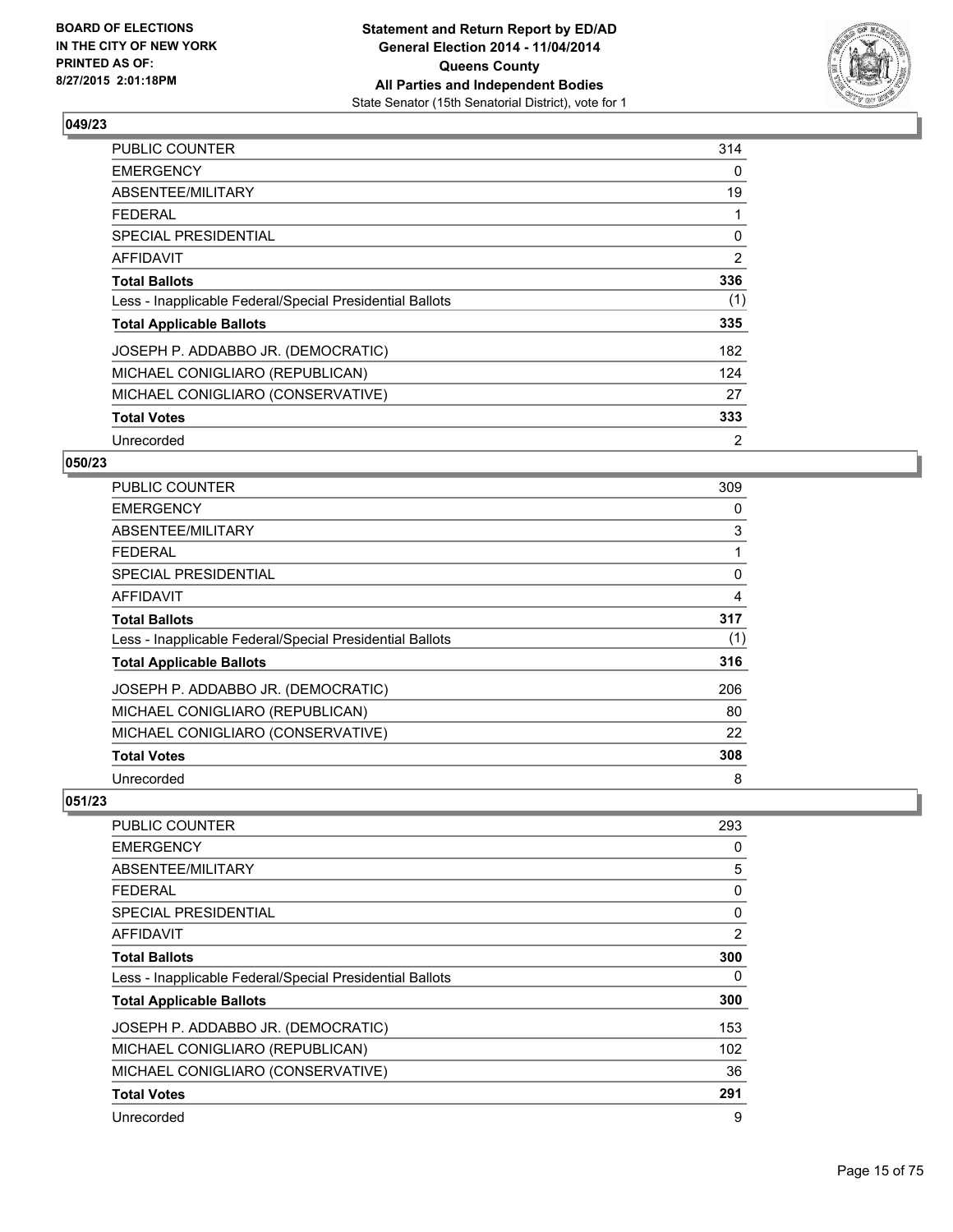

| PUBLIC COUNTER                                           | 162 |
|----------------------------------------------------------|-----|
| <b>EMERGENCY</b>                                         | 0   |
| ABSENTEE/MILITARY                                        | 6   |
| <b>FEDERAL</b>                                           |     |
| SPECIAL PRESIDENTIAL                                     | 0   |
| AFFIDAVIT                                                | 1   |
| <b>Total Ballots</b>                                     | 170 |
| Less - Inapplicable Federal/Special Presidential Ballots | (1) |
| <b>Total Applicable Ballots</b>                          | 169 |
| JOSEPH P. ADDABBO JR. (DEMOCRATIC)                       | 82  |
| MICHAEL CONIGLIARO (REPUBLICAN)                          | 63  |
| MICHAEL CONIGLIARO (CONSERVATIVE)                        | 20  |
| <b>Total Votes</b>                                       | 165 |
| Unrecorded                                               | 4   |

## **053/23**

| <b>PUBLIC COUNTER</b>                                    | 220      |
|----------------------------------------------------------|----------|
| <b>EMERGENCY</b>                                         | 0        |
| ABSENTEE/MILITARY                                        | 5        |
| <b>FEDERAL</b>                                           | 0        |
| SPECIAL PRESIDENTIAL                                     | $\Omega$ |
| AFFIDAVIT                                                | 1        |
| <b>Total Ballots</b>                                     | 226      |
| Less - Inapplicable Federal/Special Presidential Ballots | 0        |
| <b>Total Applicable Ballots</b>                          | 226      |
| JOSEPH P. ADDABBO JR. (DEMOCRATIC)                       | 155      |
| MICHAEL CONIGLIARO (REPUBLICAN)                          | 53       |
| MICHAEL CONIGLIARO (CONSERVATIVE)                        | 15       |
| <b>Total Votes</b>                                       | 223      |
| Unrecorded                                               | 3        |

| <b>PUBLIC COUNTER</b>                                    | 255 |
|----------------------------------------------------------|-----|
| <b>EMERGENCY</b>                                         | 0   |
| ABSENTEE/MILITARY                                        | 8   |
| <b>FEDERAL</b>                                           | 0   |
| SPECIAL PRESIDENTIAL                                     | 0   |
| AFFIDAVIT                                                |     |
| <b>Total Ballots</b>                                     | 264 |
| Less - Inapplicable Federal/Special Presidential Ballots | 0   |
| <b>Total Applicable Ballots</b>                          | 264 |
| JOSEPH P. ADDABBO JR. (DEMOCRATIC)                       | 156 |
| MICHAEL CONIGLIARO (REPUBLICAN)                          | 81  |
| MICHAEL CONIGLIARO (CONSERVATIVE)                        | 17  |
| <b>Total Votes</b>                                       | 254 |
| Unrecorded                                               | 10  |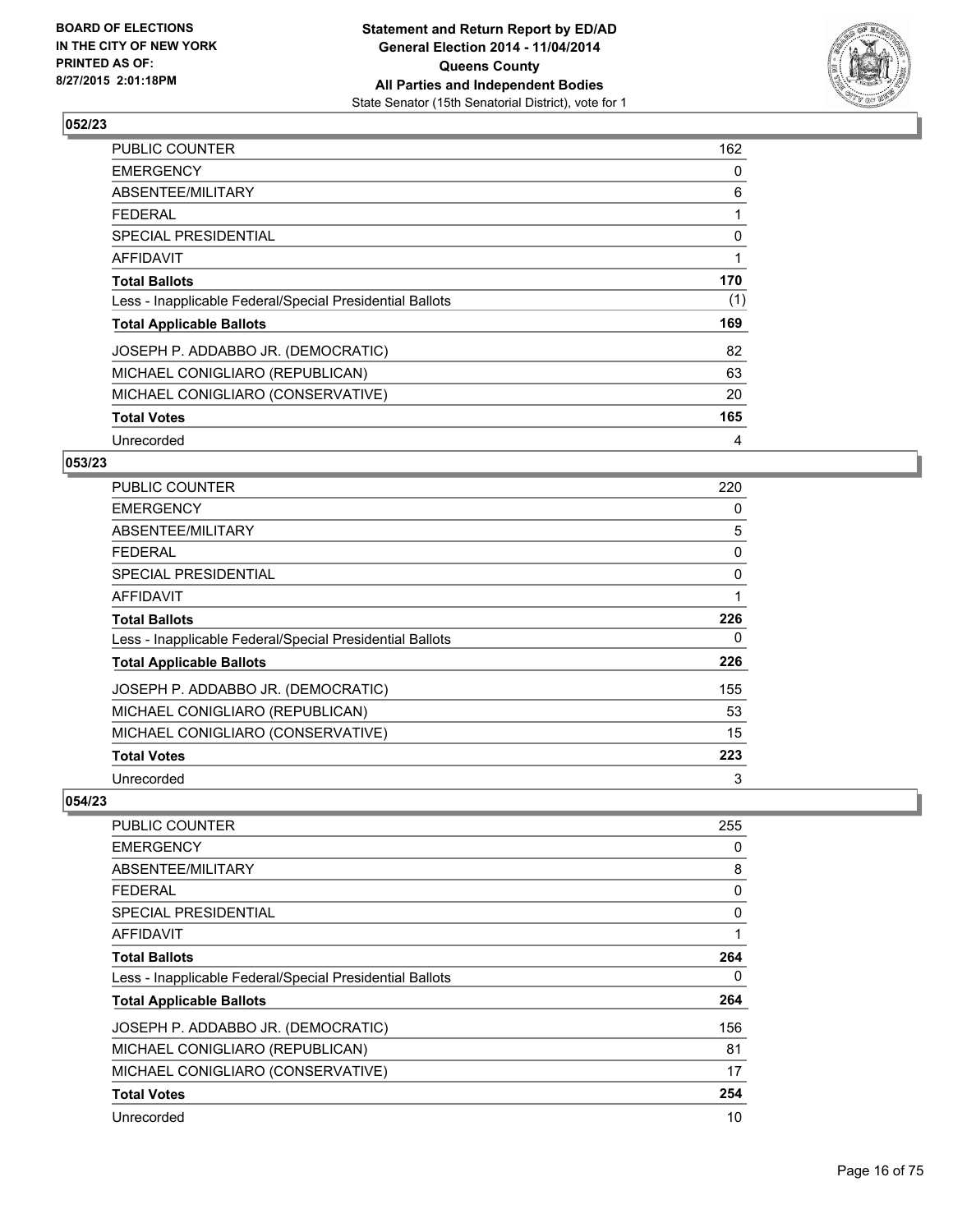

| PUBLIC COUNTER                                           | 58 |
|----------------------------------------------------------|----|
| <b>EMERGENCY</b>                                         | 0  |
| ABSENTEE/MILITARY                                        |    |
| <b>FEDERAL</b>                                           | 0  |
| <b>SPECIAL PRESIDENTIAL</b>                              | 0  |
| AFFIDAVIT                                                | 2  |
| <b>Total Ballots</b>                                     | 61 |
| Less - Inapplicable Federal/Special Presidential Ballots | 0  |
| <b>Total Applicable Ballots</b>                          | 61 |
| JOSEPH P. ADDABBO JR. (DEMOCRATIC)                       | 43 |
| MICHAEL CONIGLIARO (REPUBLICAN)                          | 13 |
| MICHAEL CONIGLIARO (CONSERVATIVE)                        | 2  |
| <b>Total Votes</b>                                       | 58 |
| Unrecorded                                               | 3  |

## **056/23**

| PUBLIC COUNTER                                           | 205 |
|----------------------------------------------------------|-----|
| <b>EMERGENCY</b>                                         | 0   |
| ABSENTEE/MILITARY                                        | 6   |
| <b>FEDERAL</b>                                           | 0   |
| <b>SPECIAL PRESIDENTIAL</b>                              | 0   |
| AFFIDAVIT                                                | 2   |
| <b>Total Ballots</b>                                     | 213 |
| Less - Inapplicable Federal/Special Presidential Ballots | 0   |
| <b>Total Applicable Ballots</b>                          | 213 |
| JOSEPH P. ADDABBO JR. (DEMOCRATIC)                       | 142 |
| MICHAEL CONIGLIARO (REPUBLICAN)                          | 56  |
| MICHAEL CONIGLIARO (CONSERVATIVE)                        | 9   |
| <b>Total Votes</b>                                       | 207 |
| Unrecorded                                               | 6   |

| <b>PUBLIC COUNTER</b>                                    | 247 |
|----------------------------------------------------------|-----|
| <b>EMERGENCY</b>                                         | 0   |
| ABSENTEE/MILITARY                                        | 3   |
| <b>FEDERAL</b>                                           | 1   |
| <b>SPECIAL PRESIDENTIAL</b>                              | 0   |
| AFFIDAVIT                                                | 6   |
| <b>Total Ballots</b>                                     | 257 |
| Less - Inapplicable Federal/Special Presidential Ballots | (1) |
| <b>Total Applicable Ballots</b>                          | 256 |
| JOSEPH P. ADDABBO JR. (DEMOCRATIC)                       | 158 |
| MICHAEL CONIGLIARO (REPUBLICAN)                          | 69  |
| MICHAEL CONIGLIARO (CONSERVATIVE)                        | 18  |
| <b>Total Votes</b>                                       | 245 |
| Unrecorded                                               | 11  |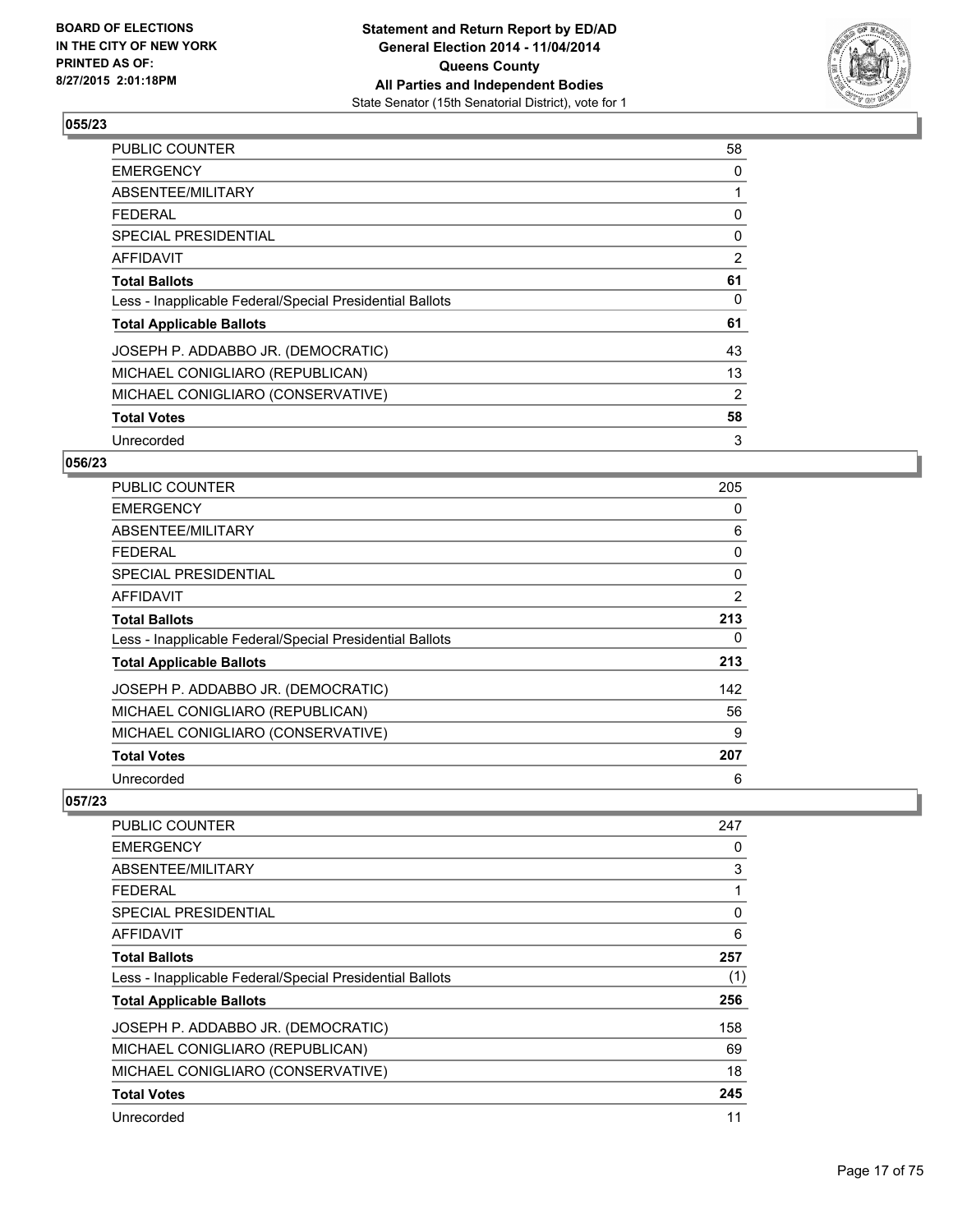

| PUBLIC COUNTER                                           | 223 |
|----------------------------------------------------------|-----|
| <b>EMERGENCY</b>                                         | 0   |
| ABSENTEE/MILITARY                                        | 6   |
| <b>FEDERAL</b>                                           | 0   |
| SPECIAL PRESIDENTIAL                                     | 0   |
| AFFIDAVIT                                                | 4   |
| <b>Total Ballots</b>                                     | 233 |
| Less - Inapplicable Federal/Special Presidential Ballots | 0   |
| <b>Total Applicable Ballots</b>                          | 233 |
| JOSEPH P. ADDABBO JR. (DEMOCRATIC)                       | 162 |
| MICHAEL CONIGLIARO (REPUBLICAN)                          | 53  |
| MICHAEL CONIGLIARO (CONSERVATIVE)                        | 13  |
| <b>Total Votes</b>                                       | 228 |
| Unrecorded                                               | 5   |

## **059/23**

| <b>PUBLIC COUNTER</b>                                    | 175            |
|----------------------------------------------------------|----------------|
| <b>EMERGENCY</b>                                         |                |
| ABSENTEE/MILITARY                                        | 8              |
| <b>FEDERAL</b>                                           |                |
| <b>SPECIAL PRESIDENTIAL</b>                              | $\Omega$       |
| <b>AFFIDAVIT</b>                                         | 2              |
| <b>Total Ballots</b>                                     | 187            |
| Less - Inapplicable Federal/Special Presidential Ballots | (1)            |
| <b>Total Applicable Ballots</b>                          | 186            |
| JOSEPH P. ADDABBO JR. (DEMOCRATIC)                       | 150            |
| MICHAEL CONIGLIARO (REPUBLICAN)                          | 27             |
| MICHAEL CONIGLIARO (CONSERVATIVE)                        | 7              |
| <b>Total Votes</b>                                       | 184            |
| Unrecorded                                               | $\overline{2}$ |

| <b>PUBLIC COUNTER</b>                                    | 134            |
|----------------------------------------------------------|----------------|
| <b>EMERGENCY</b>                                         | 0              |
| ABSENTEE/MILITARY                                        | 2              |
| <b>FEDERAL</b>                                           |                |
| SPECIAL PRESIDENTIAL                                     | 0              |
| AFFIDAVIT                                                | 0              |
| <b>Total Ballots</b>                                     | 137            |
| Less - Inapplicable Federal/Special Presidential Ballots | (1)            |
| <b>Total Applicable Ballots</b>                          | 136            |
| JOSEPH P. ADDABBO JR. (DEMOCRATIC)                       | 95             |
| MICHAEL CONIGLIARO (REPUBLICAN)                          | 32             |
| MICHAEL CONIGLIARO (CONSERVATIVE)                        | 7              |
| <b>Total Votes</b>                                       | 134            |
| Unrecorded                                               | $\overline{2}$ |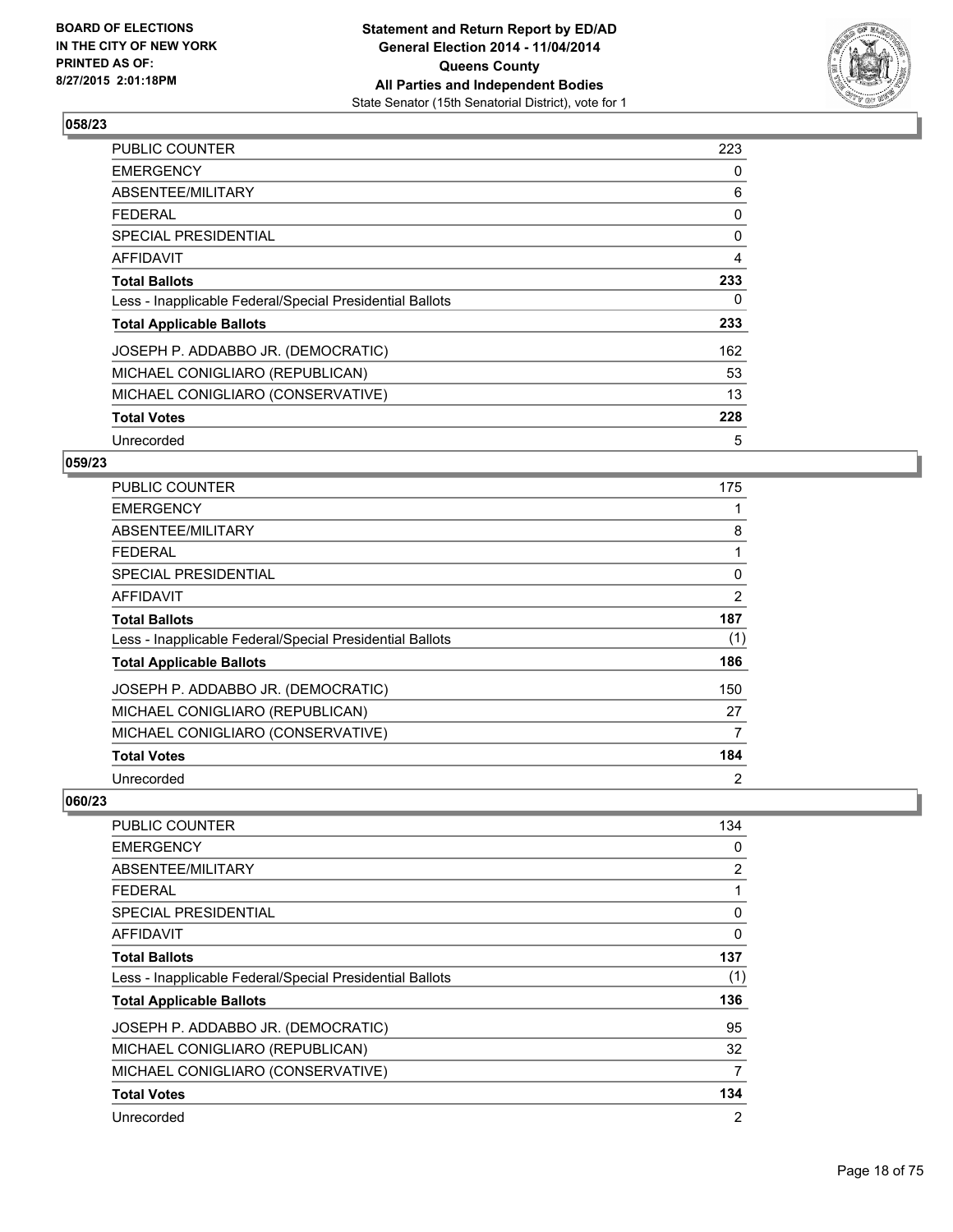

| PUBLIC COUNTER                                           | 301 |
|----------------------------------------------------------|-----|
| <b>EMERGENCY</b>                                         | 0   |
| ABSENTEE/MILITARY                                        | 3   |
| <b>FEDERAL</b>                                           | 0   |
| <b>SPECIAL PRESIDENTIAL</b>                              | 0   |
| <b>AFFIDAVIT</b>                                         | 6   |
| <b>Total Ballots</b>                                     | 310 |
| Less - Inapplicable Federal/Special Presidential Ballots | 0   |
| <b>Total Applicable Ballots</b>                          | 310 |
| JOSEPH P. ADDABBO JR. (DEMOCRATIC)                       | 201 |
| MICHAEL CONIGLIARO (REPUBLICAN)                          | 78  |
| MICHAEL CONIGLIARO (CONSERVATIVE)                        | 19  |
| <b>Total Votes</b>                                       | 298 |
| Unrecorded                                               | 12  |

## **062/23**

| <b>PUBLIC COUNTER</b>                                    | 389            |
|----------------------------------------------------------|----------------|
| <b>EMERGENCY</b>                                         | 0              |
| ABSENTEE/MILITARY                                        | 12             |
| <b>FEDERAL</b>                                           | $\overline{2}$ |
| SPECIAL PRESIDENTIAL                                     | 0              |
| <b>AFFIDAVIT</b>                                         | $\overline{2}$ |
| <b>Total Ballots</b>                                     | 405            |
| Less - Inapplicable Federal/Special Presidential Ballots | (2)            |
| <b>Total Applicable Ballots</b>                          | 403            |
| JOSEPH P. ADDABBO JR. (DEMOCRATIC)                       | 262            |
| MICHAEL CONIGLIARO (REPUBLICAN)                          | 95             |
| MICHAEL CONIGLIARO (CONSERVATIVE)                        | 36             |
| <b>Total Votes</b>                                       | 393            |
| Unrecorded                                               | 10             |

| <b>PUBLIC COUNTER</b>                                    | 382 |
|----------------------------------------------------------|-----|
| <b>EMERGENCY</b>                                         | 0   |
| ABSENTEE/MILITARY                                        | 9   |
| <b>FEDERAL</b>                                           | 2   |
| SPECIAL PRESIDENTIAL                                     | 0   |
| AFFIDAVIT                                                | 2   |
| <b>Total Ballots</b>                                     | 395 |
| Less - Inapplicable Federal/Special Presidential Ballots | (2) |
| <b>Total Applicable Ballots</b>                          | 393 |
| JOSEPH P. ADDABBO JR. (DEMOCRATIC)                       | 255 |
| MICHAEL CONIGLIARO (REPUBLICAN)                          | 84  |
| MICHAEL CONIGLIARO (CONSERVATIVE)                        | 37  |
| <b>Total Votes</b>                                       | 376 |
| Unrecorded                                               | 17  |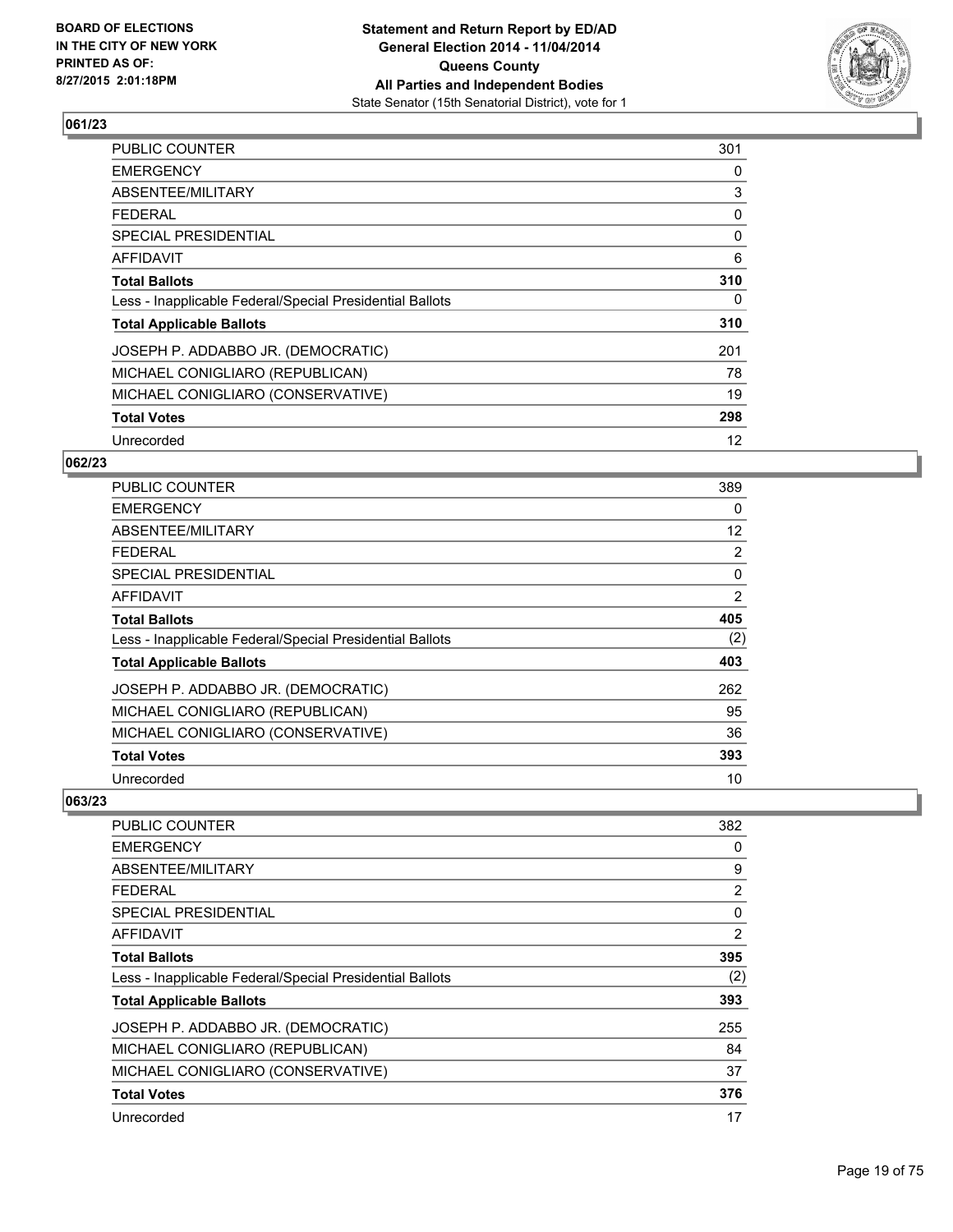

| <b>PUBLIC COUNTER</b>                                    | 394 |
|----------------------------------------------------------|-----|
| <b>EMERGENCY</b>                                         | 0   |
| ABSENTEE/MILITARY                                        | 12  |
| <b>FEDERAL</b>                                           | 1   |
| SPECIAL PRESIDENTIAL                                     | 0   |
| <b>AFFIDAVIT</b>                                         | 2   |
| <b>Total Ballots</b>                                     | 409 |
| Less - Inapplicable Federal/Special Presidential Ballots | (1) |
| <b>Total Applicable Ballots</b>                          | 408 |
| JOSEPH P. ADDABBO JR. (DEMOCRATIC)                       | 254 |
| MICHAEL CONIGLIARO (REPUBLICAN)                          | 113 |
| MICHAEL CONIGLIARO (CONSERVATIVE)                        | 32  |
| <b>Total Votes</b>                                       | 399 |
| Unrecorded                                               | 9   |

#### **065/23**

| <b>PUBLIC COUNTER</b>                                    | 237      |
|----------------------------------------------------------|----------|
| <b>EMERGENCY</b>                                         | 0        |
| ABSENTEE/MILITARY                                        |          |
| <b>FEDERAL</b>                                           | 0        |
| SPECIAL PRESIDENTIAL                                     | $\Omega$ |
| AFFIDAVIT                                                | 6        |
| <b>Total Ballots</b>                                     | 244      |
| Less - Inapplicable Federal/Special Presidential Ballots | 0        |
| <b>Total Applicable Ballots</b>                          | 244      |
| JOSEPH P. ADDABBO JR. (DEMOCRATIC)                       | 155      |
| MICHAEL CONIGLIARO (REPUBLICAN)                          | 72       |
| MICHAEL CONIGLIARO (CONSERVATIVE)                        | 10       |
| <b>Total Votes</b>                                       | 237      |
| Unrecorded                                               | 7        |

| PUBLIC COUNTER                                           | 120 |
|----------------------------------------------------------|-----|
| <b>EMERGENCY</b>                                         | 0   |
| ABSENTEE/MILITARY                                        | 3   |
| <b>FEDERAL</b>                                           | 1   |
| SPECIAL PRESIDENTIAL                                     | 0   |
| <b>AFFIDAVIT</b>                                         | 0   |
| <b>Total Ballots</b>                                     | 124 |
| Less - Inapplicable Federal/Special Presidential Ballots | (1) |
| <b>Total Applicable Ballots</b>                          | 123 |
| JOSEPH P. ADDABBO JR. (DEMOCRATIC)                       | 97  |
| MICHAEL CONIGLIARO (REPUBLICAN)                          | 14  |
| MICHAEL CONIGLIARO (CONSERVATIVE)                        | 4   |
| <b>Total Votes</b>                                       | 115 |
| Unrecorded                                               | 8   |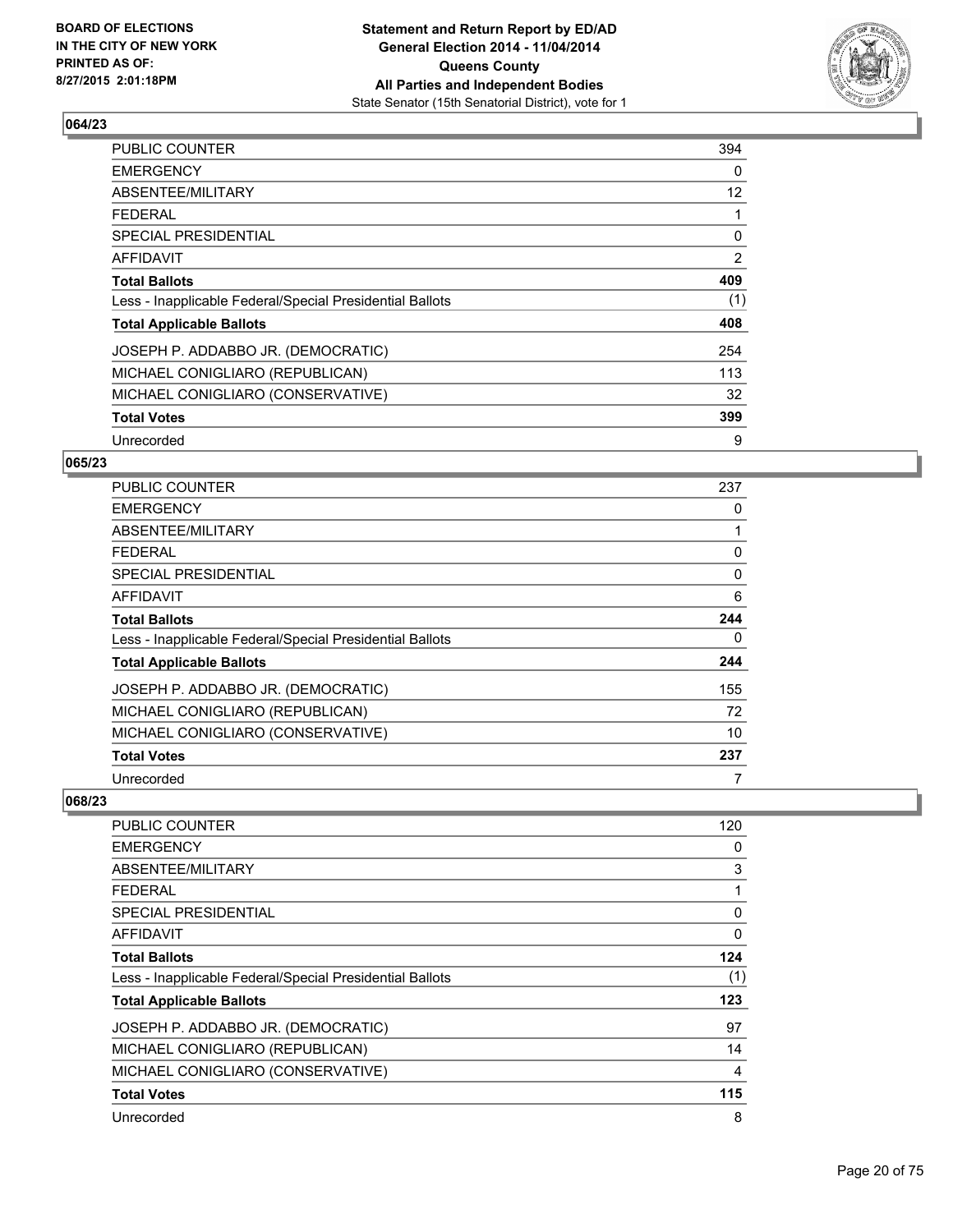

| PUBLIC COUNTER                                           | 120            |
|----------------------------------------------------------|----------------|
| <b>EMERGENCY</b>                                         | 0              |
| ABSENTEE/MILITARY                                        | 3              |
| <b>FEDERAL</b>                                           | $\overline{2}$ |
| <b>SPECIAL PRESIDENTIAL</b>                              | 0              |
| AFFIDAVIT                                                | 3              |
| <b>Total Ballots</b>                                     | 128            |
| Less - Inapplicable Federal/Special Presidential Ballots | (2)            |
| <b>Total Applicable Ballots</b>                          | 126            |
| JOSEPH P. ADDABBO JR. (DEMOCRATIC)                       | 84             |
| MICHAEL CONIGLIARO (REPUBLICAN)                          | 28             |
| MICHAEL CONIGLIARO (CONSERVATIVE)                        | 4              |
| <b>Total Votes</b>                                       | 116            |
| Unrecorded                                               | 10             |

## **070/23**

| <b>PUBLIC COUNTER</b>                                    | 138            |
|----------------------------------------------------------|----------------|
| <b>EMERGENCY</b>                                         | 0              |
| ABSENTEE/MILITARY                                        | $\overline{2}$ |
| <b>FEDERAL</b>                                           | 0              |
| <b>SPECIAL PRESIDENTIAL</b>                              | $\Omega$       |
| <b>AFFIDAVIT</b>                                         |                |
| <b>Total Ballots</b>                                     | 141            |
| Less - Inapplicable Federal/Special Presidential Ballots | 0              |
| <b>Total Applicable Ballots</b>                          | 141            |
| JOSEPH P. ADDABBO JR. (DEMOCRATIC)                       | 103            |
| MICHAEL CONIGLIARO (REPUBLICAN)                          | 30             |
| MICHAEL CONIGLIARO (CONSERVATIVE)                        | 6              |
| <b>Total Votes</b>                                       | 139            |
| Unrecorded                                               | $\overline{2}$ |

| <b>PUBLIC COUNTER</b>                                    | 0 |
|----------------------------------------------------------|---|
| <b>EMERGENCY</b>                                         | 0 |
| ABSENTEE/MILITARY                                        | 0 |
| <b>FEDERAL</b>                                           | 0 |
| <b>SPECIAL PRESIDENTIAL</b>                              | 0 |
| <b>AFFIDAVIT</b>                                         | 0 |
| <b>Total Ballots</b>                                     | 0 |
| Less - Inapplicable Federal/Special Presidential Ballots | 0 |
| <b>Total Applicable Ballots</b>                          | 0 |
| JOSEPH P. ADDABBO JR. (DEMOCRATIC)                       | 0 |
| MICHAEL CONIGLIARO (REPUBLICAN)                          | 0 |
| MICHAEL CONIGLIARO (CONSERVATIVE)                        | 0 |
| <b>Total Votes</b>                                       | 0 |
|                                                          |   |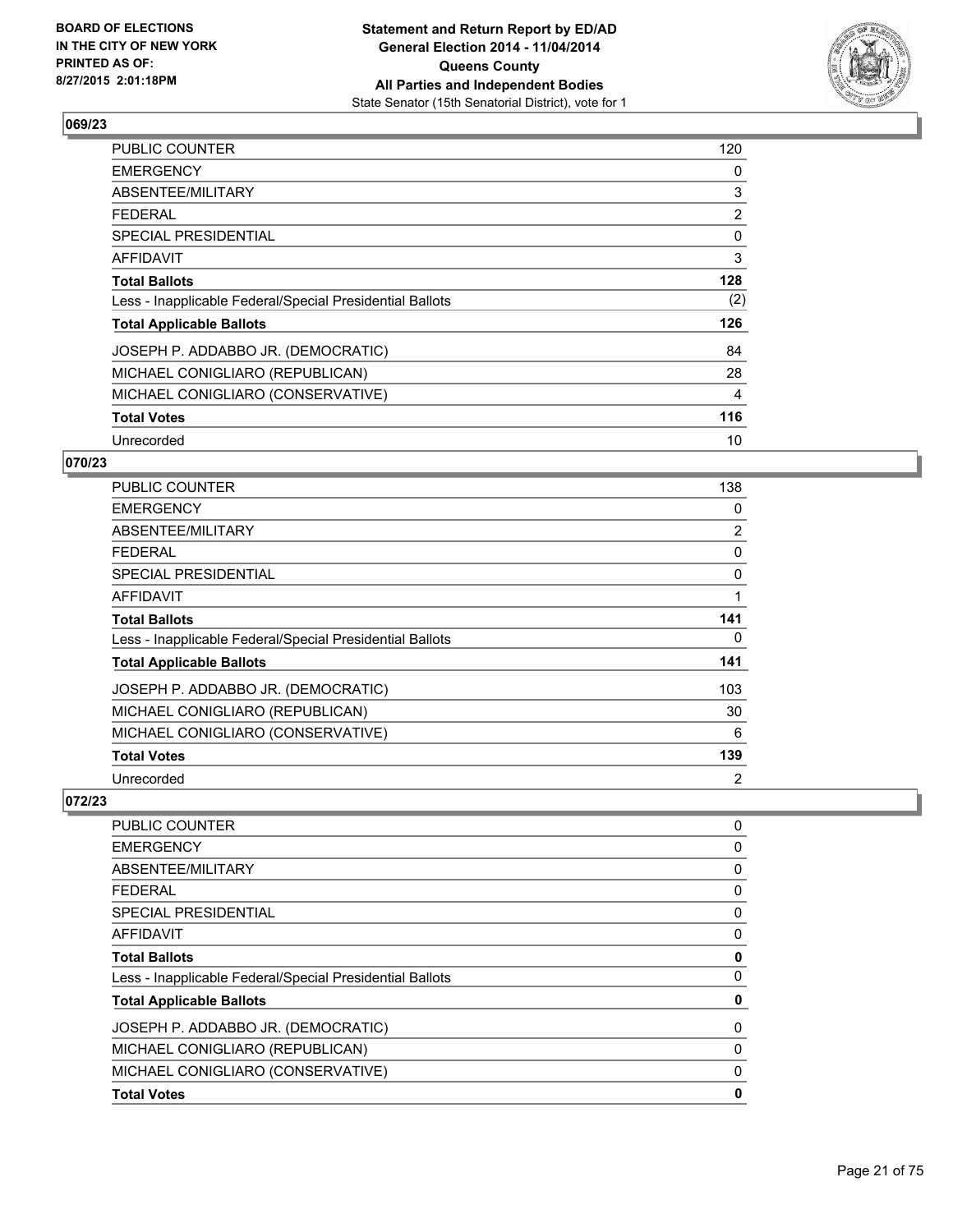

| <b>Total Votes</b>                                       | 0 |
|----------------------------------------------------------|---|
| MICHAEL CONIGLIARO (CONSERVATIVE)                        | 0 |
| MICHAEL CONIGLIARO (REPUBLICAN)                          | 0 |
| JOSEPH P. ADDABBO JR. (DEMOCRATIC)                       | 0 |
| <b>Total Applicable Ballots</b>                          | 0 |
| Less - Inapplicable Federal/Special Presidential Ballots | 0 |
| <b>Total Ballots</b>                                     | 0 |
| AFFIDAVIT                                                | 0 |
| <b>SPECIAL PRESIDENTIAL</b>                              | 0 |
| <b>FEDERAL</b>                                           | 0 |
| ABSENTEE/MILITARY                                        | 0 |
| <b>EMERGENCY</b>                                         | 0 |
| PUBLIC COUNTER                                           | 0 |

#### **076/23**

| <b>PUBLIC COUNTER</b>                                    | 0 |
|----------------------------------------------------------|---|
| <b>EMERGENCY</b>                                         | 0 |
| ABSENTEE/MILITARY                                        | 0 |
| <b>FEDERAL</b>                                           | 0 |
| <b>SPECIAL PRESIDENTIAL</b>                              | 0 |
| <b>AFFIDAVIT</b>                                         | 0 |
| <b>Total Ballots</b>                                     | 0 |
| Less - Inapplicable Federal/Special Presidential Ballots | 0 |
| <b>Total Applicable Ballots</b>                          | 0 |
| JOSEPH P. ADDABBO JR. (DEMOCRATIC)                       | 0 |
| MICHAEL CONIGLIARO (REPUBLICAN)                          | 0 |
| MICHAEL CONIGLIARO (CONSERVATIVE)                        | 0 |
| <b>Total Votes</b>                                       | 0 |
| 080/23 COMBINED into: 072/23                             |   |
|                                                          |   |

**081/23 COMBINED into: 072/23**

**082/23 COMBINED into: 072/23**

**083/23 COMBINED into: 022/23**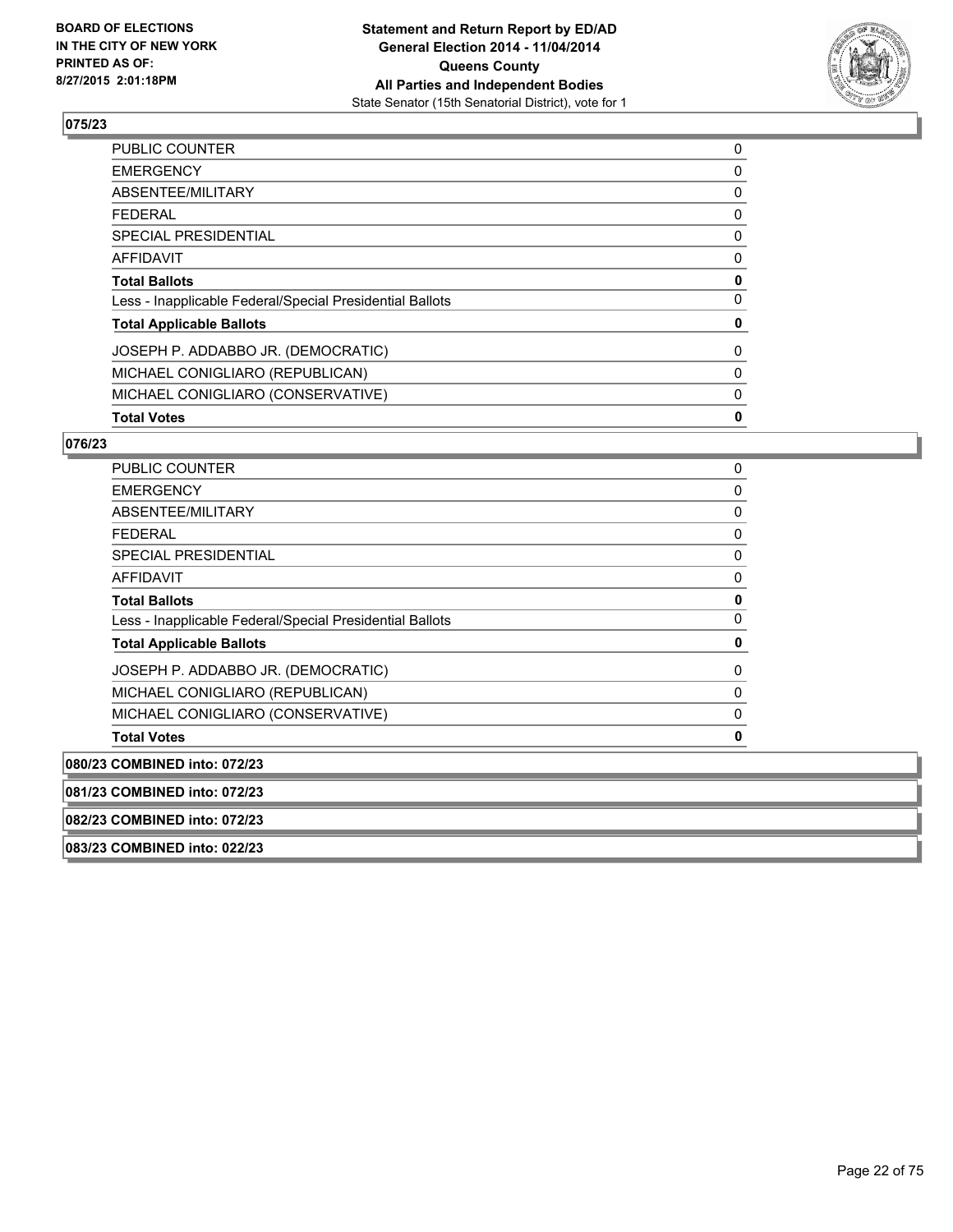

| <b>PUBLIC COUNTER</b>                                    | 216 |
|----------------------------------------------------------|-----|
| <b>EMERGENCY</b>                                         | 0   |
| ABSENTEE/MILITARY                                        | 3   |
| <b>FEDERAL</b>                                           | 3   |
| <b>SPECIAL PRESIDENTIAL</b>                              | 0   |
| AFFIDAVIT                                                | 1   |
| <b>Total Ballots</b>                                     | 223 |
| Less - Inapplicable Federal/Special Presidential Ballots | (3) |
| <b>Total Applicable Ballots</b>                          | 220 |
| JOSEPH P. ADDABBO JR. (DEMOCRATIC)                       | 123 |
| MICHAEL CONIGLIARO (REPUBLICAN)                          | 76  |
| MICHAEL CONIGLIARO (CONSERVATIVE)                        | 10  |
| <b>Total Votes</b>                                       | 209 |
| Unrecorded                                               | 11  |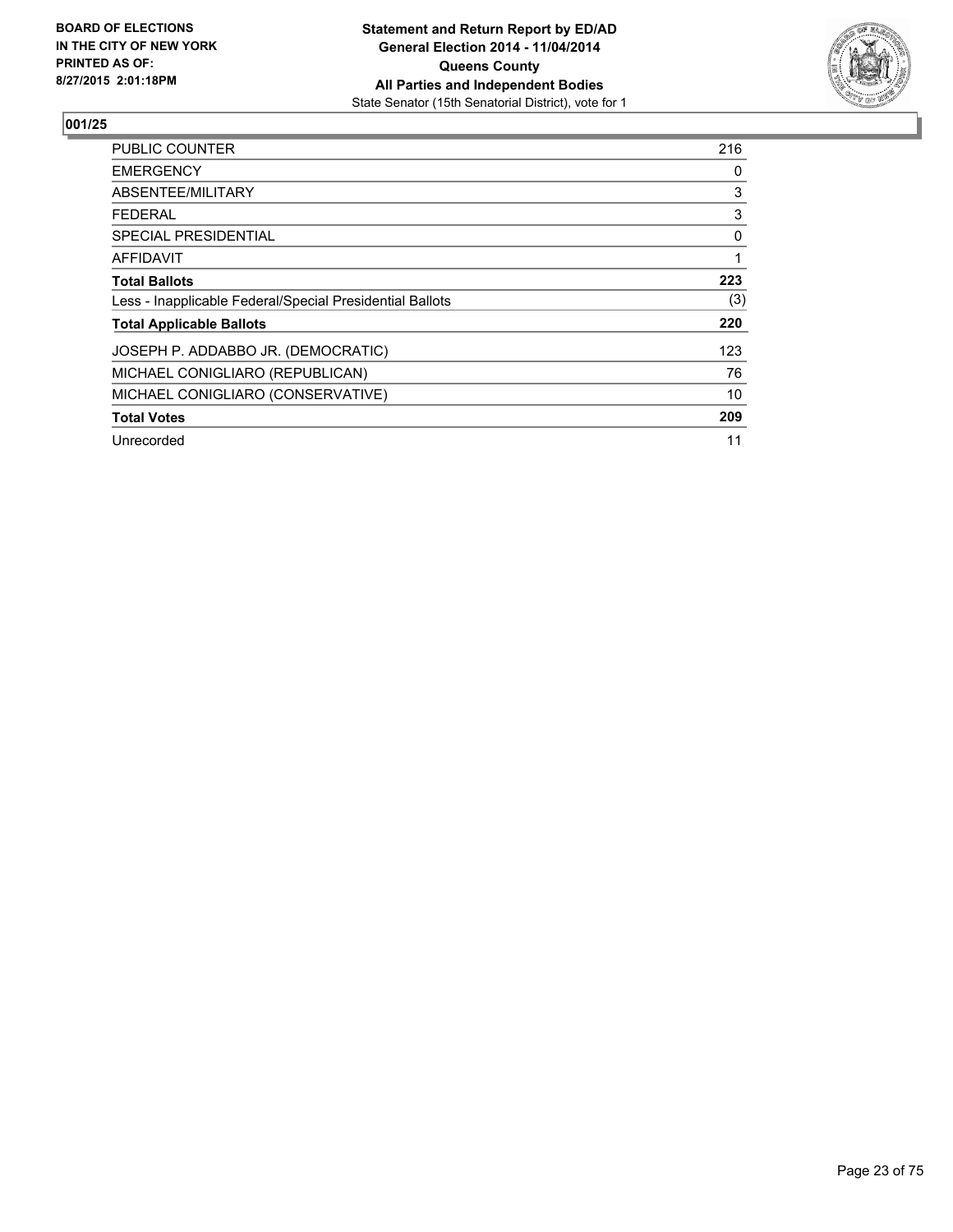

| PUBLIC COUNTER                                           | 260 |
|----------------------------------------------------------|-----|
| <b>EMERGENCY</b>                                         | 0   |
| <b>ABSENTEE/MILITARY</b>                                 | 10  |
| <b>FEDERAL</b>                                           | 1   |
| <b>SPECIAL PRESIDENTIAL</b>                              | 0   |
| <b>AFFIDAVIT</b>                                         | 2   |
| <b>Total Ballots</b>                                     | 273 |
| Less - Inapplicable Federal/Special Presidential Ballots | (1) |
| <b>Total Applicable Ballots</b>                          | 272 |
| JOSEPH P. ADDABBO JR. (DEMOCRATIC)                       | 94  |
| MICHAEL CONIGLIARO (REPUBLICAN)                          | 139 |
| MICHAEL CONIGLIARO (CONSERVATIVE)                        | 23  |
| UNATTRIBUTABLE WRITE-IN (WRITE-IN)                       | 1   |
| <b>Total Votes</b>                                       | 257 |
| Unrecorded                                               | 15  |

#### **018/27**

| <b>PUBLIC COUNTER</b>                                    | 23 |
|----------------------------------------------------------|----|
| <b>EMERGENCY</b>                                         | 0  |
| ABSENTEE/MILITARY                                        |    |
| <b>FEDERAL</b>                                           | 0  |
| SPECIAL PRESIDENTIAL                                     | 0  |
| <b>AFFIDAVIT</b>                                         | 0  |
| <b>Total Ballots</b>                                     | 24 |
| Less - Inapplicable Federal/Special Presidential Ballots | 0  |
| <b>Total Applicable Ballots</b>                          | 24 |
| JOSEPH P. ADDABBO JR. (DEMOCRATIC)                       | 13 |
| MICHAEL CONIGLIARO (REPUBLICAN)                          | 9  |
| MICHAEL CONIGLIARO (CONSERVATIVE)                        | 2  |
| <b>Total Votes</b>                                       | 24 |

| PUBLIC COUNTER                                           | 216 |
|----------------------------------------------------------|-----|
| <b>EMERGENCY</b>                                         | 0   |
| ABSENTEE/MILITARY                                        | 65  |
| <b>FEDERAL</b>                                           | 0   |
| <b>SPECIAL PRESIDENTIAL</b>                              | 0   |
| AFFIDAVIT                                                | 2   |
| <b>Total Ballots</b>                                     | 283 |
| Less - Inapplicable Federal/Special Presidential Ballots | 0   |
| <b>Total Applicable Ballots</b>                          | 283 |
| JOSEPH P. ADDABBO JR. (DEMOCRATIC)                       | 177 |
| MICHAEL CONIGLIARO (REPUBLICAN)                          | 73  |
| MICHAEL CONIGLIARO (CONSERVATIVE)                        | 3   |
| <b>Total Votes</b>                                       | 253 |
| Unrecorded                                               | 30  |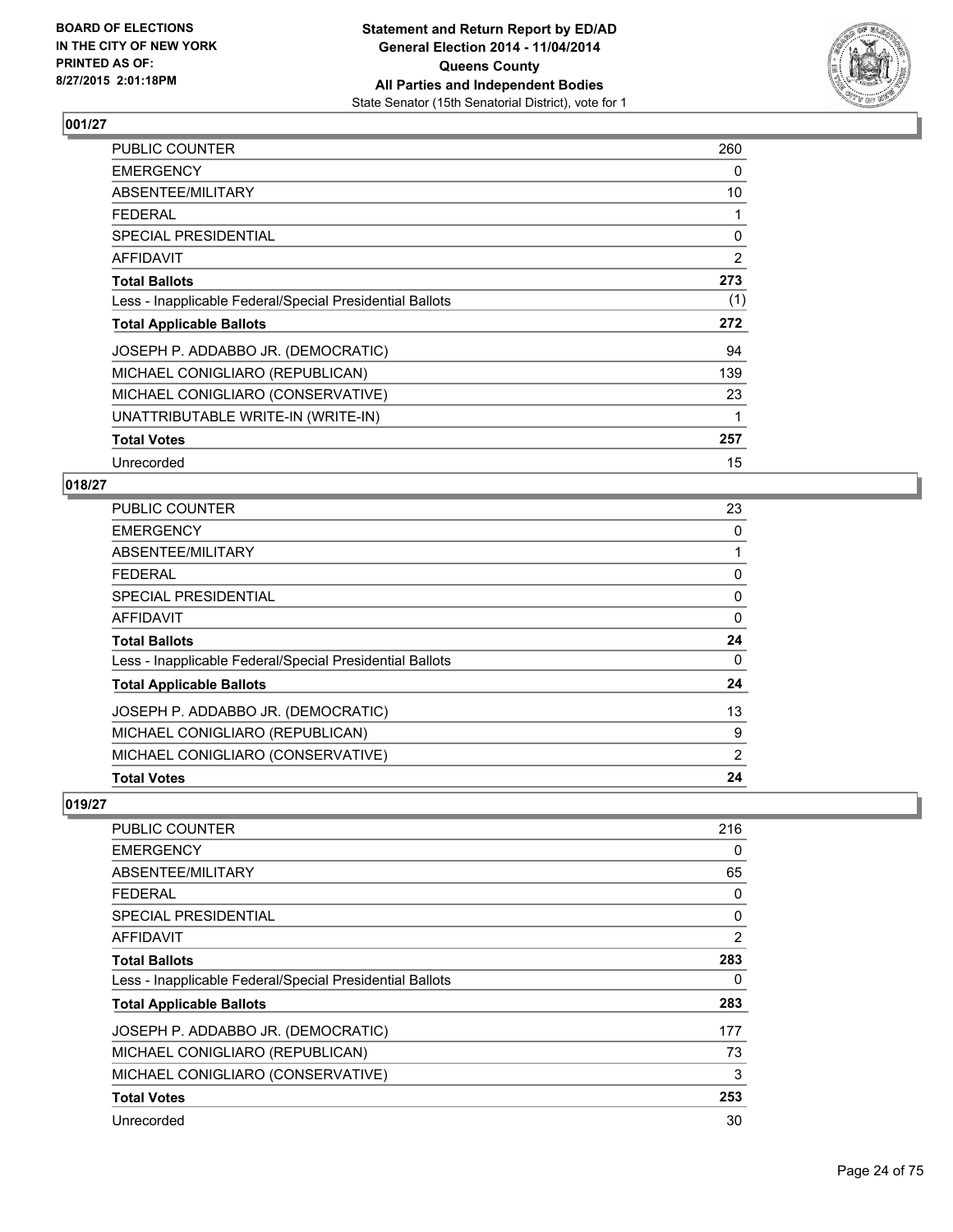

| <b>PUBLIC COUNTER</b>                                    | 202 |
|----------------------------------------------------------|-----|
| <b>EMERGENCY</b>                                         | 0   |
| ABSENTEE/MILITARY                                        | 28  |
| <b>FEDERAL</b>                                           | 0   |
| <b>SPECIAL PRESIDENTIAL</b>                              | 0   |
| AFFIDAVIT                                                | 1   |
| <b>Total Ballots</b>                                     | 231 |
| Less - Inapplicable Federal/Special Presidential Ballots | 0   |
| <b>Total Applicable Ballots</b>                          | 231 |
| JOSEPH P. ADDABBO JR. (DEMOCRATIC)                       | 119 |
| MICHAEL CONIGLIARO (REPUBLICAN)                          | 74  |
| MICHAEL CONIGLIARO (CONSERVATIVE)                        | 13  |
| <b>Total Votes</b>                                       | 206 |
| Unrecorded                                               | 25  |

| <b>PUBLIC COUNTER</b>                                    | 200 |
|----------------------------------------------------------|-----|
| <b>EMERGENCY</b>                                         | 0   |
| ABSENTEE/MILITARY                                        | 9   |
| <b>FEDERAL</b>                                           | 0   |
| SPECIAL PRESIDENTIAL                                     | 0   |
| <b>AFFIDAVIT</b>                                         | 4   |
| <b>Total Ballots</b>                                     | 213 |
| Less - Inapplicable Federal/Special Presidential Ballots | 0   |
| <b>Total Applicable Ballots</b>                          | 213 |
| JOSEPH P. ADDABBO JR. (DEMOCRATIC)                       | 98  |
| MICHAEL CONIGLIARO (REPUBLICAN)                          | 95  |
| MICHAEL CONIGLIARO (CONSERVATIVE)                        | 14  |
| <b>Total Votes</b>                                       | 207 |
| Unrecorded                                               | 6   |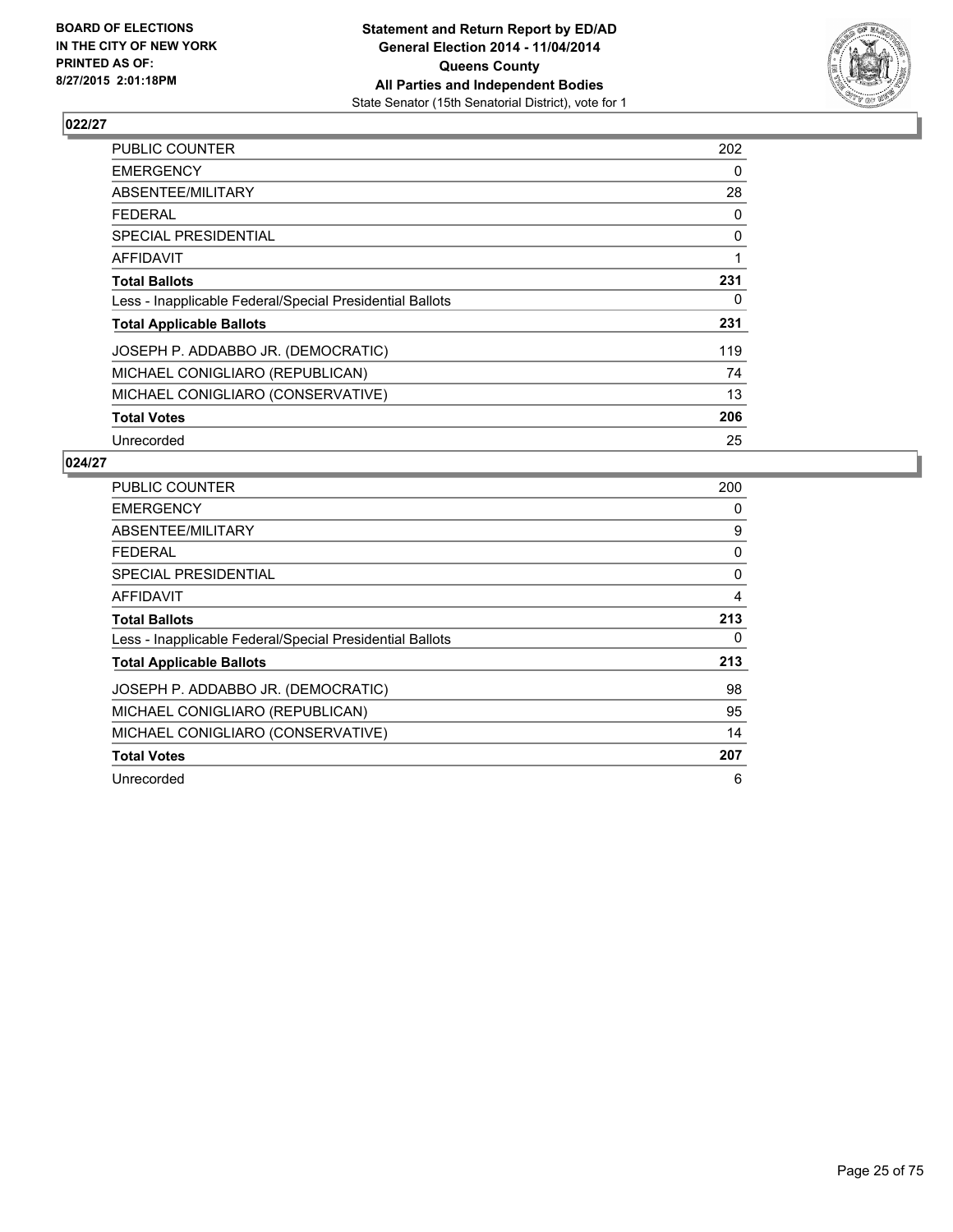

| PUBLIC COUNTER                                           | 295 |
|----------------------------------------------------------|-----|
| <b>EMERGENCY</b>                                         | 0   |
| ABSENTEE/MILITARY                                        | 0   |
| <b>FEDERAL</b>                                           | 4   |
| <b>SPECIAL PRESIDENTIAL</b>                              | 0   |
| <b>AFFIDAVIT</b>                                         | 0   |
| <b>Total Ballots</b>                                     | 299 |
| Less - Inapplicable Federal/Special Presidential Ballots | (4) |
| <b>Total Applicable Ballots</b>                          | 295 |
| JOSEPH P. ADDABBO JR. (DEMOCRATIC)                       | 82  |
| MICHAEL CONIGLIARO (REPUBLICAN)                          | 174 |
| MICHAEL CONIGLIARO (CONSERVATIVE)                        | 15  |
| ERIC ULRICH (WRITE-IN)                                   | 1   |
| <b>HESHY BARON (WRITE-IN)</b>                            | 1   |
| <b>Total Votes</b>                                       | 273 |
| Unrecorded                                               | 22  |

| <b>PUBLIC COUNTER</b>                                    | 223 |
|----------------------------------------------------------|-----|
| <b>EMERGENCY</b>                                         | 0   |
| ABSENTEE/MILITARY                                        | 3   |
| <b>FEDERAL</b>                                           | 8   |
| <b>SPECIAL PRESIDENTIAL</b>                              | 0   |
| AFFIDAVIT                                                | 1   |
| <b>Total Ballots</b>                                     | 235 |
| Less - Inapplicable Federal/Special Presidential Ballots | (8) |
| <b>Total Applicable Ballots</b>                          | 227 |
| JOSEPH P. ADDABBO JR. (DEMOCRATIC)                       | 87  |
| MICHAEL CONIGLIARO (REPUBLICAN)                          | 109 |
| MICHAEL CONIGLIARO (CONSERVATIVE)                        | 16  |
| <b>Total Votes</b>                                       | 212 |
| Unrecorded                                               | 15  |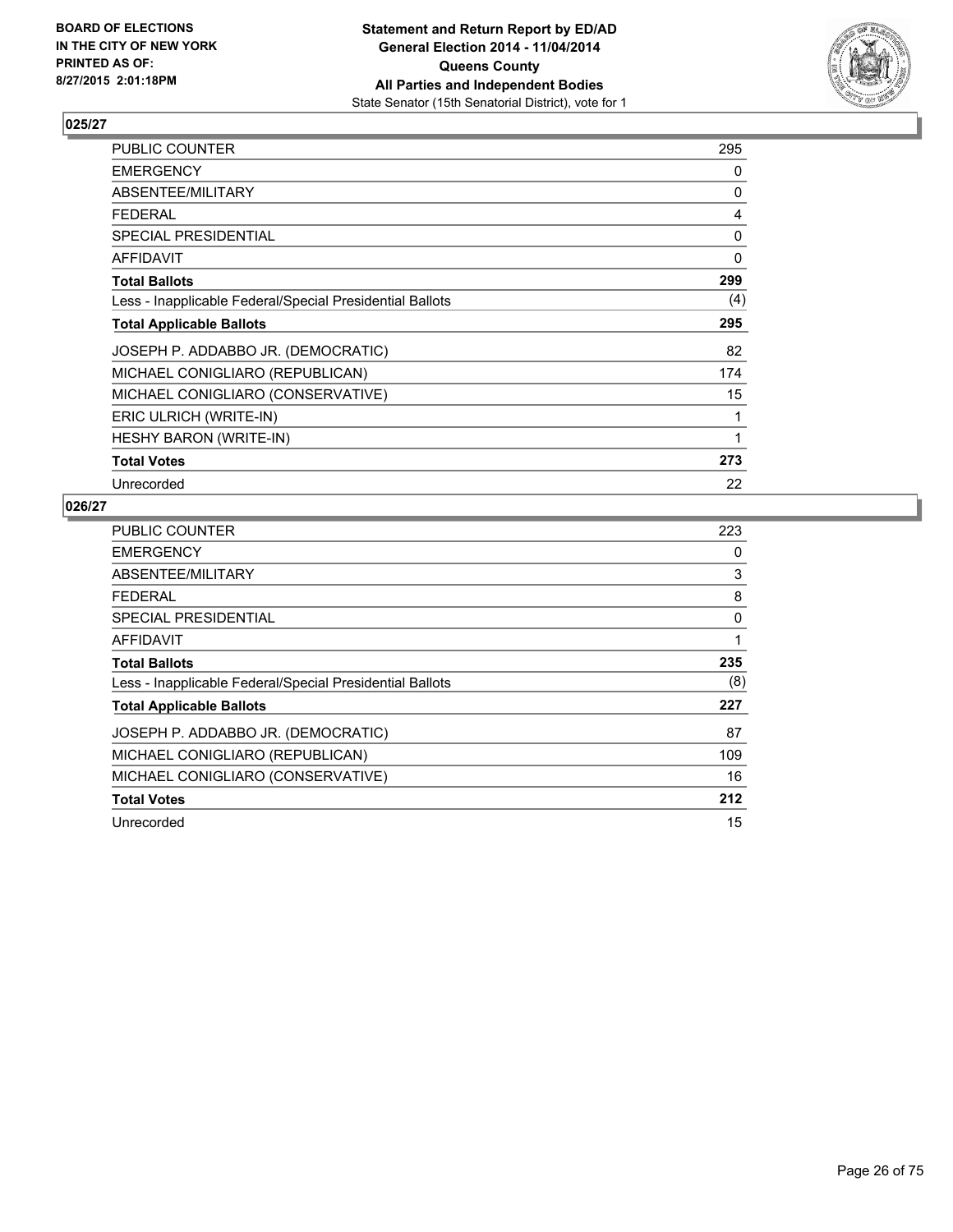

| <b>PUBLIC COUNTER</b>                                    | 232 |
|----------------------------------------------------------|-----|
| <b>EMERGENCY</b>                                         | 0   |
| ABSENTEE/MILITARY                                        | 5   |
| <b>FEDERAL</b>                                           | 7   |
| <b>SPECIAL PRESIDENTIAL</b>                              | 0   |
| <b>AFFIDAVIT</b>                                         | 2   |
| <b>Total Ballots</b>                                     | 246 |
| Less - Inapplicable Federal/Special Presidential Ballots | (7) |
| <b>Total Applicable Ballots</b>                          | 239 |
| JOSEPH P. ADDABBO JR. (DEMOCRATIC)                       | 92  |
| MICHAEL CONIGLIARO (REPUBLICAN)                          | 115 |
| MICHAEL CONIGLIARO (CONSERVATIVE)                        | 15  |
| ANTHONY WEINER (WRITE-IN)                                | 1   |
| <b>Total Votes</b>                                       | 223 |
| Unrecorded                                               | 16  |

#### **028/27**

| <b>PUBLIC COUNTER</b>                                    | 227 |
|----------------------------------------------------------|-----|
| <b>EMERGENCY</b>                                         | 0   |
| ABSENTEE/MILITARY                                        | 5   |
| <b>FEDERAL</b>                                           | 1   |
| SPECIAL PRESIDENTIAL                                     | 0   |
| <b>AFFIDAVIT</b>                                         | 1   |
| <b>Total Ballots</b>                                     | 234 |
| Less - Inapplicable Federal/Special Presidential Ballots | (1) |
| <b>Total Applicable Ballots</b>                          | 233 |
| JOSEPH P. ADDABBO JR. (DEMOCRATIC)                       | 149 |
| MICHAEL CONIGLIARO (REPUBLICAN)                          | 60  |
| MICHAEL CONIGLIARO (CONSERVATIVE)                        | 8   |
| <b>Total Votes</b>                                       | 217 |
| Unrecorded                                               | 16  |

| <b>PUBLIC COUNTER</b>                                    | 128            |
|----------------------------------------------------------|----------------|
| <b>EMERGENCY</b>                                         | 0              |
| ABSENTEE/MILITARY                                        | $\overline{2}$ |
| FEDERAL                                                  | 0              |
| SPECIAL PRESIDENTIAL                                     | 0              |
| AFFIDAVIT                                                | 6              |
| <b>Total Ballots</b>                                     | 136            |
| Less - Inapplicable Federal/Special Presidential Ballots | 0              |
| <b>Total Applicable Ballots</b>                          | 136            |
| JOSEPH P. ADDABBO JR. (DEMOCRATIC)                       | 73             |
| MICHAEL CONIGLIARO (REPUBLICAN)                          | 43             |
| MICHAEL CONIGLIARO (CONSERVATIVE)                        | 11             |
| <b>Total Votes</b>                                       | 127            |
| Unrecorded                                               | 9              |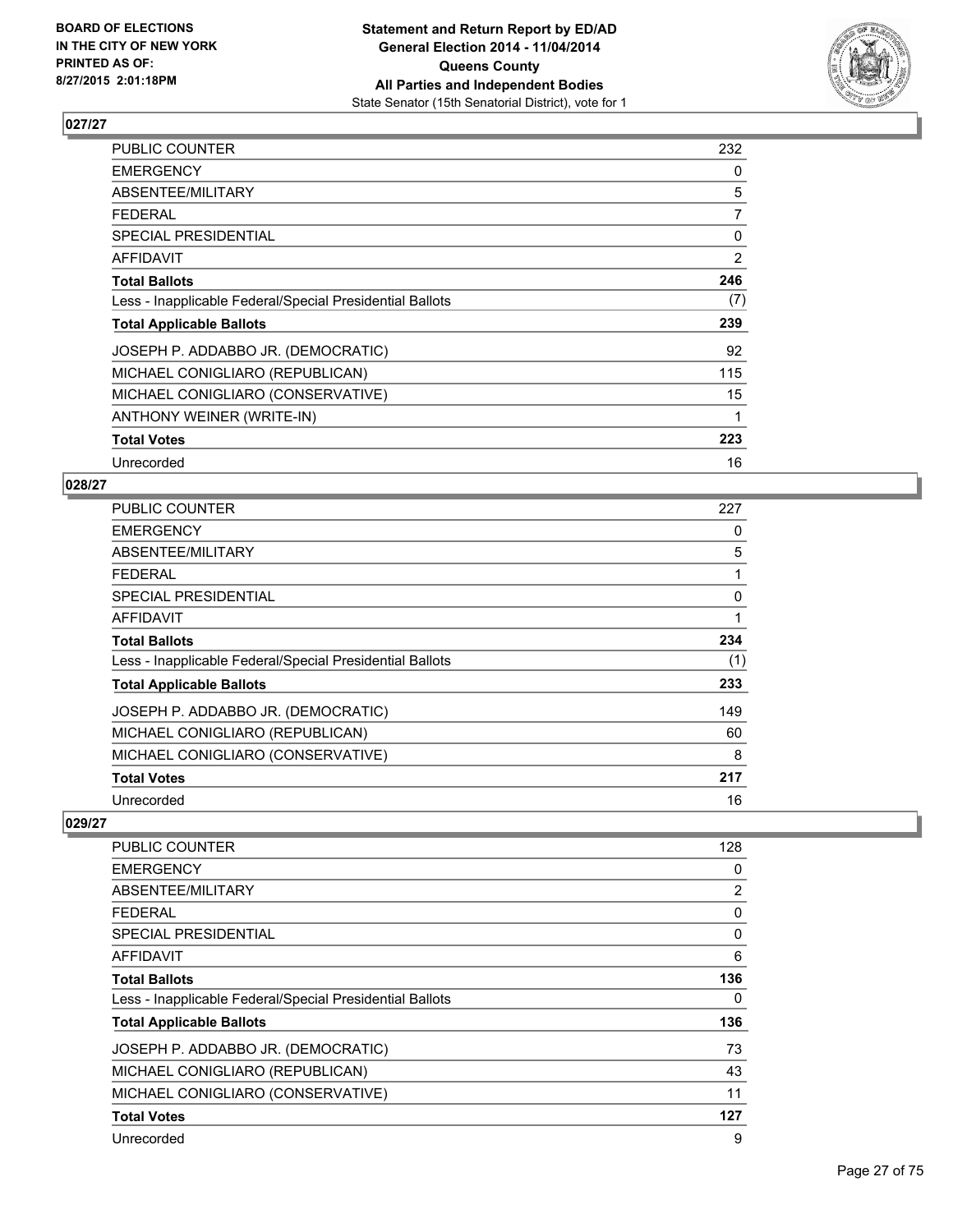

| PUBLIC COUNTER                                           | 180 |
|----------------------------------------------------------|-----|
| <b>EMERGENCY</b>                                         | 0   |
| ABSENTEE/MILITARY                                        | 6   |
| <b>FEDERAL</b>                                           | 1   |
| <b>SPECIAL PRESIDENTIAL</b>                              | 0   |
| <b>AFFIDAVIT</b>                                         | 0   |
| <b>Total Ballots</b>                                     | 187 |
| Less - Inapplicable Federal/Special Presidential Ballots | (1) |
| <b>Total Applicable Ballots</b>                          | 186 |
| JOSEPH P. ADDABBO JR. (DEMOCRATIC)                       | 66  |
| MICHAEL CONIGLIARO (REPUBLICAN)                          | 78  |
| MICHAEL CONIGLIARO (CONSERVATIVE)                        | 26  |
| <b>Total Votes</b>                                       | 170 |
| Unrecorded                                               | 16  |

#### **046/27**

| <b>PUBLIC COUNTER</b>                                    | 66       |
|----------------------------------------------------------|----------|
| <b>EMERGENCY</b>                                         | 0        |
| ABSENTEE/MILITARY                                        |          |
| <b>FEDERAL</b>                                           | 0        |
| <b>SPECIAL PRESIDENTIAL</b>                              | $\Omega$ |
| <b>AFFIDAVIT</b>                                         |          |
| <b>Total Ballots</b>                                     | 68       |
| Less - Inapplicable Federal/Special Presidential Ballots | 0        |
| <b>Total Applicable Ballots</b>                          | 68       |
| JOSEPH P. ADDABBO JR. (DEMOCRATIC)                       | 32       |
| MICHAEL CONIGLIARO (REPUBLICAN)                          | 30       |
| MICHAEL CONIGLIARO (CONSERVATIVE)                        | 1        |
| <b>Total Votes</b>                                       | 63       |
| Unrecorded                                               | 5        |

| <b>PUBLIC COUNTER</b>                                    | 0 |
|----------------------------------------------------------|---|
| <b>EMERGENCY</b>                                         | 0 |
| ABSENTEE/MILITARY                                        | 0 |
| <b>FEDERAL</b>                                           | 0 |
| <b>SPECIAL PRESIDENTIAL</b>                              | 0 |
| AFFIDAVIT                                                | 0 |
| <b>Total Ballots</b>                                     | 0 |
| Less - Inapplicable Federal/Special Presidential Ballots | 0 |
| <b>Total Applicable Ballots</b>                          | 0 |
| JOSEPH P. ADDABBO JR. (DEMOCRATIC)                       | 0 |
| MICHAEL CONIGLIARO (REPUBLICAN)                          | 0 |
| MICHAEL CONIGLIARO (CONSERVATIVE)                        | 0 |
| <b>Total Votes</b>                                       | 0 |
|                                                          |   |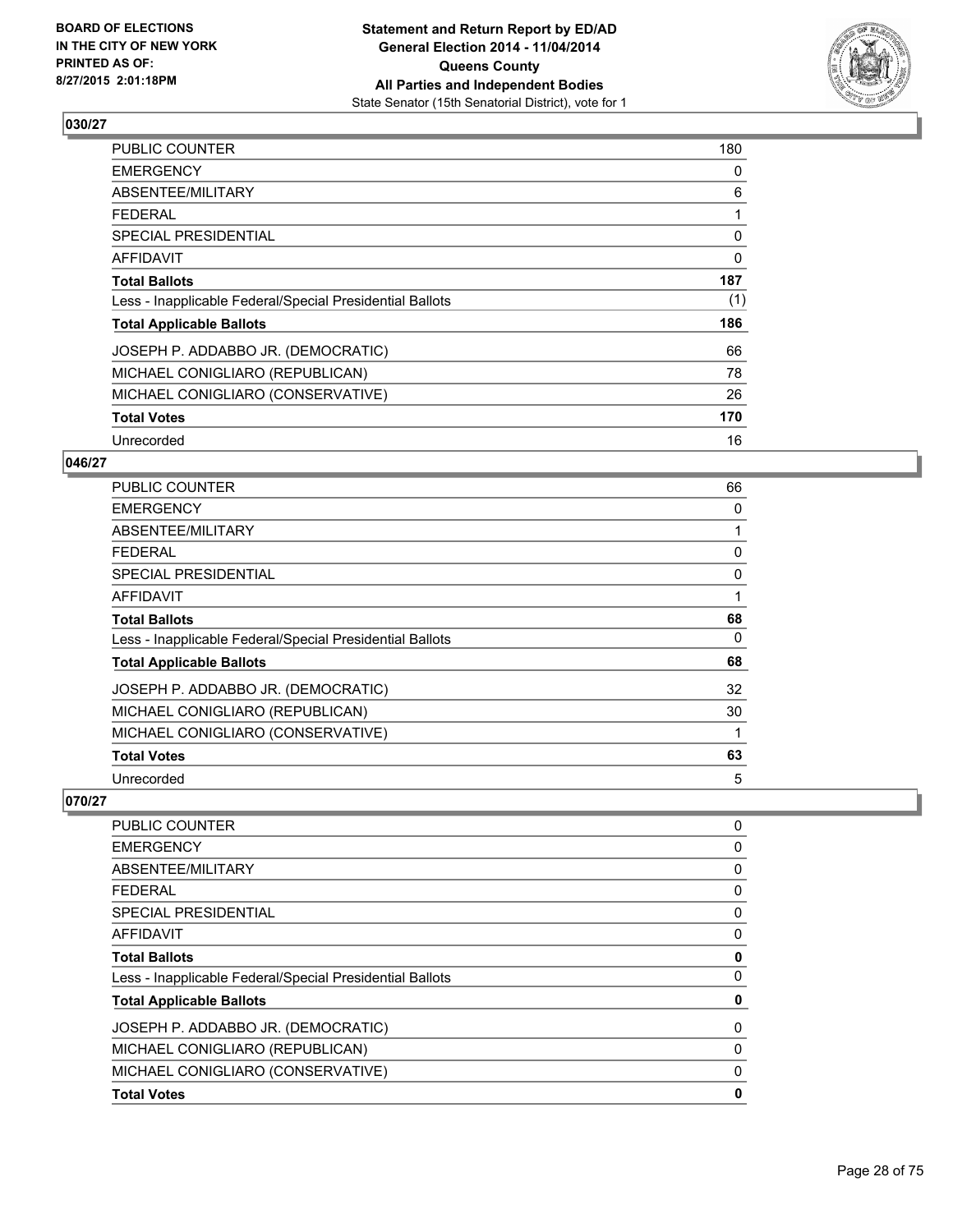

| <b>PUBLIC COUNTER</b>                                    | 228 |
|----------------------------------------------------------|-----|
| <b>EMERGENCY</b>                                         | 0   |
| ABSENTEE/MILITARY                                        | 4   |
| <b>FEDERAL</b>                                           | 1   |
| <b>SPECIAL PRESIDENTIAL</b>                              | 0   |
| AFFIDAVIT                                                | 4   |
| <b>Total Ballots</b>                                     | 237 |
| Less - Inapplicable Federal/Special Presidential Ballots | (1) |
| <b>Total Applicable Ballots</b>                          | 236 |
| JOSEPH P. ADDABBO JR. (DEMOCRATIC)                       | 139 |
| MICHAEL CONIGLIARO (REPUBLICAN)                          | 58  |
| MICHAEL CONIGLIARO (CONSERVATIVE)                        | 21  |
| <b>Total Votes</b>                                       | 218 |
| Unrecorded                                               | 18  |

## **006/28**

| <b>PUBLIC COUNTER</b>                                    | 130            |
|----------------------------------------------------------|----------------|
| <b>EMERGENCY</b>                                         | 0              |
| ABSENTEE/MILITARY                                        | $\overline{7}$ |
| <b>FEDERAL</b>                                           |                |
| <b>SPECIAL PRESIDENTIAL</b>                              | 0              |
| <b>AFFIDAVIT</b>                                         |                |
| <b>Total Ballots</b>                                     | 139            |
| Less - Inapplicable Federal/Special Presidential Ballots | (1)            |
| <b>Total Applicable Ballots</b>                          | 138            |
| JOSEPH P. ADDABBO JR. (DEMOCRATIC)                       | 75             |
| MICHAEL CONIGLIARO (REPUBLICAN)                          | 40             |
| MICHAEL CONIGLIARO (CONSERVATIVE)                        | 21             |
| <b>Total Votes</b>                                       | 136            |
| Unrecorded                                               | $\overline{2}$ |

| <b>PUBLIC COUNTER</b>                                    | 153 |
|----------------------------------------------------------|-----|
| <b>EMERGENCY</b>                                         | 0   |
| ABSENTEE/MILITARY                                        | 4   |
| FEDERAL                                                  | 0   |
| SPECIAL PRESIDENTIAL                                     | 0   |
| AFFIDAVIT                                                |     |
| <b>Total Ballots</b>                                     | 158 |
| Less - Inapplicable Federal/Special Presidential Ballots | 0   |
| <b>Total Applicable Ballots</b>                          | 158 |
| JOSEPH P. ADDABBO JR. (DEMOCRATIC)                       | 99  |
| MICHAEL CONIGLIARO (REPUBLICAN)                          | 36  |
| MICHAEL CONIGLIARO (CONSERVATIVE)                        | 18  |
| <b>Total Votes</b>                                       | 153 |
| Unrecorded                                               | 5   |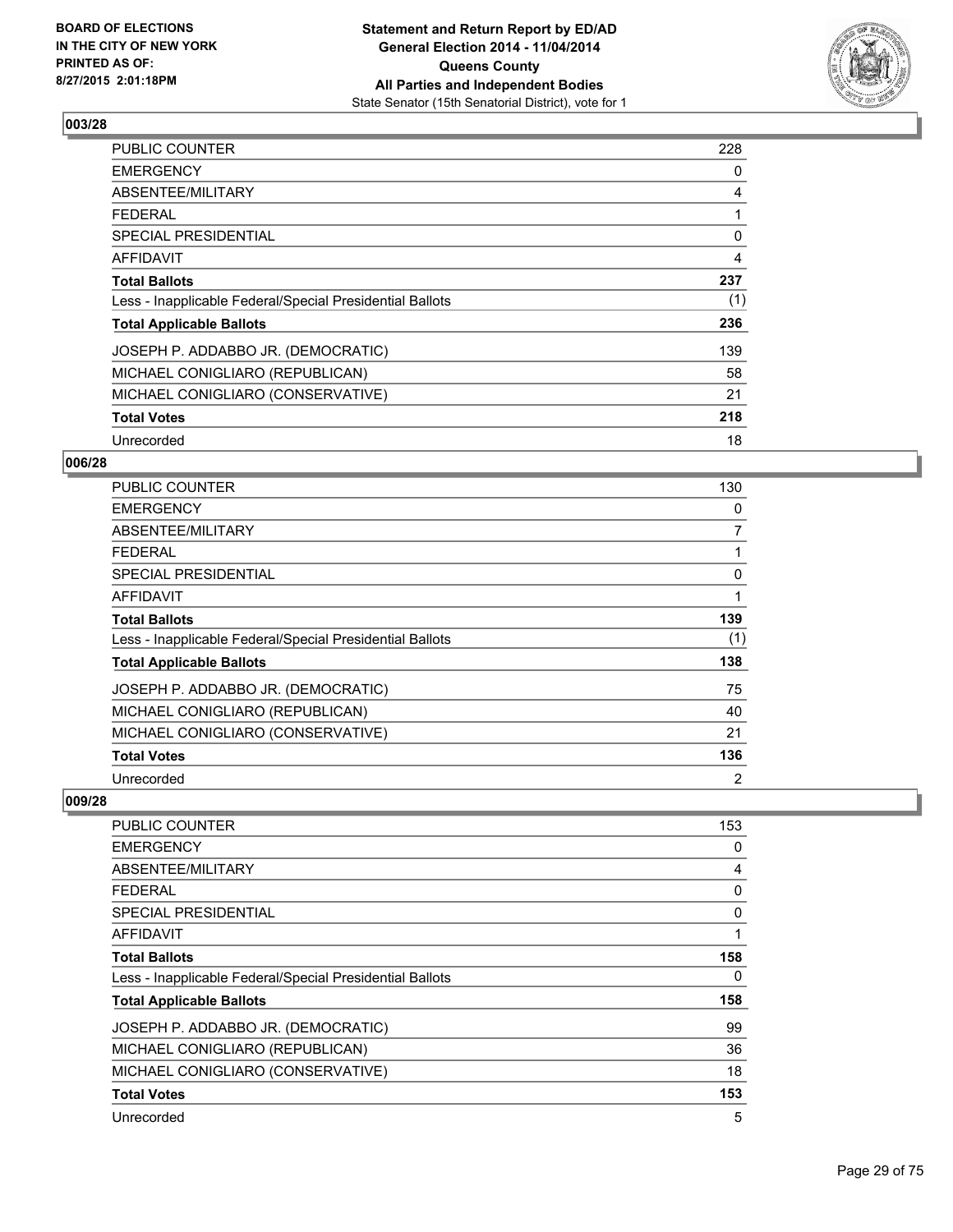

| <b>PUBLIC COUNTER</b>                                    | 214 |
|----------------------------------------------------------|-----|
| <b>EMERGENCY</b>                                         | 0   |
| ABSENTEE/MILITARY                                        | 15  |
| <b>FEDERAL</b>                                           | 0   |
| SPECIAL PRESIDENTIAL                                     | 0   |
| <b>AFFIDAVIT</b>                                         | 2   |
| <b>Total Ballots</b>                                     | 231 |
| Less - Inapplicable Federal/Special Presidential Ballots | 0   |
| <b>Total Applicable Ballots</b>                          | 231 |
| JOSEPH P. ADDABBO JR. (DEMOCRATIC)                       | 140 |
| MICHAEL CONIGLIARO (REPUBLICAN)                          | 73  |
| MICHAEL CONIGLIARO (CONSERVATIVE)                        | 12  |
| <b>Total Votes</b>                                       | 225 |
| Unrecorded                                               | 6   |

## **012/28**

| <b>PUBLIC COUNTER</b>                                    | 186 |
|----------------------------------------------------------|-----|
| <b>EMERGENCY</b>                                         | 0   |
| ABSENTEE/MILITARY                                        | 9   |
| <b>FEDERAL</b>                                           | 0   |
| <b>SPECIAL PRESIDENTIAL</b>                              | 0   |
| <b>AFFIDAVIT</b>                                         | 0   |
| <b>Total Ballots</b>                                     | 195 |
| Less - Inapplicable Federal/Special Presidential Ballots | 0   |
| <b>Total Applicable Ballots</b>                          | 195 |
| JOSEPH P. ADDABBO JR. (DEMOCRATIC)                       | 132 |
| MICHAEL CONIGLIARO (REPUBLICAN)                          | 51  |
| MICHAEL CONIGLIARO (CONSERVATIVE)                        | 4   |
| <b>Total Votes</b>                                       | 187 |
| Unrecorded                                               | 8   |

| <b>PUBLIC COUNTER</b>                                    | 89  |
|----------------------------------------------------------|-----|
| <b>EMERGENCY</b>                                         | 0   |
| ABSENTEE/MILITARY                                        | 9   |
| <b>FEDERAL</b>                                           | 1   |
| <b>SPECIAL PRESIDENTIAL</b>                              | 0   |
| AFFIDAVIT                                                | 0   |
| <b>Total Ballots</b>                                     | 99  |
| Less - Inapplicable Federal/Special Presidential Ballots | (1) |
| <b>Total Applicable Ballots</b>                          | 98  |
| JOSEPH P. ADDABBO JR. (DEMOCRATIC)                       | 54  |
| MICHAEL CONIGLIARO (REPUBLICAN)                          | 36  |
| MICHAEL CONIGLIARO (CONSERVATIVE)                        | 5   |
| <b>Total Votes</b>                                       | 95  |
| Unrecorded                                               | 3   |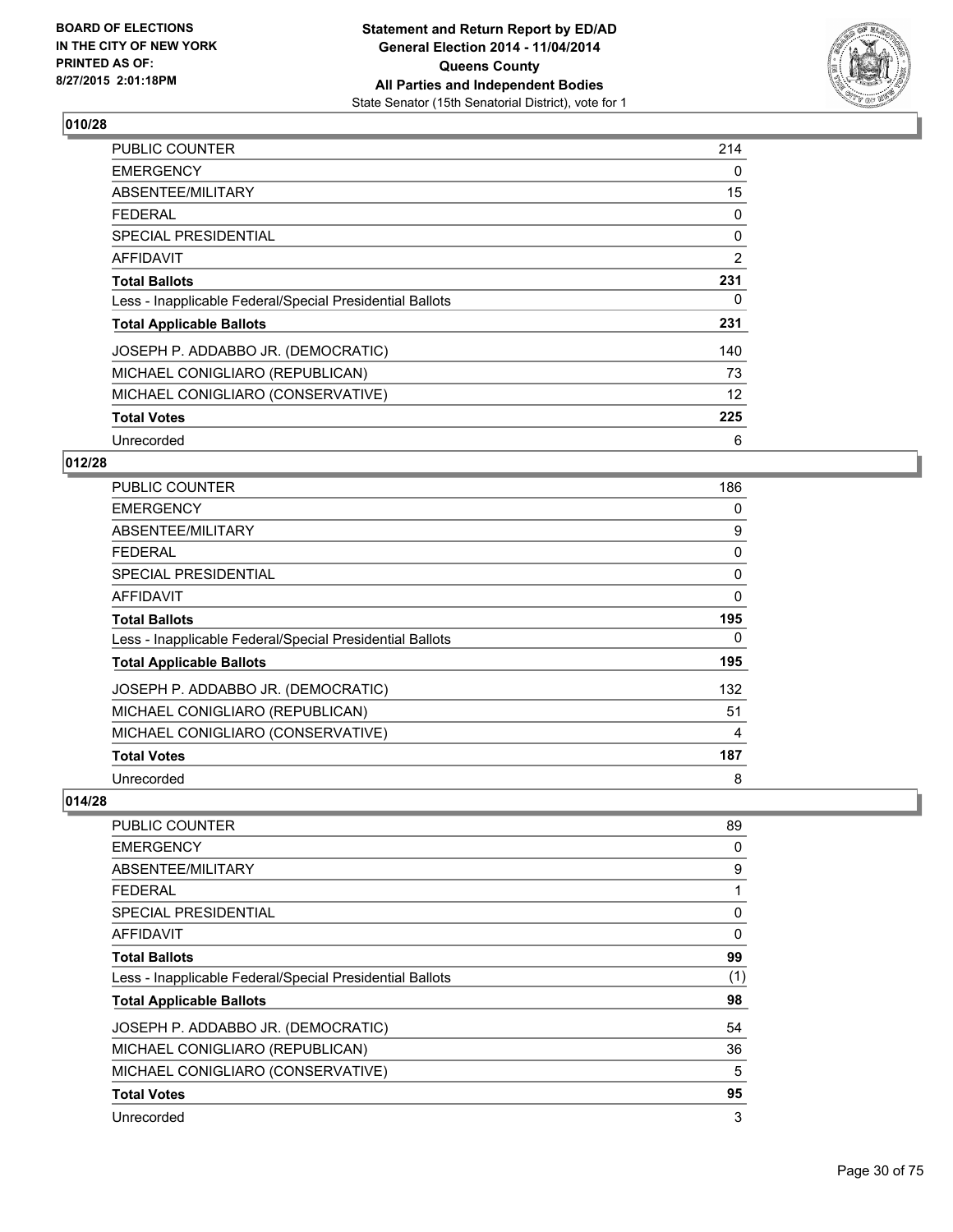

| <b>PUBLIC COUNTER</b>                                    | 254 |
|----------------------------------------------------------|-----|
| <b>EMERGENCY</b>                                         | 0   |
| ABSENTEE/MILITARY                                        | 13  |
| <b>FEDERAL</b>                                           | 3   |
| SPECIAL PRESIDENTIAL                                     | 0   |
| <b>AFFIDAVIT</b>                                         | 0   |
| <b>Total Ballots</b>                                     | 270 |
| Less - Inapplicable Federal/Special Presidential Ballots | (3) |
| <b>Total Applicable Ballots</b>                          | 267 |
| JOSEPH P. ADDABBO JR. (DEMOCRATIC)                       | 118 |
| MICHAEL CONIGLIARO (REPUBLICAN)                          | 103 |
| MICHAEL CONIGLIARO (CONSERVATIVE)                        | 32  |
| <b>Total Votes</b>                                       | 253 |
| Unrecorded                                               | 14  |

| <b>PUBLIC COUNTER</b>                                    | 318 |
|----------------------------------------------------------|-----|
| <b>EMERGENCY</b>                                         | 0   |
| ABSENTEE/MILITARY                                        | 8   |
| <b>FEDERAL</b>                                           |     |
| <b>SPECIAL PRESIDENTIAL</b>                              | 0   |
| AFFIDAVIT                                                | 1   |
| <b>Total Ballots</b>                                     | 328 |
| Less - Inapplicable Federal/Special Presidential Ballots | (1) |
| <b>Total Applicable Ballots</b>                          | 327 |
| JOSEPH P. ADDABBO JR. (DEMOCRATIC)                       | 80  |
| MICHAEL CONIGLIARO (REPUBLICAN)                          | 185 |
| MICHAEL CONIGLIARO (CONSERVATIVE)                        | 50  |
| <b>Total Votes</b>                                       | 315 |
| Unrecorded                                               | 12  |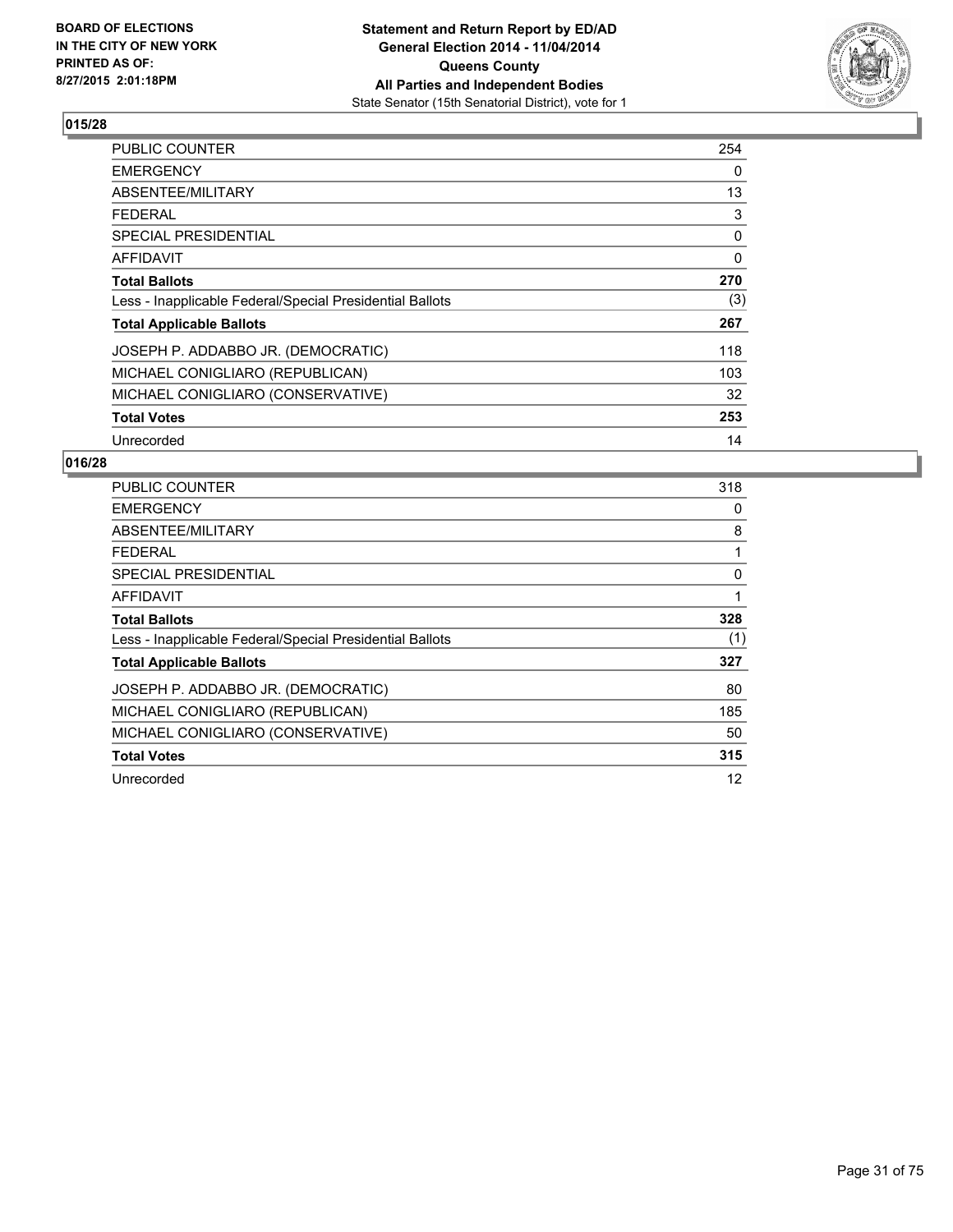

| PUBLIC COUNTER                                           | 229            |
|----------------------------------------------------------|----------------|
| <b>EMERGENCY</b>                                         | 0              |
| ABSENTEE/MILITARY                                        | 12             |
| <b>FEDERAL</b>                                           | 0              |
| SPECIAL PRESIDENTIAL                                     | $\Omega$       |
| <b>AFFIDAVIT</b>                                         | 2              |
| <b>Total Ballots</b>                                     | 243            |
| Less - Inapplicable Federal/Special Presidential Ballots | 0              |
| <b>Total Applicable Ballots</b>                          | 243            |
| JOSEPH P. ADDABBO JR. (DEMOCRATIC)                       | 83             |
| MICHAEL CONIGLIARO (REPUBLICAN)                          | 119            |
| MICHAEL CONIGLIARO (CONSERVATIVE)                        | 24             |
| FRANK MAGGI (WRITE-IN)                                   | 1              |
| UNATTRIBUTABLE WRITE-IN (WRITE-IN)                       | $\overline{2}$ |
| <b>Total Votes</b>                                       | 229            |
| Unrecorded                                               | 14             |

| <b>PUBLIC COUNTER</b>                                    | 323 |
|----------------------------------------------------------|-----|
| <b>EMERGENCY</b>                                         | 0   |
| ABSENTEE/MILITARY                                        | 4   |
| <b>FEDERAL</b>                                           | 2   |
| <b>SPECIAL PRESIDENTIAL</b>                              | 0   |
| AFFIDAVIT                                                | 7   |
| <b>Total Ballots</b>                                     | 336 |
| Less - Inapplicable Federal/Special Presidential Ballots | (2) |
| <b>Total Applicable Ballots</b>                          | 334 |
| JOSEPH P. ADDABBO JR. (DEMOCRATIC)                       | 154 |
| MICHAEL CONIGLIARO (REPUBLICAN)                          | 127 |
| MICHAEL CONIGLIARO (CONSERVATIVE)                        | 28  |
| UNATTRIBUTABLE WRITE-IN (WRITE-IN)                       | 1   |
| <b>Total Votes</b>                                       | 310 |
| Unrecorded                                               | 24  |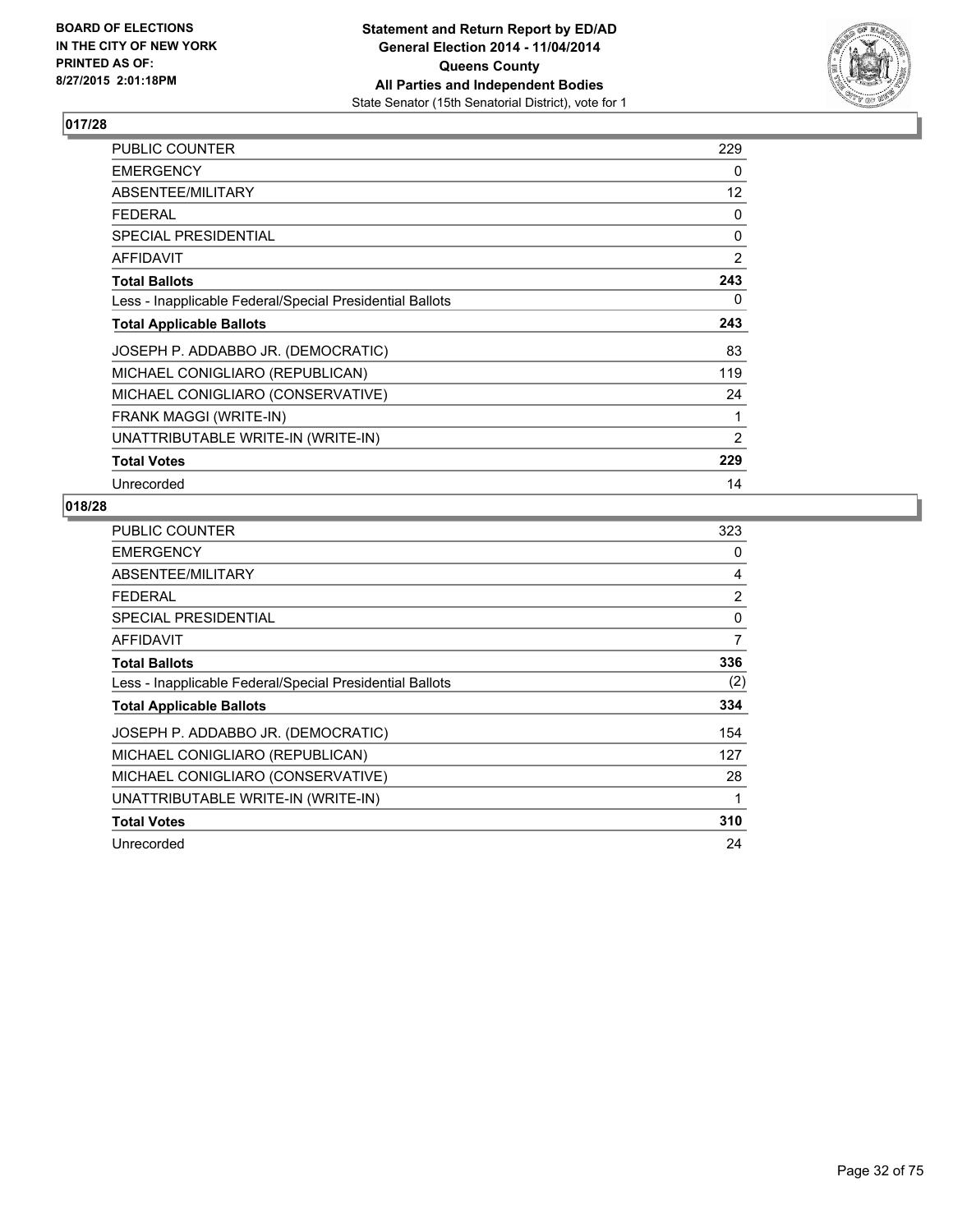

| <b>PUBLIC COUNTER</b>                                    | 357 |
|----------------------------------------------------------|-----|
| <b>EMERGENCY</b>                                         | 0   |
| ABSENTEE/MILITARY                                        | 4   |
| <b>FEDERAL</b>                                           | 1   |
| <b>SPECIAL PRESIDENTIAL</b>                              | 0   |
| <b>AFFIDAVIT</b>                                         | 2   |
| <b>Total Ballots</b>                                     | 364 |
| Less - Inapplicable Federal/Special Presidential Ballots | (1) |
| <b>Total Applicable Ballots</b>                          | 363 |
| JOSEPH P. ADDABBO JR. (DEMOCRATIC)                       | 196 |
| MICHAEL CONIGLIARO (REPUBLICAN)                          | 129 |
| MICHAEL CONIGLIARO (CONSERVATIVE)                        | 18  |
| UNATTRIBUTABLE WRITE-IN (WRITE-IN)                       | 1   |
| <b>Total Votes</b>                                       | 344 |
| Unrecorded                                               | 19  |

| <b>PUBLIC COUNTER</b>                                    | 309 |
|----------------------------------------------------------|-----|
| <b>EMERGENCY</b>                                         | 0   |
| ABSENTEE/MILITARY                                        | 12  |
| <b>FEDERAL</b>                                           | 2   |
| SPECIAL PRESIDENTIAL                                     | 0   |
| AFFIDAVIT                                                | 0   |
| <b>Total Ballots</b>                                     | 323 |
| Less - Inapplicable Federal/Special Presidential Ballots | (2) |
| <b>Total Applicable Ballots</b>                          | 321 |
| JOSEPH P. ADDABBO JR. (DEMOCRATIC)                       | 201 |
| MICHAEL CONIGLIARO (REPUBLICAN)                          | 82  |
| MICHAEL CONIGLIARO (CONSERVATIVE)                        | 17  |
| LARRY BRING (WRITE-IN)                                   | 1   |
| <b>Total Votes</b>                                       | 301 |
| Unrecorded                                               | 20  |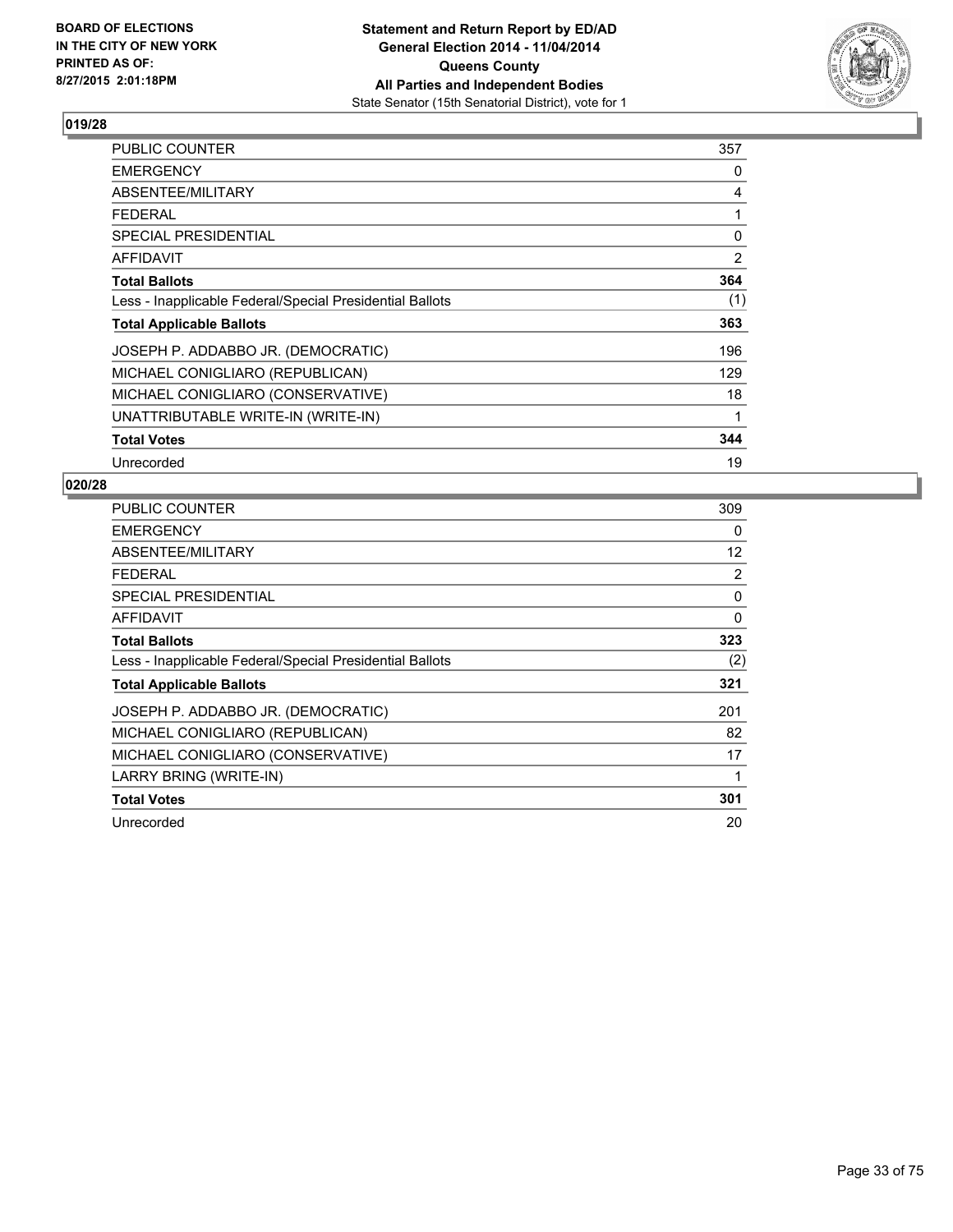

| PUBLIC COUNTER                                           | 347 |
|----------------------------------------------------------|-----|
| <b>EMERGENCY</b>                                         | 0   |
| ABSENTEE/MILITARY                                        | 11  |
| <b>FEDERAL</b>                                           | 1   |
| <b>SPECIAL PRESIDENTIAL</b>                              | 0   |
| AFFIDAVIT                                                | 0   |
| <b>Total Ballots</b>                                     | 359 |
| Less - Inapplicable Federal/Special Presidential Ballots | (1) |
| <b>Total Applicable Ballots</b>                          | 358 |
| JOSEPH P. ADDABBO JR. (DEMOCRATIC)                       | 197 |
| MICHAEL CONIGLIARO (REPUBLICAN)                          | 124 |
| MICHAEL CONIGLIARO (CONSERVATIVE)                        | 21  |
| <b>Total Votes</b>                                       | 342 |
| Unrecorded                                               | 16  |

## **022/28**

| <b>PUBLIC COUNTER</b>                                    | 336 |
|----------------------------------------------------------|-----|
| <b>EMERGENCY</b>                                         | 0   |
| ABSENTEE/MILITARY                                        | 10  |
| <b>FEDERAL</b>                                           |     |
| <b>SPECIAL PRESIDENTIAL</b>                              | 0   |
| <b>AFFIDAVIT</b>                                         | 4   |
| <b>Total Ballots</b>                                     | 351 |
| Less - Inapplicable Federal/Special Presidential Ballots | (1) |
| <b>Total Applicable Ballots</b>                          | 350 |
| JOSEPH P. ADDABBO JR. (DEMOCRATIC)                       | 220 |
| MICHAEL CONIGLIARO (REPUBLICAN)                          | 95  |
| MICHAEL CONIGLIARO (CONSERVATIVE)                        | 19  |
| <b>Total Votes</b>                                       | 334 |
| Unrecorded                                               | 16  |

| 275 |
|-----|
| 0   |
| 16  |
| 2   |
| 0   |
| 5   |
| 298 |
| (2) |
| 296 |
| 210 |
| 61  |
| 6   |
| 277 |
| 19  |
|     |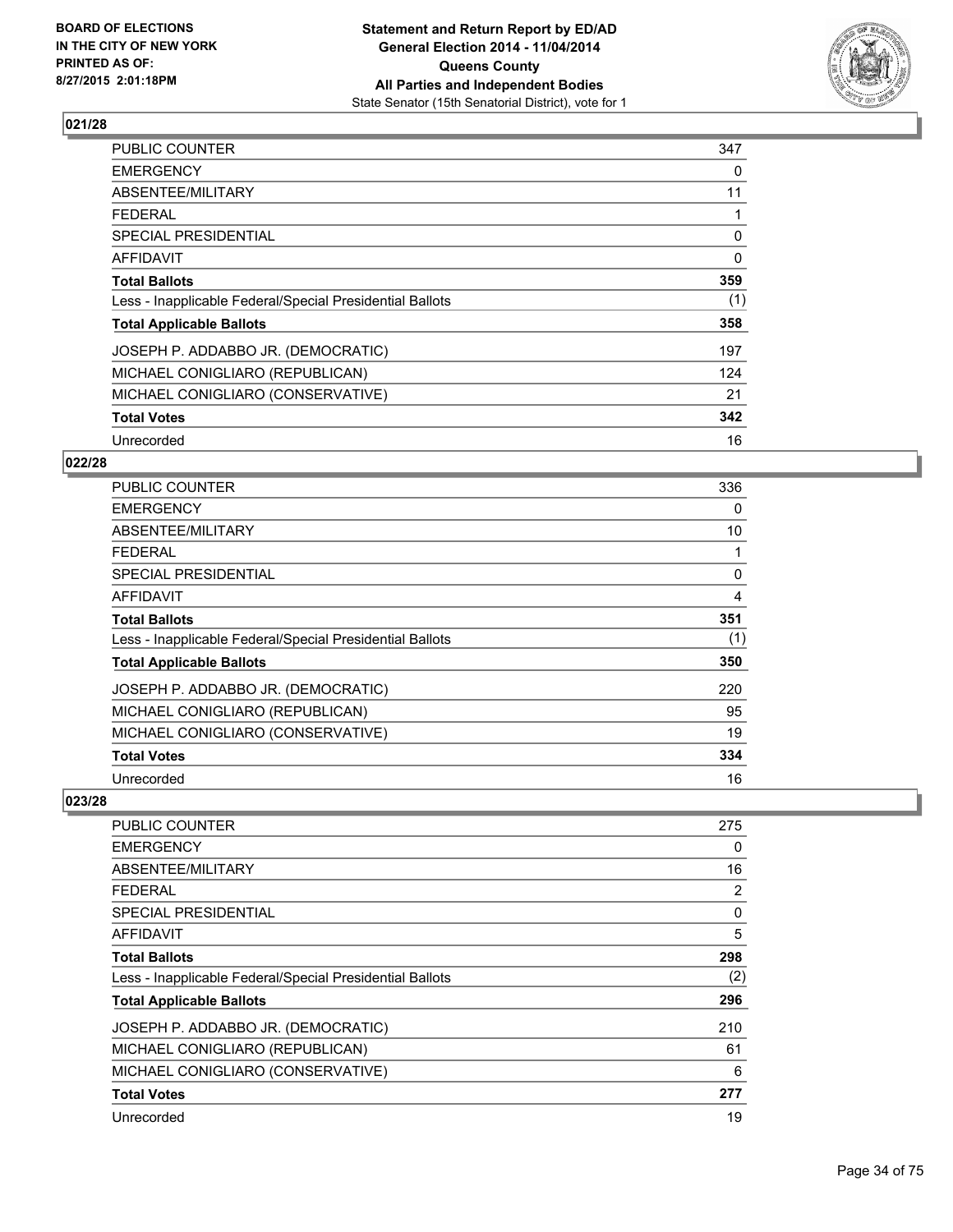

| <b>PUBLIC COUNTER</b>                                    | 160 |
|----------------------------------------------------------|-----|
| <b>EMERGENCY</b>                                         | 0   |
| ABSENTEE/MILITARY                                        | 13  |
| <b>FEDERAL</b>                                           | 1   |
| SPECIAL PRESIDENTIAL                                     | 0   |
| AFFIDAVIT                                                | 4   |
| <b>Total Ballots</b>                                     | 178 |
| Less - Inapplicable Federal/Special Presidential Ballots | (1) |
| <b>Total Applicable Ballots</b>                          | 177 |
| JOSEPH P. ADDABBO JR. (DEMOCRATIC)                       | 122 |
| MICHAEL CONIGLIARO (REPUBLICAN)                          | 38  |
| MICHAEL CONIGLIARO (CONSERVATIVE)                        | 5   |
| <b>Total Votes</b>                                       | 165 |
| Unrecorded                                               | 12  |

#### **032/28**

| <b>PUBLIC COUNTER</b>                                    | 183 |
|----------------------------------------------------------|-----|
| <b>EMERGENCY</b>                                         | 0   |
| ABSENTEE/MILITARY                                        | 4   |
| <b>FEDERAL</b>                                           | 3   |
| <b>SPECIAL PRESIDENTIAL</b>                              | 0   |
| <b>AFFIDAVIT</b>                                         | 0   |
| <b>Total Ballots</b>                                     | 190 |
| Less - Inapplicable Federal/Special Presidential Ballots | (3) |
| <b>Total Applicable Ballots</b>                          | 187 |
| JOSEPH P. ADDABBO JR. (DEMOCRATIC)                       | 118 |
| MICHAEL CONIGLIARO (REPUBLICAN)                          | 53  |
| MICHAEL CONIGLIARO (CONSERVATIVE)                        | 7   |
| <b>Total Votes</b>                                       | 178 |
| Unrecorded                                               | 9   |

| <b>PUBLIC COUNTER</b>                                    | 9 |
|----------------------------------------------------------|---|
| <b>EMERGENCY</b>                                         | 0 |
| ABSENTEE/MILITARY                                        | 0 |
| <b>FEDERAL</b>                                           | 0 |
| SPECIAL PRESIDENTIAL                                     | 0 |
| <b>AFFIDAVIT</b>                                         | 0 |
| <b>Total Ballots</b>                                     | 9 |
| Less - Inapplicable Federal/Special Presidential Ballots | 0 |
| <b>Total Applicable Ballots</b>                          | 9 |
| JOSEPH P. ADDABBO JR. (DEMOCRATIC)                       | 4 |
| MICHAEL CONIGLIARO (REPUBLICAN)                          | 5 |
| MICHAEL CONIGLIARO (CONSERVATIVE)                        | 0 |
| <b>Total Votes</b>                                       | 9 |
|                                                          |   |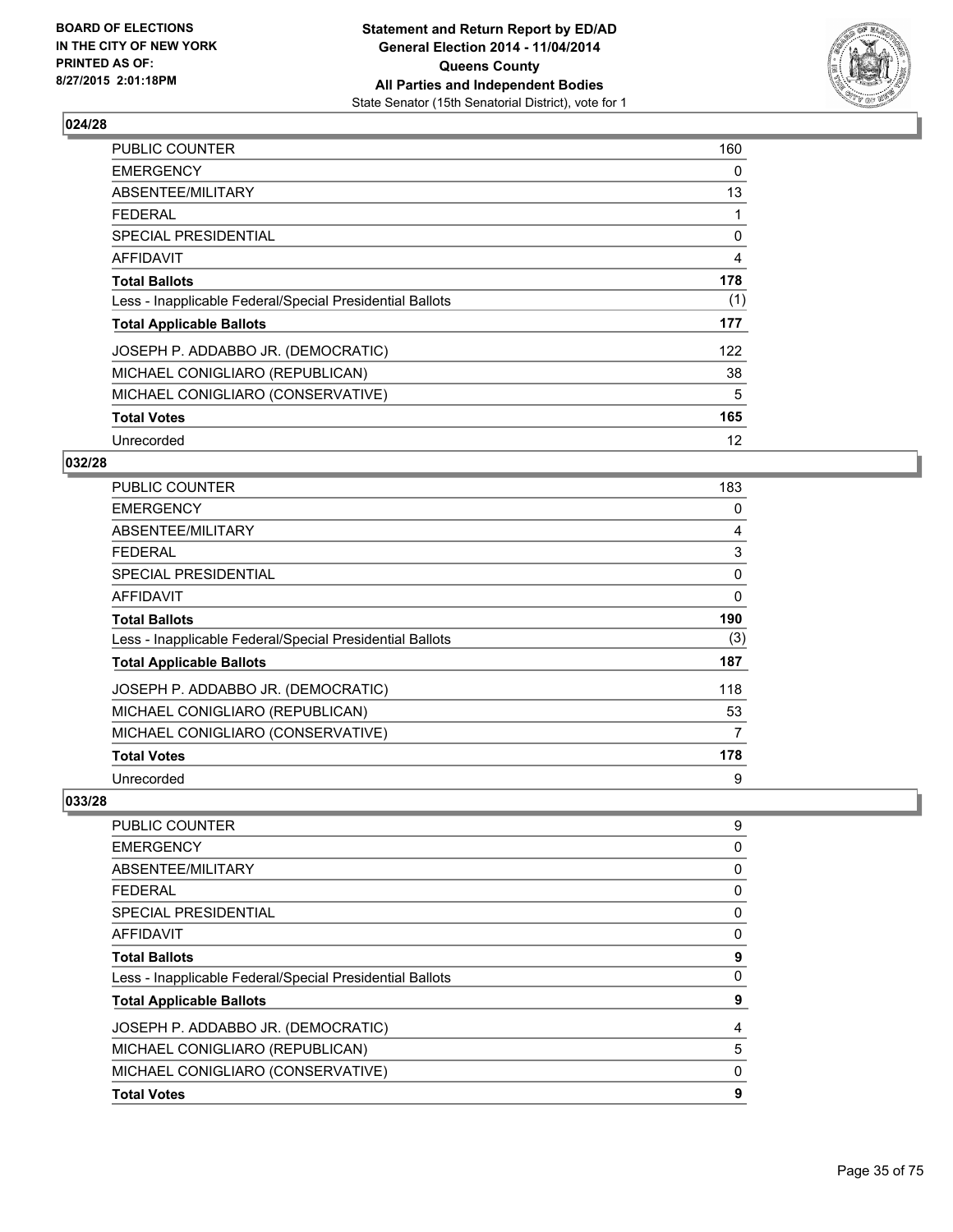

| <b>PUBLIC COUNTER</b>                                    | 350            |
|----------------------------------------------------------|----------------|
| <b>EMERGENCY</b>                                         | 0              |
| ABSENTEE/MILITARY                                        | 12             |
| <b>FEDERAL</b>                                           | $\overline{2}$ |
| <b>SPECIAL PRESIDENTIAL</b>                              | 0              |
| <b>AFFIDAVIT</b>                                         | 2              |
| <b>Total Ballots</b>                                     | 366            |
| Less - Inapplicable Federal/Special Presidential Ballots | (2)            |
| <b>Total Applicable Ballots</b>                          | 364            |
| JOSEPH P. ADDABBO JR. (DEMOCRATIC)                       | 261            |
| MICHAEL CONIGLIARO (REPUBLICAN)                          | 68             |
| MICHAEL CONIGLIARO (CONSERVATIVE)                        | 14             |
| ALFIE GOULD (WRITE-IN)                                   | 1              |
| <b>Total Votes</b>                                       | 344            |
| Unrecorded                                               | 20             |

#### **048/28**

| <b>PUBLIC COUNTER</b>                                    | 294 |
|----------------------------------------------------------|-----|
| <b>EMERGENCY</b>                                         | 0   |
| ABSENTEE/MILITARY                                        | 12  |
| <b>FEDERAL</b>                                           |     |
| <b>SPECIAL PRESIDENTIAL</b>                              | 0   |
| AFFIDAVIT                                                | 3   |
| <b>Total Ballots</b>                                     | 310 |
| Less - Inapplicable Federal/Special Presidential Ballots | (1) |
| <b>Total Applicable Ballots</b>                          | 309 |
| JOSEPH P. ADDABBO JR. (DEMOCRATIC)                       | 223 |
| MICHAEL CONIGLIARO (REPUBLICAN)                          | 63  |
| MICHAEL CONIGLIARO (CONSERVATIVE)                        | 5   |
| <b>Total Votes</b>                                       | 291 |
| Unrecorded                                               | 18  |

| <b>PUBLIC COUNTER</b>                                    | 156 |
|----------------------------------------------------------|-----|
| <b>EMERGENCY</b>                                         | 0   |
| ABSENTEE/MILITARY                                        | 10  |
| <b>FEDERAL</b>                                           | 2   |
| SPECIAL PRESIDENTIAL                                     | 0   |
| AFFIDAVIT                                                | 4   |
| <b>Total Ballots</b>                                     | 172 |
| Less - Inapplicable Federal/Special Presidential Ballots | (2) |
| <b>Total Applicable Ballots</b>                          | 170 |
| JOSEPH P. ADDABBO JR. (DEMOCRATIC)                       | 113 |
| MICHAEL CONIGLIARO (REPUBLICAN)                          | 43  |
| MICHAEL CONIGLIARO (CONSERVATIVE)                        | 4   |
| <b>Total Votes</b>                                       | 160 |
| Unrecorded                                               | 10  |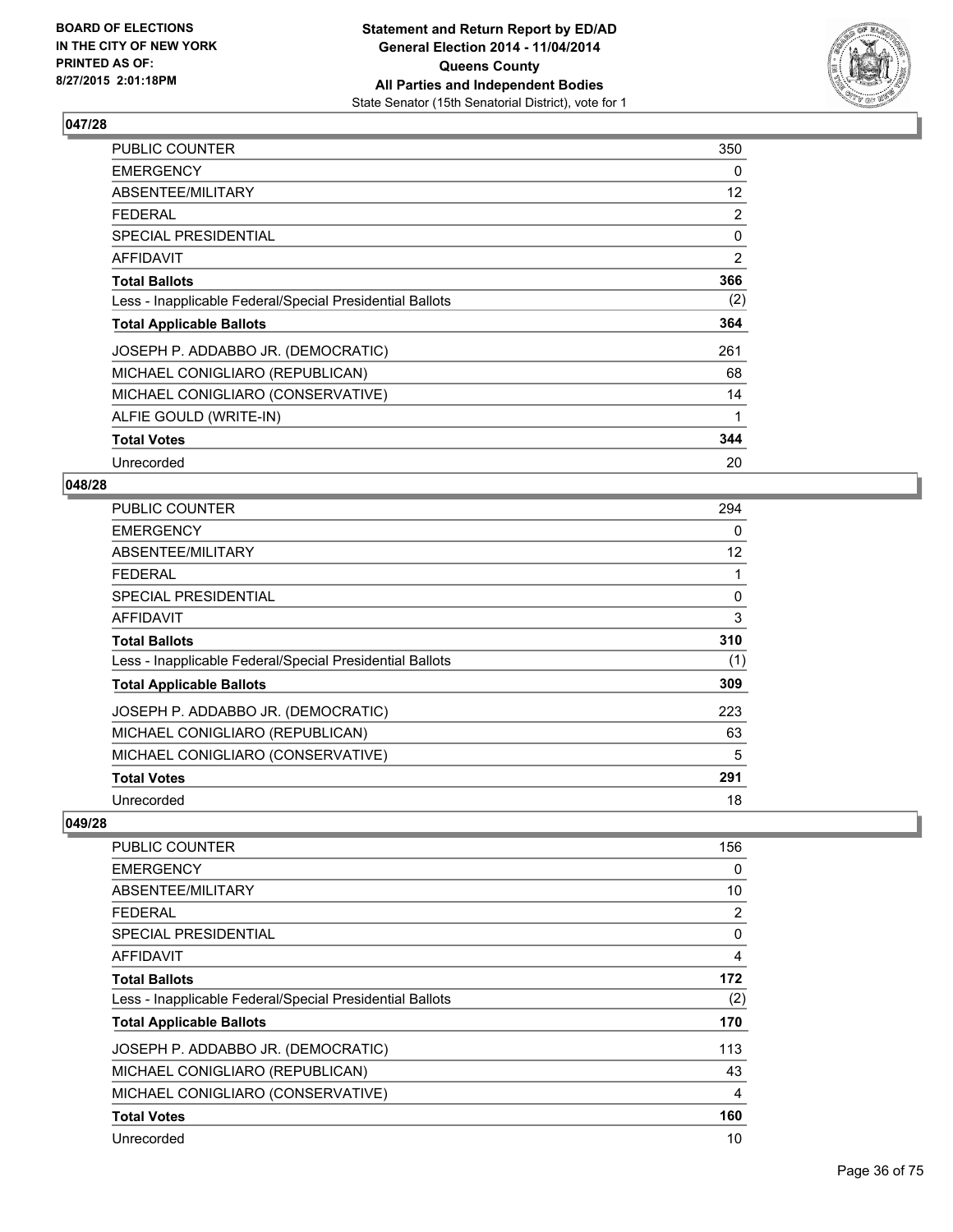

| <b>PUBLIC COUNTER</b>                                    | 246      |
|----------------------------------------------------------|----------|
| <b>EMERGENCY</b>                                         | 0        |
| ABSENTEE/MILITARY                                        | 6        |
| <b>FEDERAL</b>                                           | 1        |
| <b>SPECIAL PRESIDENTIAL</b>                              | 0        |
| AFFIDAVIT                                                | $\Omega$ |
| <b>Total Ballots</b>                                     | 253      |
| Less - Inapplicable Federal/Special Presidential Ballots | (1)      |
| <b>Total Applicable Ballots</b>                          | 252      |
| JOSEPH P. ADDABBO JR. (DEMOCRATIC)                       | 152      |
| MICHAEL CONIGLIARO (REPUBLICAN)                          | 69       |
| MICHAEL CONIGLIARO (CONSERVATIVE)                        | 15       |
| <b>Total Votes</b>                                       | 236      |
| Unrecorded                                               | 16       |

## **061/28**

| <b>PUBLIC COUNTER</b>                                    | 192 |
|----------------------------------------------------------|-----|
| <b>EMERGENCY</b>                                         | 0   |
| ABSENTEE/MILITARY                                        | 6   |
| <b>FEDERAL</b>                                           |     |
| <b>SPECIAL PRESIDENTIAL</b>                              | 0   |
| <b>AFFIDAVIT</b>                                         | 0   |
| <b>Total Ballots</b>                                     | 199 |
| Less - Inapplicable Federal/Special Presidential Ballots | (1) |
| <b>Total Applicable Ballots</b>                          | 198 |
| JOSEPH P. ADDABBO JR. (DEMOCRATIC)                       | 102 |
| MICHAEL CONIGLIARO (REPUBLICAN)                          | 64  |
| MICHAEL CONIGLIARO (CONSERVATIVE)                        | 12  |
| <b>Total Votes</b>                                       | 178 |
| Unrecorded                                               | 20  |

| 227 |
|-----|
| 0   |
| 11  |
| 4   |
| 0   |
| 2   |
| 244 |
| (4) |
| 240 |
| 125 |
| 82  |
| 14  |
| 221 |
| 19  |
|     |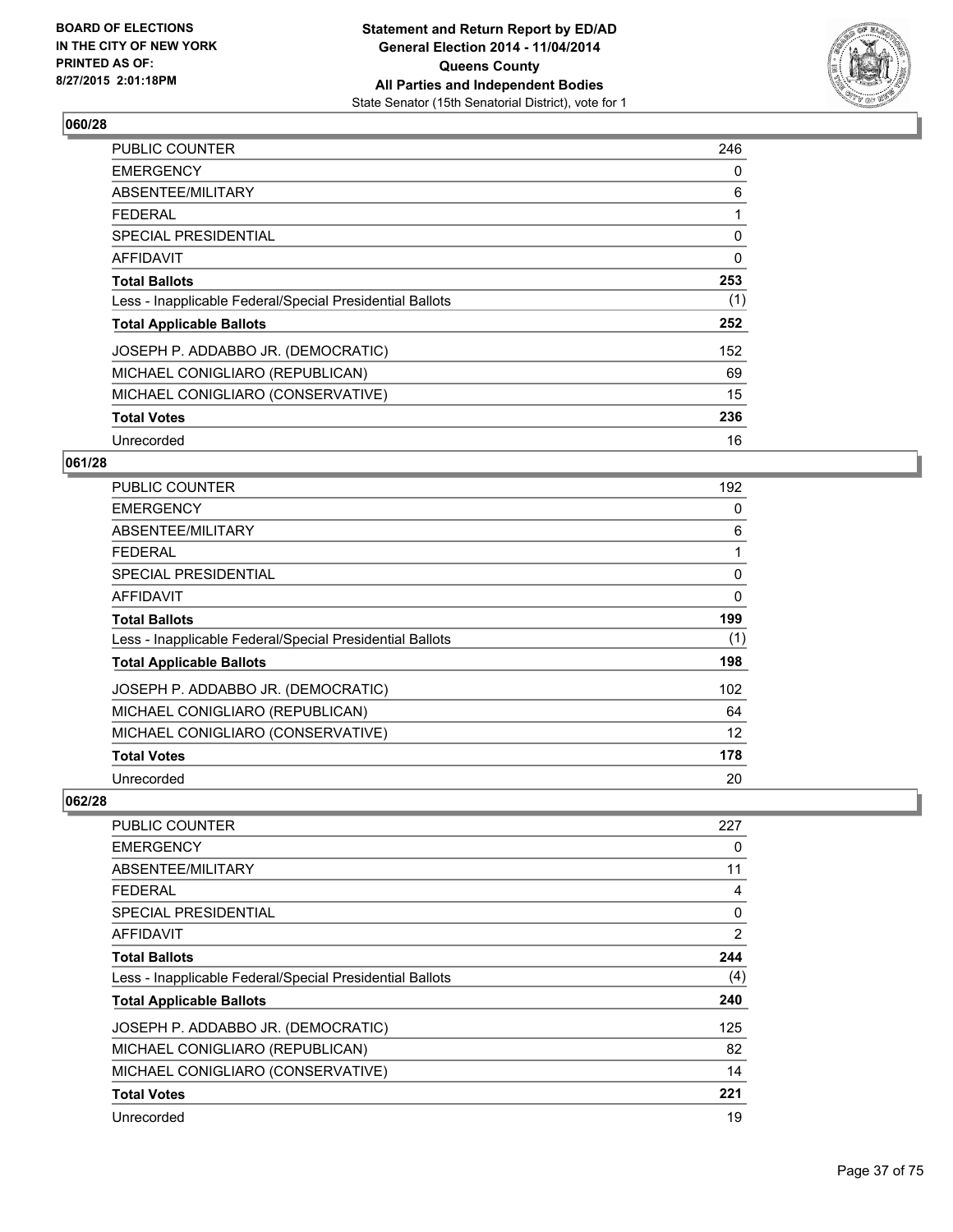

| <b>PUBLIC COUNTER</b>                                    | 260 |
|----------------------------------------------------------|-----|
| <b>EMERGENCY</b>                                         | 0   |
| ABSENTEE/MILITARY                                        | 9   |
| <b>FEDERAL</b>                                           | 2   |
| <b>SPECIAL PRESIDENTIAL</b>                              | 0   |
| <b>AFFIDAVIT</b>                                         | 1   |
| <b>Total Ballots</b>                                     | 272 |
| Less - Inapplicable Federal/Special Presidential Ballots | (2) |
| <b>Total Applicable Ballots</b>                          | 270 |
| JOSEPH P. ADDABBO JR. (DEMOCRATIC)                       | 149 |
| MICHAEL CONIGLIARO (REPUBLICAN)                          | 90  |
| MICHAEL CONIGLIARO (CONSERVATIVE)                        | 8   |
| <b>Total Votes</b>                                       | 247 |
| Unrecorded                                               | 23  |

## **064/28**

| <b>PUBLIC COUNTER</b>                                    | 236            |
|----------------------------------------------------------|----------------|
| <b>EMERGENCY</b>                                         | 0              |
| ABSENTEE/MILITARY                                        | 12             |
| <b>FEDERAL</b>                                           | 0              |
| SPECIAL PRESIDENTIAL                                     | 0              |
| <b>AFFIDAVIT</b>                                         | $\overline{2}$ |
| <b>Total Ballots</b>                                     | 250            |
| Less - Inapplicable Federal/Special Presidential Ballots | 0              |
| <b>Total Applicable Ballots</b>                          | 250            |
| JOSEPH P. ADDABBO JR. (DEMOCRATIC)                       | 111            |
| MICHAEL CONIGLIARO (REPUBLICAN)                          | 98             |
| MICHAEL CONIGLIARO (CONSERVATIVE)                        | 23             |
| <b>Total Votes</b>                                       | 232            |
| Unrecorded                                               | 18             |

| PUBLIC COUNTER                                           | 297 |
|----------------------------------------------------------|-----|
| <b>EMERGENCY</b>                                         | 0   |
| ABSENTEE/MILITARY                                        | 11  |
| <b>FEDERAL</b>                                           | 6   |
| SPECIAL PRESIDENTIAL                                     | 0   |
| AFFIDAVIT                                                | 3   |
| <b>Total Ballots</b>                                     | 317 |
| Less - Inapplicable Federal/Special Presidential Ballots | (6) |
| <b>Total Applicable Ballots</b>                          | 311 |
| JOSEPH P. ADDABBO JR. (DEMOCRATIC)                       | 175 |
| MICHAEL CONIGLIARO (REPUBLICAN)                          | 102 |
| MICHAEL CONIGLIARO (CONSERVATIVE)                        | 15  |
| <b>Total Votes</b>                                       | 292 |
| Unrecorded                                               | 19  |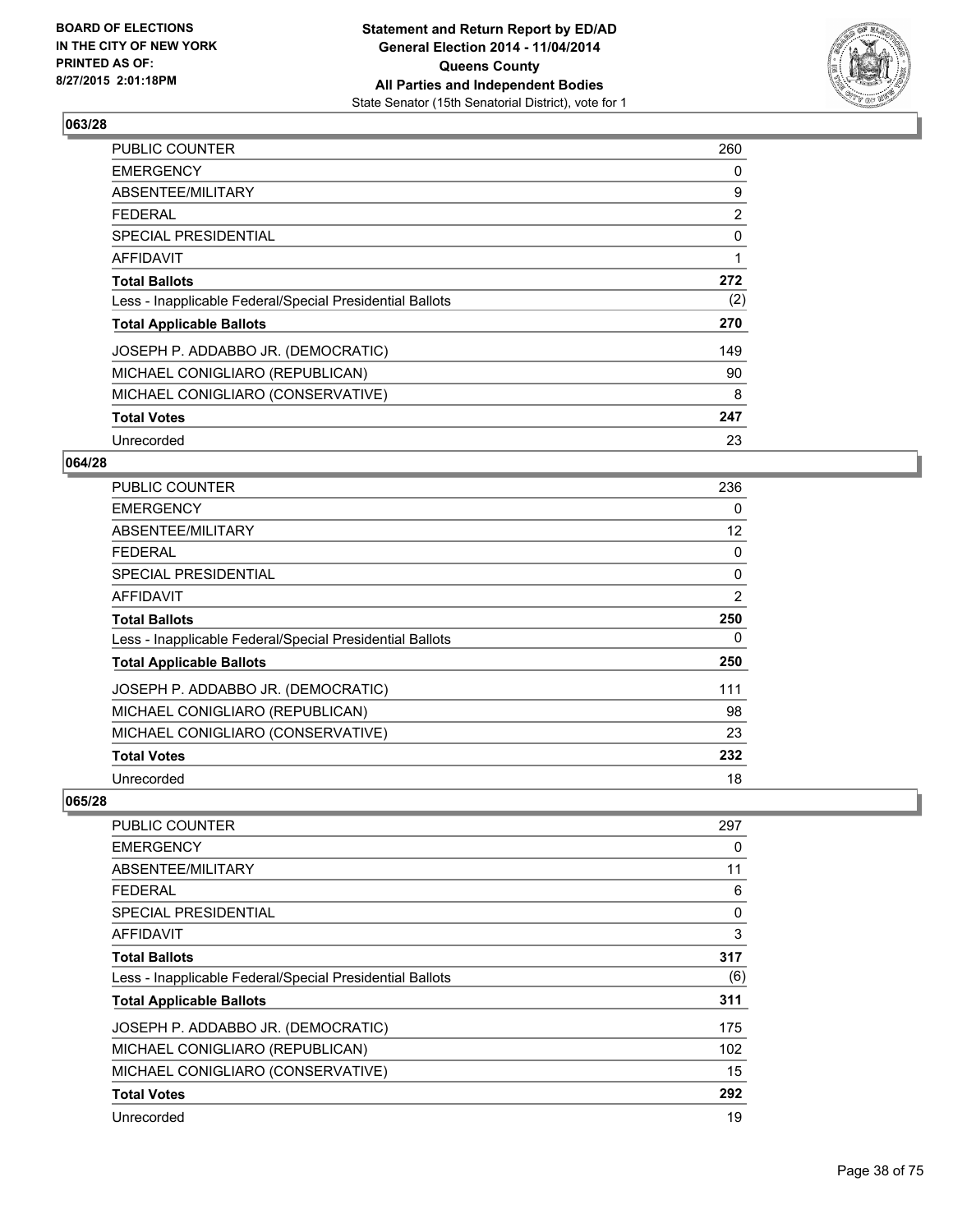

| <b>PUBLIC COUNTER</b>                                    | 336 |
|----------------------------------------------------------|-----|
| <b>EMERGENCY</b>                                         | 0   |
| ABSENTEE/MILITARY                                        | 7   |
| <b>FEDERAL</b>                                           | 5   |
| <b>SPECIAL PRESIDENTIAL</b>                              | 0   |
| AFFIDAVIT                                                | 0   |
| <b>Total Ballots</b>                                     | 348 |
| Less - Inapplicable Federal/Special Presidential Ballots | (5) |
| <b>Total Applicable Ballots</b>                          | 343 |
| JOSEPH P. ADDABBO JR. (DEMOCRATIC)                       | 183 |
| MICHAEL CONIGLIARO (REPUBLICAN)                          | 109 |
| MICHAEL CONIGLIARO (CONSERVATIVE)                        | 18  |
| <b>Total Votes</b>                                       | 310 |
| Unrecorded                                               | 33  |

## **067/28**

| <b>PUBLIC COUNTER</b>                                    | 261            |
|----------------------------------------------------------|----------------|
| <b>EMERGENCY</b>                                         | 0              |
| ABSENTEE/MILITARY                                        | 12             |
| <b>FEDERAL</b>                                           |                |
| SPECIAL PRESIDENTIAL                                     | 0              |
| <b>AFFIDAVIT</b>                                         | $\overline{2}$ |
| <b>Total Ballots</b>                                     | 276            |
| Less - Inapplicable Federal/Special Presidential Ballots | (1)            |
| <b>Total Applicable Ballots</b>                          | 275            |
| JOSEPH P. ADDABBO JR. (DEMOCRATIC)                       | 145            |
| MICHAEL CONIGLIARO (REPUBLICAN)                          | 93             |
| MICHAEL CONIGLIARO (CONSERVATIVE)                        | 20             |
| <b>Total Votes</b>                                       | 258            |
| Unrecorded                                               | 17             |

| <b>PUBLIC COUNTER</b>                                    | 267 |
|----------------------------------------------------------|-----|
| <b>EMERGENCY</b>                                         | 0   |
| ABSENTEE/MILITARY                                        | 12  |
| FEDERAL                                                  | 0   |
| SPECIAL PRESIDENTIAL                                     | 0   |
| AFFIDAVIT                                                | 0   |
| <b>Total Ballots</b>                                     | 279 |
| Less - Inapplicable Federal/Special Presidential Ballots | 0   |
| <b>Total Applicable Ballots</b>                          | 279 |
| JOSEPH P. ADDABBO JR. (DEMOCRATIC)                       | 151 |
| MICHAEL CONIGLIARO (REPUBLICAN)                          | 101 |
| MICHAEL CONIGLIARO (CONSERVATIVE)                        | 15  |
| <b>Total Votes</b>                                       | 267 |
| Unrecorded                                               | 12  |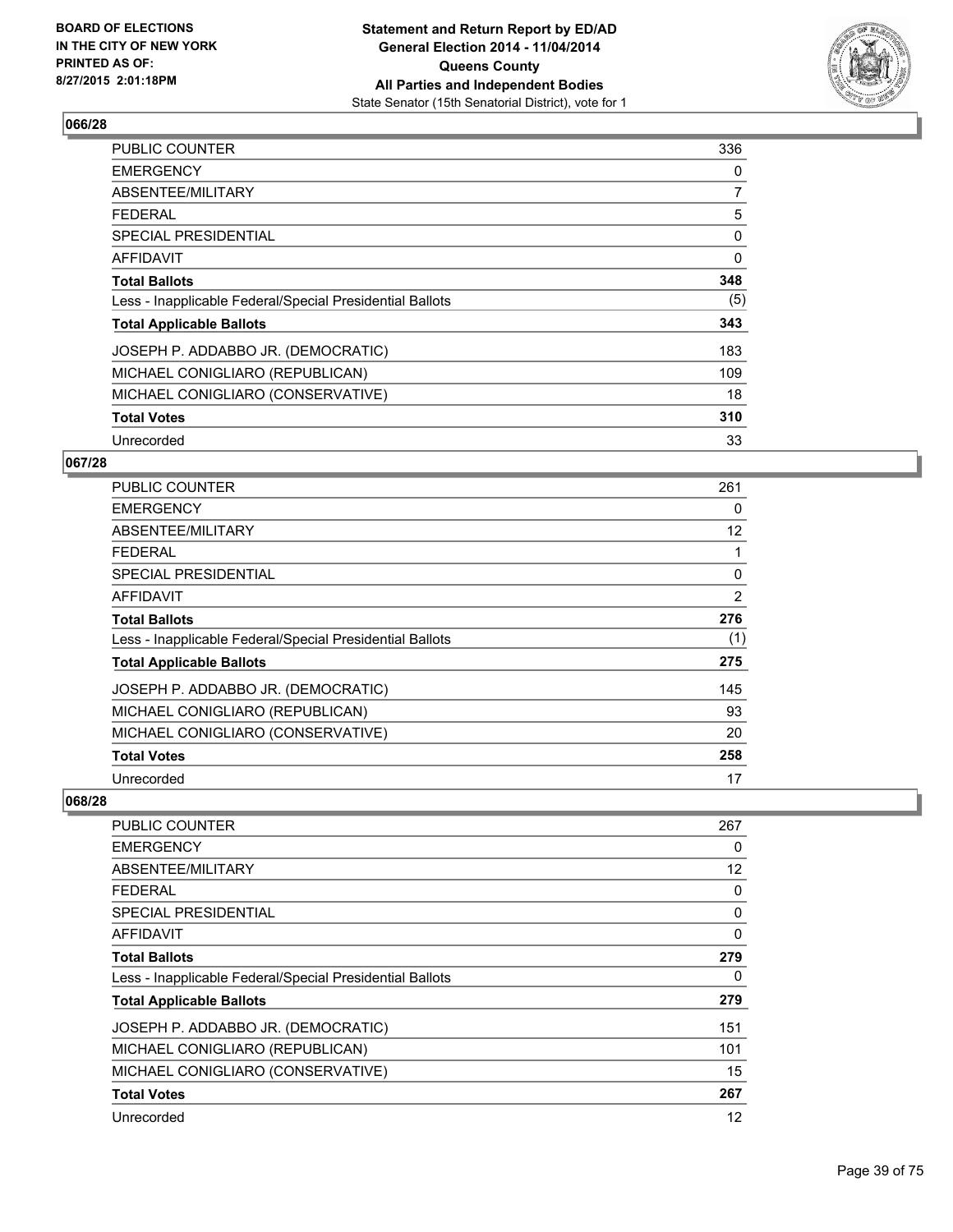

| <b>PUBLIC COUNTER</b>                                    | 179 |
|----------------------------------------------------------|-----|
| <b>EMERGENCY</b>                                         | 0   |
| ABSENTEE/MILITARY                                        | 4   |
| <b>FEDERAL</b>                                           | 0   |
| <b>SPECIAL PRESIDENTIAL</b>                              | 0   |
| AFFIDAVIT                                                | 1   |
| <b>Total Ballots</b>                                     | 184 |
| Less - Inapplicable Federal/Special Presidential Ballots | 0   |
| <b>Total Applicable Ballots</b>                          | 184 |
| JOSEPH P. ADDABBO JR. (DEMOCRATIC)                       | 85  |
| MICHAEL CONIGLIARO (REPUBLICAN)                          | 73  |
| MICHAEL CONIGLIARO (CONSERVATIVE)                        | 18  |
| <b>Total Votes</b>                                       | 176 |
| Unrecorded                                               | 8   |

## **070/28**

| <b>PUBLIC COUNTER</b>                                    | 302            |
|----------------------------------------------------------|----------------|
| <b>EMERGENCY</b>                                         | 0              |
| ABSENTEE/MILITARY                                        | $\overline{2}$ |
| <b>FEDERAL</b>                                           | 0              |
| <b>SPECIAL PRESIDENTIAL</b>                              | $\Omega$       |
| AFFIDAVIT                                                |                |
| <b>Total Ballots</b>                                     | 305            |
| Less - Inapplicable Federal/Special Presidential Ballots | 0              |
| <b>Total Applicable Ballots</b>                          | 305            |
| JOSEPH P. ADDABBO JR. (DEMOCRATIC)                       | 118            |
| MICHAEL CONIGLIARO (REPUBLICAN)                          | 133            |
| MICHAEL CONIGLIARO (CONSERVATIVE)                        | 47             |
| <b>Total Votes</b>                                       | 298            |
| Unrecorded                                               | 7              |

| <b>PUBLIC COUNTER</b>                                    | 332 |
|----------------------------------------------------------|-----|
| <b>EMERGENCY</b>                                         | 0   |
| ABSENTEE/MILITARY                                        | 7   |
| <b>FEDERAL</b>                                           | 0   |
| SPECIAL PRESIDENTIAL                                     | 0   |
| AFFIDAVIT                                                |     |
| <b>Total Ballots</b>                                     | 340 |
| Less - Inapplicable Federal/Special Presidential Ballots | 0   |
| <b>Total Applicable Ballots</b>                          | 340 |
| JOSEPH P. ADDABBO JR. (DEMOCRATIC)                       | 121 |
| MICHAEL CONIGLIARO (REPUBLICAN)                          | 155 |
| MICHAEL CONIGLIARO (CONSERVATIVE)                        | 51  |
| <b>Total Votes</b>                                       | 327 |
| Unrecorded                                               | 13  |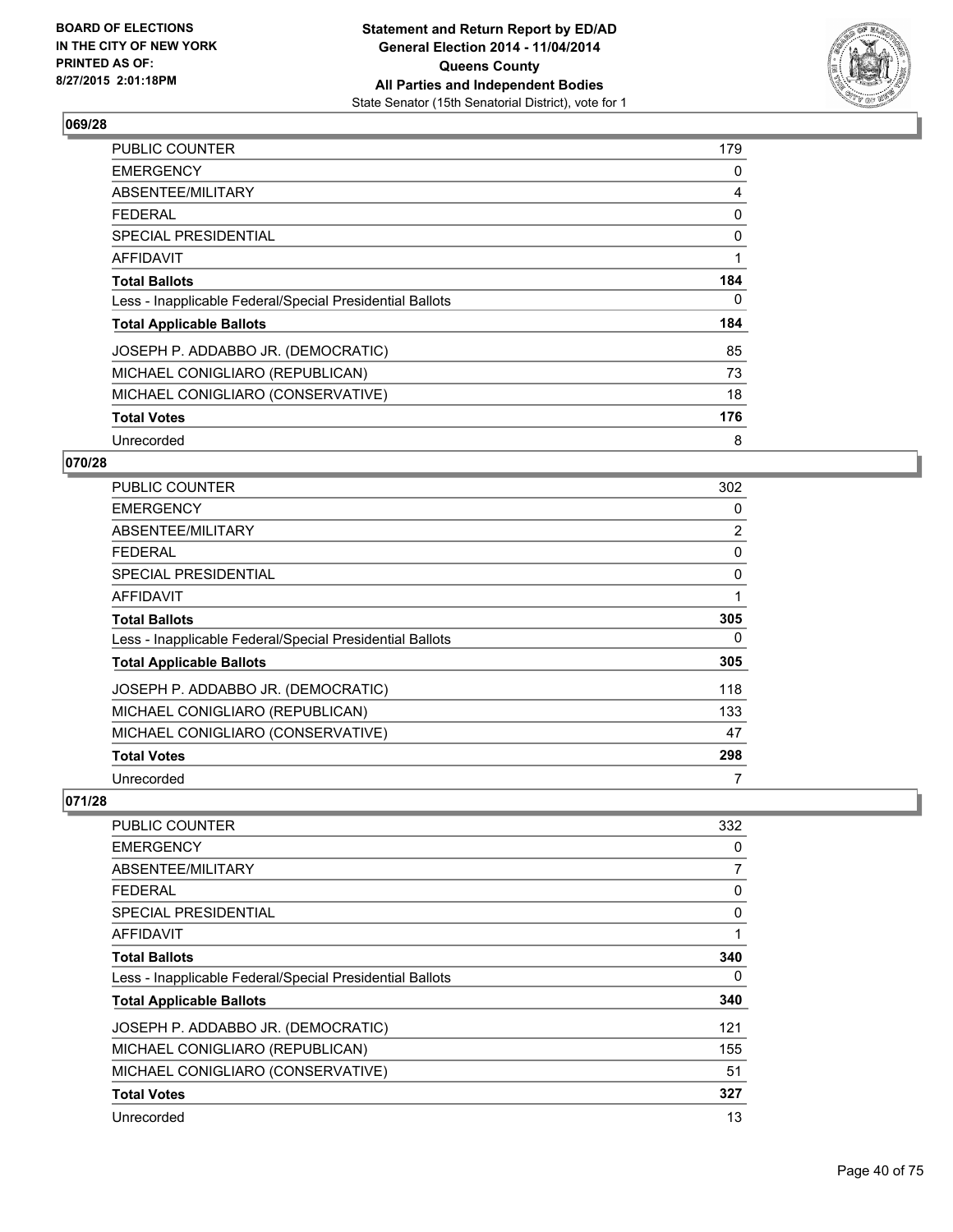

| <b>PUBLIC COUNTER</b>                                    | 196 |
|----------------------------------------------------------|-----|
| <b>EMERGENCY</b>                                         | 0   |
| ABSENTEE/MILITARY                                        | 5   |
| FEDERAL                                                  | 0   |
| <b>SPECIAL PRESIDENTIAL</b>                              | 0   |
| <b>AFFIDAVIT</b>                                         | 0   |
| <b>Total Ballots</b>                                     | 201 |
| Less - Inapplicable Federal/Special Presidential Ballots | 0   |
| <b>Total Applicable Ballots</b>                          | 201 |
| JOSEPH P. ADDABBO JR. (DEMOCRATIC)                       | 86  |
| MICHAEL CONIGLIARO (REPUBLICAN)                          | 74  |
| MICHAEL CONIGLIARO (CONSERVATIVE)                        | 28  |
| <b>Total Votes</b>                                       | 188 |
| Unrecorded                                               | 13  |

| <b>PUBLIC COUNTER</b>                                    | 251            |
|----------------------------------------------------------|----------------|
| <b>EMERGENCY</b>                                         | 0              |
| ABSENTEE/MILITARY                                        | 8              |
| <b>FEDERAL</b>                                           | $\overline{2}$ |
| <b>SPECIAL PRESIDENTIAL</b>                              | $\Omega$       |
| AFFIDAVIT                                                | 2              |
| <b>Total Ballots</b>                                     | 263            |
| Less - Inapplicable Federal/Special Presidential Ballots | (2)            |
| <b>Total Applicable Ballots</b>                          | 261            |
| JOSEPH P. ADDABBO JR. (DEMOCRATIC)                       | 142            |
| MICHAEL CONIGLIARO (REPUBLICAN)                          | 87             |
| MICHAEL CONIGLIARO (CONSERVATIVE)                        | 18             |
| <b>Total Votes</b>                                       | 247            |
| Unrecorded                                               | 14             |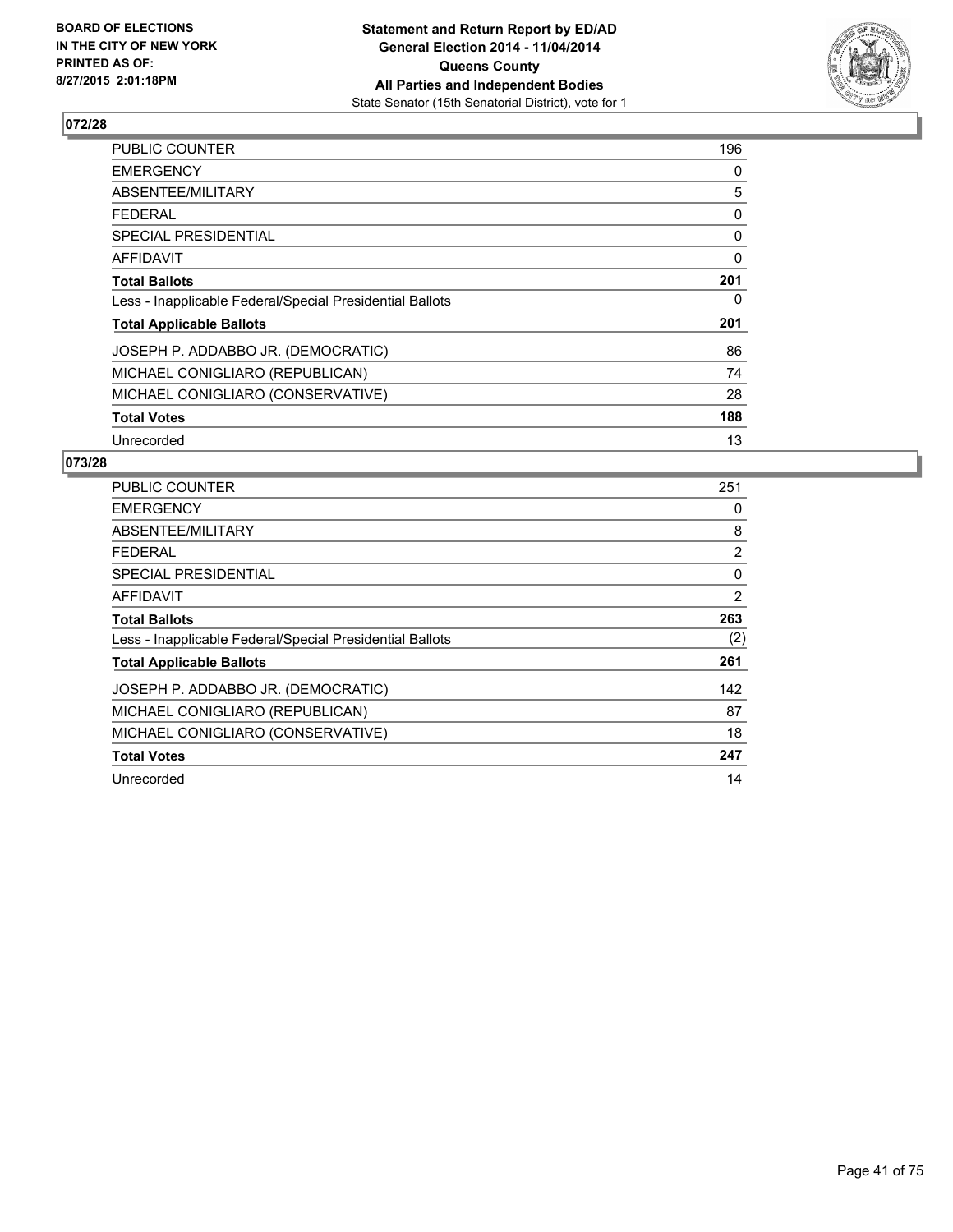

| <b>PUBLIC COUNTER</b>                                    | 261 |
|----------------------------------------------------------|-----|
| <b>EMERGENCY</b>                                         | 0   |
| ABSENTEE/MILITARY                                        | 10  |
| <b>FEDERAL</b>                                           | 1   |
| SPECIAL PRESIDENTIAL                                     | 0   |
| AFFIDAVIT                                                | 5   |
| <b>Total Ballots</b>                                     | 277 |
| Less - Inapplicable Federal/Special Presidential Ballots | (1) |
| <b>Total Applicable Ballots</b>                          | 276 |
| JOSEPH P. ADDABBO JR. (DEMOCRATIC)                       | 130 |
| MICHAEL CONIGLIARO (REPUBLICAN)                          | 96  |
| MICHAEL CONIGLIARO (CONSERVATIVE)                        | 30  |
| BRIAN MCLAUGHLIN (WRITE-IN)                              | 1   |
| LORETTA FROHOZPEFAR (WRITE-IN)                           | 1   |
| <b>Total Votes</b>                                       | 258 |
| Unrecorded                                               | 18  |

| <b>PUBLIC COUNTER</b>                                    | 308      |
|----------------------------------------------------------|----------|
| <b>EMERGENCY</b>                                         | 0        |
| ABSENTEE/MILITARY                                        | 16       |
| <b>FEDERAL</b>                                           | 0        |
| <b>SPECIAL PRESIDENTIAL</b>                              | 0        |
| AFFIDAVIT                                                | $\Omega$ |
| <b>Total Ballots</b>                                     | 324      |
| Less - Inapplicable Federal/Special Presidential Ballots | 0        |
| <b>Total Applicable Ballots</b>                          | 324      |
| JOSEPH P. ADDABBO JR. (DEMOCRATIC)                       | 130      |
| MICHAEL CONIGLIARO (REPUBLICAN)                          | 156      |
| MICHAEL CONIGLIARO (CONSERVATIVE)                        | 28       |
| <b>Total Votes</b>                                       | 314      |
| Unrecorded                                               | 10       |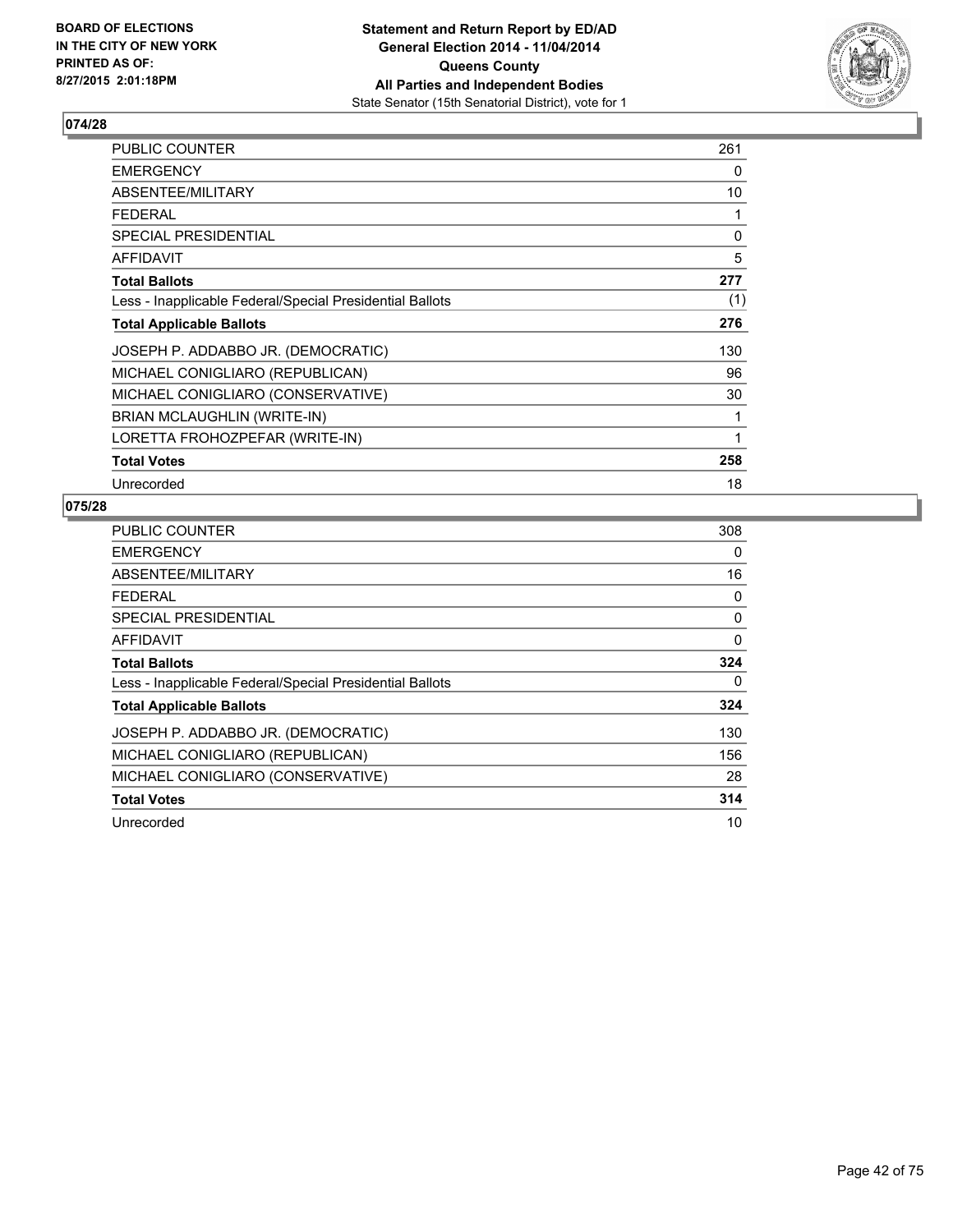

| <b>PUBLIC COUNTER</b>                                    | 293 |
|----------------------------------------------------------|-----|
| <b>EMERGENCY</b>                                         | 0   |
| ABSENTEE/MILITARY                                        | 5   |
| FEDERAL                                                  | 0   |
| <b>SPECIAL PRESIDENTIAL</b>                              | 0   |
| <b>AFFIDAVIT</b>                                         | 0   |
| <b>Total Ballots</b>                                     | 298 |
| Less - Inapplicable Federal/Special Presidential Ballots | 0   |
| <b>Total Applicable Ballots</b>                          | 298 |
| JOSEPH P. ADDABBO JR. (DEMOCRATIC)                       | 114 |
| MICHAEL CONIGLIARO (REPUBLICAN)                          | 149 |
| MICHAEL CONIGLIARO (CONSERVATIVE)                        | 25  |
| UNATTRIBUTABLE WRITE-IN (WRITE-IN)                       | 1   |
| <b>Total Votes</b>                                       | 289 |
| Unrecorded                                               | 9   |

#### **077/28**

| <b>PUBLIC COUNTER</b>                                    | 282 |
|----------------------------------------------------------|-----|
| <b>EMERGENCY</b>                                         | 0   |
| ABSENTEE/MILITARY                                        | 10  |
| <b>FEDERAL</b>                                           | 0   |
| <b>SPECIAL PRESIDENTIAL</b>                              | 0   |
| AFFIDAVIT                                                | 3   |
| <b>Total Ballots</b>                                     | 295 |
| Less - Inapplicable Federal/Special Presidential Ballots | 0   |
| <b>Total Applicable Ballots</b>                          | 295 |
| JOSEPH P. ADDABBO JR. (DEMOCRATIC)                       | 133 |
| MICHAEL CONIGLIARO (REPUBLICAN)                          | 124 |
| MICHAEL CONIGLIARO (CONSERVATIVE)                        | 28  |
| <b>Total Votes</b>                                       | 285 |
| Unrecorded                                               | 10  |

| PUBLIC COUNTER                                           | 162 |
|----------------------------------------------------------|-----|
| <b>EMERGENCY</b>                                         | 0   |
| ABSENTEE/MILITARY                                        | 7   |
| <b>FEDERAL</b>                                           | 0   |
| SPECIAL PRESIDENTIAL                                     | 0   |
| AFFIDAVIT                                                | 0   |
| <b>Total Ballots</b>                                     | 169 |
| Less - Inapplicable Federal/Special Presidential Ballots | 0   |
| <b>Total Applicable Ballots</b>                          | 169 |
| JOSEPH P. ADDABBO JR. (DEMOCRATIC)                       | 105 |
| MICHAEL CONIGLIARO (REPUBLICAN)                          | 42  |
| MICHAEL CONIGLIARO (CONSERVATIVE)                        | 18  |
| <b>Total Votes</b>                                       | 165 |
| Unrecorded                                               | 4   |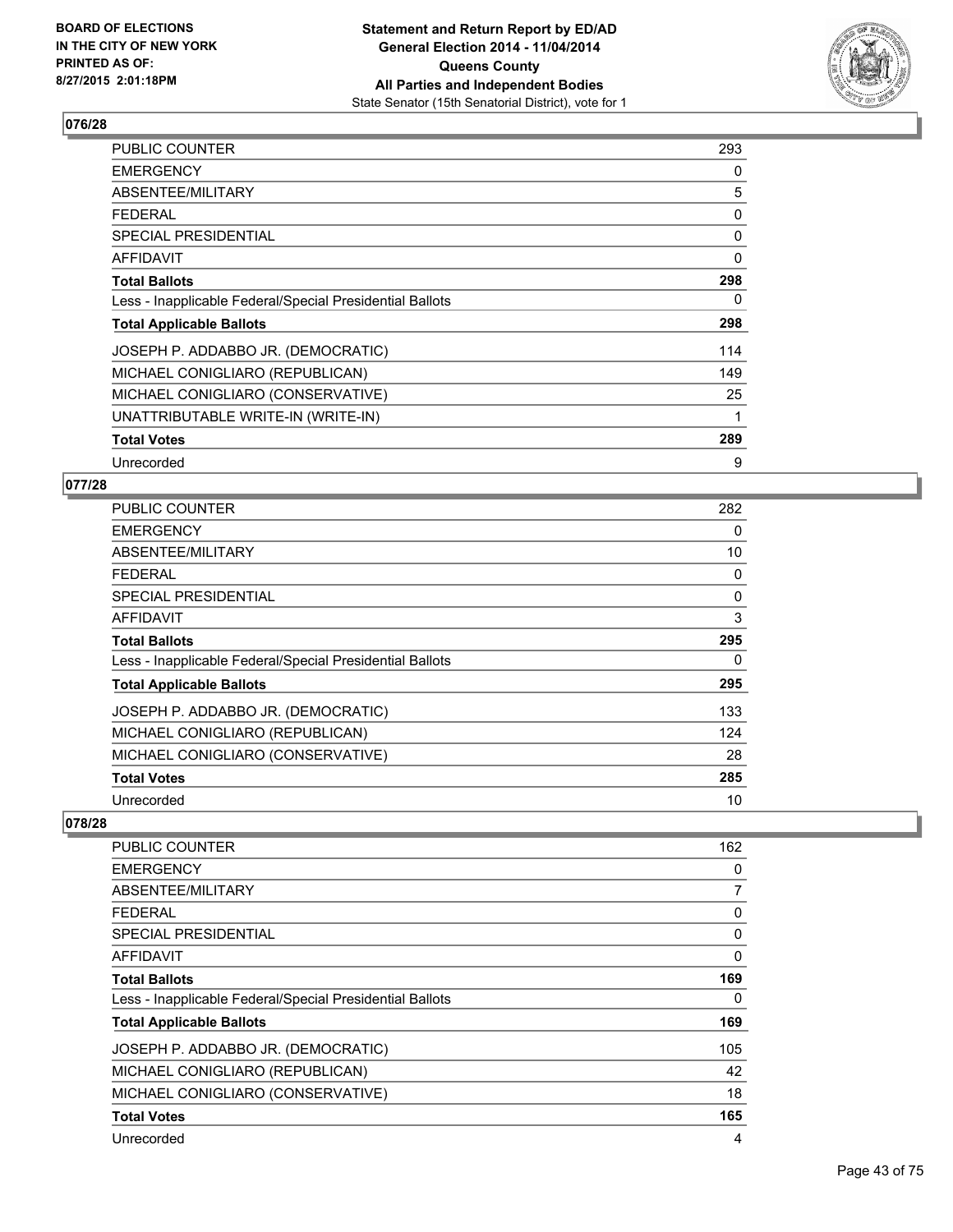

| <b>Total Votes</b>                                       | 0 |
|----------------------------------------------------------|---|
| MICHAEL CONIGLIARO (CONSERVATIVE)                        | 0 |
| MICHAEL CONIGLIARO (REPUBLICAN)                          | 0 |
| JOSEPH P. ADDABBO JR. (DEMOCRATIC)                       | 0 |
| <b>Total Applicable Ballots</b>                          | 0 |
| Less - Inapplicable Federal/Special Presidential Ballots | 0 |
| <b>Total Ballots</b>                                     | 0 |
| AFFIDAVIT                                                | 0 |
| <b>SPECIAL PRESIDENTIAL</b>                              | 0 |
| FEDERAL                                                  | 0 |
| ABSENTEE/MILITARY                                        | 0 |
| <b>EMERGENCY</b>                                         | 0 |
| PUBLIC COUNTER                                           | 0 |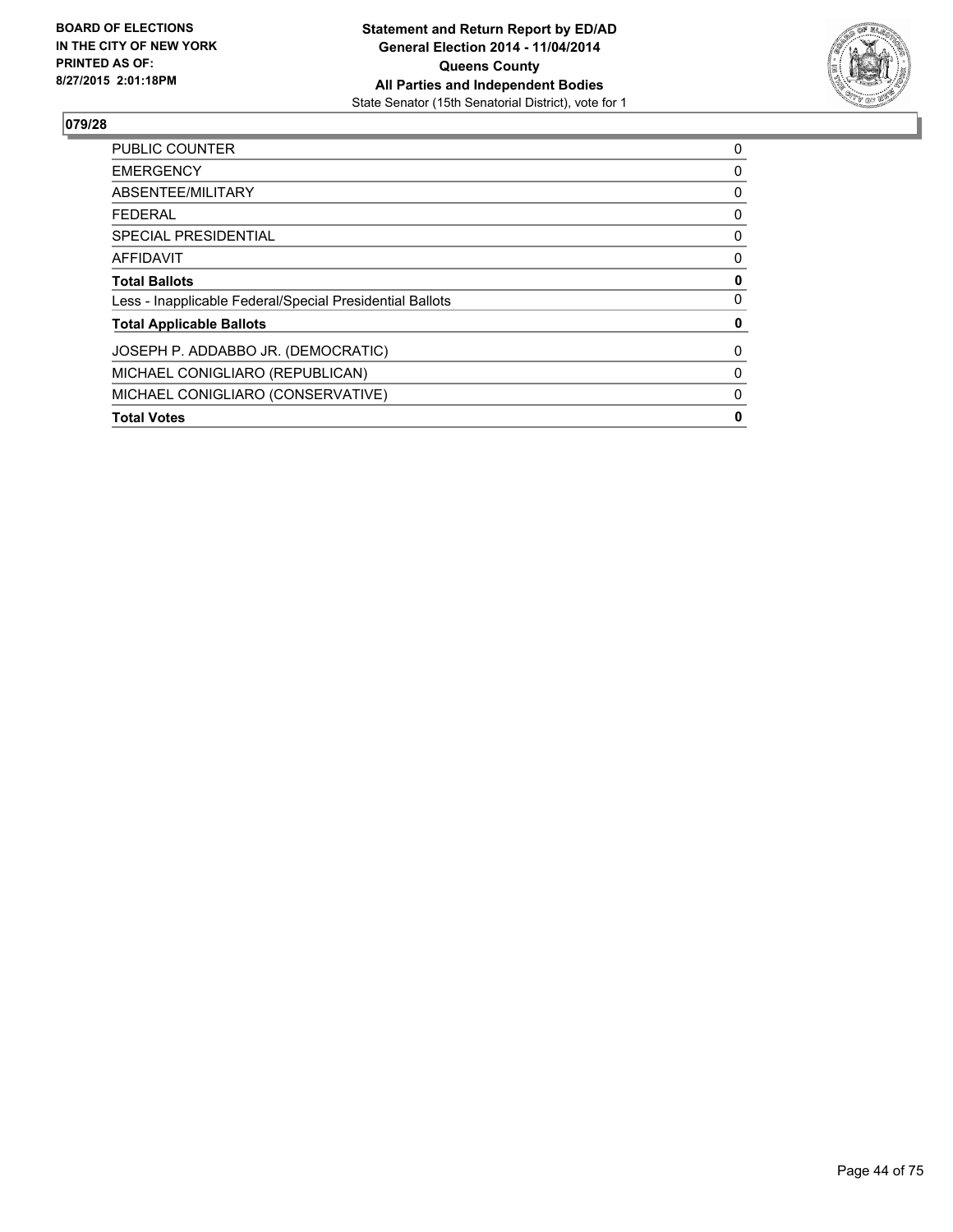

| <b>Total Votes</b>                                       | 5              |
|----------------------------------------------------------|----------------|
| MICHAEL CONIGLIARO (CONSERVATIVE)                        |                |
| MICHAEL CONIGLIARO (REPUBLICAN)                          | $\overline{2}$ |
| JOSEPH P. ADDABBO JR. (DEMOCRATIC)                       | $\overline{2}$ |
| <b>Total Applicable Ballots</b>                          | 5              |
| Less - Inapplicable Federal/Special Presidential Ballots | 0              |
| <b>Total Ballots</b>                                     | 5              |
| <b>AFFIDAVIT</b>                                         | 0              |
| <b>SPECIAL PRESIDENTIAL</b>                              | 0              |
| <b>FEDERAL</b>                                           | 0              |
| ABSENTEE/MILITARY                                        | 0              |
| <b>EMERGENCY</b>                                         | 0              |
| <b>PUBLIC COUNTER</b>                                    | 5              |

#### **004/30**

| <b>PUBLIC COUNTER</b>                                    | 279 |
|----------------------------------------------------------|-----|
| <b>EMERGENCY</b>                                         | 0   |
| ABSENTEE/MILITARY                                        | 7   |
| <b>FEDERAL</b>                                           | 3   |
| SPECIAL PRESIDENTIAL                                     | 0   |
| AFFIDAVIT                                                | 3   |
| <b>Total Ballots</b>                                     | 292 |
| Less - Inapplicable Federal/Special Presidential Ballots | (3) |
| <b>Total Applicable Ballots</b>                          | 289 |
| JOSEPH P. ADDABBO JR. (DEMOCRATIC)                       | 147 |
| MICHAEL CONIGLIARO (REPUBLICAN)                          | 107 |
| MICHAEL CONIGLIARO (CONSERVATIVE)                        | 22  |
| <b>Total Votes</b>                                       | 276 |
| Unrecorded                                               | 13  |

| <b>PUBLIC COUNTER</b>                                    | 296 |
|----------------------------------------------------------|-----|
| <b>EMERGENCY</b>                                         | 0   |
| ABSENTEE/MILITARY                                        | 5   |
| FEDERAL                                                  |     |
| <b>SPECIAL PRESIDENTIAL</b>                              | 0   |
| <b>AFFIDAVIT</b>                                         |     |
| <b>Total Ballots</b>                                     | 303 |
| Less - Inapplicable Federal/Special Presidential Ballots | (1) |
| <b>Total Applicable Ballots</b>                          | 302 |
| JOSEPH P. ADDABBO JR. (DEMOCRATIC)                       | 106 |
| MICHAEL CONIGLIARO (REPUBLICAN)                          | 144 |
| MICHAEL CONIGLIARO (CONSERVATIVE)                        | 38  |
| <b>Total Votes</b>                                       | 288 |
| Unrecorded                                               | 14  |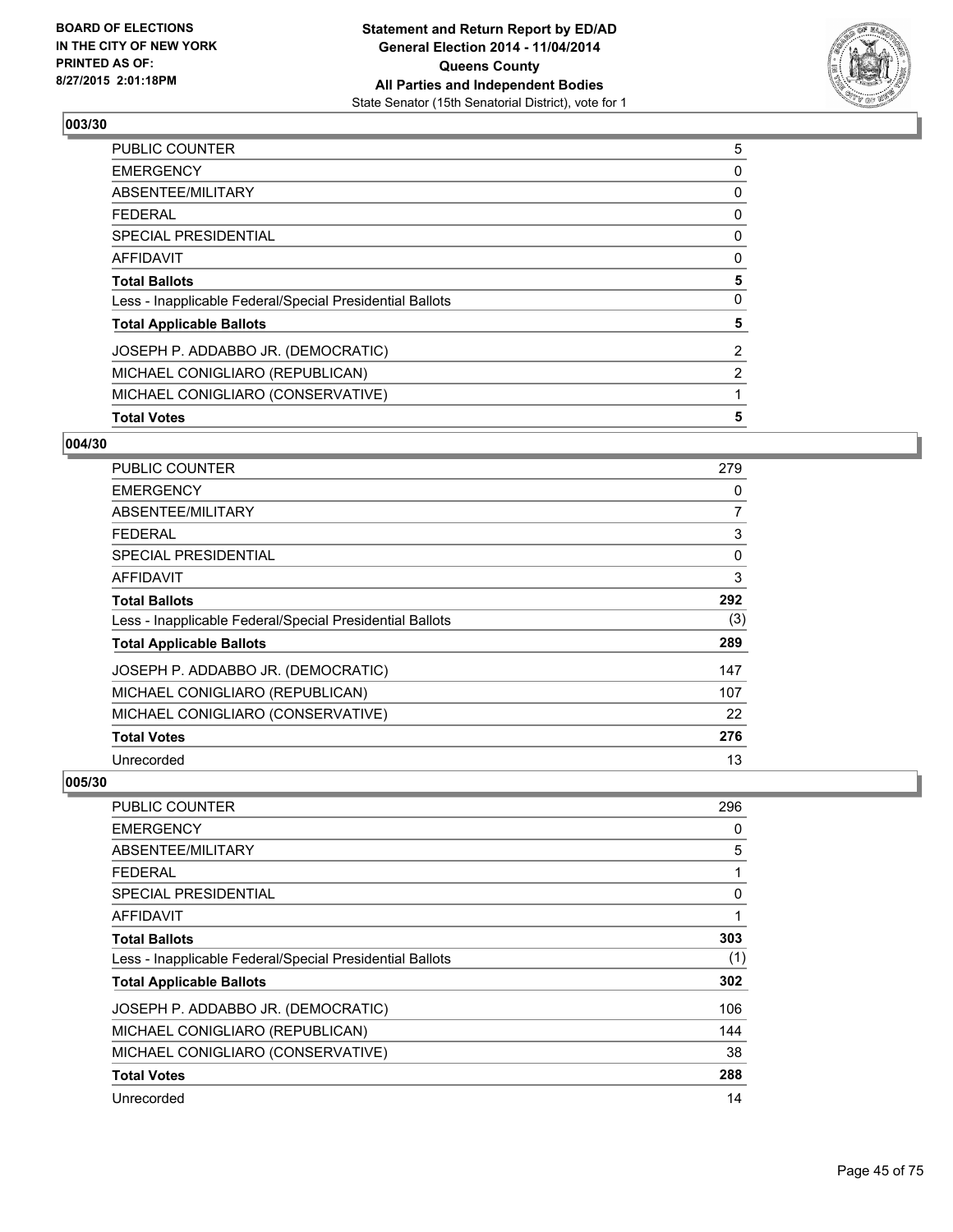

| <b>PUBLIC COUNTER</b>                                    | 300 |
|----------------------------------------------------------|-----|
| <b>EMERGENCY</b>                                         | 0   |
| ABSENTEE/MILITARY                                        | 7   |
| <b>FEDERAL</b>                                           | 0   |
| <b>SPECIAL PRESIDENTIAL</b>                              | 0   |
| AFFIDAVIT                                                | 1   |
| <b>Total Ballots</b>                                     | 308 |
| Less - Inapplicable Federal/Special Presidential Ballots | 0   |
| <b>Total Applicable Ballots</b>                          | 308 |
| JOSEPH P. ADDABBO JR. (DEMOCRATIC)                       | 126 |
| MICHAEL CONIGLIARO (REPUBLICAN)                          | 133 |
| MICHAEL CONIGLIARO (CONSERVATIVE)                        | 39  |
| <b>Total Votes</b>                                       | 298 |
| Unrecorded                                               | 10  |

## **007/30**

| PUBLIC COUNTER                                           | 238 |
|----------------------------------------------------------|-----|
| <b>EMERGENCY</b>                                         | 0   |
| ABSENTEE/MILITARY                                        | 14  |
| <b>FEDERAL</b>                                           | 0   |
| <b>SPECIAL PRESIDENTIAL</b>                              | 0   |
| AFFIDAVIT                                                |     |
| <b>Total Ballots</b>                                     | 253 |
| Less - Inapplicable Federal/Special Presidential Ballots | 0   |
| <b>Total Applicable Ballots</b>                          | 253 |
| JOSEPH P. ADDABBO JR. (DEMOCRATIC)                       | 110 |
| MICHAEL CONIGLIARO (REPUBLICAN)                          | 107 |
| MICHAEL CONIGLIARO (CONSERVATIVE)                        | 27  |
| <b>Total Votes</b>                                       | 244 |
| Unrecorded                                               | 9   |

| <b>PUBLIC COUNTER</b>                                    | 303 |
|----------------------------------------------------------|-----|
| <b>EMERGENCY</b>                                         | 0   |
| ABSENTEE/MILITARY                                        | 12  |
| <b>FEDERAL</b>                                           |     |
| SPECIAL PRESIDENTIAL                                     | 0   |
| AFFIDAVIT                                                |     |
| <b>Total Ballots</b>                                     | 317 |
| Less - Inapplicable Federal/Special Presidential Ballots | (1) |
| <b>Total Applicable Ballots</b>                          | 316 |
| JOSEPH P. ADDABBO JR. (DEMOCRATIC)                       | 132 |
| MICHAEL CONIGLIARO (REPUBLICAN)                          | 147 |
| MICHAEL CONIGLIARO (CONSERVATIVE)                        | 26  |
| <b>Total Votes</b>                                       | 305 |
| Unrecorded                                               | 11  |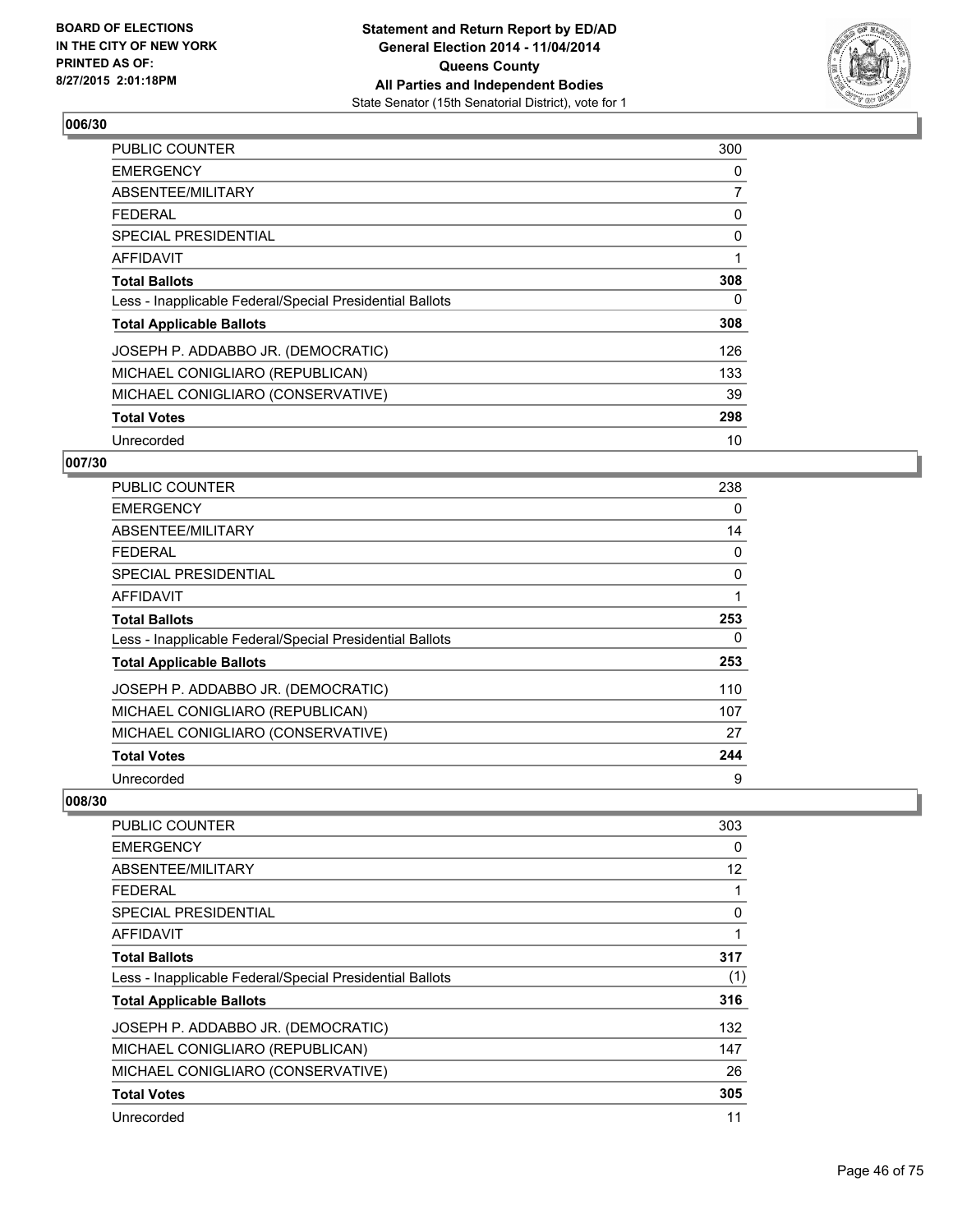

| <b>PUBLIC COUNTER</b>                                    | 283 |
|----------------------------------------------------------|-----|
| <b>EMERGENCY</b>                                         | 0   |
| ABSENTEE/MILITARY                                        | 3   |
| <b>FEDERAL</b>                                           | 2   |
| <b>SPECIAL PRESIDENTIAL</b>                              | 0   |
| <b>AFFIDAVIT</b>                                         | 4   |
| <b>Total Ballots</b>                                     | 292 |
| Less - Inapplicable Federal/Special Presidential Ballots | (2) |
| <b>Total Applicable Ballots</b>                          | 290 |
| JOSEPH P. ADDABBO JR. (DEMOCRATIC)                       | 111 |
| MICHAEL CONIGLIARO (REPUBLICAN)                          | 144 |
| MICHAEL CONIGLIARO (CONSERVATIVE)                        | 26  |
| RICHARD ROSENHAMMER (WRITE-IN)                           | 1   |
| <b>Total Votes</b>                                       | 282 |
| Unrecorded                                               | 8   |

### **010/30**

| <b>PUBLIC COUNTER</b>                                    | 257 |
|----------------------------------------------------------|-----|
| <b>EMERGENCY</b>                                         | 0   |
| ABSENTEE/MILITARY                                        | 10  |
| <b>FEDERAL</b>                                           | 0   |
| <b>SPECIAL PRESIDENTIAL</b>                              | 0   |
| <b>AFFIDAVIT</b>                                         | 3   |
| <b>Total Ballots</b>                                     | 270 |
| Less - Inapplicable Federal/Special Presidential Ballots | 0   |
| <b>Total Applicable Ballots</b>                          | 270 |
| JOSEPH P. ADDABBO JR. (DEMOCRATIC)                       | 125 |
| MICHAEL CONIGLIARO (REPUBLICAN)                          | 99  |
| MICHAEL CONIGLIARO (CONSERVATIVE)                        | 32  |
| <b>Total Votes</b>                                       | 256 |
| Unrecorded                                               | 14  |

| PUBLIC COUNTER                                           | 238 |
|----------------------------------------------------------|-----|
| <b>EMERGENCY</b>                                         | 0   |
| ABSENTEE/MILITARY                                        | 7   |
| <b>FEDERAL</b>                                           |     |
| <b>SPECIAL PRESIDENTIAL</b>                              | 0   |
| <b>AFFIDAVIT</b>                                         |     |
| <b>Total Ballots</b>                                     | 247 |
| Less - Inapplicable Federal/Special Presidential Ballots | (1) |
| <b>Total Applicable Ballots</b>                          | 246 |
| JOSEPH P. ADDABBO JR. (DEMOCRATIC)                       | 101 |
| MICHAEL CONIGLIARO (REPUBLICAN)                          | 115 |
| MICHAEL CONIGLIARO (CONSERVATIVE)                        | 23  |
| <b>Total Votes</b>                                       | 239 |
| Unrecorded                                               | 7   |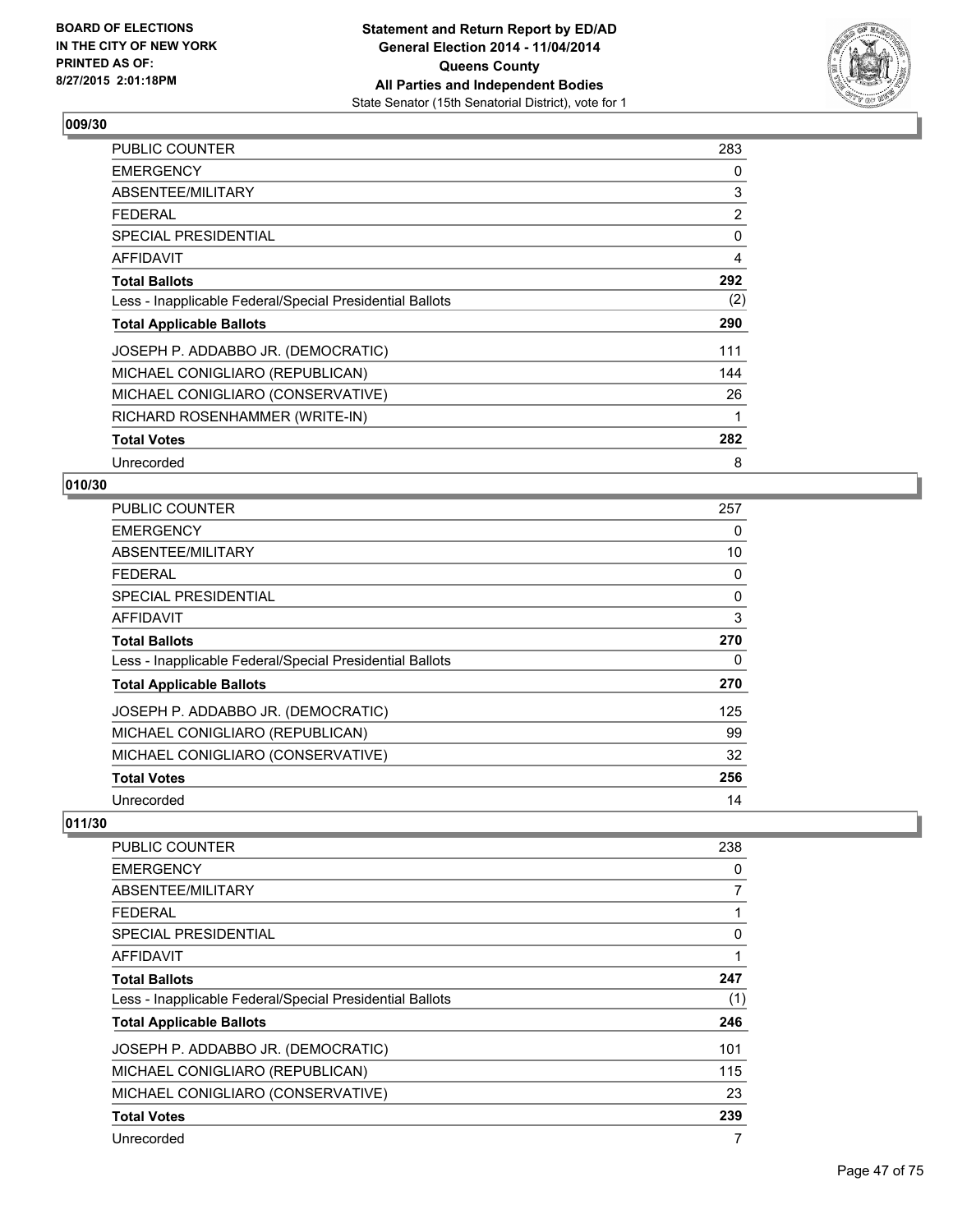

| <b>PUBLIC COUNTER</b>                                    | 289 |
|----------------------------------------------------------|-----|
| <b>EMERGENCY</b>                                         | 0   |
| ABSENTEE/MILITARY                                        | 16  |
| FEDERAL                                                  | 0   |
| <b>SPECIAL PRESIDENTIAL</b>                              | 0   |
| <b>AFFIDAVIT</b>                                         | 2   |
| <b>Total Ballots</b>                                     | 307 |
| Less - Inapplicable Federal/Special Presidential Ballots | 0   |
| <b>Total Applicable Ballots</b>                          | 307 |
| JOSEPH P. ADDABBO JR. (DEMOCRATIC)                       | 108 |
| MICHAEL CONIGLIARO (REPUBLICAN)                          | 161 |
| MICHAEL CONIGLIARO (CONSERVATIVE)                        | 31  |
| <b>Total Votes</b>                                       | 300 |
| Unrecorded                                               | 7   |

## **013/30**

| <b>PUBLIC COUNTER</b>                                    | 226            |
|----------------------------------------------------------|----------------|
| <b>EMERGENCY</b>                                         | 0              |
| ABSENTEE/MILITARY                                        | 6              |
| <b>FEDERAL</b>                                           | $\overline{2}$ |
| <b>SPECIAL PRESIDENTIAL</b>                              | $\Omega$       |
| <b>AFFIDAVIT</b>                                         |                |
| <b>Total Ballots</b>                                     | 235            |
| Less - Inapplicable Federal/Special Presidential Ballots | (2)            |
| <b>Total Applicable Ballots</b>                          | 233            |
| JOSEPH P. ADDABBO JR. (DEMOCRATIC)                       | 125            |
| MICHAEL CONIGLIARO (REPUBLICAN)                          | 86             |
| MICHAEL CONIGLIARO (CONSERVATIVE)                        | 15             |
| <b>Total Votes</b>                                       | 226            |
| Unrecorded                                               | 7              |

| PUBLIC COUNTER                                           | 258 |
|----------------------------------------------------------|-----|
| <b>EMERGENCY</b>                                         | 0   |
| ABSENTEE/MILITARY                                        | 12  |
| <b>FEDERAL</b>                                           | 0   |
| <b>SPECIAL PRESIDENTIAL</b>                              | 0   |
| AFFIDAVIT                                                | 0   |
| <b>Total Ballots</b>                                     | 270 |
| Less - Inapplicable Federal/Special Presidential Ballots | 0   |
| <b>Total Applicable Ballots</b>                          | 270 |
| JOSEPH P. ADDABBO JR. (DEMOCRATIC)                       | 96  |
| MICHAEL CONIGLIARO (REPUBLICAN)                          | 142 |
| MICHAEL CONIGLIARO (CONSERVATIVE)                        | 25  |
| <b>Total Votes</b>                                       | 263 |
| Unrecorded                                               | 7   |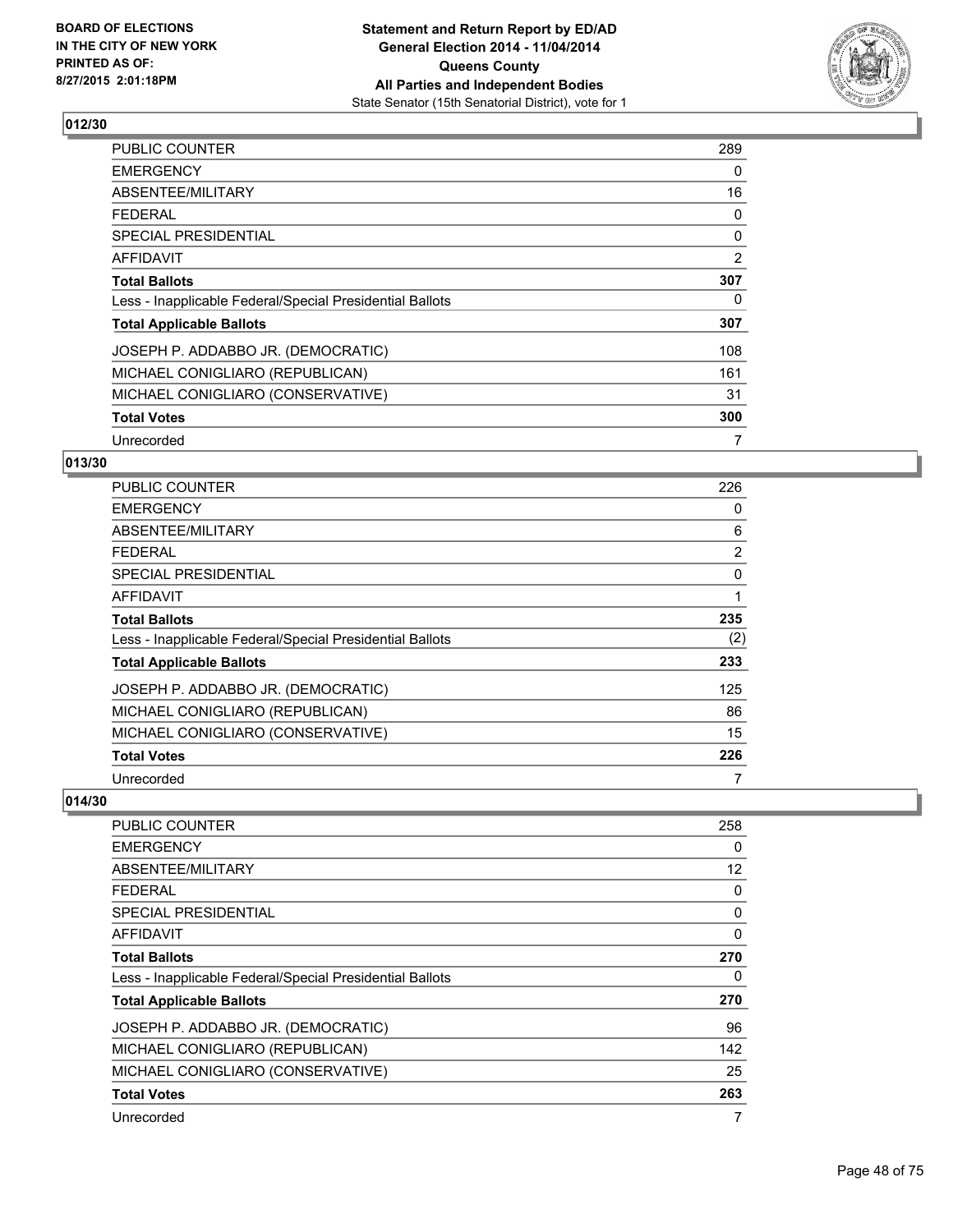

| <b>PUBLIC COUNTER</b>                                    | 164 |
|----------------------------------------------------------|-----|
| <b>EMERGENCY</b>                                         | 0   |
| ABSENTEE/MILITARY                                        | 5   |
| <b>FEDERAL</b>                                           | 0   |
| <b>SPECIAL PRESIDENTIAL</b>                              | 0   |
| AFFIDAVIT                                                | 1   |
| <b>Total Ballots</b>                                     | 170 |
| Less - Inapplicable Federal/Special Presidential Ballots | 0   |
| <b>Total Applicable Ballots</b>                          | 170 |
| JOSEPH P. ADDABBO JR. (DEMOCRATIC)                       | 49  |
| MICHAEL CONIGLIARO (REPUBLICAN)                          | 91  |
| MICHAEL CONIGLIARO (CONSERVATIVE)                        | 19  |
| <b>Total Votes</b>                                       | 159 |
| Unrecorded                                               | 11  |

## **016/30**

| <b>PUBLIC COUNTER</b>                                    | 194 |
|----------------------------------------------------------|-----|
| <b>EMERGENCY</b>                                         | 0   |
| ABSENTEE/MILITARY                                        | 7   |
| <b>FEDERAL</b>                                           | 0   |
| <b>SPECIAL PRESIDENTIAL</b>                              | 0   |
| <b>AFFIDAVIT</b>                                         | 5   |
| <b>Total Ballots</b>                                     | 206 |
| Less - Inapplicable Federal/Special Presidential Ballots | 0   |
| <b>Total Applicable Ballots</b>                          | 206 |
| JOSEPH P. ADDABBO JR. (DEMOCRATIC)                       | 104 |
| MICHAEL CONIGLIARO (REPUBLICAN)                          | 78  |
| MICHAEL CONIGLIARO (CONSERVATIVE)                        | 14  |
| <b>Total Votes</b>                                       | 196 |
| Unrecorded                                               | 10  |

| PUBLIC COUNTER                                           | 233 |
|----------------------------------------------------------|-----|
| <b>EMERGENCY</b>                                         | 0   |
| ABSENTEE/MILITARY                                        | 6   |
| <b>FEDERAL</b>                                           | 0   |
| <b>SPECIAL PRESIDENTIAL</b>                              | 0   |
| AFFIDAVIT                                                | 5   |
| <b>Total Ballots</b>                                     | 244 |
| Less - Inapplicable Federal/Special Presidential Ballots | 0   |
| <b>Total Applicable Ballots</b>                          | 244 |
| JOSEPH P. ADDABBO JR. (DEMOCRATIC)                       | 131 |
| MICHAEL CONIGLIARO (REPUBLICAN)                          | 87  |
| MICHAEL CONIGLIARO (CONSERVATIVE)                        | 15  |
| <b>COLIN FREDERICKSON (WRITE-IN)</b>                     | 1   |
| <b>Total Votes</b>                                       | 234 |
| Unrecorded                                               | 10  |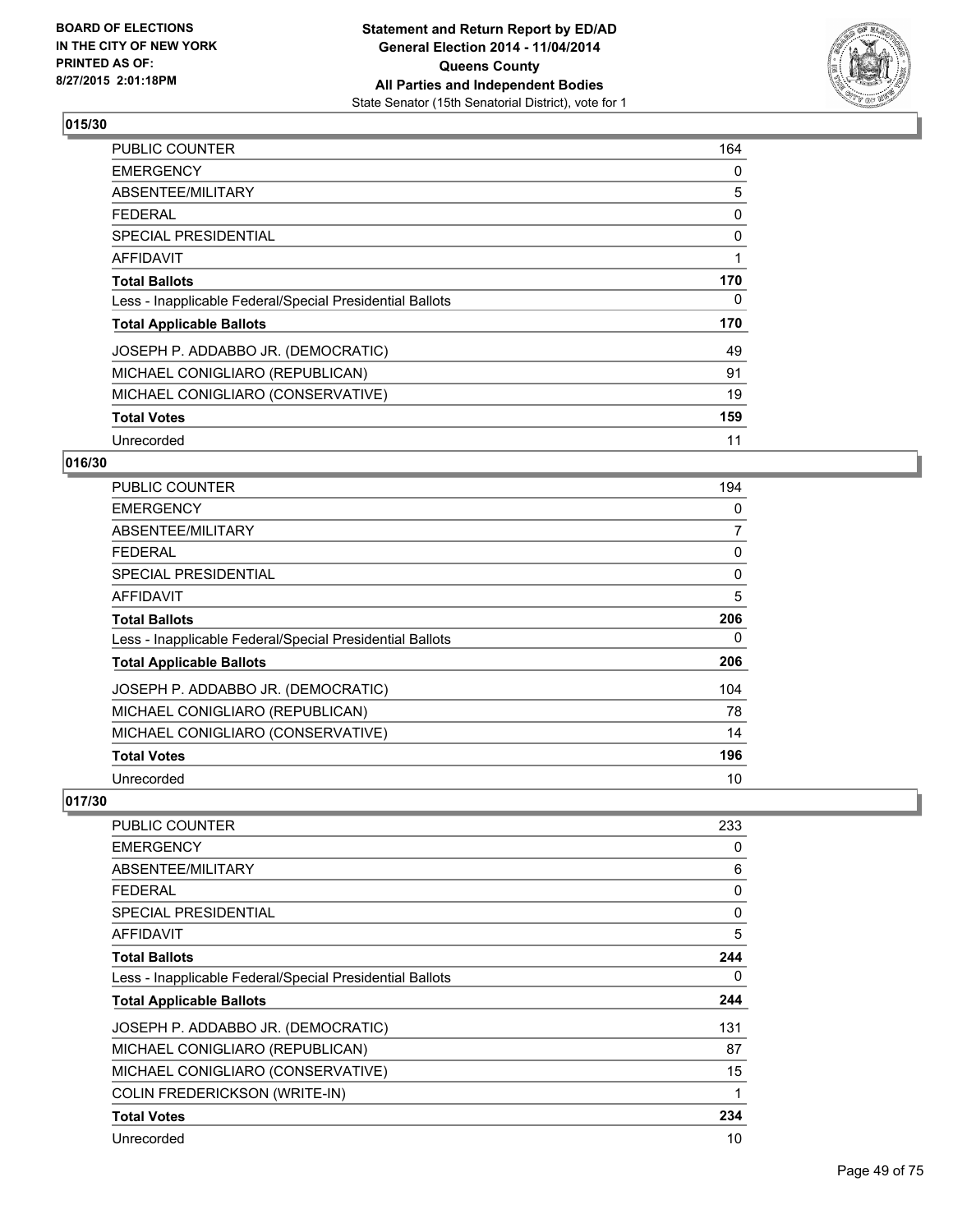

| <b>PUBLIC COUNTER</b>                                    | 233      |
|----------------------------------------------------------|----------|
| <b>EMERGENCY</b>                                         | 0        |
| ABSENTEE/MILITARY                                        | 6        |
| <b>FEDERAL</b>                                           | 0        |
| <b>SPECIAL PRESIDENTIAL</b>                              | 0        |
| AFFIDAVIT                                                | $\Omega$ |
| <b>Total Ballots</b>                                     | 239      |
| Less - Inapplicable Federal/Special Presidential Ballots | 0        |
| <b>Total Applicable Ballots</b>                          | 239      |
| JOSEPH P. ADDABBO JR. (DEMOCRATIC)                       | 111      |
| MICHAEL CONIGLIARO (REPUBLICAN)                          | 90       |
| MICHAEL CONIGLIARO (CONSERVATIVE)                        | 27       |
| <b>Total Votes</b>                                       | 228      |
| Unrecorded                                               | 11       |

## **019/30**

| <b>Total Votes</b>                                       | 3 |
|----------------------------------------------------------|---|
| MICHAEL CONIGLIARO (CONSERVATIVE)                        | 0 |
| MICHAEL CONIGLIARO (REPUBLICAN)                          | 2 |
| JOSEPH P. ADDABBO JR. (DEMOCRATIC)                       | 1 |
| <b>Total Applicable Ballots</b>                          | 3 |
| Less - Inapplicable Federal/Special Presidential Ballots | 0 |
| <b>Total Ballots</b>                                     | 3 |
| <b>AFFIDAVIT</b>                                         | 0 |
| <b>SPECIAL PRESIDENTIAL</b>                              | 0 |
| FFDFRAI                                                  | 0 |
| ABSENTEE/MILITARY                                        | 0 |
| <b>EMERGENCY</b>                                         | 0 |
| <b>PUBLIC COUNTER</b>                                    | 3 |

| PUBLIC COUNTER                                           | 150         |
|----------------------------------------------------------|-------------|
| <b>EMERGENCY</b>                                         | 0           |
| ABSENTEE/MILITARY                                        | 5           |
| <b>FEDERAL</b>                                           | 1           |
| <b>SPECIAL PRESIDENTIAL</b>                              | 0           |
| AFFIDAVIT                                                | $\mathbf 1$ |
| <b>Total Ballots</b>                                     | 157         |
| Less - Inapplicable Federal/Special Presidential Ballots | (1)         |
| <b>Total Applicable Ballots</b>                          | 156         |
| JOSEPH P. ADDABBO JR. (DEMOCRATIC)                       | 64          |
| MICHAEL CONIGLIARO (REPUBLICAN)                          | 60          |
| MICHAEL CONIGLIARO (CONSERVATIVE)                        | 22          |
| UNATTRIBUTABLE WRITE-IN (WRITE-IN)                       | 2           |
| <b>Total Votes</b>                                       | 148         |
| Unrecorded                                               | 8           |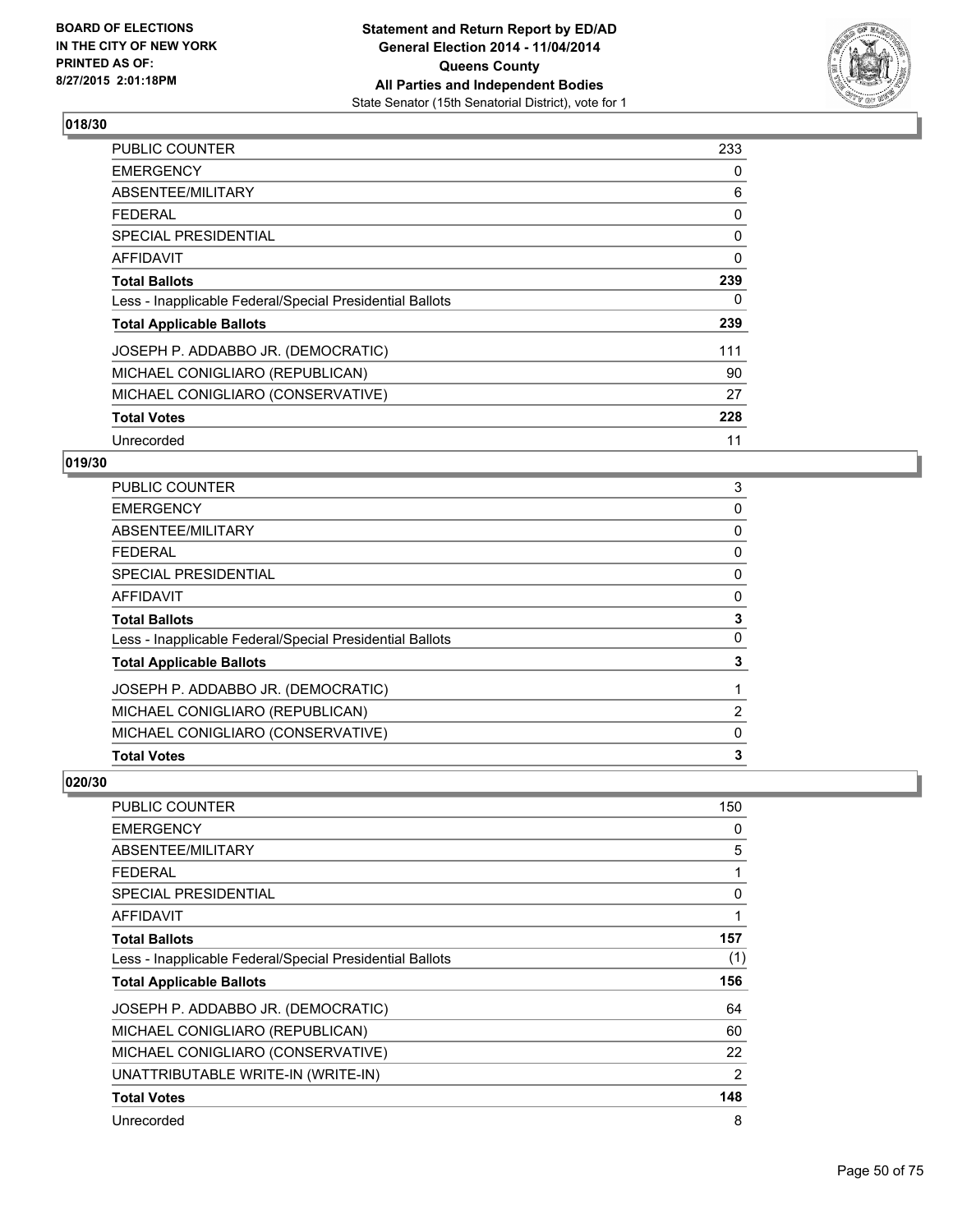

| PUBLIC COUNTER                                           | 244            |
|----------------------------------------------------------|----------------|
| <b>EMERGENCY</b>                                         | 0              |
| ABSENTEE/MILITARY                                        | $\overline{2}$ |
| <b>FEDERAL</b>                                           | $\overline{2}$ |
| <b>SPECIAL PRESIDENTIAL</b>                              | 0              |
| AFFIDAVIT                                                | 0              |
| <b>Total Ballots</b>                                     | 248            |
| Less - Inapplicable Federal/Special Presidential Ballots | (2)            |
| <b>Total Applicable Ballots</b>                          | 246            |
| JOSEPH P. ADDABBO JR. (DEMOCRATIC)                       | 126            |
| MICHAEL CONIGLIARO (REPUBLICAN)                          | 87             |
| MICHAEL CONIGLIARO (CONSERVATIVE)                        | 22             |
| <b>Total Votes</b>                                       | 235            |
| Unrecorded                                               | 11             |

## **022/30**

| <b>PUBLIC COUNTER</b>                                    | 221 |
|----------------------------------------------------------|-----|
| <b>EMERGENCY</b>                                         | 0   |
| ABSENTEE/MILITARY                                        | 20  |
| <b>FEDERAL</b>                                           | 0   |
| <b>SPECIAL PRESIDENTIAL</b>                              | 0   |
| <b>AFFIDAVIT</b>                                         | 3   |
| <b>Total Ballots</b>                                     | 244 |
| Less - Inapplicable Federal/Special Presidential Ballots | 0   |
| <b>Total Applicable Ballots</b>                          | 244 |
| JOSEPH P. ADDABBO JR. (DEMOCRATIC)                       | 117 |
| MICHAEL CONIGLIARO (REPUBLICAN)                          | 90  |
| MICHAEL CONIGLIARO (CONSERVATIVE)                        | 12  |
| <b>Total Votes</b>                                       | 219 |
| Unrecorded                                               | 25  |

| <b>PUBLIC COUNTER</b>                                    | 218 |
|----------------------------------------------------------|-----|
| <b>EMERGENCY</b>                                         | 0   |
| ABSENTEE/MILITARY                                        | 16  |
| <b>FEDERAL</b>                                           |     |
| <b>SPECIAL PRESIDENTIAL</b>                              | 0   |
| AFFIDAVIT                                                | 2   |
| <b>Total Ballots</b>                                     | 237 |
| Less - Inapplicable Federal/Special Presidential Ballots | (1) |
| <b>Total Applicable Ballots</b>                          | 236 |
| JOSEPH P. ADDABBO JR. (DEMOCRATIC)                       | 110 |
| MICHAEL CONIGLIARO (REPUBLICAN)                          | 92  |
| MICHAEL CONIGLIARO (CONSERVATIVE)                        | 17  |
| <b>Total Votes</b>                                       | 219 |
| Unrecorded                                               | 17  |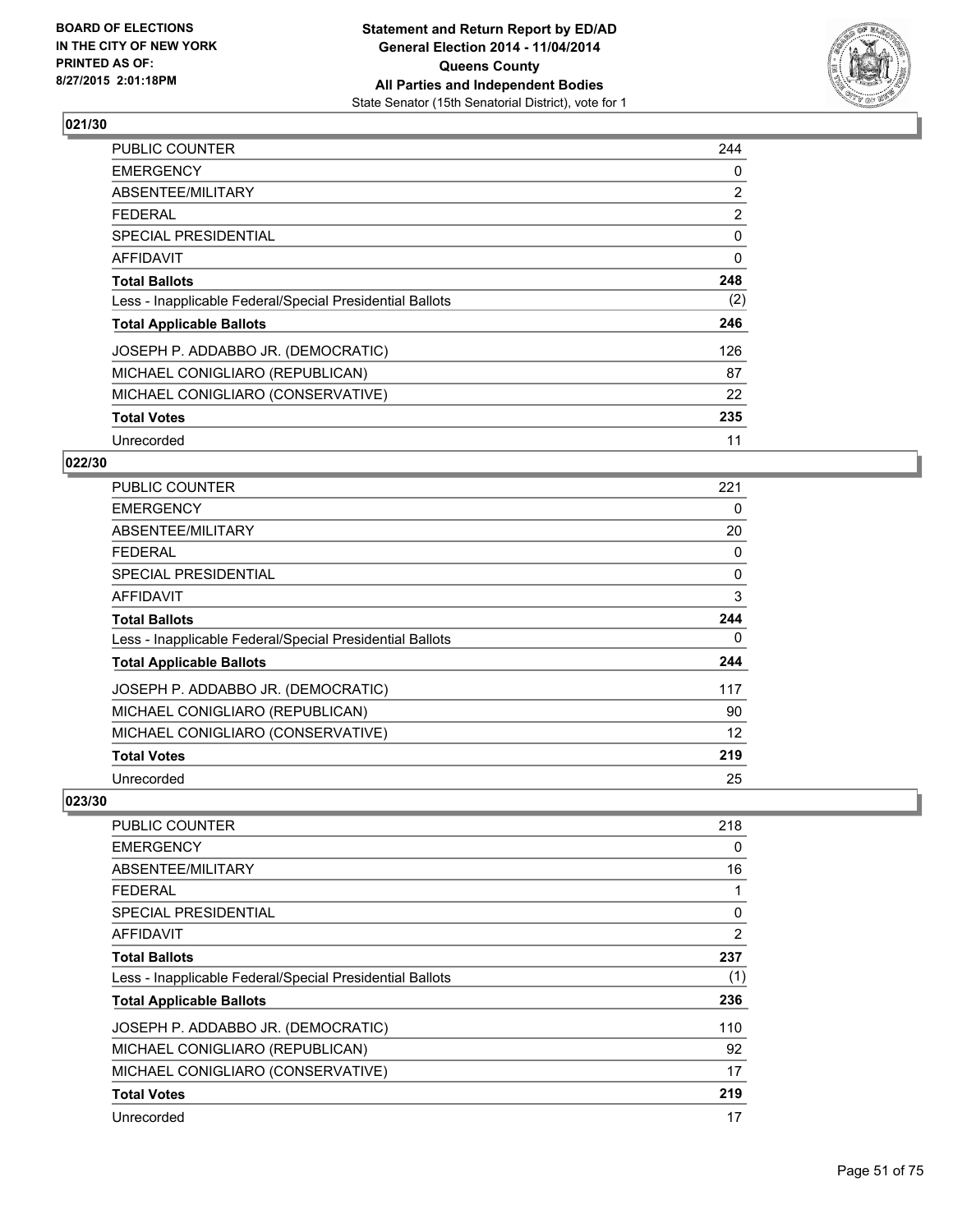

| PUBLIC COUNTER                                           | 97               |
|----------------------------------------------------------|------------------|
| <b>EMERGENCY</b>                                         | 0                |
| ABSENTEE/MILITARY                                        | 3                |
| <b>FEDERAL</b>                                           | 0                |
| <b>SPECIAL PRESIDENTIAL</b>                              | 0                |
| AFFIDAVIT                                                | 2                |
| <b>Total Ballots</b>                                     | 102 <sub>2</sub> |
| Less - Inapplicable Federal/Special Presidential Ballots | 0                |
| <b>Total Applicable Ballots</b>                          | 102 <sub>2</sub> |
| JOSEPH P. ADDABBO JR. (DEMOCRATIC)                       | 59               |
| MICHAEL CONIGLIARO (REPUBLICAN)                          | 32               |
| MICHAEL CONIGLIARO (CONSERVATIVE)                        | 7                |
| <b>Total Votes</b>                                       | 98               |
| Unrecorded                                               | 4                |

## **025/30**

| <b>PUBLIC COUNTER</b>                                    | 241 |
|----------------------------------------------------------|-----|
| <b>EMERGENCY</b>                                         | 0   |
| ABSENTEE/MILITARY                                        | 14  |
| <b>FEDERAL</b>                                           | 3   |
| <b>SPECIAL PRESIDENTIAL</b>                              | 0   |
| <b>AFFIDAVIT</b>                                         | 1   |
| <b>Total Ballots</b>                                     | 259 |
| Less - Inapplicable Federal/Special Presidential Ballots | (3) |
| <b>Total Applicable Ballots</b>                          | 256 |
| JOSEPH P. ADDABBO JR. (DEMOCRATIC)                       | 142 |
| MICHAEL CONIGLIARO (REPUBLICAN)                          | 84  |
| MICHAEL CONIGLIARO (CONSERVATIVE)                        | 19  |
| <b>Total Votes</b>                                       | 245 |
| Unrecorded                                               | 11  |

| PUBLIC COUNTER                                           | 200 |
|----------------------------------------------------------|-----|
| <b>EMERGENCY</b>                                         | 0   |
| ABSENTEE/MILITARY                                        | 7   |
| <b>FEDERAL</b>                                           | 0   |
| <b>SPECIAL PRESIDENTIAL</b>                              | 0   |
| AFFIDAVIT                                                | 1   |
| <b>Total Ballots</b>                                     | 208 |
| Less - Inapplicable Federal/Special Presidential Ballots | 0   |
| <b>Total Applicable Ballots</b>                          | 208 |
| JOSEPH P. ADDABBO JR. (DEMOCRATIC)                       | 104 |
| MICHAEL CONIGLIARO (REPUBLICAN)                          | 71  |
| MICHAEL CONIGLIARO (CONSERVATIVE)                        | 15  |
| S.J. JUNG (WRITE-IN)                                     | 1   |
| <b>Total Votes</b>                                       | 191 |
| Unrecorded                                               | 17  |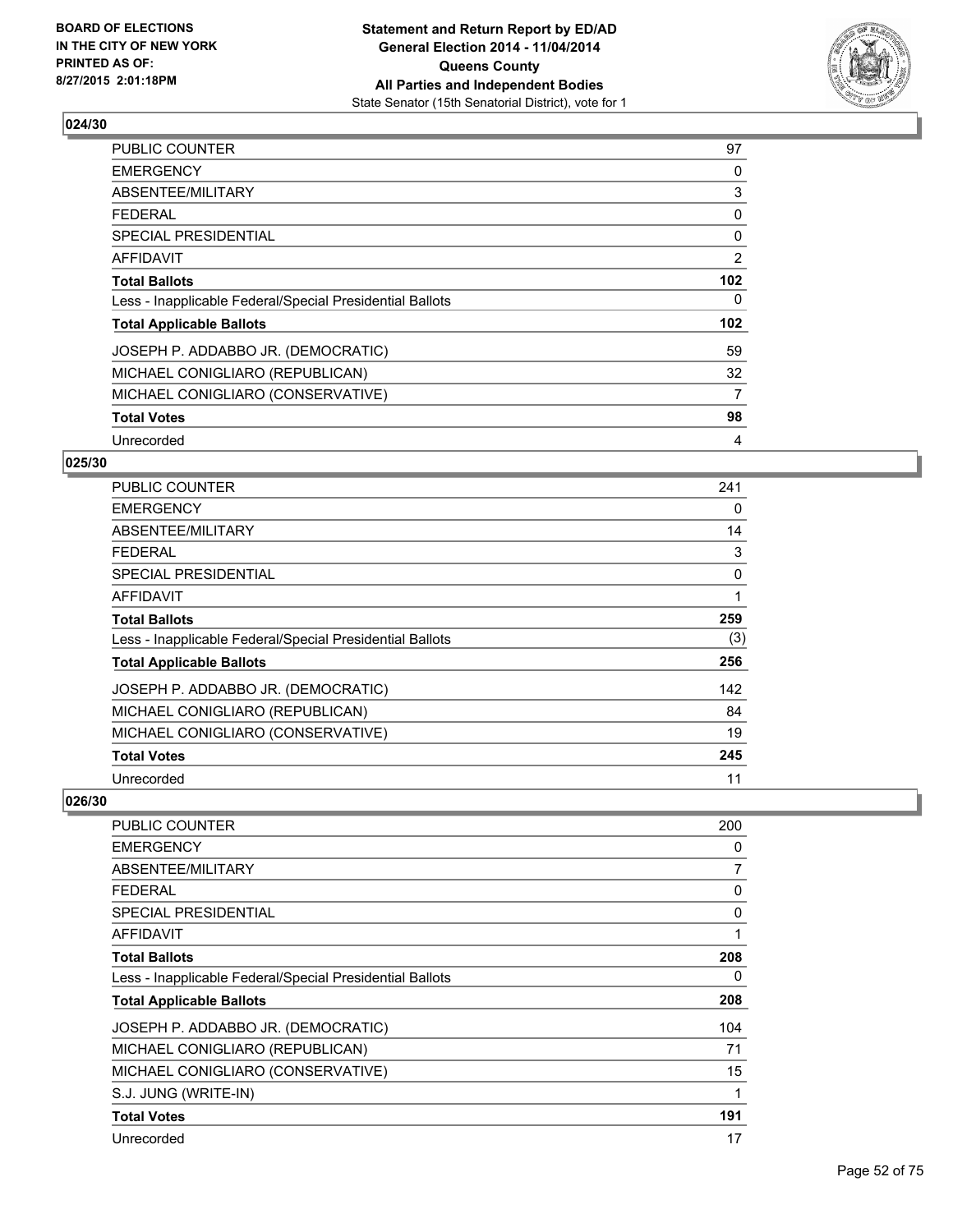

| PUBLIC COUNTER                                           | 242            |
|----------------------------------------------------------|----------------|
| <b>EMERGENCY</b>                                         | 0              |
| ABSENTEE/MILITARY                                        | 3              |
| <b>FEDERAL</b>                                           | $\overline{2}$ |
| <b>SPECIAL PRESIDENTIAL</b>                              | 0              |
| <b>AFFIDAVIT</b>                                         | 2              |
| <b>Total Ballots</b>                                     | 249            |
| Less - Inapplicable Federal/Special Presidential Ballots | (2)            |
| <b>Total Applicable Ballots</b>                          | 247            |
| JOSEPH P. ADDABBO JR. (DEMOCRATIC)                       | 135            |
| MICHAEL CONIGLIARO (REPUBLICAN)                          | 69             |
| MICHAEL CONIGLIARO (CONSERVATIVE)                        | 18             |
| S.J. JUNG (WRITE-IN)                                     | 1              |
| <b>Total Votes</b>                                       | 223            |
| Unrecorded                                               | 24             |

#### **028/30**

| <b>Total Votes</b>                                       |   |
|----------------------------------------------------------|---|
| MICHAEL CONIGLIARO (CONSERVATIVE)                        |   |
| MICHAEL CONIGLIARO (REPUBLICAN)                          | 0 |
| JOSEPH P. ADDABBO JR. (DEMOCRATIC)                       | 0 |
| <b>Total Applicable Ballots</b>                          |   |
| Less - Inapplicable Federal/Special Presidential Ballots | 0 |
| <b>Total Ballots</b>                                     |   |
| <b>AFFIDAVIT</b>                                         |   |
| SPECIAL PRESIDENTIAL                                     | 0 |
| <b>FEDERAL</b>                                           | 0 |
| ABSENTEE/MILITARY                                        | 0 |
| <b>EMERGENCY</b>                                         | 0 |
| PUBLIC COUNTER                                           | 0 |

| <b>PUBLIC COUNTER</b>                                    | 16 |
|----------------------------------------------------------|----|
| <b>EMERGENCY</b>                                         | 0  |
| ABSENTEE/MILITARY                                        |    |
| <b>FEDERAL</b>                                           | 0  |
| <b>SPECIAL PRESIDENTIAL</b>                              | 0  |
| AFFIDAVIT                                                |    |
| <b>Total Ballots</b>                                     | 18 |
| Less - Inapplicable Federal/Special Presidential Ballots | 0  |
| <b>Total Applicable Ballots</b>                          | 18 |
| JOSEPH P. ADDABBO JR. (DEMOCRATIC)                       | 5  |
| MICHAEL CONIGLIARO (REPUBLICAN)                          | 10 |
| MICHAEL CONIGLIARO (CONSERVATIVE)                        | 3  |
| <b>Total Votes</b>                                       | 18 |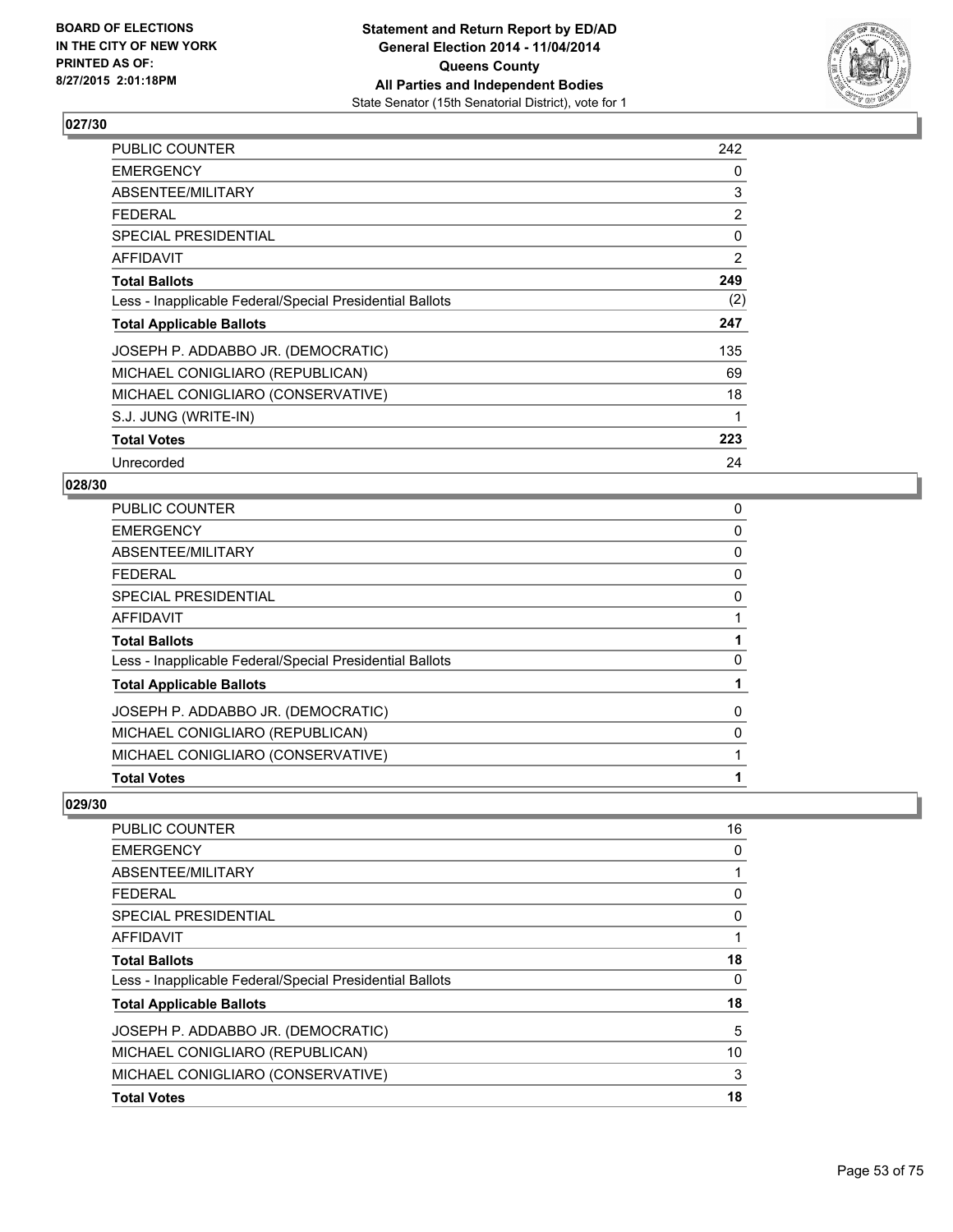

| <b>PUBLIC COUNTER</b>                                    | 50       |
|----------------------------------------------------------|----------|
| <b>EMERGENCY</b>                                         | 0        |
| ABSENTEE/MILITARY                                        | 3        |
| FEDERAL                                                  | 0        |
| <b>SPECIAL PRESIDENTIAL</b>                              | 0        |
| <b>AFFIDAVIT</b>                                         | $\Omega$ |
| <b>Total Ballots</b>                                     | 53       |
| Less - Inapplicable Federal/Special Presidential Ballots | 0        |
| <b>Total Applicable Ballots</b>                          | 53       |
| JOSEPH P. ADDABBO JR. (DEMOCRATIC)                       | 38       |
| MICHAEL CONIGLIARO (REPUBLICAN)                          | 12       |
| MICHAEL CONIGLIARO (CONSERVATIVE)                        |          |
| <b>Total Votes</b>                                       | 51       |
| Unrecorded                                               | 2        |

## **036/30**

| PUBLIC COUNTER                                           | 188            |
|----------------------------------------------------------|----------------|
| <b>EMERGENCY</b>                                         | 0              |
| ABSENTEE/MILITARY                                        | 8              |
| <b>FEDERAL</b>                                           | $\overline{2}$ |
| <b>SPECIAL PRESIDENTIAL</b>                              | 0              |
| <b>AFFIDAVIT</b>                                         | 2              |
| <b>Total Ballots</b>                                     | 200            |
| Less - Inapplicable Federal/Special Presidential Ballots | (2)            |
| <b>Total Applicable Ballots</b>                          | 198            |
| JOSEPH P. ADDABBO JR. (DEMOCRATIC)                       | 114            |
| MICHAEL CONIGLIARO (REPUBLICAN)                          | 58             |
| MICHAEL CONIGLIARO (CONSERVATIVE)                        | 15             |
| <b>Total Votes</b>                                       | 187            |
| Unrecorded                                               | 11             |

| <b>PUBLIC COUNTER</b>                                    | 162 |
|----------------------------------------------------------|-----|
| <b>EMERGENCY</b>                                         | 0   |
| ABSENTEE/MILITARY                                        | 12  |
| <b>FFDFRAL</b>                                           | 1   |
| SPECIAL PRESIDENTIAL                                     | 0   |
| AFFIDAVIT                                                | 0   |
| <b>Total Ballots</b>                                     | 175 |
| Less - Inapplicable Federal/Special Presidential Ballots | (1) |
| <b>Total Applicable Ballots</b>                          | 174 |
| JOSEPH P. ADDABBO JR. (DEMOCRATIC)                       | 113 |
| MICHAEL CONIGLIARO (REPUBLICAN)                          | 33  |
| MICHAEL CONIGLIARO (CONSERVATIVE)                        | 18  |
| <b>Total Votes</b>                                       | 164 |
| Unrecorded                                               | 10  |
| 072/30 COMBINED into: 024/30                             |     |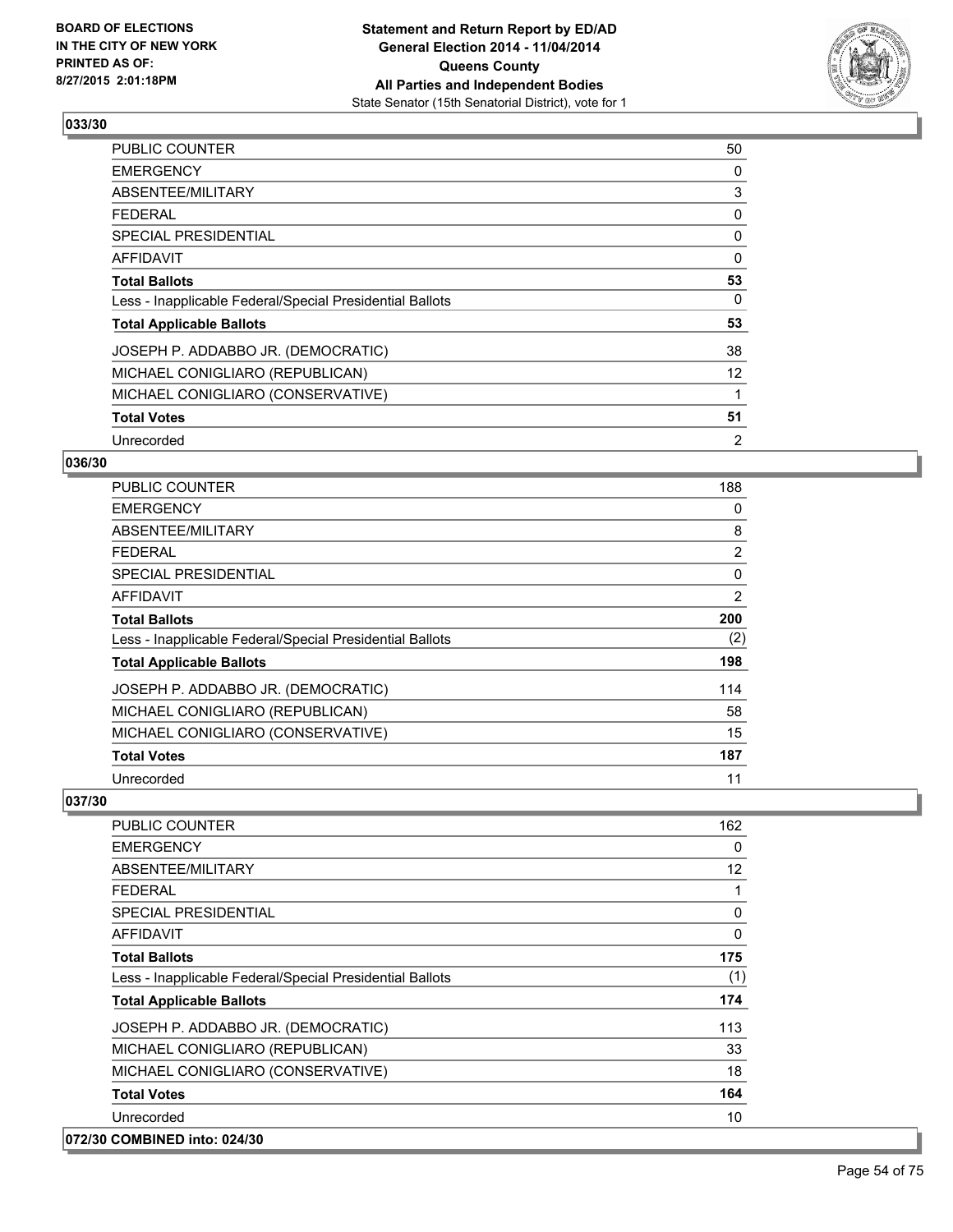

| <b>Total Votes</b>                                       | 7 |
|----------------------------------------------------------|---|
| MICHAEL CONIGLIARO (CONSERVATIVE)                        | 0 |
| MICHAEL CONIGLIARO (REPUBLICAN)                          |   |
| JOSEPH P. ADDABBO JR. (DEMOCRATIC)                       | 6 |
| <b>Total Applicable Ballots</b>                          |   |
| Less - Inapplicable Federal/Special Presidential Ballots | 0 |
| <b>Total Ballots</b>                                     | 7 |
| <b>AFFIDAVIT</b>                                         | 0 |
| <b>SPECIAL PRESIDENTIAL</b>                              | 0 |
| <b>FEDERAL</b>                                           | 0 |
| <b>ABSENTEE/MILITARY</b>                                 | 0 |
| <b>EMERGENCY</b>                                         | 0 |
| PUBLIC COUNTER                                           |   |

# **021/31**

| <b>Total Votes</b>                                       | 6            |
|----------------------------------------------------------|--------------|
| MICHAEL CONIGLIARO (CONSERVATIVE)                        | 0            |
| MICHAEL CONIGLIARO (REPUBLICAN)                          | 0            |
| JOSEPH P. ADDABBO JR. (DEMOCRATIC)                       | 6            |
| <b>Total Applicable Ballots</b>                          | 6            |
| Less - Inapplicable Federal/Special Presidential Ballots | $\mathbf{0}$ |
| <b>Total Ballots</b>                                     | 6            |
| <b>AFFIDAVIT</b>                                         |              |
| <b>SPECIAL PRESIDENTIAL</b>                              | 0            |
| <b>FEDERAL</b>                                           | 0            |
| <b>ABSENTEE/MILITARY</b>                                 | 0            |
| <b>EMERGENCY</b>                                         | 0            |
| PUBLIC COUNTER                                           | 5            |

| <b>PUBLIC COUNTER</b>                                    | 122 |
|----------------------------------------------------------|-----|
| <b>EMERGENCY</b>                                         | 0   |
| ABSENTEE/MILITARY                                        | 6   |
| <b>FEDERAL</b>                                           | 0   |
| SPECIAL PRESIDENTIAL                                     | 0   |
| AFFIDAVIT                                                | 2   |
| <b>Total Ballots</b>                                     | 130 |
| Less - Inapplicable Federal/Special Presidential Ballots | 0   |
| <b>Total Applicable Ballots</b>                          | 130 |
| JOSEPH P. ADDABBO JR. (DEMOCRATIC)                       | 76  |
| MICHAEL CONIGLIARO (REPUBLICAN)                          | 35  |
| MICHAEL CONIGLIARO (CONSERVATIVE)                        | 11  |
| <b>BEN GARRISON (WRITE-IN)</b>                           | 1   |
| <b>Total Votes</b>                                       | 123 |
| Unrecorded                                               | 7   |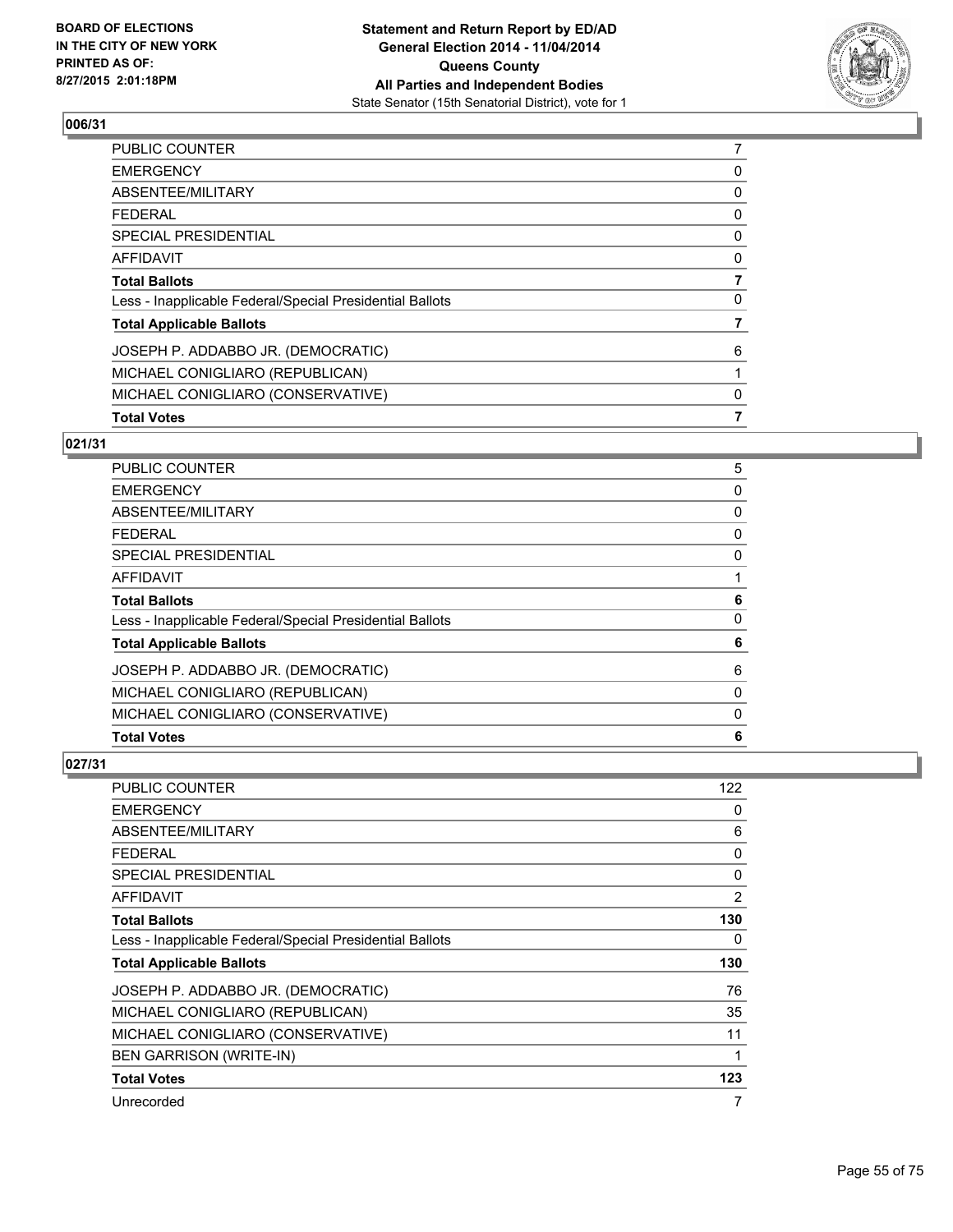

| <b>PUBLIC COUNTER</b>                                    | 97  |
|----------------------------------------------------------|-----|
| <b>EMERGENCY</b>                                         | 0   |
| ABSENTEE/MILITARY                                        | 3   |
| <b>FEDERAL</b>                                           | 0   |
| <b>SPECIAL PRESIDENTIAL</b>                              | 0   |
| <b>AFFIDAVIT</b>                                         | 0   |
| <b>Total Ballots</b>                                     | 100 |
| Less - Inapplicable Federal/Special Presidential Ballots | 0   |
| <b>Total Applicable Ballots</b>                          | 100 |
| JOSEPH P. ADDABBO JR. (DEMOCRATIC)                       | 72  |
| MICHAEL CONIGLIARO (REPUBLICAN)                          | 19  |
| MICHAEL CONIGLIARO (CONSERVATIVE)                        | 6   |
| <b>Total Votes</b>                                       | 97  |
| Unrecorded                                               | 3   |

## **060/31**

| <b>Total Votes</b>                                       | $\mathbf 0$ |
|----------------------------------------------------------|-------------|
| MICHAEL CONIGLIARO (CONSERVATIVE)                        | 0           |
| MICHAEL CONIGLIARO (REPUBLICAN)                          | 0           |
| JOSEPH P. ADDABBO JR. (DEMOCRATIC)                       | 0           |
| <b>Total Applicable Ballots</b>                          | 0           |
| Less - Inapplicable Federal/Special Presidential Ballots | 0           |
| <b>Total Ballots</b>                                     | 0           |
| <b>AFFIDAVIT</b>                                         | 0           |
| <b>SPECIAL PRESIDENTIAL</b>                              | 0           |
| <b>FEDERAL</b>                                           | 0           |
| <b>ABSENTEE/MILITARY</b>                                 | 0           |
| <b>EMERGENCY</b>                                         | 0           |
| <b>PUBLIC COUNTER</b>                                    | 0           |

| <b>Total Votes</b>                                       | 0        |
|----------------------------------------------------------|----------|
| MICHAEL CONIGLIARO (CONSERVATIVE)                        | $\Omega$ |
| MICHAEL CONIGLIARO (REPUBLICAN)                          | 0        |
| JOSEPH P. ADDABBO JR. (DEMOCRATIC)                       | 0        |
| <b>Total Applicable Ballots</b>                          | 0        |
| Less - Inapplicable Federal/Special Presidential Ballots | $\Omega$ |
| <b>Total Ballots</b>                                     | 0        |
| <b>AFFIDAVIT</b>                                         | 0        |
| <b>SPECIAL PRESIDENTIAL</b>                              | 0        |
| FFDFRAI                                                  | 0        |
| ABSENTEE/MILITARY                                        | 0        |
| <b>EMERGENCY</b>                                         | 0        |
| <b>PUBLIC COUNTER</b>                                    | 0        |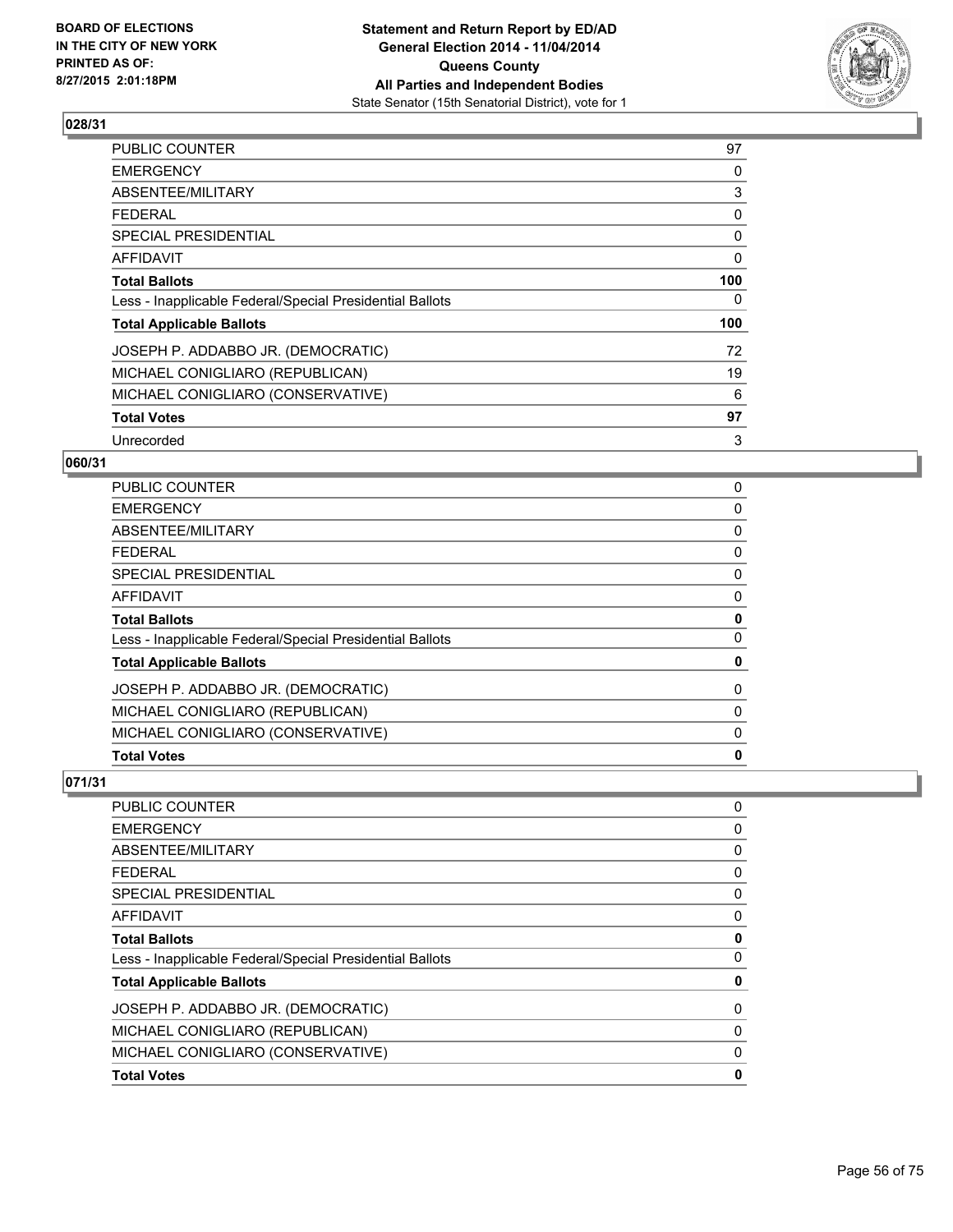

| <b>Total Votes</b>                                       | 0 |
|----------------------------------------------------------|---|
| MICHAEL CONIGLIARO (CONSERVATIVE)                        | 0 |
| MICHAEL CONIGLIARO (REPUBLICAN)                          | 0 |
| JOSEPH P. ADDABBO JR. (DEMOCRATIC)                       | 0 |
| <b>Total Applicable Ballots</b>                          | 0 |
| Less - Inapplicable Federal/Special Presidential Ballots | 0 |
| <b>Total Ballots</b>                                     | 0 |
| AFFIDAVIT                                                | 0 |
| <b>SPECIAL PRESIDENTIAL</b>                              | 0 |
| <b>FEDERAL</b>                                           | 0 |
| <b>ABSENTEE/MILITARY</b>                                 | 0 |
| <b>EMERGENCY</b>                                         | 0 |
| PUBLIC COUNTER                                           | 0 |

# **073/31**

| PUBLIC COUNTER                                           | 0            |
|----------------------------------------------------------|--------------|
| <b>EMERGENCY</b>                                         | 0            |
| ABSENTEE/MILITARY                                        | 0            |
| <b>FEDERAL</b>                                           | 0            |
| <b>SPECIAL PRESIDENTIAL</b>                              | 0            |
| <b>AFFIDAVIT</b>                                         | 0            |
| <b>Total Ballots</b>                                     | 0            |
| Less - Inapplicable Federal/Special Presidential Ballots | $\mathbf{0}$ |
| <b>Total Applicable Ballots</b>                          | 0            |
| JOSEPH P. ADDABBO JR. (DEMOCRATIC)                       | 0            |
| MICHAEL CONIGLIARO (REPUBLICAN)                          | 0            |
| MICHAEL CONIGLIARO (CONSERVATIVE)                        | $\Omega$     |
| <b>Total Votes</b>                                       | $\mathbf 0$  |

| PUBLIC COUNTER                                           | 0           |
|----------------------------------------------------------|-------------|
| <b>EMERGENCY</b>                                         | 0           |
| ABSENTEE/MILITARY                                        | 0           |
| FEDERAL                                                  | 0           |
| SPECIAL PRESIDENTIAL                                     | 0           |
| AFFIDAVIT                                                | 0           |
| <b>Total Ballots</b>                                     | 0           |
| Less - Inapplicable Federal/Special Presidential Ballots | $\mathbf 0$ |
| <b>Total Applicable Ballots</b>                          | 0           |
| JOSEPH P. ADDABBO JR. (DEMOCRATIC)                       | 0           |
| MICHAEL CONIGLIARO (REPUBLICAN)                          | 0           |
| MICHAEL CONIGLIARO (CONSERVATIVE)                        | 0           |
| <b>Total Votes</b>                                       | 0           |
|                                                          |             |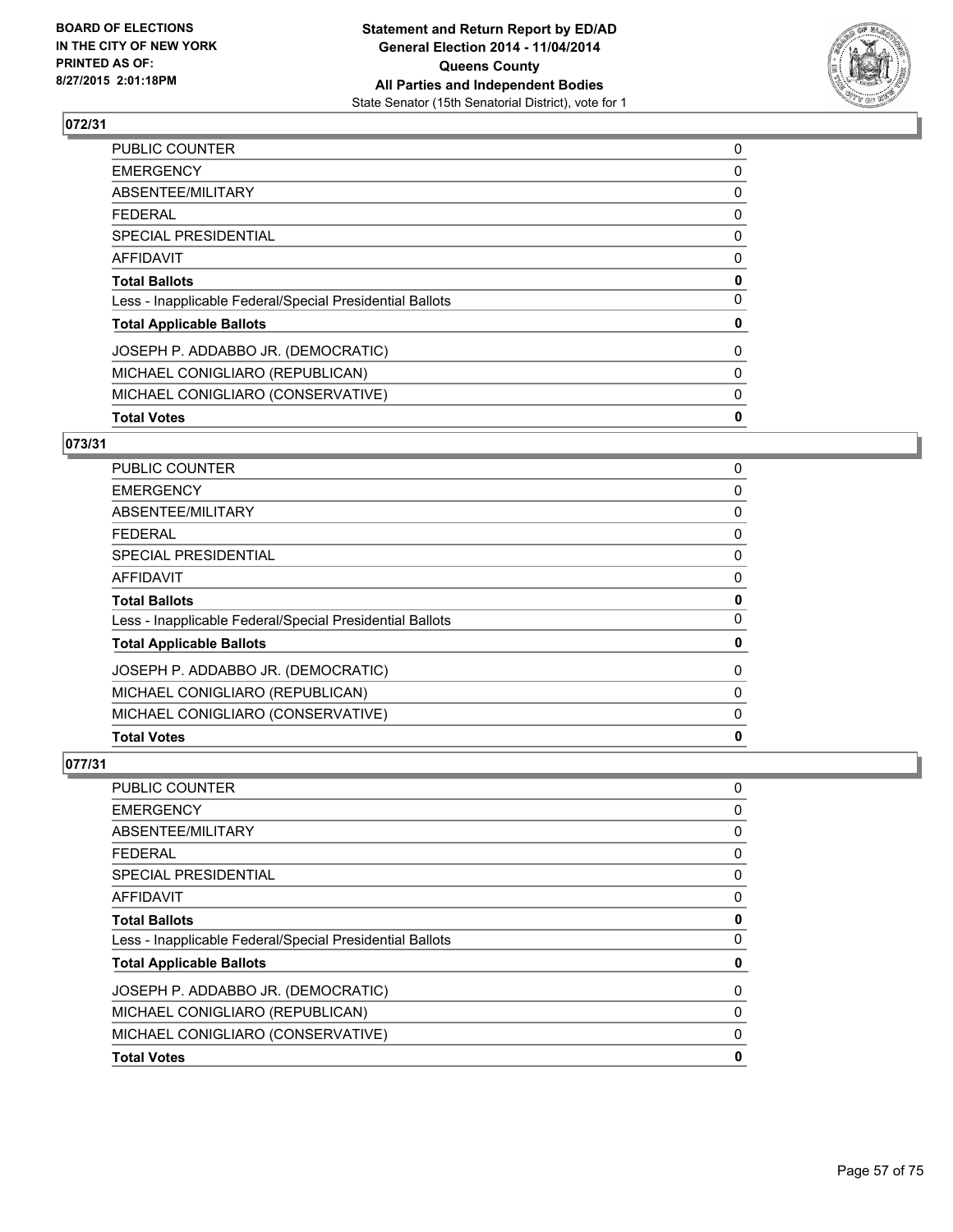

### **054/34 COMBINED into: 056/34**

**056/34** 

| PUBLIC COUNTER                                           | 22 |
|----------------------------------------------------------|----|
| <b>EMERGENCY</b>                                         | 0  |
| ABSENTEE/MILITARY                                        | 0  |
| <b>FEDERAL</b>                                           | 0  |
| <b>SPECIAL PRESIDENTIAL</b>                              | 0  |
| AFFIDAVIT                                                | 0  |
| <b>Total Ballots</b>                                     | 22 |
| Less - Inapplicable Federal/Special Presidential Ballots | 0  |
| <b>Total Applicable Ballots</b>                          | 22 |
| JOSEPH P. ADDABBO JR. (DEMOCRATIC)                       | 15 |
| MICHAEL CONIGLIARO (REPUBLICAN)                          | 3  |
| MICHAEL CONIGLIARO (CONSERVATIVE)                        | 1  |
| <b>Total Votes</b>                                       | 19 |
| Unrecorded                                               | 3  |

| <b>PUBLIC COUNTER</b>                                    | 44             |
|----------------------------------------------------------|----------------|
| <b>EMERGENCY</b>                                         | 0              |
| ABSENTEE/MILITARY                                        | 0              |
| FFDFRAI                                                  | 0              |
| <b>SPECIAL PRESIDENTIAL</b>                              | 0              |
| AFFIDAVIT                                                | 6              |
| <b>Total Ballots</b>                                     | 50             |
| Less - Inapplicable Federal/Special Presidential Ballots | 0              |
| <b>Total Applicable Ballots</b>                          | 50             |
| JOSEPH P. ADDABBO JR. (DEMOCRATIC)                       | 28             |
| MICHAEL CONIGLIARO (REPUBLICAN)                          | 16             |
| MICHAEL CONIGLIARO (CONSERVATIVE)                        | 4              |
| <b>Total Votes</b>                                       | 48             |
| Unrecorded                                               | $\overline{2}$ |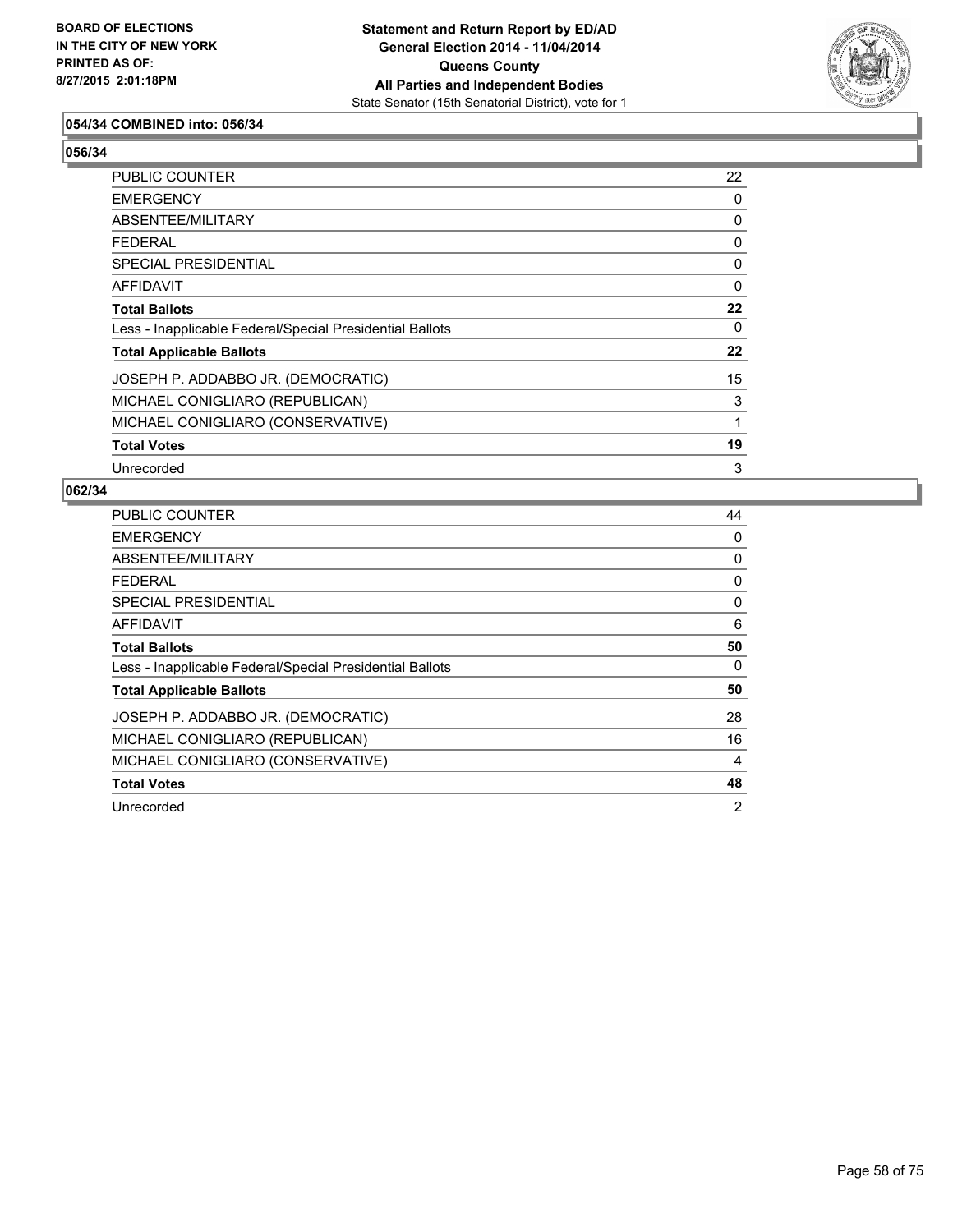

| PUBLIC COUNTER                                           | 103 |
|----------------------------------------------------------|-----|
| <b>EMERGENCY</b>                                         | 0   |
| ABSENTEE/MILITARY                                        | 0   |
| <b>FEDERAL</b>                                           | 0   |
| <b>SPECIAL PRESIDENTIAL</b>                              | 0   |
| AFFIDAVIT                                                | 0   |
| <b>Total Ballots</b>                                     | 103 |
| Less - Inapplicable Federal/Special Presidential Ballots | 0   |
| <b>Total Applicable Ballots</b>                          | 103 |
| JOSEPH P. ADDABBO JR. (DEMOCRATIC)                       | 63  |
| MICHAEL CONIGLIARO (REPUBLICAN)                          | 28  |
| MICHAEL CONIGLIARO (CONSERVATIVE)                        | 4   |
| <b>Total Votes</b>                                       | 95  |
| Unrecorded                                               | 8   |

#### **043/37**

| PUBLIC COUNTER                                           | 214      |
|----------------------------------------------------------|----------|
| <b>EMERGENCY</b>                                         | 0        |
| ABSENTEE/MILITARY                                        | 6        |
| <b>FEDERAL</b>                                           | 0        |
| <b>SPECIAL PRESIDENTIAL</b>                              | $\Omega$ |
| <b>AFFIDAVIT</b>                                         |          |
| <b>Total Ballots</b>                                     | 221      |
| Less - Inapplicable Federal/Special Presidential Ballots | 0        |
| <b>Total Applicable Ballots</b>                          | 221      |
| JOSEPH P. ADDABBO JR. (DEMOCRATIC)                       | 124      |
| MICHAEL CONIGLIARO (REPUBLICAN)                          | 62       |
| MICHAEL CONIGLIARO (CONSERVATIVE)                        | 19       |
| <b>Total Votes</b>                                       | 205      |
| Unrecorded                                               | 16       |

| <b>PUBLIC COUNTER</b>                                    | 207 |
|----------------------------------------------------------|-----|
| <b>EMERGENCY</b>                                         | 0   |
| ABSENTEE/MILITARY                                        | 8   |
| <b>FEDERAL</b>                                           |     |
| SPECIAL PRESIDENTIAL                                     | 0   |
| AFFIDAVIT                                                | 0   |
| <b>Total Ballots</b>                                     | 216 |
| Less - Inapplicable Federal/Special Presidential Ballots | (1) |
| <b>Total Applicable Ballots</b>                          | 215 |
| JOSEPH P. ADDABBO JR. (DEMOCRATIC)                       | 117 |
| MICHAEL CONIGLIARO (REPUBLICAN)                          | 79  |
| MICHAEL CONIGLIARO (CONSERVATIVE)                        | 11  |
| <b>Total Votes</b>                                       | 207 |
| Unrecorded                                               | 8   |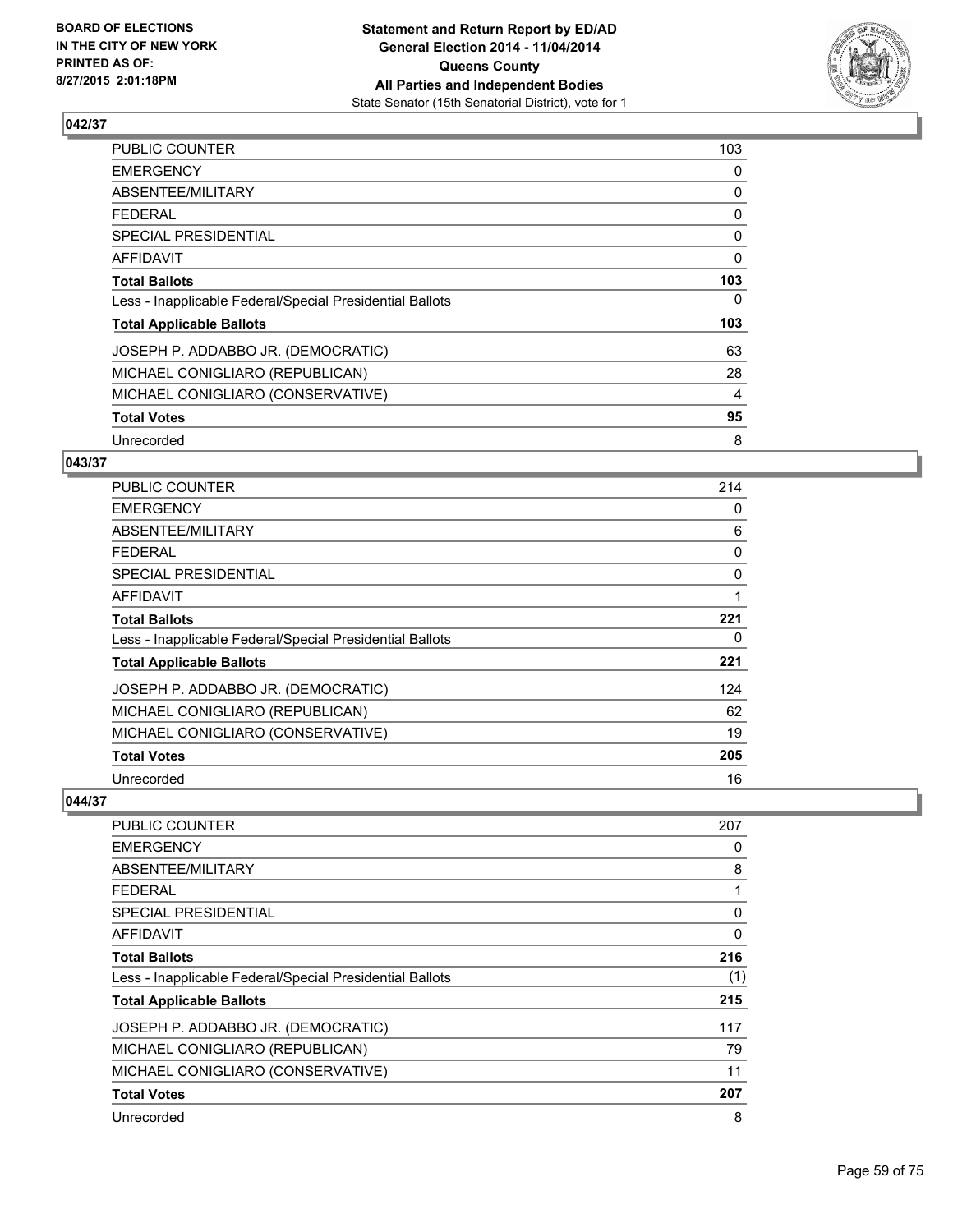

| PUBLIC COUNTER                                           | 114 |
|----------------------------------------------------------|-----|
| <b>EMERGENCY</b>                                         | 0   |
| ABSENTEE/MILITARY                                        | 6   |
| <b>FEDERAL</b>                                           | 3   |
| <b>SPECIAL PRESIDENTIAL</b>                              | 0   |
| AFFIDAVIT                                                | 2   |
| <b>Total Ballots</b>                                     | 125 |
| Less - Inapplicable Federal/Special Presidential Ballots | (3) |
| <b>Total Applicable Ballots</b>                          | 122 |
| JOSEPH P. ADDABBO JR. (DEMOCRATIC)                       | 63  |
| MICHAEL CONIGLIARO (REPUBLICAN)                          | 44  |
| MICHAEL CONIGLIARO (CONSERVATIVE)                        | 7   |
| <b>Total Votes</b>                                       | 114 |
| Unrecorded                                               | 8   |

### **046/37**

| <b>PUBLIC COUNTER</b>                                    | 181            |
|----------------------------------------------------------|----------------|
| <b>EMERGENCY</b>                                         | 0              |
| ABSENTEE/MILITARY                                        | 6              |
| <b>FEDERAL</b>                                           | 3              |
| <b>SPECIAL PRESIDENTIAL</b>                              | 0              |
| AFFIDAVIT                                                | $\overline{2}$ |
| <b>Total Ballots</b>                                     | 192            |
| Less - Inapplicable Federal/Special Presidential Ballots | (3)            |
| <b>Total Applicable Ballots</b>                          | 189            |
| JOSEPH P. ADDABBO JR. (DEMOCRATIC)                       | 107            |
| MICHAEL CONIGLIARO (REPUBLICAN)                          | 55             |
| MICHAEL CONIGLIARO (CONSERVATIVE)                        | 18             |
| UNATTRIBUTABLE WRITE-IN (WRITE-IN)                       | 1              |
| <b>Total Votes</b>                                       | 181            |
| Unrecorded                                               | 8              |

| PUBLIC COUNTER                                           | 173 |
|----------------------------------------------------------|-----|
| <b>EMERGENCY</b>                                         | 0   |
| ABSENTEE/MILITARY                                        | 3   |
| <b>FEDERAL</b>                                           | 2   |
| SPECIAL PRESIDENTIAL                                     | 0   |
| AFFIDAVIT                                                | 4   |
| <b>Total Ballots</b>                                     | 182 |
| Less - Inapplicable Federal/Special Presidential Ballots | (2) |
| <b>Total Applicable Ballots</b>                          | 180 |
| JOSEPH P. ADDABBO JR. (DEMOCRATIC)                       | 110 |
| MICHAEL CONIGLIARO (REPUBLICAN)                          | 46  |
| MICHAEL CONIGLIARO (CONSERVATIVE)                        | 16  |
| <b>Total Votes</b>                                       | 172 |
| Unrecorded                                               | 8   |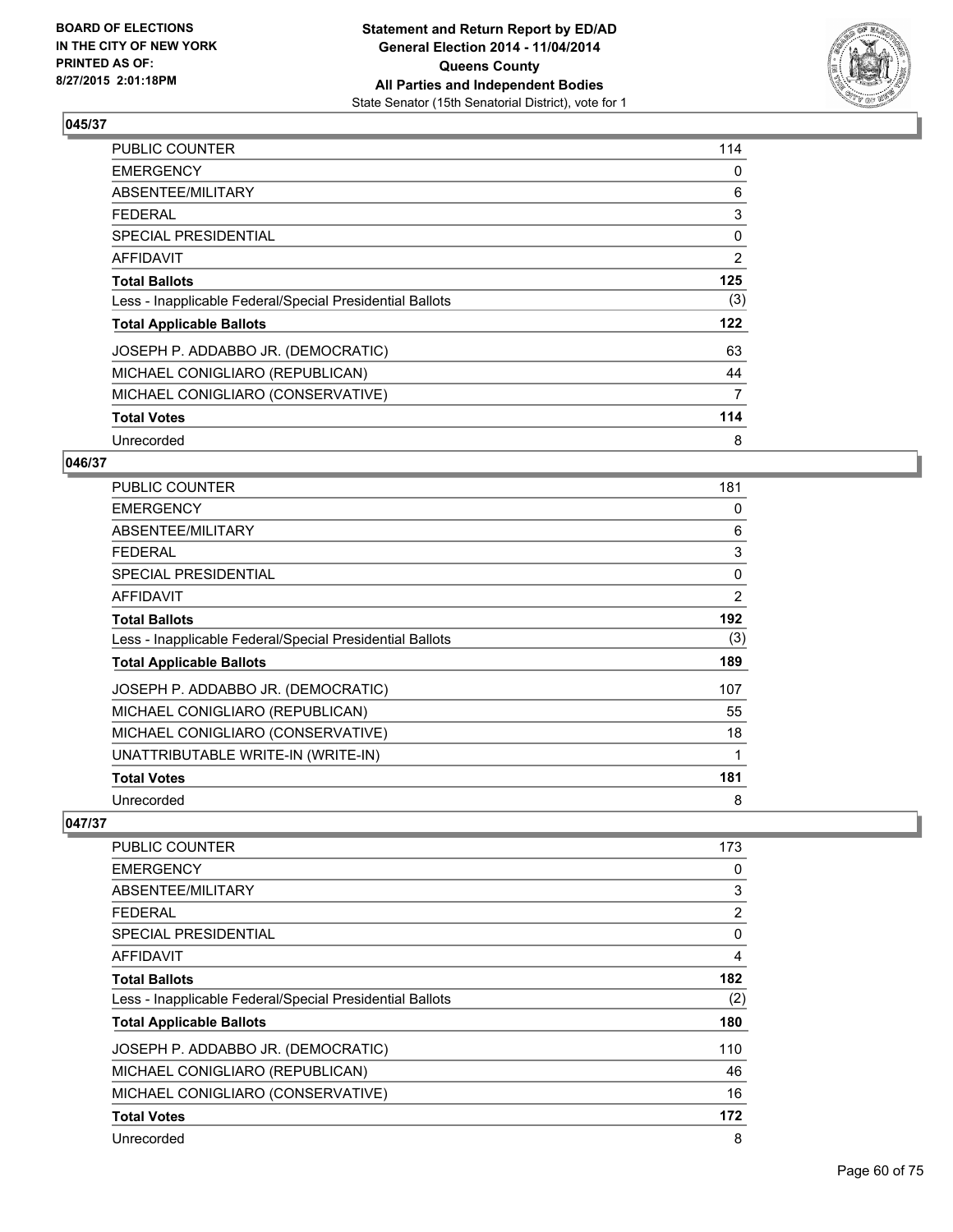

| PUBLIC COUNTER                                           | 173          |
|----------------------------------------------------------|--------------|
| <b>EMERGENCY</b>                                         | 0            |
| ABSENTEE/MILITARY                                        | 9            |
| <b>FEDERAL</b>                                           | 0            |
| <b>SPECIAL PRESIDENTIAL</b>                              | $\mathbf{0}$ |
| AFFIDAVIT                                                | 2            |
| <b>Total Ballots</b>                                     | 184          |
| Less - Inapplicable Federal/Special Presidential Ballots | 0            |
| <b>Total Applicable Ballots</b>                          | 184          |
| JOSEPH P. ADDABBO JR. (DEMOCRATIC)                       | 120          |
| MICHAEL CONIGLIARO (REPUBLICAN)                          | 40           |
| MICHAEL CONIGLIARO (CONSERVATIVE)                        | 9            |
| <b>Total Votes</b>                                       | 169          |
| Unrecorded                                               | 15           |

### **049/37**

| PUBLIC COUNTER                                           | 141            |
|----------------------------------------------------------|----------------|
| <b>EMERGENCY</b>                                         | 0              |
| ABSENTEE/MILITARY                                        | $\overline{2}$ |
| <b>FEDERAL</b>                                           | 0              |
| <b>SPECIAL PRESIDENTIAL</b>                              | 0              |
| <b>AFFIDAVIT</b>                                         |                |
| <b>Total Ballots</b>                                     | 144            |
| Less - Inapplicable Federal/Special Presidential Ballots | 0              |
| <b>Total Applicable Ballots</b>                          | 144            |
| JOSEPH P. ADDABBO JR. (DEMOCRATIC)                       | 97             |
| MICHAEL CONIGLIARO (REPUBLICAN)                          | 25             |
| MICHAEL CONIGLIARO (CONSERVATIVE)                        | 7              |
| <b>Total Votes</b>                                       | 129            |
| Unrecorded                                               | 15             |

| PUBLIC COUNTER                                           | 147            |
|----------------------------------------------------------|----------------|
| <b>EMERGENCY</b>                                         | 0              |
| ABSENTEE/MILITARY                                        | 5              |
| <b>FEDERAL</b>                                           | 0              |
| <b>SPECIAL PRESIDENTIAL</b>                              | 0              |
| AFFIDAVIT                                                | $\overline{2}$ |
| <b>Total Ballots</b>                                     | 154            |
| Less - Inapplicable Federal/Special Presidential Ballots | 0              |
| <b>Total Applicable Ballots</b>                          | 154            |
| JOSEPH P. ADDABBO JR. (DEMOCRATIC)                       | 103            |
| MICHAEL CONIGLIARO (REPUBLICAN)                          | 33             |
| MICHAEL CONIGLIARO (CONSERVATIVE)                        | 3              |
| UNATTRIBUTABLE WRITE-IN (WRITE-IN)                       | 1              |
| <b>Total Votes</b>                                       | 140            |
| Unrecorded                                               | 14             |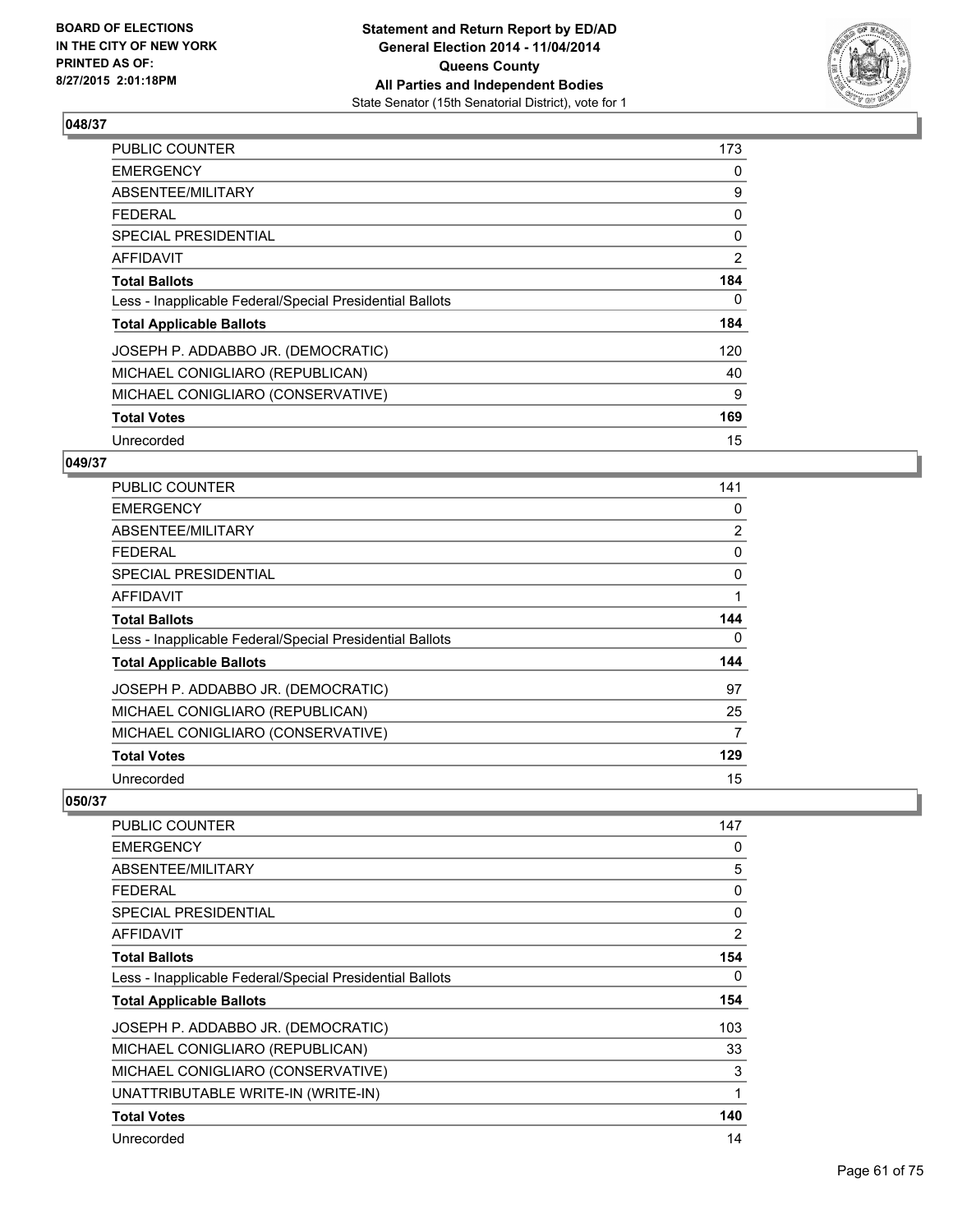

| <b>PUBLIC COUNTER</b>                                    | 58       |
|----------------------------------------------------------|----------|
| <b>EMERGENCY</b>                                         | 0        |
| ABSENTEE/MILITARY                                        |          |
| <b>FEDERAL</b>                                           | 0        |
| <b>SPECIAL PRESIDENTIAL</b>                              | 0        |
| <b>AFFIDAVIT</b>                                         | $\Omega$ |
| <b>Total Ballots</b>                                     | 59       |
| Less - Inapplicable Federal/Special Presidential Ballots | 0        |
| <b>Total Applicable Ballots</b>                          | 59       |
| JOSEPH P. ADDABBO JR. (DEMOCRATIC)                       | 41       |
| MICHAEL CONIGLIARO (REPUBLICAN)                          | 12       |
| MICHAEL CONIGLIARO (CONSERVATIVE)                        | 5        |
| <b>Total Votes</b>                                       | 58       |
| Unrecorded                                               | 1        |

#### **053/37**

| PUBLIC COUNTER                                           | 35 |
|----------------------------------------------------------|----|
| <b>EMERGENCY</b>                                         | 0  |
| ABSENTEE/MILITARY                                        |    |
| <b>FEDERAL</b>                                           | 0  |
| <b>SPECIAL PRESIDENTIAL</b>                              | 0  |
| AFFIDAVIT                                                | 0  |
| <b>Total Ballots</b>                                     | 36 |
| Less - Inapplicable Federal/Special Presidential Ballots | 0  |
| <b>Total Applicable Ballots</b>                          | 36 |
| JOSEPH P. ADDABBO JR. (DEMOCRATIC)                       | 22 |
| MICHAEL CONIGLIARO (REPUBLICAN)                          | 7  |
| MICHAEL CONIGLIARO (CONSERVATIVE)                        | 5  |
| <b>Total Votes</b>                                       | 34 |
| Unrecorded                                               | 2  |

| <b>PUBLIC COUNTER</b>                                    | 130 |
|----------------------------------------------------------|-----|
| <b>EMERGENCY</b>                                         | 0   |
| ABSENTEE/MILITARY                                        | 0   |
| <b>FEDERAL</b>                                           | 0   |
| <b>SPECIAL PRESIDENTIAL</b>                              | 0   |
| <b>AFFIDAVIT</b>                                         |     |
| <b>Total Ballots</b>                                     | 131 |
| Less - Inapplicable Federal/Special Presidential Ballots | 0   |
| <b>Total Applicable Ballots</b>                          | 131 |
| JOSEPH P. ADDABBO JR. (DEMOCRATIC)                       | 79  |
| MICHAEL CONIGLIARO (REPUBLICAN)                          | 30  |
| MICHAEL CONIGLIARO (CONSERVATIVE)                        | 6   |
| <b>Total Votes</b>                                       | 115 |
| Unrecorded                                               | 16  |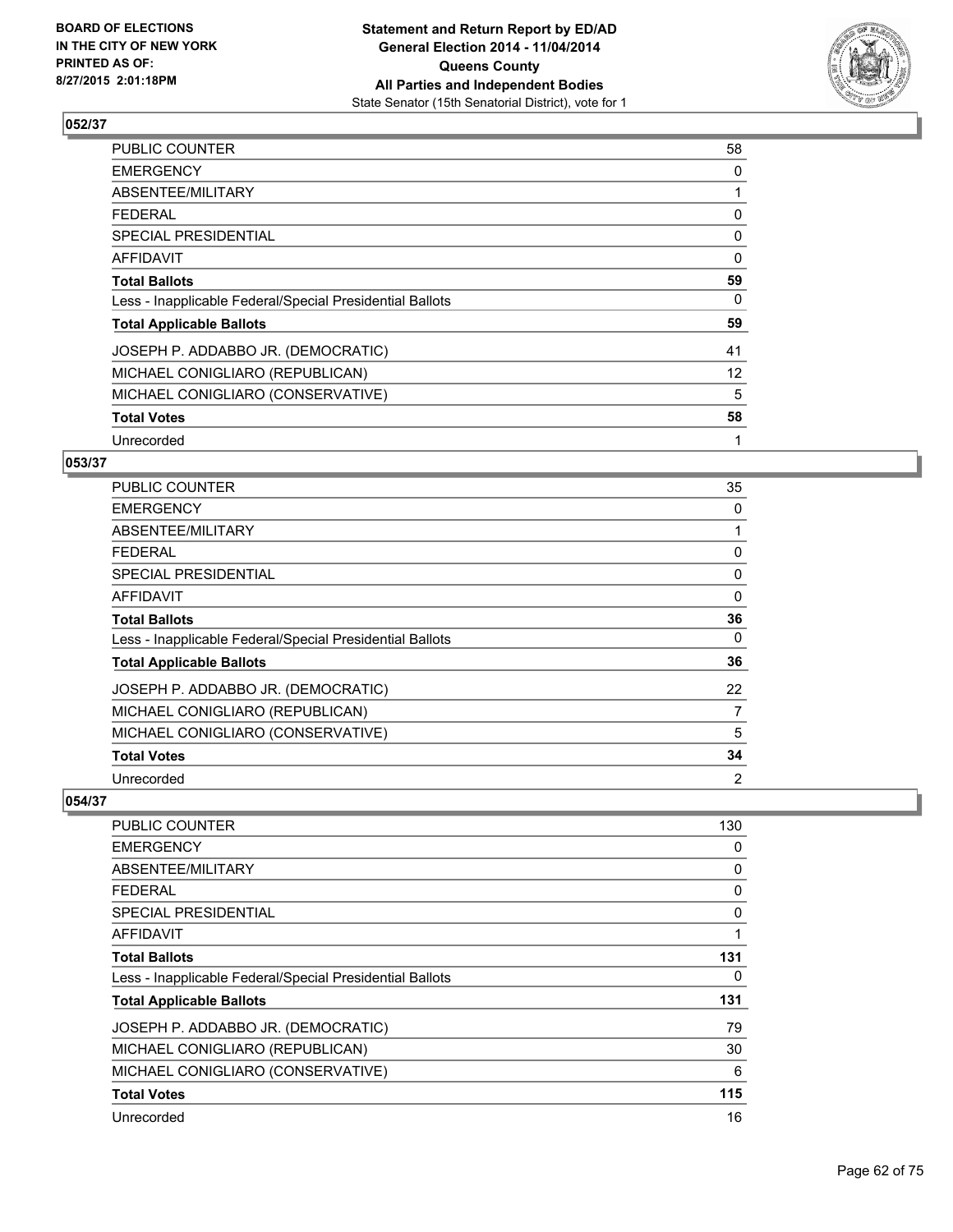

| <b>Total Votes</b>                                       | 19 |
|----------------------------------------------------------|----|
| MICHAEL CONIGLIARO (CONSERVATIVE)                        | 1  |
| MICHAEL CONIGLIARO (REPUBLICAN)                          | 5  |
| JOSEPH P. ADDABBO JR. (DEMOCRATIC)                       | 13 |
| <b>Total Applicable Ballots</b>                          | 19 |
| Less - Inapplicable Federal/Special Presidential Ballots | 0  |
| <b>Total Ballots</b>                                     | 19 |
| <b>AFFIDAVIT</b>                                         | 0  |
| <b>SPECIAL PRESIDENTIAL</b>                              | 0  |
| <b>FEDERAL</b>                                           | 0  |
| ABSENTEE/MILITARY                                        |    |
| <b>EMERGENCY</b>                                         | 0  |
| <b>PUBLIC COUNTER</b>                                    | 18 |

## **061/37**

| <b>PUBLIC COUNTER</b>                                    | 112            |
|----------------------------------------------------------|----------------|
| <b>EMERGENCY</b>                                         | 0              |
| ABSENTEE/MILITARY                                        | $\overline{2}$ |
| <b>FEDERAL</b>                                           | 1              |
| <b>SPECIAL PRESIDENTIAL</b>                              | 0              |
| <b>AFFIDAVIT</b>                                         | 1              |
| <b>Total Ballots</b>                                     | 116            |
| Less - Inapplicable Federal/Special Presidential Ballots | (1)            |
| <b>Total Applicable Ballots</b>                          | 115            |
| JOSEPH P. ADDABBO JR. (DEMOCRATIC)                       | 62             |
| MICHAEL CONIGLIARO (REPUBLICAN)                          | 32             |
| MICHAEL CONIGLIARO (CONSERVATIVE)                        | 5              |
| <b>Total Votes</b>                                       | 99             |
| Unrecorded                                               | 16             |

| PUBLIC COUNTER                                           | 134 |
|----------------------------------------------------------|-----|
| <b>EMERGENCY</b>                                         | 0   |
| ABSENTEE/MILITARY                                        | 5   |
| <b>FEDERAL</b>                                           | 2   |
| SPECIAL PRESIDENTIAL                                     | 0   |
| <b>AFFIDAVIT</b>                                         | 2   |
| <b>Total Ballots</b>                                     | 143 |
| Less - Inapplicable Federal/Special Presidential Ballots | (2) |
| <b>Total Applicable Ballots</b>                          | 141 |
| JOSEPH P. ADDABBO JR. (DEMOCRATIC)                       | 82  |
| MICHAEL CONIGLIARO (REPUBLICAN)                          | 37  |
| MICHAEL CONIGLIARO (CONSERVATIVE)                        | 13  |
| <b>Total Votes</b>                                       | 132 |
| Unrecorded                                               | 9   |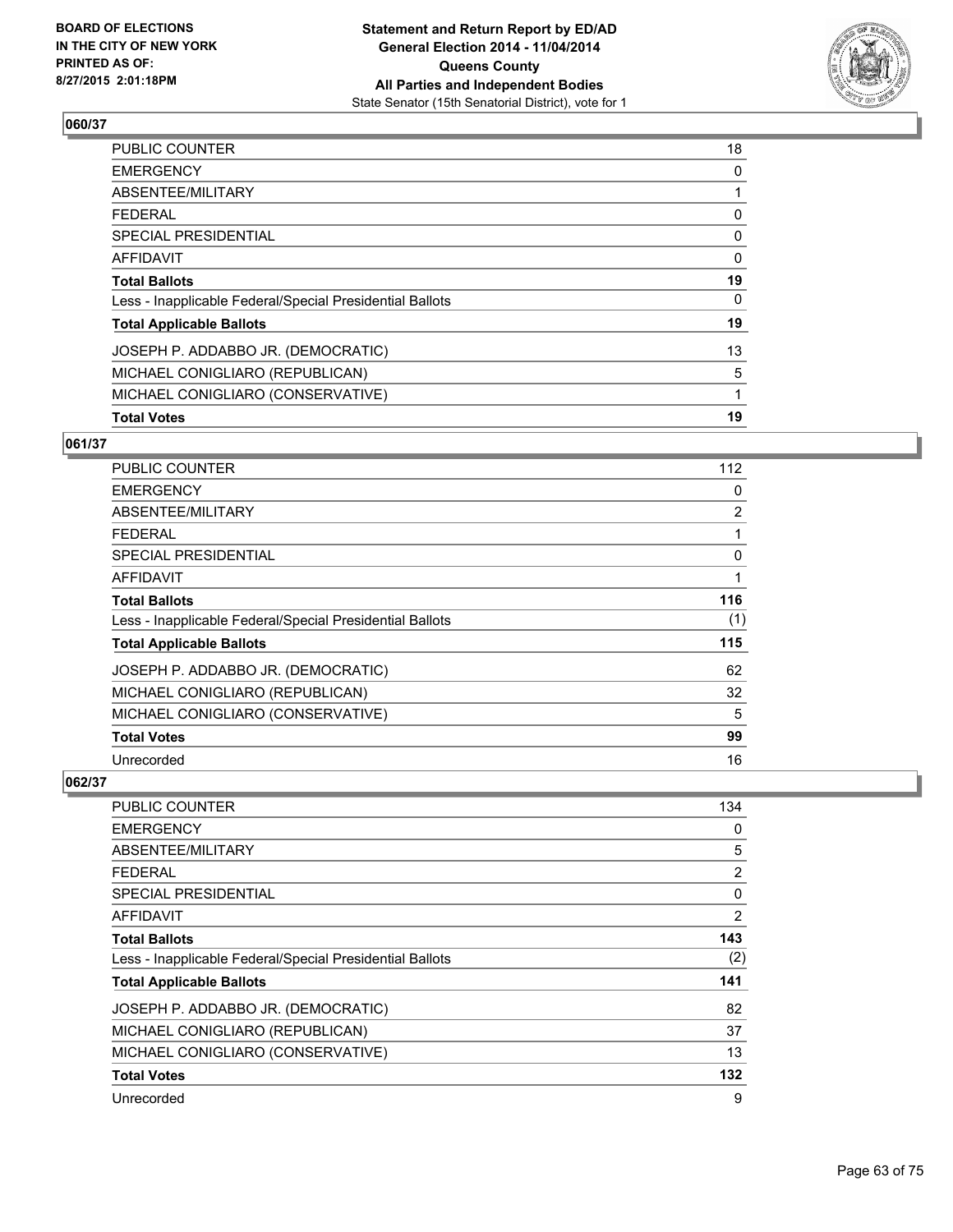

| <b>Total Votes</b>                                       | 0 |
|----------------------------------------------------------|---|
| MICHAEL CONIGLIARO (CONSERVATIVE)                        | 0 |
| MICHAEL CONIGLIARO (REPUBLICAN)                          | 0 |
| JOSEPH P. ADDABBO JR. (DEMOCRATIC)                       | 0 |
| <b>Total Applicable Ballots</b>                          | 0 |
| Less - Inapplicable Federal/Special Presidential Ballots | 0 |
| <b>Total Ballots</b>                                     | 0 |
| AFFIDAVIT                                                | 0 |
| <b>SPECIAL PRESIDENTIAL</b>                              | 0 |
| <b>FEDERAL</b>                                           | 0 |
| ABSENTEE/MILITARY                                        | 0 |
| <b>EMERGENCY</b>                                         | 0 |
| <b>PUBLIC COUNTER</b>                                    | 0 |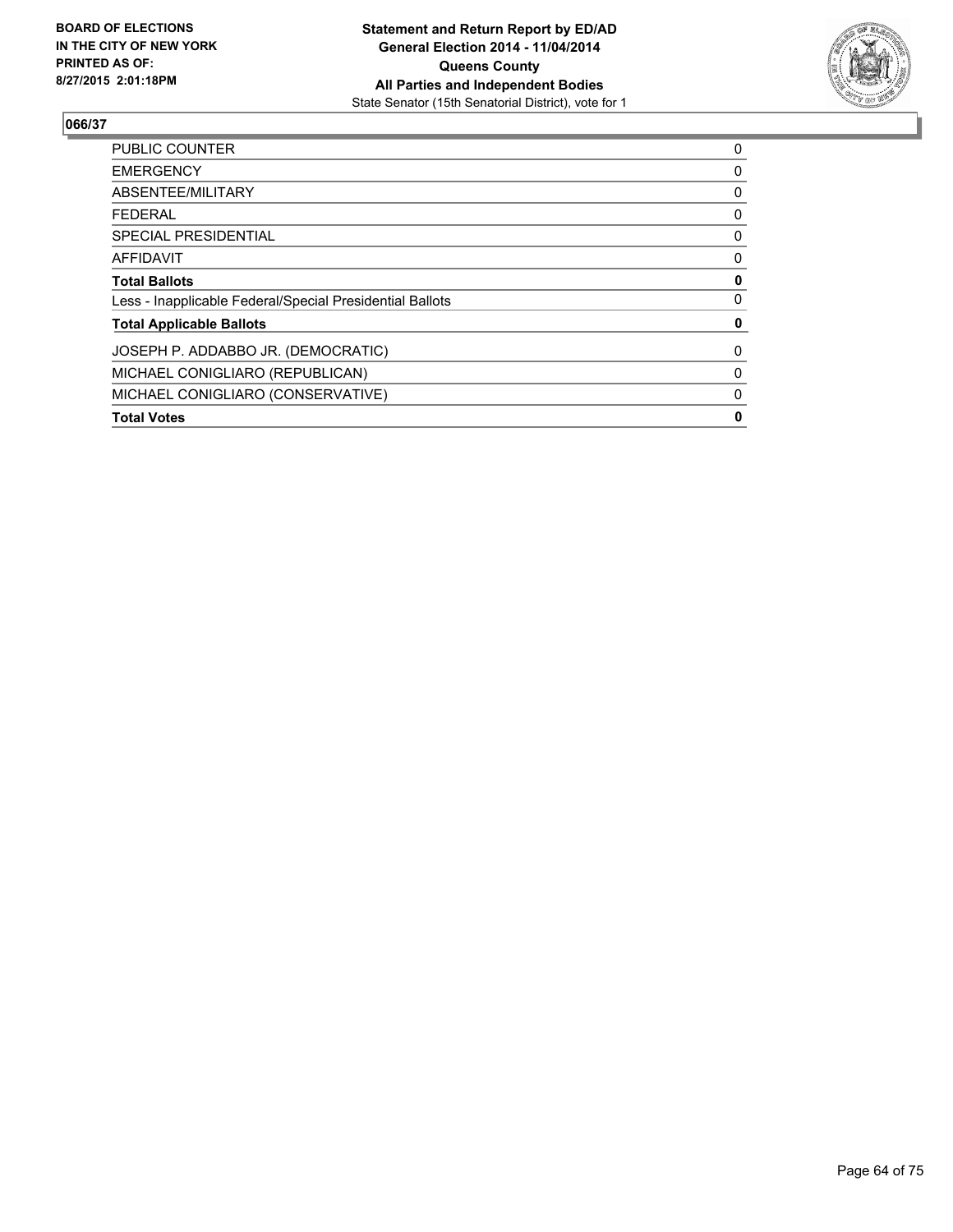

| <b>PUBLIC COUNTER</b>                                    | 203 |
|----------------------------------------------------------|-----|
| <b>EMERGENCY</b>                                         | 0   |
| ABSENTEE/MILITARY                                        | 3   |
| <b>FEDERAL</b>                                           |     |
| <b>SPECIAL PRESIDENTIAL</b>                              | 0   |
| <b>AFFIDAVIT</b>                                         | 4   |
| <b>Total Ballots</b>                                     | 211 |
| Less - Inapplicable Federal/Special Presidential Ballots | (1) |
| <b>Total Applicable Ballots</b>                          | 210 |
| JOSEPH P. ADDABBO JR. (DEMOCRATIC)                       | 113 |
| MICHAEL CONIGLIARO (REPUBLICAN)                          | 80  |
| MICHAEL CONIGLIARO (CONSERVATIVE)                        | 11  |
| <b>Total Votes</b>                                       | 204 |
| Unrecorded                                               | 6   |

## **015/38**

| PUBLIC COUNTER                                           | 78 |
|----------------------------------------------------------|----|
| <b>EMERGENCY</b>                                         | 0  |
| ABSENTEE/MILITARY                                        | 3  |
| <b>FEDERAL</b>                                           | 0  |
| <b>SPECIAL PRESIDENTIAL</b>                              | 0  |
| AFFIDAVIT                                                | 0  |
| <b>Total Ballots</b>                                     | 81 |
| Less - Inapplicable Federal/Special Presidential Ballots | 0  |
| <b>Total Applicable Ballots</b>                          | 81 |
| JOSEPH P. ADDABBO JR. (DEMOCRATIC)                       | 41 |
| MICHAEL CONIGLIARO (REPUBLICAN)                          | 30 |
| MICHAEL CONIGLIARO (CONSERVATIVE)                        | 7  |
| <b>Total Votes</b>                                       | 78 |
| Unrecorded                                               | 3  |

| <b>PUBLIC COUNTER</b>                                    | 231 |
|----------------------------------------------------------|-----|
| <b>EMERGENCY</b>                                         | 0   |
| ABSENTEE/MILITARY                                        | 4   |
| <b>FEDERAL</b>                                           |     |
| <b>SPECIAL PRESIDENTIAL</b>                              | 0   |
| AFFIDAVIT                                                |     |
| <b>Total Ballots</b>                                     | 237 |
| Less - Inapplicable Federal/Special Presidential Ballots | (1) |
| <b>Total Applicable Ballots</b>                          | 236 |
| JOSEPH P. ADDABBO JR. (DEMOCRATIC)                       | 120 |
| MICHAEL CONIGLIARO (REPUBLICAN)                          | 87  |
| MICHAEL CONIGLIARO (CONSERVATIVE)                        | 22  |
| <b>Total Votes</b>                                       | 229 |
| Unrecorded                                               |     |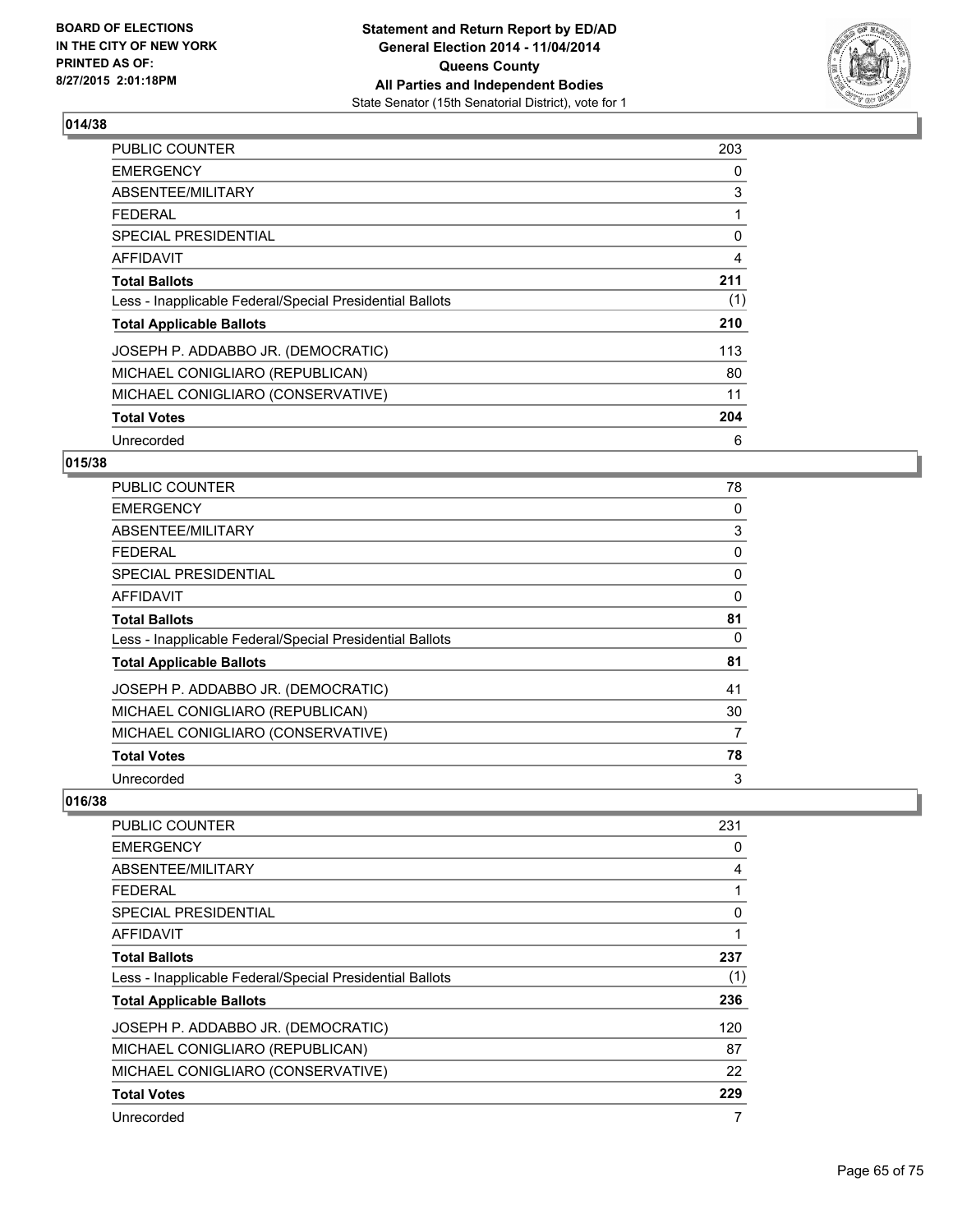

| <b>PUBLIC COUNTER</b>                                    | 246 |
|----------------------------------------------------------|-----|
| <b>EMERGENCY</b>                                         | 0   |
| ABSENTEE/MILITARY                                        | 10  |
| <b>FEDERAL</b>                                           | 0   |
| <b>SPECIAL PRESIDENTIAL</b>                              | 0   |
| <b>AFFIDAVIT</b>                                         | 2   |
| <b>Total Ballots</b>                                     | 258 |
| Less - Inapplicable Federal/Special Presidential Ballots | 0   |
| <b>Total Applicable Ballots</b>                          | 258 |
| JOSEPH P. ADDABBO JR. (DEMOCRATIC)                       | 118 |
| MICHAEL CONIGLIARO (REPUBLICAN)                          | 115 |
| MICHAEL CONIGLIARO (CONSERVATIVE)                        | 19  |
| <b>Total Votes</b>                                       | 252 |
| Unrecorded                                               | 6   |

## **018/38**

| <b>PUBLIC COUNTER</b>                                    | 236 |
|----------------------------------------------------------|-----|
| <b>EMERGENCY</b>                                         | 0   |
| ABSENTEE/MILITARY                                        | 8   |
| <b>FEDERAL</b>                                           |     |
| <b>SPECIAL PRESIDENTIAL</b>                              | 0   |
| <b>AFFIDAVIT</b>                                         | 4   |
| <b>Total Ballots</b>                                     | 249 |
| Less - Inapplicable Federal/Special Presidential Ballots | (1) |
| <b>Total Applicable Ballots</b>                          | 248 |
| JOSEPH P. ADDABBO JR. (DEMOCRATIC)                       | 104 |
| MICHAEL CONIGLIARO (REPUBLICAN)                          | 96  |
| MICHAEL CONIGLIARO (CONSERVATIVE)                        | 30  |
| <b>Total Votes</b>                                       | 230 |
| Unrecorded                                               | 18  |

| <b>PUBLIC COUNTER</b>                                    | 170 |
|----------------------------------------------------------|-----|
| <b>EMERGENCY</b>                                         | 0   |
| ABSENTEE/MILITARY                                        | 11  |
| <b>FEDERAL</b>                                           | 0   |
| SPECIAL PRESIDENTIAL                                     | 0   |
| AFFIDAVIT                                                | 3   |
| <b>Total Ballots</b>                                     | 184 |
| Less - Inapplicable Federal/Special Presidential Ballots | 0   |
| <b>Total Applicable Ballots</b>                          | 184 |
| JOSEPH P. ADDABBO JR. (DEMOCRATIC)                       | 74  |
| MICHAEL CONIGLIARO (REPUBLICAN)                          | 87  |
| MICHAEL CONIGLIARO (CONSERVATIVE)                        | 20  |
| <b>Total Votes</b>                                       | 181 |
| Unrecorded                                               | 3   |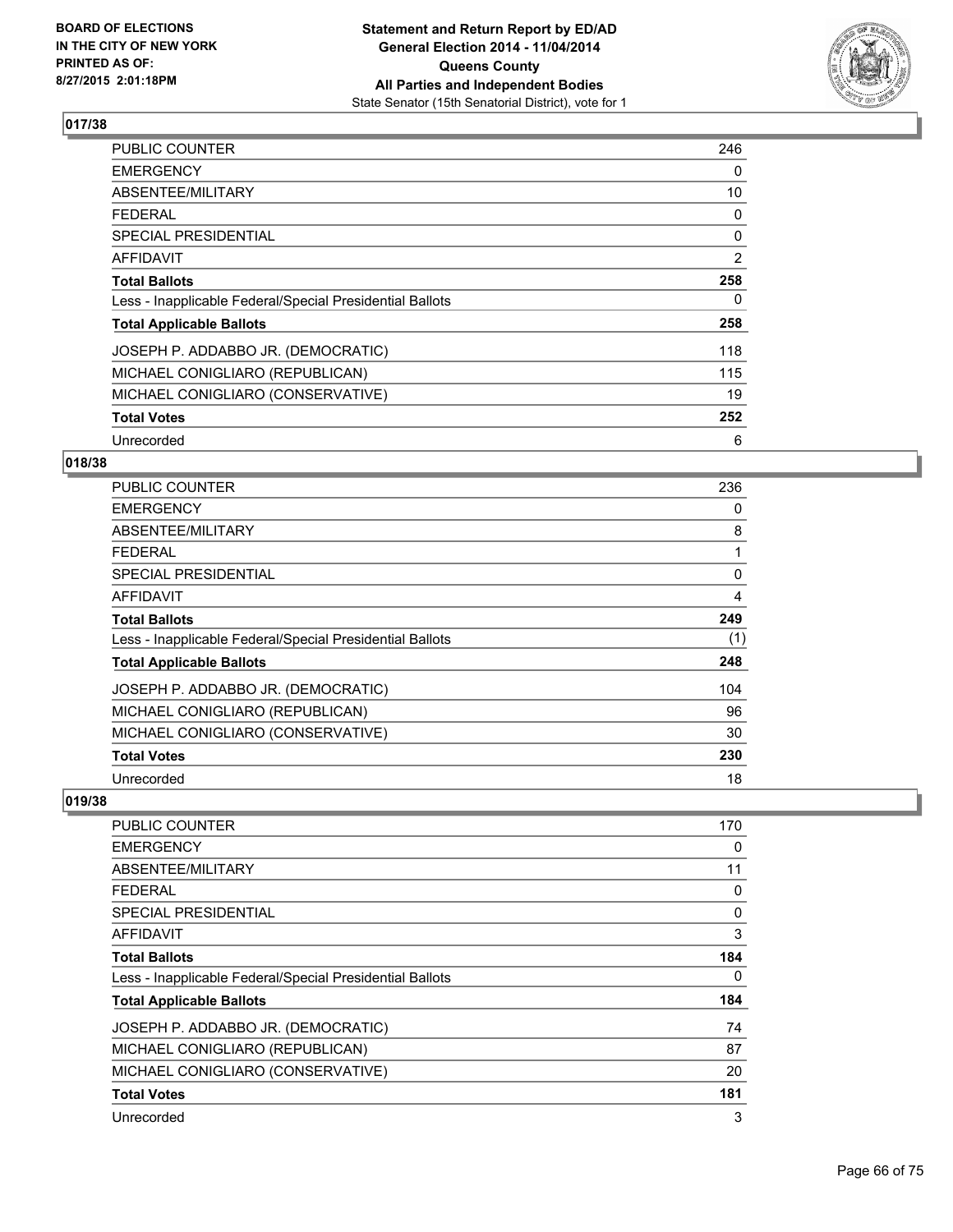

| <b>PUBLIC COUNTER</b>                                    | 34  |
|----------------------------------------------------------|-----|
| <b>EMERGENCY</b>                                         | 0   |
| ABSENTEE/MILITARY                                        | 4   |
| <b>FEDERAL</b>                                           |     |
| <b>SPECIAL PRESIDENTIAL</b>                              | 0   |
| <b>AFFIDAVIT</b>                                         |     |
| <b>Total Ballots</b>                                     | 40  |
| Less - Inapplicable Federal/Special Presidential Ballots | (1) |
| <b>Total Applicable Ballots</b>                          | 39  |
| JOSEPH P. ADDABBO JR. (DEMOCRATIC)                       | 29  |
| MICHAEL CONIGLIARO (REPUBLICAN)                          | 5   |
| MICHAEL CONIGLIARO (CONSERVATIVE)                        | 2   |
| <b>Total Votes</b>                                       | 36  |
| Unrecorded                                               | 3   |

## **021/38**

| PUBLIC COUNTER                                           | 103 |
|----------------------------------------------------------|-----|
| <b>EMERGENCY</b>                                         | 0   |
| ABSENTEE/MILITARY                                        |     |
| <b>FEDERAL</b>                                           |     |
| <b>SPECIAL PRESIDENTIAL</b>                              | 0   |
| AFFIDAVIT                                                | 3   |
| <b>Total Ballots</b>                                     | 108 |
| Less - Inapplicable Federal/Special Presidential Ballots | (1) |
| <b>Total Applicable Ballots</b>                          | 107 |
| JOSEPH P. ADDABBO JR. (DEMOCRATIC)                       | 87  |
| MICHAEL CONIGLIARO (REPUBLICAN)                          | 11  |
| MICHAEL CONIGLIARO (CONSERVATIVE)                        | 2   |
| <b>Total Votes</b>                                       | 100 |
| Unrecorded                                               | 7   |

| <b>PUBLIC COUNTER</b>                                    | 235 |
|----------------------------------------------------------|-----|
| <b>EMERGENCY</b>                                         | 0   |
| ABSENTEE/MILITARY                                        | 2   |
| FEDERAL                                                  | 0   |
| SPECIAL PRESIDENTIAL                                     | 0   |
| AFFIDAVIT                                                | 0   |
| <b>Total Ballots</b>                                     | 237 |
| Less - Inapplicable Federal/Special Presidential Ballots | 0   |
| <b>Total Applicable Ballots</b>                          | 237 |
| JOSEPH P. ADDABBO JR. (DEMOCRATIC)                       | 104 |
| MICHAEL CONIGLIARO (REPUBLICAN)                          | 103 |
| MICHAEL CONIGLIARO (CONSERVATIVE)                        | 15  |
| <b>Total Votes</b>                                       | 222 |
| Unrecorded                                               | 15  |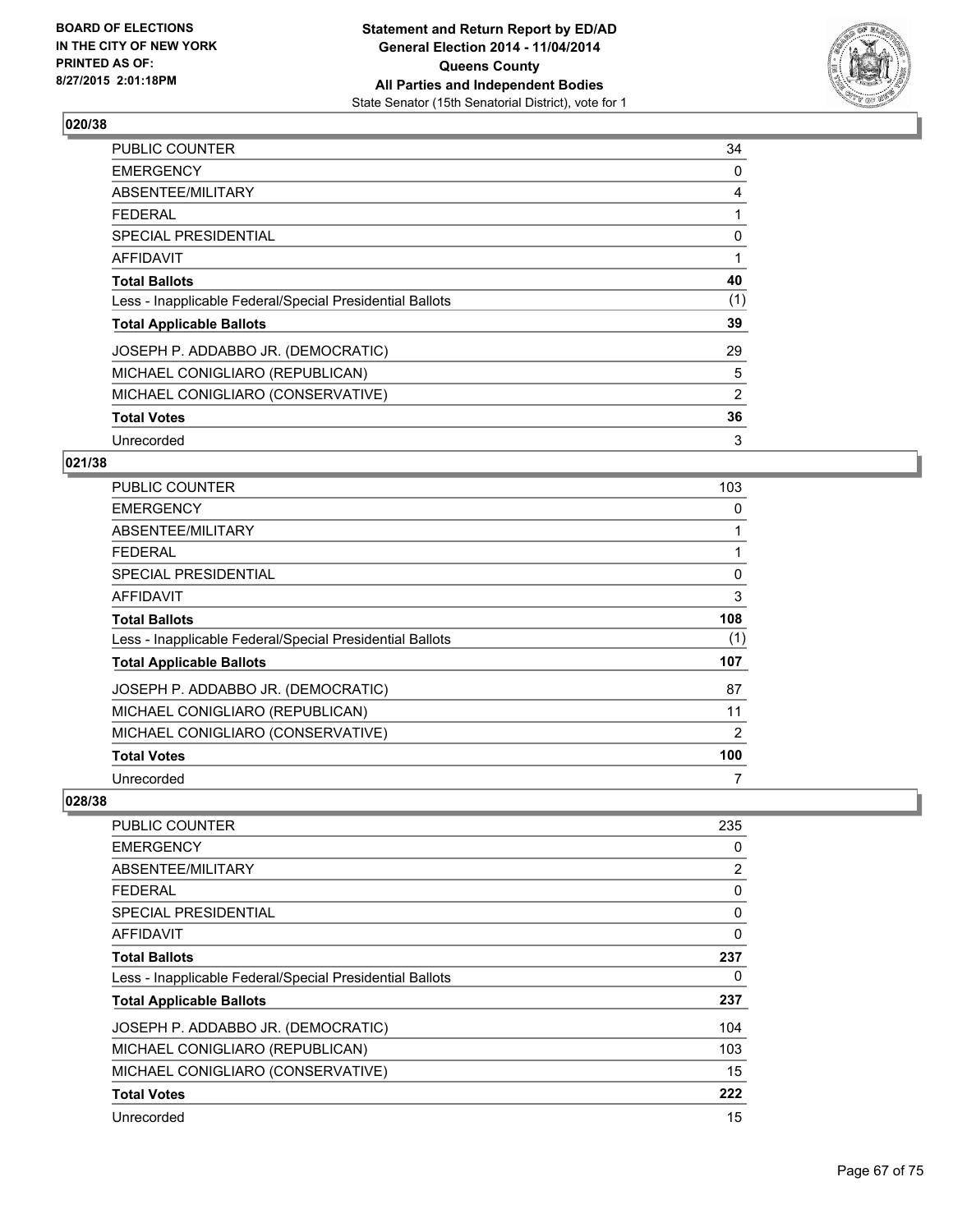

| <b>PUBLIC COUNTER</b>                                    | 166      |
|----------------------------------------------------------|----------|
| <b>EMERGENCY</b>                                         | 0        |
| ABSENTEE/MILITARY                                        | 8        |
| <b>FEDERAL</b>                                           | 0        |
| <b>SPECIAL PRESIDENTIAL</b>                              | 0        |
| AFFIDAVIT                                                | $\Omega$ |
| <b>Total Ballots</b>                                     | 174      |
| Less - Inapplicable Federal/Special Presidential Ballots | 0        |
| <b>Total Applicable Ballots</b>                          | 174      |
| JOSEPH P. ADDABBO JR. (DEMOCRATIC)                       | 135      |
| MICHAEL CONIGLIARO (REPUBLICAN)                          | 27       |
| MICHAEL CONIGLIARO (CONSERVATIVE)                        | 3        |
| <b>Total Votes</b>                                       | 165      |
| Unrecorded                                               | 9        |

## **031/38**

| PUBLIC COUNTER                                           | 153            |
|----------------------------------------------------------|----------------|
| <b>EMERGENCY</b>                                         | 0              |
| ABSENTEE/MILITARY                                        | 3              |
| <b>FEDERAL</b>                                           | 0              |
| SPECIAL PRESIDENTIAL                                     | 0              |
| AFFIDAVIT                                                | $\overline{2}$ |
| <b>Total Ballots</b>                                     | 158            |
| Less - Inapplicable Federal/Special Presidential Ballots | 0              |
| <b>Total Applicable Ballots</b>                          | 158            |
| JOSEPH P. ADDABBO JR. (DEMOCRATIC)                       | 112            |
| MICHAEL CONIGLIARO (REPUBLICAN)                          | 27             |
| MICHAEL CONIGLIARO (CONSERVATIVE)                        | 6              |
| <b>Total Votes</b>                                       | 145            |
| Unrecorded                                               | 13             |

| <b>PUBLIC COUNTER</b>                                    | 191            |
|----------------------------------------------------------|----------------|
| <b>EMERGENCY</b>                                         | 0              |
| ABSENTEE/MILITARY                                        | $\overline{2}$ |
| <b>FEDERAL</b>                                           | 0              |
| SPECIAL PRESIDENTIAL                                     | 0              |
| AFFIDAVIT                                                | 0              |
| <b>Total Ballots</b>                                     | 193            |
| Less - Inapplicable Federal/Special Presidential Ballots | 0              |
| <b>Total Applicable Ballots</b>                          | 193            |
| JOSEPH P. ADDABBO JR. (DEMOCRATIC)                       | 146            |
| MICHAEL CONIGLIARO (REPUBLICAN)                          | 31             |
| MICHAEL CONIGLIARO (CONSERVATIVE)                        | 4              |
| <b>Total Votes</b>                                       | 181            |
| Unrecorded                                               | 12             |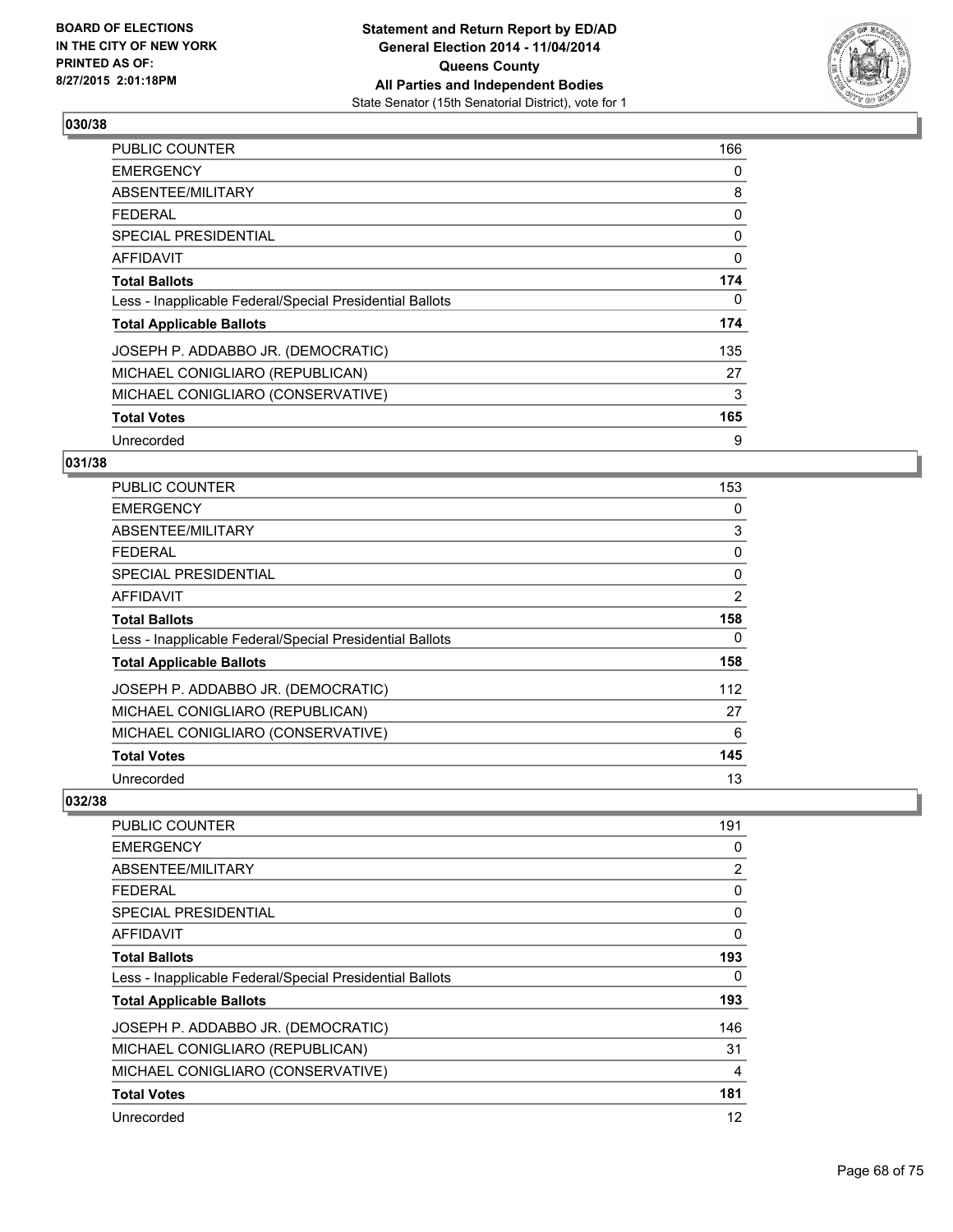

| <b>PUBLIC COUNTER</b>                                    | 71 |
|----------------------------------------------------------|----|
| <b>EMERGENCY</b>                                         | 0  |
| ABSENTEE/MILITARY                                        | 2  |
| FEDERAL                                                  | 0  |
| <b>SPECIAL PRESIDENTIAL</b>                              | 0  |
| AFFIDAVIT                                                | 0  |
| <b>Total Ballots</b>                                     | 73 |
| Less - Inapplicable Federal/Special Presidential Ballots | 0  |
| <b>Total Applicable Ballots</b>                          | 73 |
| JOSEPH P. ADDABBO JR. (DEMOCRATIC)                       | 53 |
| MICHAEL CONIGLIARO (REPUBLICAN)                          | 12 |
| MICHAEL CONIGLIARO (CONSERVATIVE)                        | 4  |
| <b>Total Votes</b>                                       | 69 |
| Unrecorded                                               | 4  |

## **035/38**

| PUBLIC COUNTER                                           | 23 |
|----------------------------------------------------------|----|
| <b>EMERGENCY</b>                                         | 0  |
| ABSENTEE/MILITARY                                        | 0  |
| <b>FEDERAL</b>                                           | 0  |
| <b>SPECIAL PRESIDENTIAL</b>                              | 0  |
| AFFIDAVIT                                                | 0  |
| <b>Total Ballots</b>                                     | 23 |
| Less - Inapplicable Federal/Special Presidential Ballots | 0  |
| <b>Total Applicable Ballots</b>                          | 23 |
| JOSEPH P. ADDABBO JR. (DEMOCRATIC)                       | 21 |
| MICHAEL CONIGLIARO (REPUBLICAN)                          | 0  |
| MICHAEL CONIGLIARO (CONSERVATIVE)                        | 0  |
| UNATTRIBUTABLE WRITE-IN (WRITE-IN)                       |    |
| <b>Total Votes</b>                                       | 22 |
| Unrecorded                                               | 1  |

| PUBLIC COUNTER                                           | 54 |
|----------------------------------------------------------|----|
| <b>EMERGENCY</b>                                         | 0  |
| ABSENTEE/MILITARY                                        | 0  |
| <b>FEDERAL</b>                                           | 0  |
| SPECIAL PRESIDENTIAL                                     | 0  |
| AFFIDAVIT                                                | 0  |
| <b>Total Ballots</b>                                     | 54 |
| Less - Inapplicable Federal/Special Presidential Ballots | 0  |
| <b>Total Applicable Ballots</b>                          | 54 |
| JOSEPH P. ADDABBO JR. (DEMOCRATIC)                       | 39 |
| MICHAEL CONIGLIARO (REPUBLICAN)                          | 6  |
| MICHAEL CONIGLIARO (CONSERVATIVE)                        | 4  |
| <b>Total Votes</b>                                       | 49 |
| Unrecorded                                               | 5  |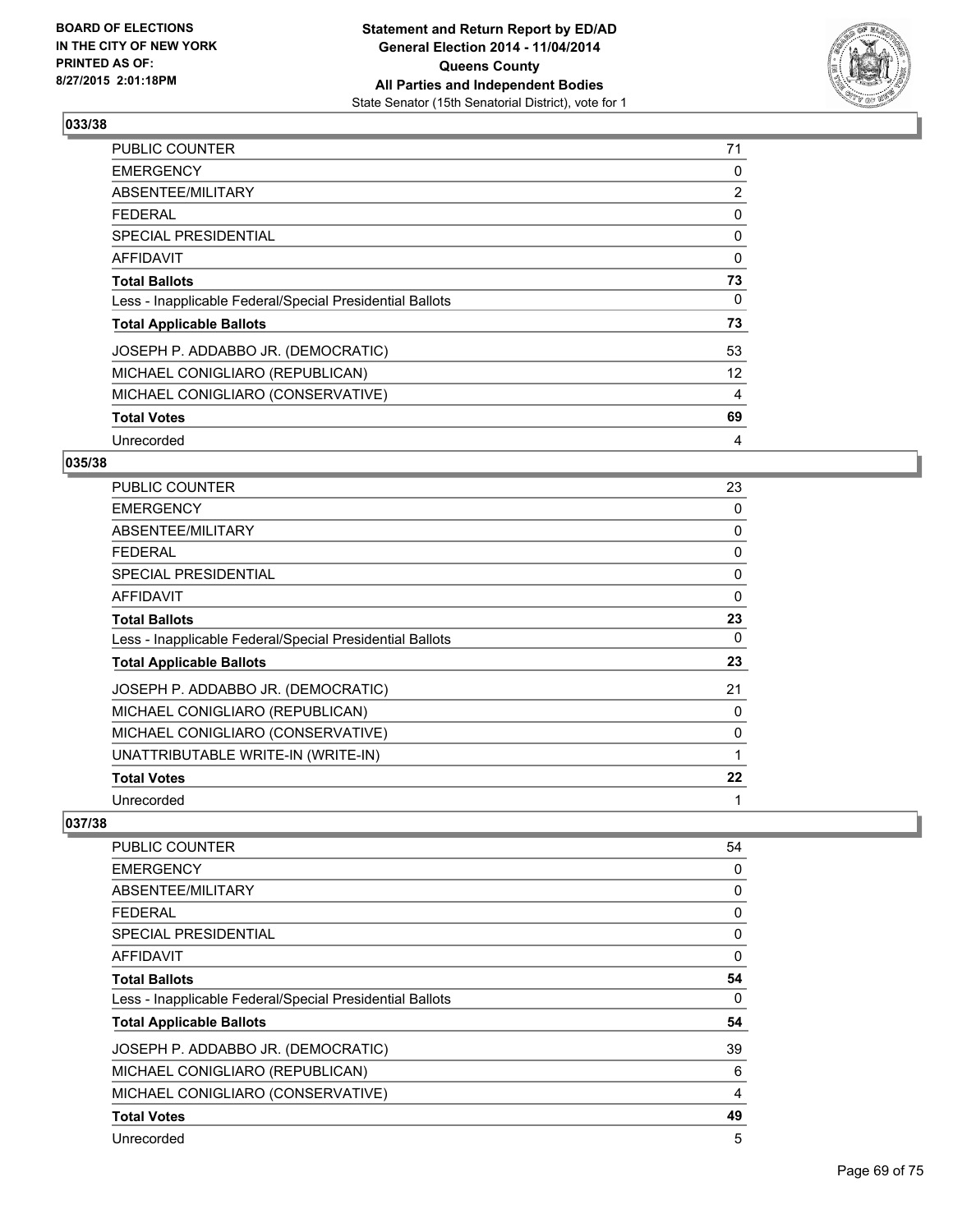

| PUBLIC COUNTER                                           | 139 |
|----------------------------------------------------------|-----|
| <b>EMERGENCY</b>                                         | 0   |
| ABSENTEE/MILITARY                                        | 3   |
| <b>FEDERAL</b>                                           | 1   |
| SPECIAL PRESIDENTIAL                                     | 0   |
| AFFIDAVIT                                                | 3   |
| <b>Total Ballots</b>                                     | 146 |
| Less - Inapplicable Federal/Special Presidential Ballots | (1) |
| <b>Total Applicable Ballots</b>                          | 145 |
| JOSEPH P. ADDABBO JR. (DEMOCRATIC)                       | 104 |
| MICHAEL CONIGLIARO (REPUBLICAN)                          | 23  |
| MICHAEL CONIGLIARO (CONSERVATIVE)                        | 7   |
| <b>Total Votes</b>                                       | 134 |
| Unrecorded                                               | 11  |

## **051/38**

| PUBLIC COUNTER                                           | 257 |
|----------------------------------------------------------|-----|
| <b>EMERGENCY</b>                                         | 0   |
| ABSENTEE/MILITARY                                        | 3   |
| <b>FEDERAL</b>                                           | 0   |
| <b>SPECIAL PRESIDENTIAL</b>                              | 0   |
| AFFIDAVIT                                                | 3   |
| <b>Total Ballots</b>                                     | 263 |
| Less - Inapplicable Federal/Special Presidential Ballots | 0   |
| <b>Total Applicable Ballots</b>                          | 263 |
| JOSEPH P. ADDABBO JR. (DEMOCRATIC)                       | 191 |
| MICHAEL CONIGLIARO (REPUBLICAN)                          | 49  |
| MICHAEL CONIGLIARO (CONSERVATIVE)                        | 9   |
| <b>Total Votes</b>                                       | 249 |
| Unrecorded                                               | 14  |

| <b>PUBLIC COUNTER</b>                                    | 250 |
|----------------------------------------------------------|-----|
| <b>EMERGENCY</b>                                         | 0   |
| ABSENTEE/MILITARY                                        | 4   |
| <b>FEDERAL</b>                                           | 0   |
| SPECIAL PRESIDENTIAL                                     | 0   |
| AFFIDAVIT                                                | 2   |
| <b>Total Ballots</b>                                     | 256 |
| Less - Inapplicable Federal/Special Presidential Ballots | 0   |
| <b>Total Applicable Ballots</b>                          | 256 |
| JOSEPH P. ADDABBO JR. (DEMOCRATIC)                       | 165 |
| MICHAEL CONIGLIARO (REPUBLICAN)                          | 55  |
| MICHAEL CONIGLIARO (CONSERVATIVE)                        | 22  |
| <b>Total Votes</b>                                       | 242 |
| Unrecorded                                               | 14  |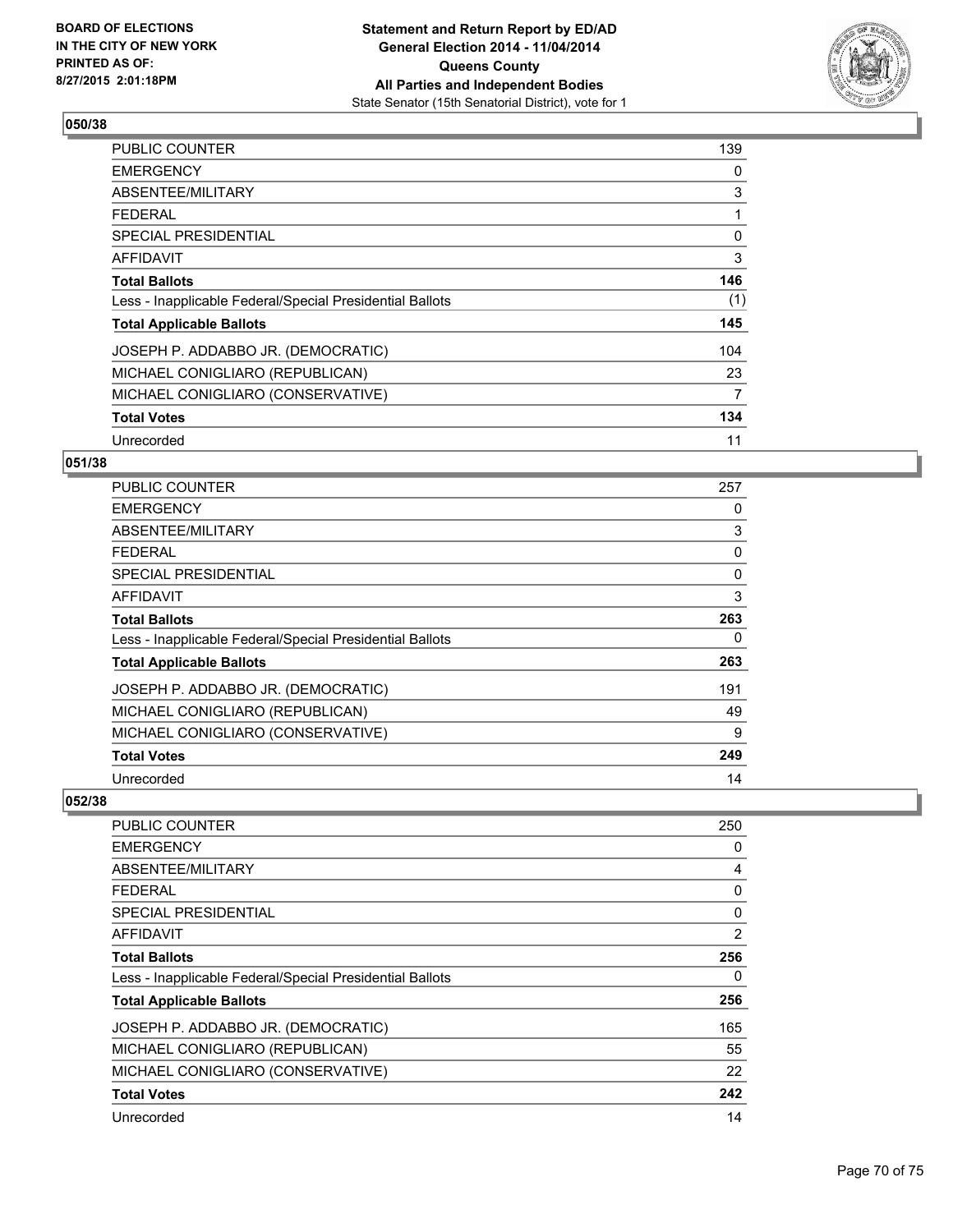

| <b>PUBLIC COUNTER</b>                                    | 107 |
|----------------------------------------------------------|-----|
| <b>EMERGENCY</b>                                         | 0   |
| ABSENTEE/MILITARY                                        | 0   |
| <b>FEDERAL</b>                                           | 0   |
| SPECIAL PRESIDENTIAL                                     | 0   |
| AFFIDAVIT                                                | 3   |
| <b>Total Ballots</b>                                     | 110 |
| Less - Inapplicable Federal/Special Presidential Ballots | 0   |
| <b>Total Applicable Ballots</b>                          | 110 |
| JOSEPH P. ADDABBO JR. (DEMOCRATIC)                       | 78  |
| MICHAEL CONIGLIARO (REPUBLICAN)                          | 15  |
| MICHAEL CONIGLIARO (CONSERVATIVE)                        | 6   |
| <b>Total Votes</b>                                       | 99  |
| Unrecorded                                               | 11  |

## **055/38**

| PUBLIC COUNTER                                           | 189            |
|----------------------------------------------------------|----------------|
| <b>EMERGENCY</b>                                         | 0              |
| ABSENTEE/MILITARY                                        | $\overline{2}$ |
| <b>FEDERAL</b>                                           | 0              |
| <b>SPECIAL PRESIDENTIAL</b>                              | $\Omega$       |
| <b>AFFIDAVIT</b>                                         | 3              |
| <b>Total Ballots</b>                                     | 194            |
| Less - Inapplicable Federal/Special Presidential Ballots | 0              |
| <b>Total Applicable Ballots</b>                          | 194            |
| JOSEPH P. ADDABBO JR. (DEMOCRATIC)                       | 143            |
| MICHAEL CONIGLIARO (REPUBLICAN)                          | 24             |
| MICHAEL CONIGLIARO (CONSERVATIVE)                        | 13             |
| <b>Total Votes</b>                                       | 180            |
| Unrecorded                                               | 14             |

| <b>PUBLIC COUNTER</b>                                    | 197 |
|----------------------------------------------------------|-----|
| <b>EMERGENCY</b>                                         | 0   |
| ABSENTEE/MILITARY                                        | 8   |
| <b>FEDERAL</b>                                           | 0   |
| SPECIAL PRESIDENTIAL                                     | 0   |
| AFFIDAVIT                                                | 3   |
| <b>Total Ballots</b>                                     | 208 |
| Less - Inapplicable Federal/Special Presidential Ballots | 0   |
| <b>Total Applicable Ballots</b>                          | 208 |
| JOSEPH P. ADDABBO JR. (DEMOCRATIC)                       | 148 |
| MICHAEL CONIGLIARO (REPUBLICAN)                          | 37  |
| MICHAEL CONIGLIARO (CONSERVATIVE)                        | 12  |
| <b>Total Votes</b>                                       | 197 |
| Unrecorded                                               | 11  |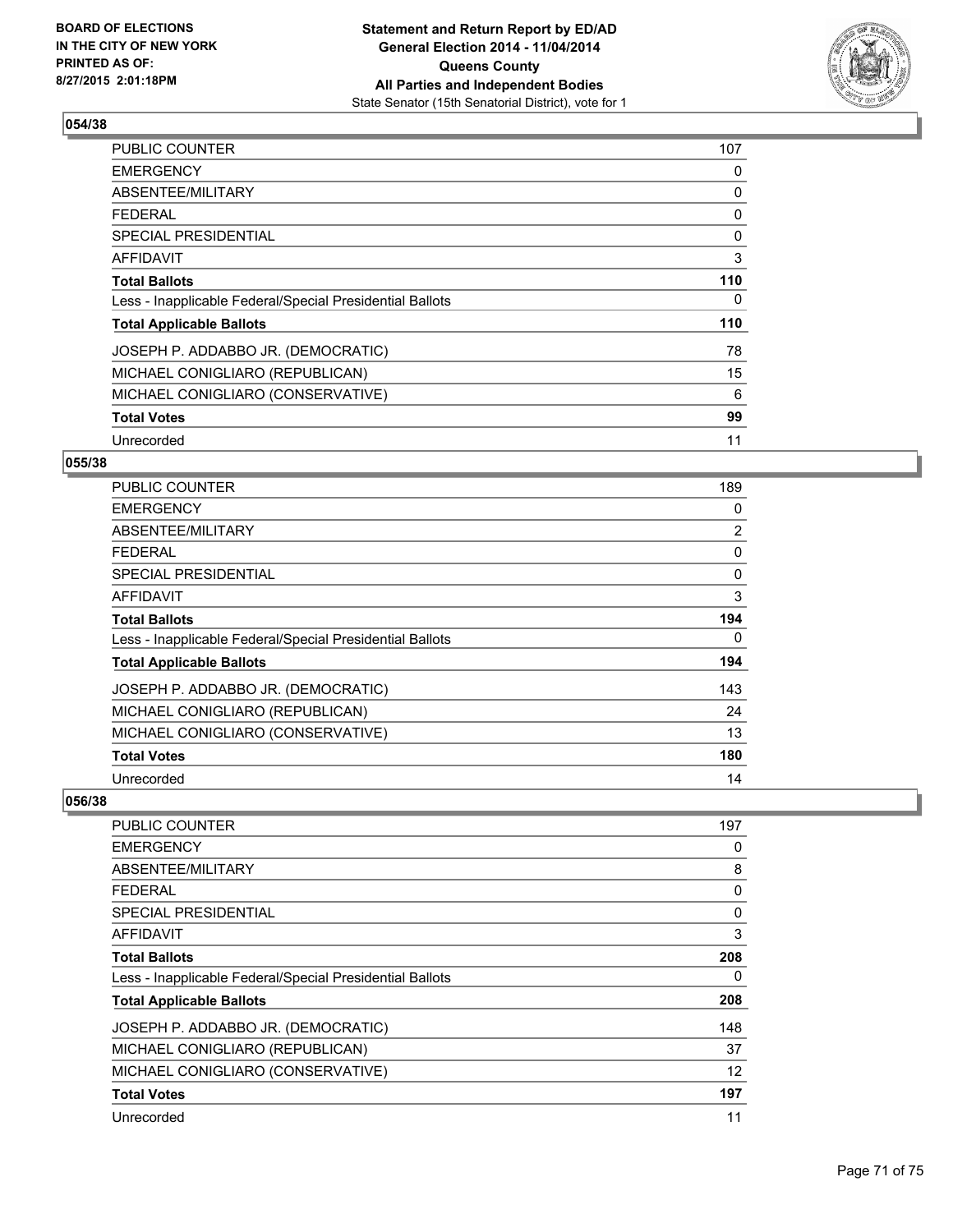

| PUBLIC COUNTER                                           | 217 |
|----------------------------------------------------------|-----|
| <b>EMERGENCY</b>                                         | 0   |
| ABSENTEE/MILITARY                                        | 3   |
| <b>FEDERAL</b>                                           |     |
| SPECIAL PRESIDENTIAL                                     | 0   |
| AFFIDAVIT                                                | 1   |
| <b>Total Ballots</b>                                     | 222 |
| Less - Inapplicable Federal/Special Presidential Ballots | (1) |
| <b>Total Applicable Ballots</b>                          | 221 |
| JOSEPH P. ADDABBO JR. (DEMOCRATIC)                       | 175 |
| MICHAEL CONIGLIARO (REPUBLICAN)                          | 27  |
| MICHAEL CONIGLIARO (CONSERVATIVE)                        | 14  |
| <b>Total Votes</b>                                       | 216 |
| Unrecorded                                               | 5   |

## **058/38**

| <b>PUBLIC COUNTER</b>                                    | 236 |
|----------------------------------------------------------|-----|
| <b>EMERGENCY</b>                                         | 0   |
| ABSENTEE/MILITARY                                        | 6   |
| <b>FEDERAL</b>                                           |     |
| SPECIAL PRESIDENTIAL                                     | 0   |
| <b>AFFIDAVIT</b>                                         | 3   |
| <b>Total Ballots</b>                                     | 246 |
| Less - Inapplicable Federal/Special Presidential Ballots | (1) |
| <b>Total Applicable Ballots</b>                          | 245 |
| JOSEPH P. ADDABBO JR. (DEMOCRATIC)                       | 176 |
| MICHAEL CONIGLIARO (REPUBLICAN)                          | 47  |
| MICHAEL CONIGLIARO (CONSERVATIVE)                        | 14  |
| <b>Total Votes</b>                                       | 237 |
| Unrecorded                                               | 8   |

| <b>PUBLIC COUNTER</b>                                    | 116 |
|----------------------------------------------------------|-----|
| <b>EMERGENCY</b>                                         | 0   |
| ABSENTEE/MILITARY                                        | 4   |
| <b>FEDERAL</b>                                           |     |
| SPECIAL PRESIDENTIAL                                     | 0   |
| AFFIDAVIT                                                | 0   |
| <b>Total Ballots</b>                                     | 121 |
| Less - Inapplicable Federal/Special Presidential Ballots | (1) |
| <b>Total Applicable Ballots</b>                          | 120 |
| JOSEPH P. ADDABBO JR. (DEMOCRATIC)                       | 87  |
| MICHAEL CONIGLIARO (REPUBLICAN)                          | 21  |
| MICHAEL CONIGLIARO (CONSERVATIVE)                        | 7   |
| <b>Total Votes</b>                                       | 115 |
| Unrecorded                                               | 5   |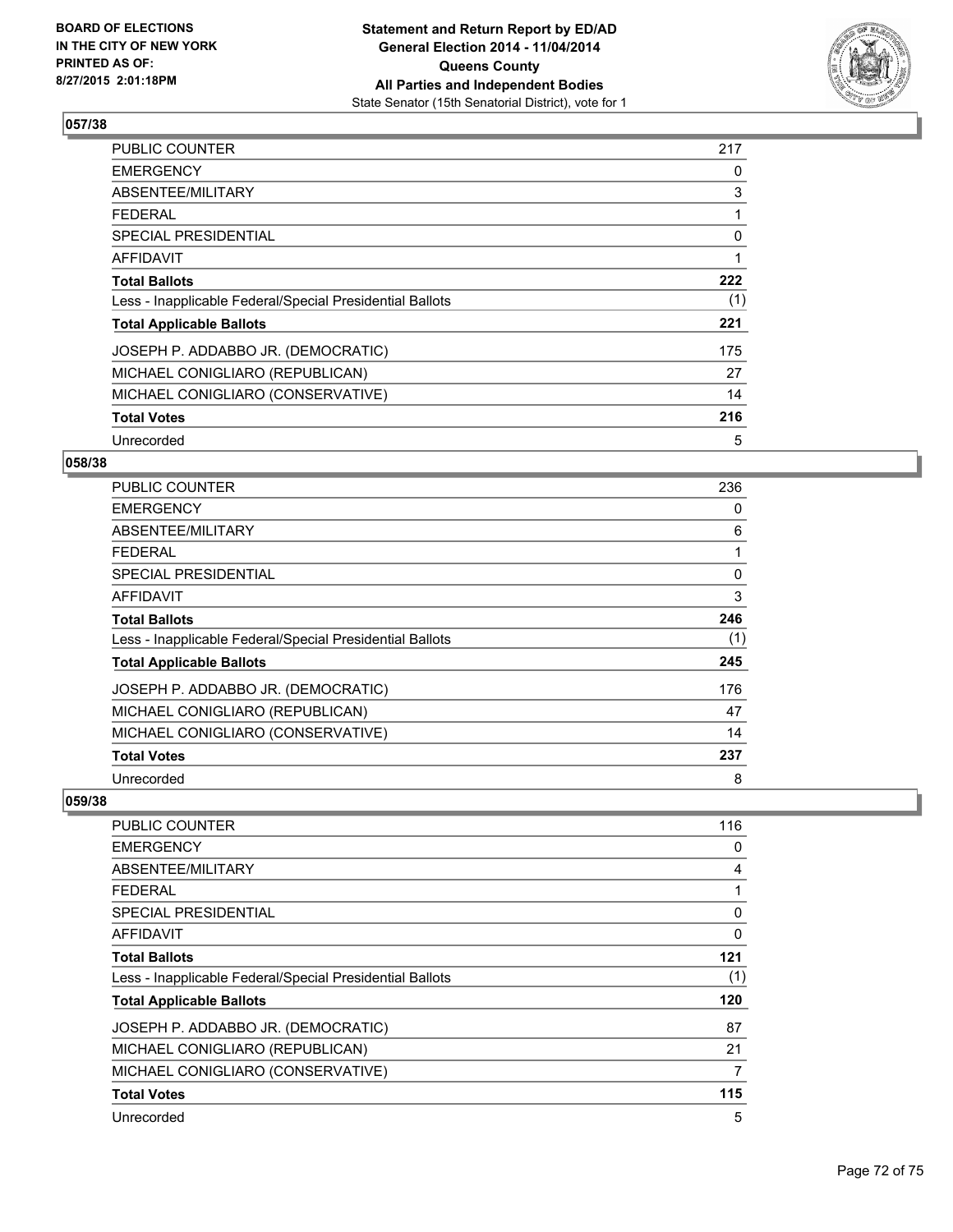

## **061/38**

| <b>Total Votes</b>                                       | 0 |
|----------------------------------------------------------|---|
| MICHAEL CONIGLIARO (CONSERVATIVE)                        | 0 |
| MICHAEL CONIGLIARO (REPUBLICAN)                          | 0 |
| JOSEPH P. ADDABBO JR. (DEMOCRATIC)                       | 0 |
| <b>Total Applicable Ballots</b>                          | 0 |
| Less - Inapplicable Federal/Special Presidential Ballots | 0 |
| <b>Total Ballots</b>                                     | 0 |
| <b>AFFIDAVIT</b>                                         | 0 |
| <b>SPECIAL PRESIDENTIAL</b>                              | 0 |
| <b>FEDERAL</b>                                           | 0 |
| ABSENTEE/MILITARY                                        | 0 |
| <b>EMERGENCY</b>                                         | 0 |
| <b>PUBLIC COUNTER</b>                                    | 0 |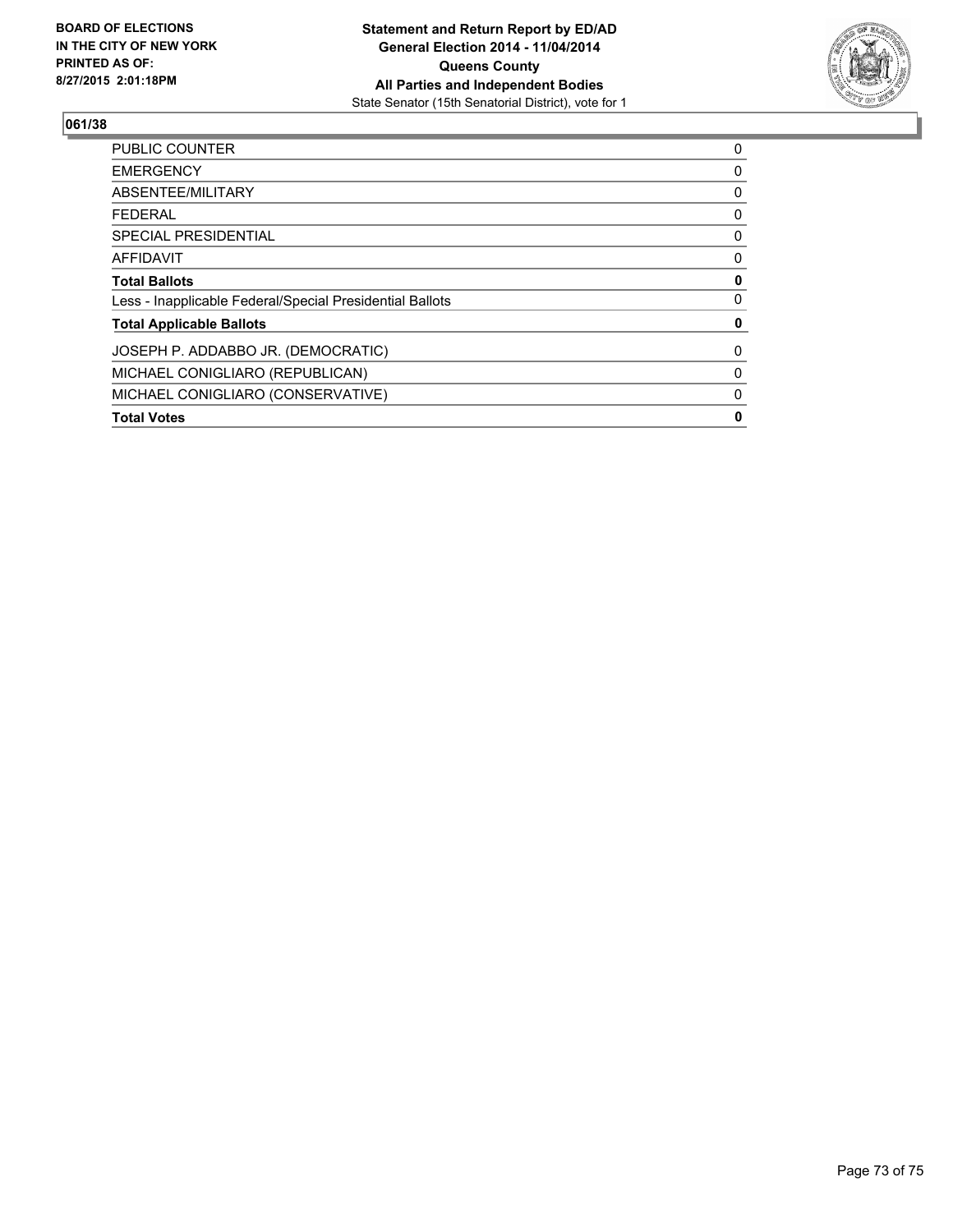

## **036/39**

| PUBLIC COUNTER                                           | 16       |
|----------------------------------------------------------|----------|
| <b>EMERGENCY</b>                                         | 0        |
| ABSENTEE/MILITARY                                        |          |
| <b>FEDERAL</b>                                           | 0        |
| SPECIAL PRESIDENTIAL                                     | 0        |
| AFFIDAVIT                                                | 4        |
| <b>Total Ballots</b>                                     | 21       |
| Less - Inapplicable Federal/Special Presidential Ballots | 0        |
| <b>Total Applicable Ballots</b>                          | 21       |
| JOSEPH P. ADDABBO JR. (DEMOCRATIC)                       | 10       |
| MICHAEL CONIGLIARO (REPUBLICAN)                          | 8        |
| MICHAEL CONIGLIARO (CONSERVATIVE)                        | $\Omega$ |
| <b>Total Votes</b>                                       | 18       |
| Unrecorded                                               | 3        |